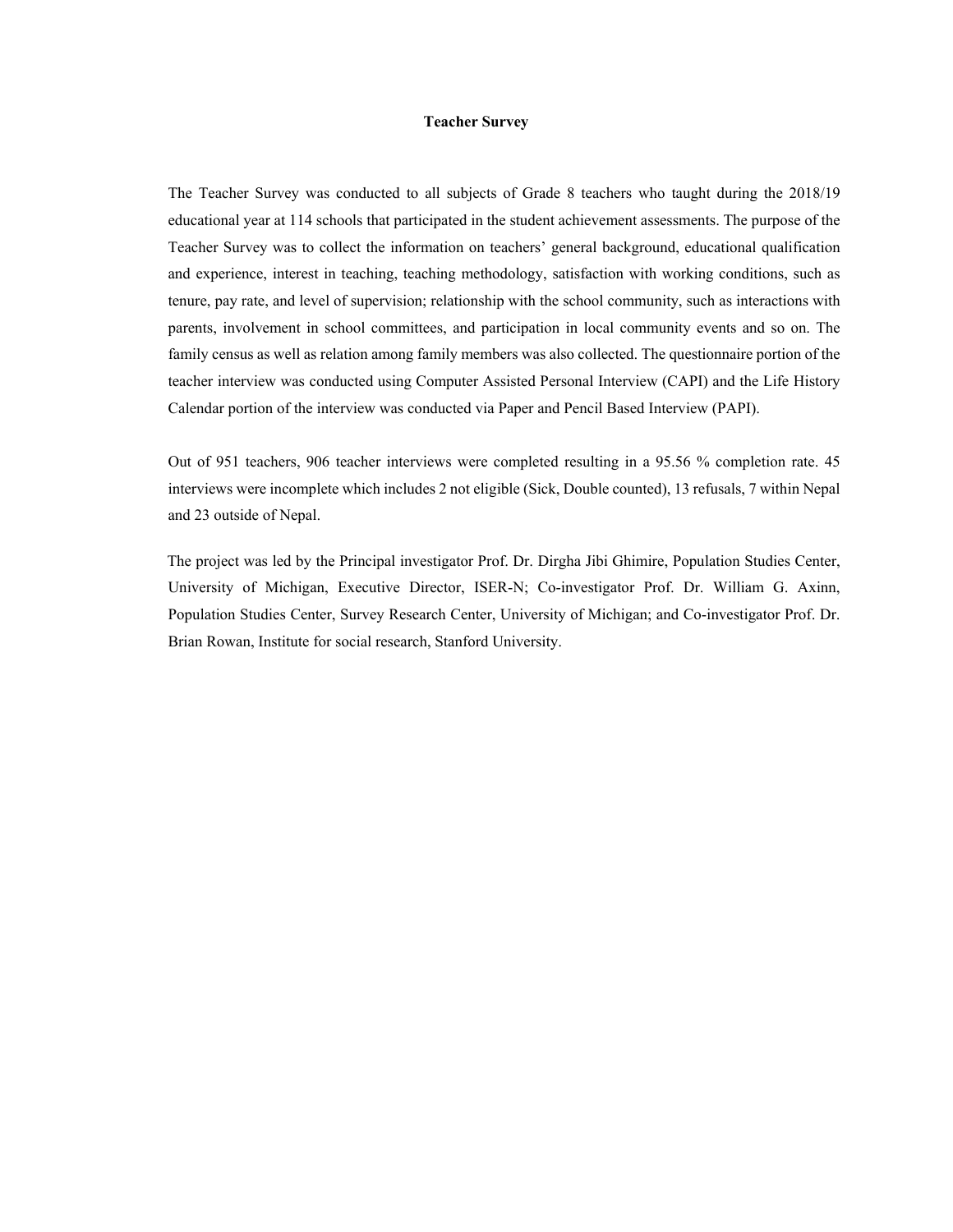#### **Codebook**

### **Section A: Social Background**

| <b>Data Description</b>             |                                                                                                                 |              |               |         |
|-------------------------------------|-----------------------------------------------------------------------------------------------------------------|--------------|---------------|---------|
|                                     | Data Set Name: TeacherSurvey.Public.px.dta                                                                      |              |               |         |
| Total eligible sample: 951          |                                                                                                                 |              |               |         |
| <b>Number of observations: 906</b>  |                                                                                                                 |              |               |         |
| Number of variables: 650            |                                                                                                                 |              |               |         |
| <b>Unique identifier: TtchrIDpx</b> |                                                                                                                 |              |               |         |
| Data format: Stata                  |                                                                                                                 |              |               |         |
| Response rate: 95.56 %              |                                                                                                                 |              |               |         |
| Data collection: 2019               |                                                                                                                 |              | <b>Number</b> | Percent |
| SchID                               | Three digit school identifier from Chitwan Valley Family Study (CVFS)                                           |              |               |         |
|                                     | Removed from public dataset                                                                                     |              |               |         |
| TtchrIDpx                           | Teacher ID created using a combination of the three digit school id and teacher serial number.                  |              |               |         |
|                                     | Recoded in public dataset                                                                                       |              |               |         |
|                                     | 10087-99804                                                                                                     |              | 906           | 100.00% |
| TcenID                              | Teacher's Census ID created using a combination of the three digit school id, teacher serial number, and family |              |               |         |
|                                     | member serial number.                                                                                           |              |               |         |
|                                     | Removed from public dataset                                                                                     |              |               |         |
| Tiwtime                             | Interview total time (in minutes)                                                                               |              |               |         |
|                                     | 48-182 Minutes                                                                                                  |              | 906           | 100.00% |
| TiwerID                             | Interviewer ID                                                                                                  |              |               |         |
|                                     | 049-451<br>Interviewer ID                                                                                       |              | 906           | 100.00% |
| Tiwdate                             | Teacher interview date (MM/DD/YYYY)                                                                             |              |               |         |
|                                     | 07/11/2019-12/2/2019 Interview date                                                                             |              | 906           | 100.00% |
| <b>Tstype</b>                       | School type                                                                                                     |              |               |         |
|                                     | Community school<br>1                                                                                           |              | 470           | 51.88%  |
|                                     | Institutional school<br>2                                                                                       |              | 436           | 48.12%  |
|                                     |                                                                                                                 | <b>Total</b> | 906           | 100.00% |
| T_Age                               | Teacher's age                                                                                                   |              |               |         |
|                                     | Recoded in public dataset                                                                                       |              |               |         |
|                                     | 23 years and younger<br>23                                                                                      |              | 45            | 4.97%   |
|                                     | Age in years<br>24-55                                                                                           |              | 815           | 89.96%  |
|                                     | 56 years and older<br>56                                                                                        |              | 46            | 5.07%   |
|                                     |                                                                                                                 | <b>Total</b> | 906           | 100.00% |
| T Gender                            | Teacher's gender                                                                                                |              |               |         |
|                                     | Male<br>$\theta$                                                                                                |              | 644           | 71.08%  |
|                                     | Female<br>$\mathbf{1}$                                                                                          |              | 262           | 28.92%  |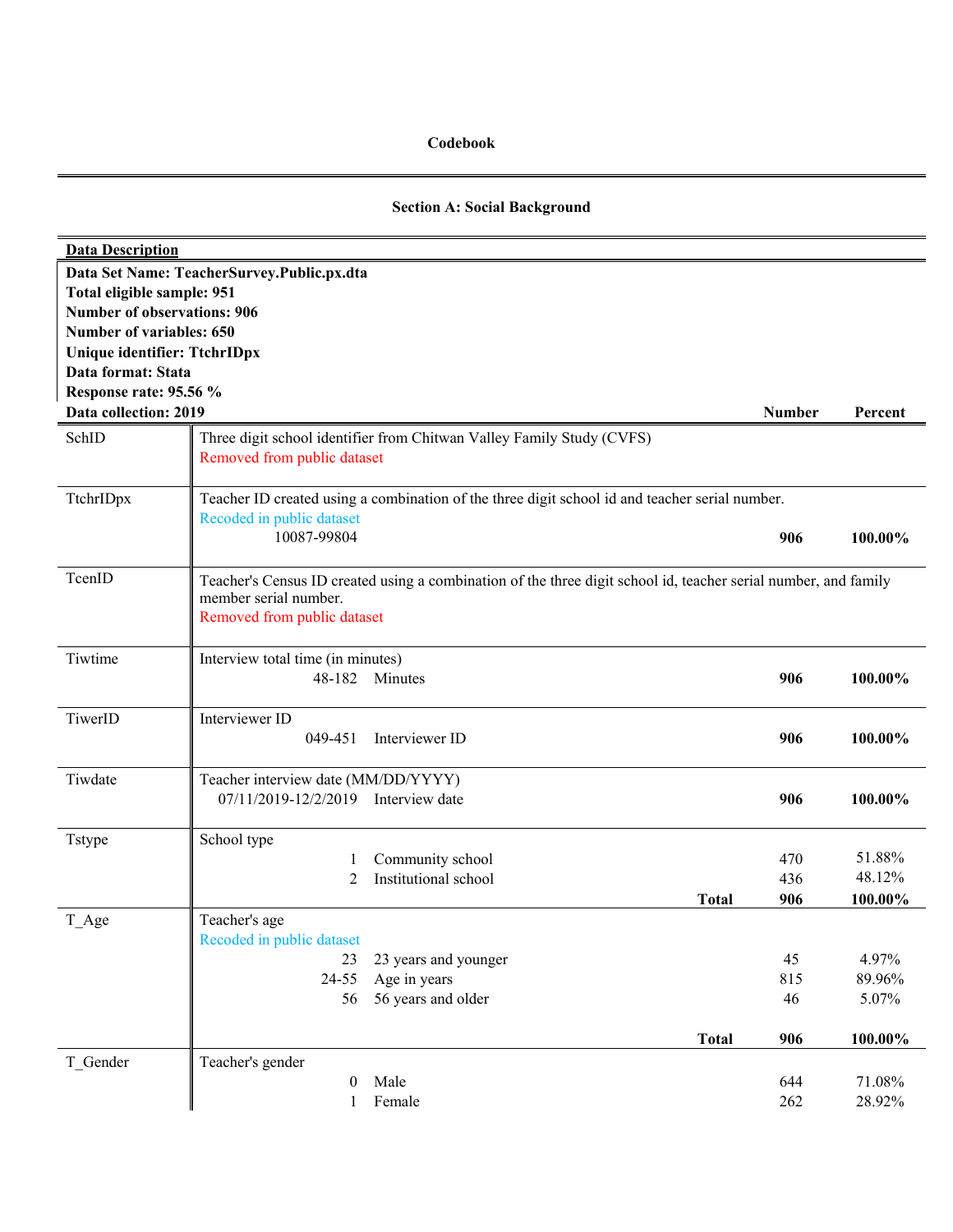|                     |                                                                                                 | <b>Total</b> | 906          | $100.00\%$ |
|---------------------|-------------------------------------------------------------------------------------------------|--------------|--------------|------------|
| T_Marital           | Teacher's marital status                                                                        |              |              |            |
|                     | Recoded in public dataset                                                                       |              |              |            |
|                     | Unmarried, Divorced, Widowed<br>$\boldsymbol{0}$                                                |              | 141          | 15.56%     |
|                     | Married<br>1                                                                                    |              | 765          | 84.44%     |
|                     |                                                                                                 | <b>Total</b> | 906          | $100.00\%$ |
| $TA_1$              | First, we'd like to talk about some general things about you, and your background as a teacher. |              |              |            |
|                     |                                                                                                 |              |              |            |
|                     | Which languages can you speak?                                                                  |              |              |            |
|                     | For interviewer: Please mark all that apply                                                     |              |              |            |
|                     |                                                                                                 |              |              |            |
| $TA_1_1$            | Nepali                                                                                          |              |              |            |
|                     | No<br>$\overline{0}$                                                                            |              | $\mathbf{0}$ | $0.00\%$   |
|                     | Yes<br>1                                                                                        |              | 906          | 100.00%    |
|                     |                                                                                                 | <b>Total</b> | 906          | 100.00%    |
| $TA_1_2$            | Hindi                                                                                           |              |              |            |
|                     | No<br>0                                                                                         |              | 270          | 29.80%     |
|                     | Yes<br>1                                                                                        |              | 636          | 70.20%     |
|                     |                                                                                                 | <b>Total</b> | 906          | 100.00%    |
| $TA_1_3$            | Tamang                                                                                          |              |              |            |
|                     | Removed from public dataset                                                                     |              |              |            |
|                     |                                                                                                 |              |              |            |
|                     |                                                                                                 |              |              |            |
| $TA_1_4$            | Gurung                                                                                          |              |              |            |
|                     | Removed from public dataset                                                                     |              |              |            |
|                     |                                                                                                 |              |              |            |
|                     |                                                                                                 |              |              |            |
| $TA_1_5$            | Newar<br>Removed from public dataset                                                            |              |              |            |
|                     |                                                                                                 |              |              |            |
|                     |                                                                                                 |              |              |            |
| $TA_1_6$            | Tharu                                                                                           |              |              |            |
|                     | No<br>0                                                                                         |              | 819          | 90.40%     |
|                     | Yes<br>1                                                                                        |              | 87           | 9.60%      |
|                     |                                                                                                 | <b>Total</b> | 906          | 100.00%    |
| $TA_1$ <sup>7</sup> | English                                                                                         |              |              |            |
|                     | N <sub>0</sub><br>0                                                                             |              | 40           | 4.42%      |
|                     | Yes<br>1                                                                                        |              | 866          | 95.58%     |
|                     |                                                                                                 | <b>Total</b> | 906          | $100.00\%$ |
| $TA_1_8$            | Magar                                                                                           |              |              |            |
|                     | Removed from public dataset                                                                     |              |              |            |
|                     |                                                                                                 |              |              |            |
|                     |                                                                                                 |              |              |            |
| $TA_1_9$            | Bhojpuri                                                                                        |              |              |            |
|                     | Removed from public dataset                                                                     |              |              |            |
|                     |                                                                                                 |              |              |            |
|                     |                                                                                                 |              |              |            |
| $TA$ <sub>1</sub> 0 | Sanskrit                                                                                        |              |              |            |
|                     | Removed from public dataset                                                                     |              |              |            |
|                     |                                                                                                 |              |              |            |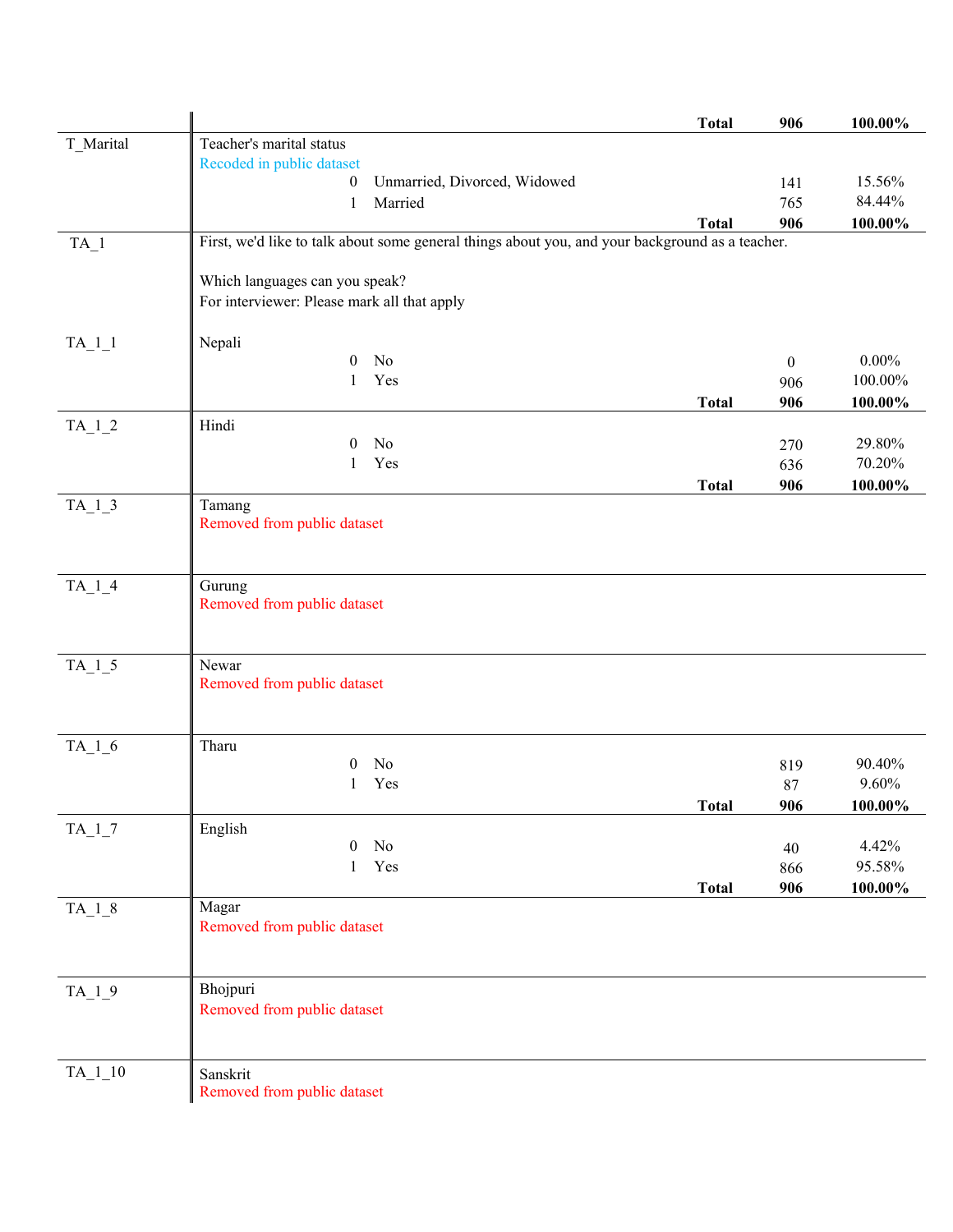| $TA_1_1$   | Maithali<br>Removed from public dataset                                                                                                     |              |                   |                             |
|------------|---------------------------------------------------------------------------------------------------------------------------------------------|--------------|-------------------|-----------------------------|
| $TA_1_12$  | Darai<br>Removed from public dataset                                                                                                        |              |                   |                             |
| TA_1_97    | Other language(s). If yes, specify.<br>Recoded in public dataset<br>$\boldsymbol{0}$<br>No<br>Yes<br>1                                      | <b>Total</b> | 740<br>166<br>906 | 81.68%<br>18.32%<br>100.00% |
| $TA_1_97A$ | Specify<br>Language 1<br>Removed from public dataset                                                                                        |              |                   |                             |
| TA_1_97B   | Specify<br>Language 2<br>Removed from public dataset                                                                                        |              |                   |                             |
| TA_1_98    | Don't know                                                                                                                                  |              |                   |                             |
|            | $0$ No                                                                                                                                      |              | 906               | 100.00%                     |
|            |                                                                                                                                             | <b>Total</b> | 906               | 100.00%                     |
| TA_1_99    | Refused<br>No<br>$\mathbf{0}$                                                                                                               | <b>Total</b> | 906<br>906        | 100.00%<br>100.00%          |
| $TA_2$     | Are you currently a member of any social, political, religious or cultural group, professional organization, or<br>saving and credit group? |              |                   |                             |
|            | $\boldsymbol{0}$<br>No $\longrightarrow$<br>Go to TA_4                                                                                      |              | 323               | 35.65%                      |
|            | Yes<br>-1                                                                                                                                   |              | 583               | 64.35%                      |
|            | Don't know<br>98                                                                                                                            |              | $\boldsymbol{0}$  | $0.00\%$                    |
|            | Refused<br>99                                                                                                                               |              | $\boldsymbol{0}$  | $0.00\%$                    |
| $TA_3$     | What groups or organizations are you currently a member of?                                                                                 | <b>Total</b> | 906               | $100.00\%$                  |
|            | For interviewer: Please mark all that apply                                                                                                 |              |                   |                             |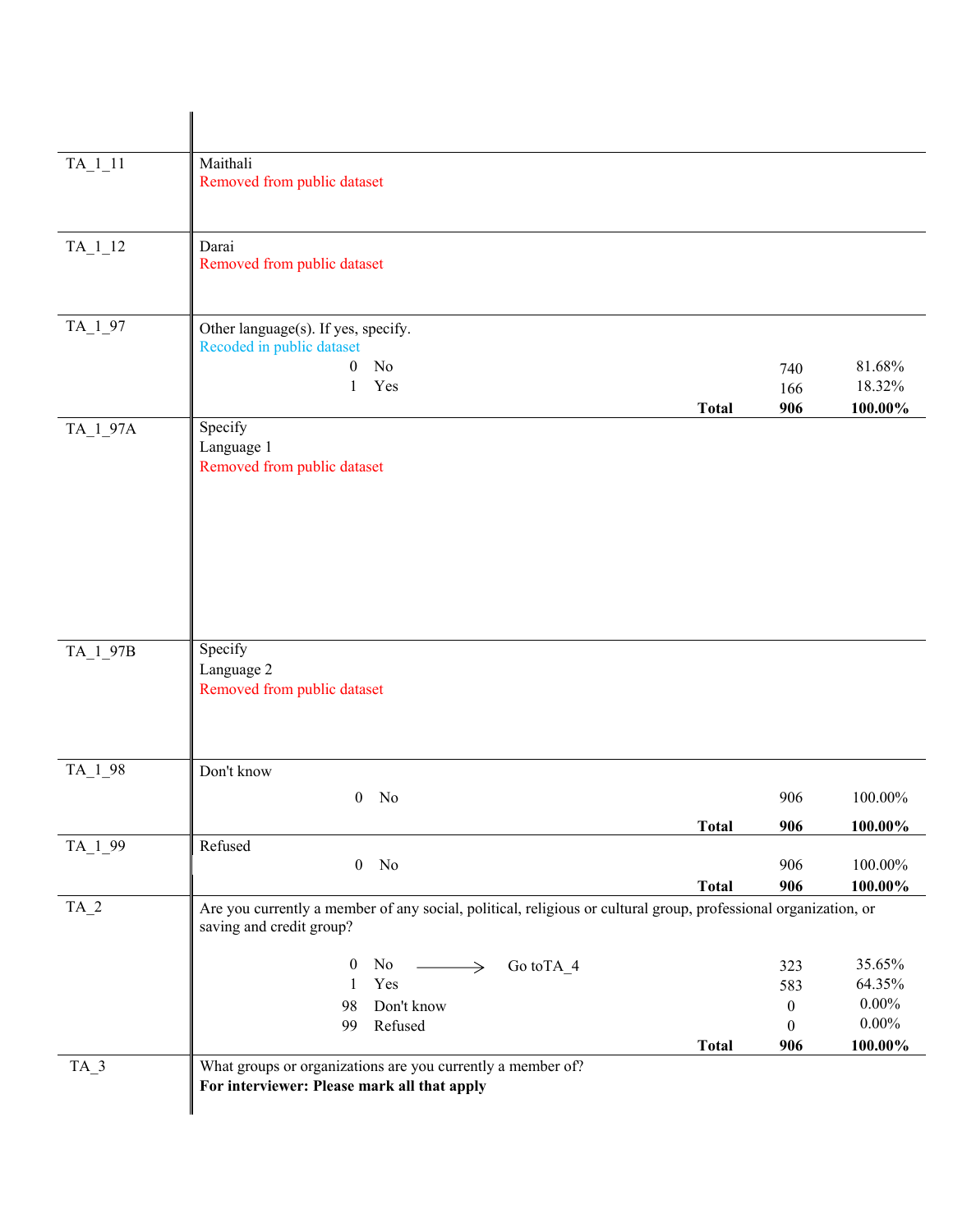| $TA_3_1$   | Social service organization(s)             |              |     |            |
|------------|--------------------------------------------|--------------|-----|------------|
|            | Inappropriate<br>$-1$                      |              | 323 | 35.65%     |
|            | $\boldsymbol{0}$<br>N <sub>o</sub>         |              | 342 | 37.75%     |
|            | Yes<br>1                                   |              | 241 | 26.60%     |
|            |                                            | <b>Total</b> | 906 | $100.00\%$ |
| $TA_3_2$   | Developmental service organization(s)      |              |     |            |
|            | Inappropriate<br>$-1$                      |              | 323 | 35.65%     |
|            | No<br>$\mathbf{0}$                         |              | 487 | 53.75%     |
|            | Yes<br>1                                   |              | 96  | 10.60%     |
|            |                                            | <b>Total</b> | 906 | 100.00%    |
| $TA_3_3$   | Political party or parties                 |              |     |            |
|            | Inappropriate<br>$-1$                      |              | 323 | 35.65%     |
|            | $\boldsymbol{0}$<br>No                     |              | 528 | 58.28%     |
|            | Yes<br>1                                   |              | 55  | 6.07%      |
|            |                                            | <b>Total</b> | 906 | 100.00%    |
| $TA_3_4$   | Mothers or women's group(s)                |              |     |            |
|            | Inappropriate<br>$-1$                      |              | 323 | 35.65%     |
|            | $\boldsymbol{0}$<br>N <sub>o</sub>         |              | 505 | 55.74%     |
|            | Yes<br>$\mathbf{1}$                        |              | 78  | 8.61%      |
|            |                                            | <b>Total</b> | 906 | 100.00%    |
| $TA_3_5_6$ | Savings and credit group(s)/Dhukuti Samuha |              |     |            |
|            | Recoded in public dataset                  |              |     |            |
|            | Inappropriate<br>$-1$                      |              | 323 | 35.65%     |
|            | No<br>$\mathbf{0}$                         |              | 172 | 18.98%     |
|            | Yes<br>1                                   |              | 411 | 45.36%     |
|            |                                            | <b>Total</b> | 906 | 100.00%    |
| $TA_3_7$   | Teacher's union                            |              |     |            |
|            | Inappropriate<br>$-1$                      |              | 323 | 35.65%     |
|            | N <sub>o</sub><br>$\theta$                 |              | 243 | 26.82%     |
|            | Yes<br>1                                   |              | 340 | 37.53%     |
|            |                                            | <b>Total</b> | 906 | 100.00%    |
| $TA_3_8$   | Community forestry group(s)                |              |     |            |
|            | Removed from public dataset                |              |     |            |
|            |                                            |              |     |            |
|            |                                            |              |     |            |
|            |                                            |              |     |            |
| $TA_3_9$   | Religious group(s)                         |              |     |            |
|            | Removed from public dataset                |              |     |            |
|            |                                            |              |     |            |
|            |                                            |              |     |            |
|            |                                            |              |     |            |
| $TA_3_10$  | Literacy group(s)                          |              |     |            |
|            | Removed from public dataset                |              |     |            |
|            |                                            |              |     |            |
|            |                                            |              |     |            |
|            |                                            |              |     |            |
| TA_3_97    | Other group(s). If yes, specify.           |              |     |            |
|            | Recoded in public dataset                  |              |     |            |
|            | Inappropriate<br>$-1$                      |              | 323 | 35.65%     |
|            | $\boldsymbol{0}$<br>No                     |              | 540 | 59.60%     |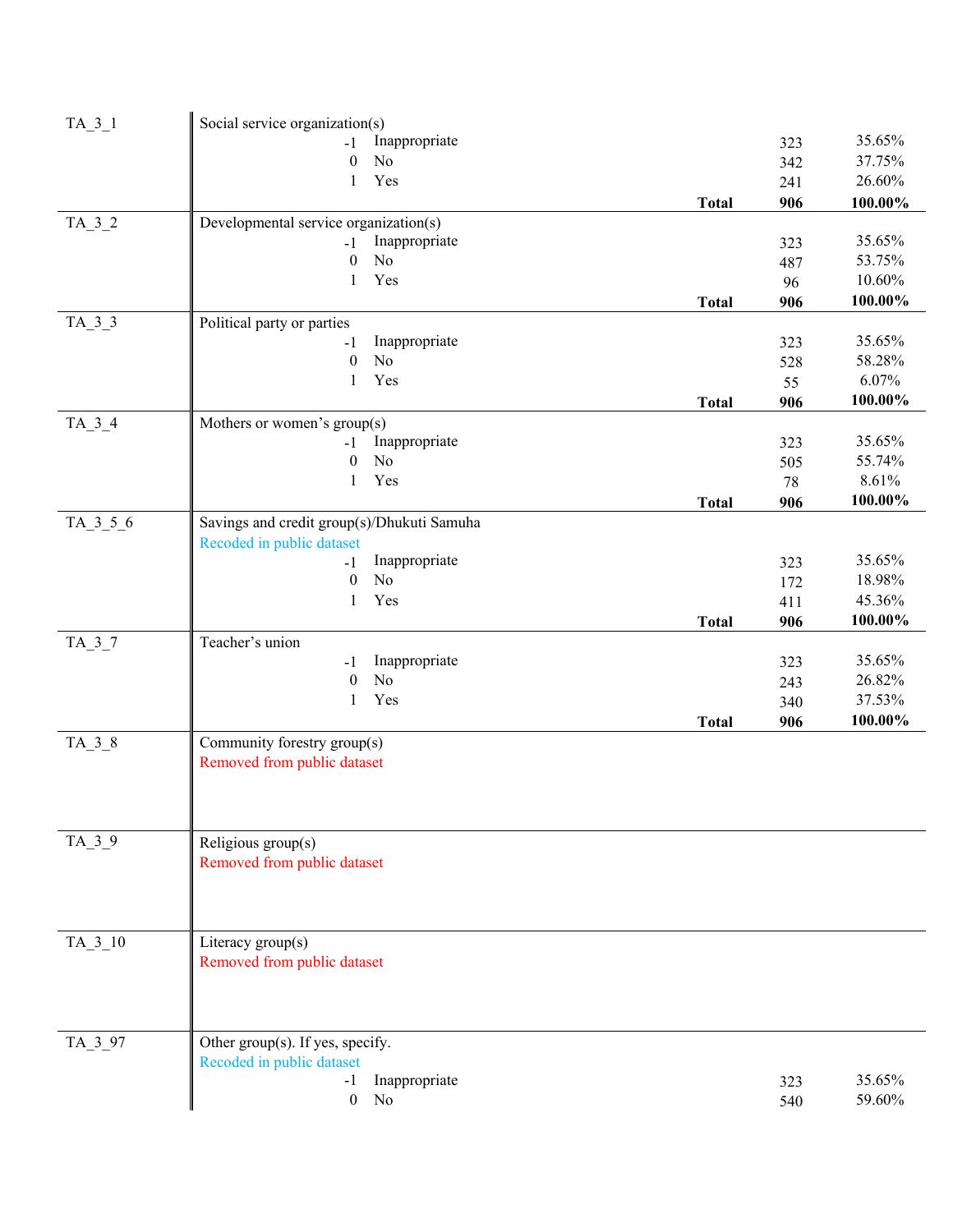|           | 1                                      | Yes                                                                                                       |              | 43<br>906             | 4.75%<br>100.00%     |
|-----------|----------------------------------------|-----------------------------------------------------------------------------------------------------------|--------------|-----------------------|----------------------|
| TA_3_97_1 | Specify group(s)                       |                                                                                                           | <b>Total</b> |                       |                      |
|           | Removed from public dataset            |                                                                                                           |              |                       |                      |
| TA_3_98   | Don't know                             |                                                                                                           |              |                       |                      |
|           | -1                                     | Inappropriate                                                                                             |              | 323                   | 35.65%               |
|           | $\mathbf{0}$                           | No                                                                                                        |              | 583                   | 64.35%               |
|           | 1                                      | Yes                                                                                                       |              | $\boldsymbol{0}$      | $0.00\%$             |
|           |                                        |                                                                                                           | <b>Total</b> | 906                   | 100.00%              |
| TA_3_99   | Refused                                |                                                                                                           |              |                       |                      |
|           | -1                                     | Inappropriate                                                                                             |              | 323                   | 35.65%               |
|           | $\mathbf{0}$                           | No                                                                                                        |              | 583                   | 64.35%               |
|           | 1                                      | Yes                                                                                                       |              | $\boldsymbol{0}$      | $0.00\%$             |
|           |                                        |                                                                                                           | <b>Total</b> | 906                   | 100.00%              |
| $TA_4$    | Are you a member of a teacher's union? |                                                                                                           |              |                       |                      |
|           | $\theta$                               | No<br>Go to TA 6<br>$\rightarrow$                                                                         |              | 441                   | 48.68%               |
|           | -1                                     | Yes                                                                                                       |              | 465                   | 51.32%               |
|           | 98                                     | Don't know                                                                                                |              | $\overline{0}$        | $0.00\%$             |
|           | 99                                     | Refused                                                                                                   |              | $\boldsymbol{0}$      | $0.00\%$             |
|           |                                        |                                                                                                           | <b>Total</b> | 906                   | 100.00%              |
| TA_5      |                                        | In the past 12 months, how often did you participate in teacher's union activities?                       |              |                       |                      |
|           | $-1$                                   | Inappropriate                                                                                             |              | 441                   | 48.68%               |
|           | 1                                      | Daily                                                                                                     |              | $\boldsymbol{0}$      | $0.00\%$             |
|           | 2                                      | Once or twice a week                                                                                      |              | $\overline{4}$        | 0.44%                |
|           | 3                                      | Once or twice a month                                                                                     |              | 51                    | 5.63%                |
|           | 4                                      | Once or twice a year                                                                                      |              | 162                   | 17.88%               |
|           | 5                                      | Rarely                                                                                                    |              | 79                    | 8.72%                |
|           | 6                                      | Never                                                                                                     |              | 169                   | 18.65%               |
|           | 98                                     | Don't know                                                                                                |              | $\boldsymbol{0}$      | $0.00\%$<br>$0.00\%$ |
|           |                                        | 99 Refused                                                                                                | <b>Total</b> | $\overline{0}$<br>906 | 100.00%              |
| $TA_6$    | about 50%, about 25%, 10% or less?     | What proportion of teachers at your school are members of a teacher union? Would you say 100%, about 75%, |              |                       |                      |
|           |                                        | 100%                                                                                                      |              | 276                   | 30.46%               |
|           | $\mathbf{1}$<br>2                      | About 75%                                                                                                 |              | 205                   | 22.63%               |
|           | 3                                      | About 50%                                                                                                 |              | 67                    | 7.40%                |
|           | 4                                      | About 25%                                                                                                 |              | 78                    | 8.61%                |
|           | 5                                      | 10% or less                                                                                               |              | 280                   | 30.91%               |
|           | 98                                     | Don't know                                                                                                |              | $\boldsymbol{0}$      | $0.00\%$             |
|           | 99                                     | Refused                                                                                                   |              | $\overline{0}$        | $0.00\%$             |
|           |                                        |                                                                                                           | <b>Total</b> | 906                   | 100.00%              |

| <b>Section C: Education and Employment</b> |
|--------------------------------------------|
|--------------------------------------------|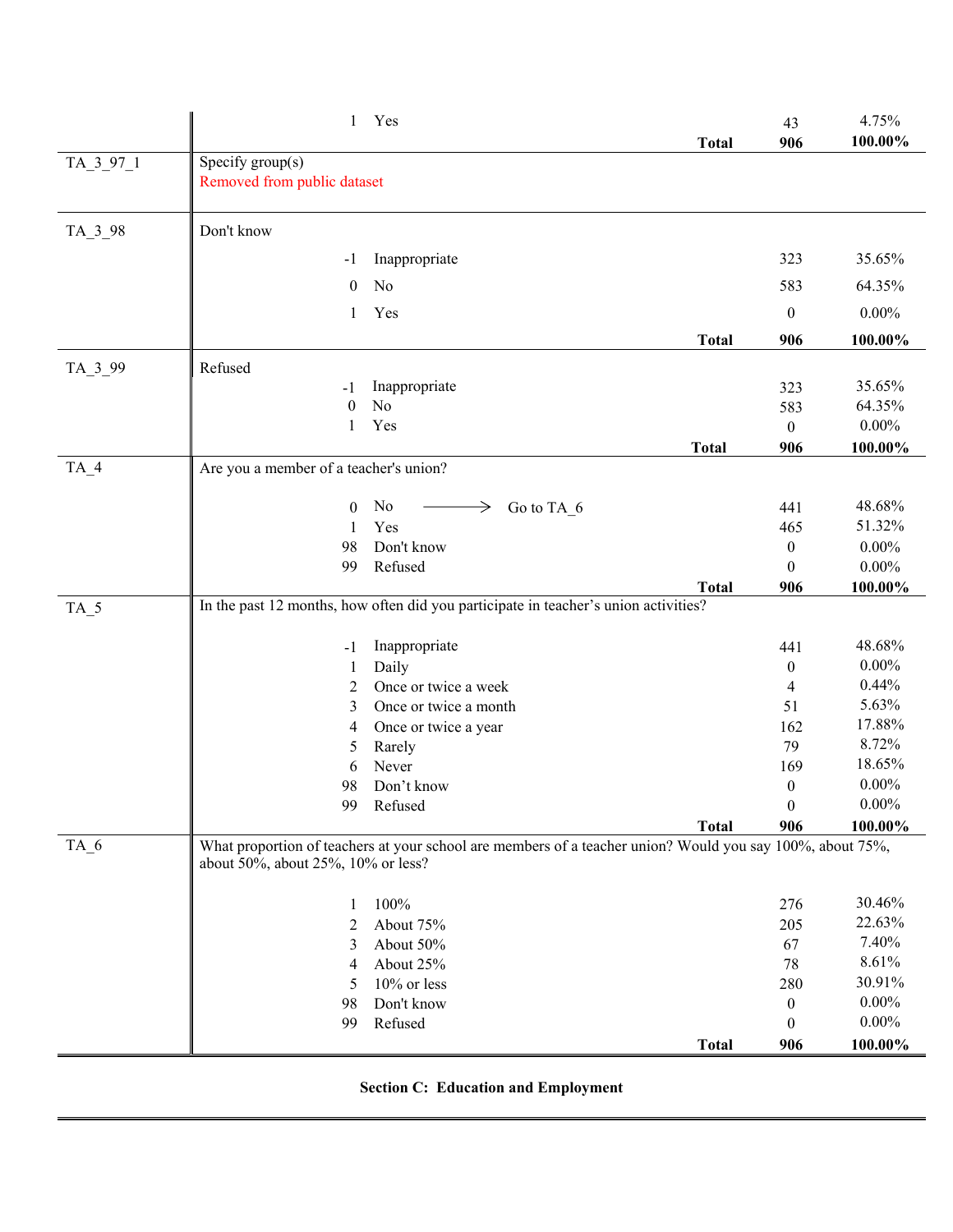| Type of training 1<br>$TC_1_1_1$<br>Recoded in public dataset<br>32.23%<br>No training at all<br>$\boldsymbol{0}$<br>292<br>Teacher Professional Development Training (1-<br>53.31%<br>483<br>$50 \text{ days}$ )<br>1<br>Teacher Professional Development Training<br>9.60%<br>$(51-300 \text{ days})$<br>87<br>2<br>4.86%<br>Other Training<br>5<br>44<br>Don't know<br>$0.00\%$<br>98<br>$\mathbf{0}$<br>Refused<br>$0.00\%$<br>99<br>$\theta$<br>100.00%<br><b>Total</b><br>906<br>$TC_1_1_2$<br>Training date (Year)<br>Removed from public dataset<br>Duration (Days)<br>$TC_1_1_4$<br>32.23%<br>Inappropriate<br>292<br>$-1$<br>67.77%<br>$1 - 300$<br>614<br>Days<br>$0.00\%$<br>Don't know<br>98<br>$\boldsymbol{0}$<br>$0.00\%$<br>Refused<br>99<br>$\mathbf{0}$<br>100.00%<br><b>Total</b><br>906<br>Certificate (Yes/No)<br>$TC_1_1_6$<br>32.23%<br>Inappropriate<br>292<br>-1<br>30.35%<br>275<br>No<br>$\mathbf{0}$<br>37.42%<br>Yes<br>339<br>1<br>$0.00\%$<br>Don't know<br>$\boldsymbol{0}$<br>98<br>$0.00\%$<br>$\mathbf{0}$<br>Refused<br>99<br>906<br>100.00%<br><b>Total</b><br>Type of training 2<br>$TC_121$<br>Recoded in public dataset<br>No training at all<br>53.31%<br>$\mathbf{0}$<br>483<br>Teacher Professional Development Training (1-<br>1<br>$50 \text{ days}$ )<br>338<br>37.31%<br>Teacher Professional Development Training<br>2<br>$(51-300 \text{ days})$<br>79<br>8.72%<br>0.66%<br>Other Training<br>6<br>5<br>Don't know<br>$0.00\%$<br>98<br>$\theta$<br>$0.00\%$<br>Refused<br>99<br>$\Omega$<br>100.00%<br><b>Total</b><br>906<br>$TC_1_2_2$<br>Training date (Year)<br>Removed from public dataset<br>Duration (Days)<br>$TC_1_2_4$ | $TC_1$ | Did you take the teacher training program? If yes, when? Please also tell us if you received your certificate. |  |  |
|-------------------------------------------------------------------------------------------------------------------------------------------------------------------------------------------------------------------------------------------------------------------------------------------------------------------------------------------------------------------------------------------------------------------------------------------------------------------------------------------------------------------------------------------------------------------------------------------------------------------------------------------------------------------------------------------------------------------------------------------------------------------------------------------------------------------------------------------------------------------------------------------------------------------------------------------------------------------------------------------------------------------------------------------------------------------------------------------------------------------------------------------------------------------------------------------------------------------------------------------------------------------------------------------------------------------------------------------------------------------------------------------------------------------------------------------------------------------------------------------------------------------------------------------------------------------------------------------------------------------------------------------------------------------------------------|--------|----------------------------------------------------------------------------------------------------------------|--|--|
|                                                                                                                                                                                                                                                                                                                                                                                                                                                                                                                                                                                                                                                                                                                                                                                                                                                                                                                                                                                                                                                                                                                                                                                                                                                                                                                                                                                                                                                                                                                                                                                                                                                                                     |        |                                                                                                                |  |  |
|                                                                                                                                                                                                                                                                                                                                                                                                                                                                                                                                                                                                                                                                                                                                                                                                                                                                                                                                                                                                                                                                                                                                                                                                                                                                                                                                                                                                                                                                                                                                                                                                                                                                                     |        |                                                                                                                |  |  |
|                                                                                                                                                                                                                                                                                                                                                                                                                                                                                                                                                                                                                                                                                                                                                                                                                                                                                                                                                                                                                                                                                                                                                                                                                                                                                                                                                                                                                                                                                                                                                                                                                                                                                     |        |                                                                                                                |  |  |
|                                                                                                                                                                                                                                                                                                                                                                                                                                                                                                                                                                                                                                                                                                                                                                                                                                                                                                                                                                                                                                                                                                                                                                                                                                                                                                                                                                                                                                                                                                                                                                                                                                                                                     |        |                                                                                                                |  |  |
|                                                                                                                                                                                                                                                                                                                                                                                                                                                                                                                                                                                                                                                                                                                                                                                                                                                                                                                                                                                                                                                                                                                                                                                                                                                                                                                                                                                                                                                                                                                                                                                                                                                                                     |        |                                                                                                                |  |  |
|                                                                                                                                                                                                                                                                                                                                                                                                                                                                                                                                                                                                                                                                                                                                                                                                                                                                                                                                                                                                                                                                                                                                                                                                                                                                                                                                                                                                                                                                                                                                                                                                                                                                                     |        |                                                                                                                |  |  |
|                                                                                                                                                                                                                                                                                                                                                                                                                                                                                                                                                                                                                                                                                                                                                                                                                                                                                                                                                                                                                                                                                                                                                                                                                                                                                                                                                                                                                                                                                                                                                                                                                                                                                     |        |                                                                                                                |  |  |
|                                                                                                                                                                                                                                                                                                                                                                                                                                                                                                                                                                                                                                                                                                                                                                                                                                                                                                                                                                                                                                                                                                                                                                                                                                                                                                                                                                                                                                                                                                                                                                                                                                                                                     |        |                                                                                                                |  |  |
|                                                                                                                                                                                                                                                                                                                                                                                                                                                                                                                                                                                                                                                                                                                                                                                                                                                                                                                                                                                                                                                                                                                                                                                                                                                                                                                                                                                                                                                                                                                                                                                                                                                                                     |        |                                                                                                                |  |  |
|                                                                                                                                                                                                                                                                                                                                                                                                                                                                                                                                                                                                                                                                                                                                                                                                                                                                                                                                                                                                                                                                                                                                                                                                                                                                                                                                                                                                                                                                                                                                                                                                                                                                                     |        |                                                                                                                |  |  |
|                                                                                                                                                                                                                                                                                                                                                                                                                                                                                                                                                                                                                                                                                                                                                                                                                                                                                                                                                                                                                                                                                                                                                                                                                                                                                                                                                                                                                                                                                                                                                                                                                                                                                     |        |                                                                                                                |  |  |
|                                                                                                                                                                                                                                                                                                                                                                                                                                                                                                                                                                                                                                                                                                                                                                                                                                                                                                                                                                                                                                                                                                                                                                                                                                                                                                                                                                                                                                                                                                                                                                                                                                                                                     |        |                                                                                                                |  |  |
|                                                                                                                                                                                                                                                                                                                                                                                                                                                                                                                                                                                                                                                                                                                                                                                                                                                                                                                                                                                                                                                                                                                                                                                                                                                                                                                                                                                                                                                                                                                                                                                                                                                                                     |        |                                                                                                                |  |  |
|                                                                                                                                                                                                                                                                                                                                                                                                                                                                                                                                                                                                                                                                                                                                                                                                                                                                                                                                                                                                                                                                                                                                                                                                                                                                                                                                                                                                                                                                                                                                                                                                                                                                                     |        |                                                                                                                |  |  |
|                                                                                                                                                                                                                                                                                                                                                                                                                                                                                                                                                                                                                                                                                                                                                                                                                                                                                                                                                                                                                                                                                                                                                                                                                                                                                                                                                                                                                                                                                                                                                                                                                                                                                     |        |                                                                                                                |  |  |
|                                                                                                                                                                                                                                                                                                                                                                                                                                                                                                                                                                                                                                                                                                                                                                                                                                                                                                                                                                                                                                                                                                                                                                                                                                                                                                                                                                                                                                                                                                                                                                                                                                                                                     |        |                                                                                                                |  |  |
|                                                                                                                                                                                                                                                                                                                                                                                                                                                                                                                                                                                                                                                                                                                                                                                                                                                                                                                                                                                                                                                                                                                                                                                                                                                                                                                                                                                                                                                                                                                                                                                                                                                                                     |        |                                                                                                                |  |  |
|                                                                                                                                                                                                                                                                                                                                                                                                                                                                                                                                                                                                                                                                                                                                                                                                                                                                                                                                                                                                                                                                                                                                                                                                                                                                                                                                                                                                                                                                                                                                                                                                                                                                                     |        |                                                                                                                |  |  |
|                                                                                                                                                                                                                                                                                                                                                                                                                                                                                                                                                                                                                                                                                                                                                                                                                                                                                                                                                                                                                                                                                                                                                                                                                                                                                                                                                                                                                                                                                                                                                                                                                                                                                     |        |                                                                                                                |  |  |
|                                                                                                                                                                                                                                                                                                                                                                                                                                                                                                                                                                                                                                                                                                                                                                                                                                                                                                                                                                                                                                                                                                                                                                                                                                                                                                                                                                                                                                                                                                                                                                                                                                                                                     |        |                                                                                                                |  |  |
|                                                                                                                                                                                                                                                                                                                                                                                                                                                                                                                                                                                                                                                                                                                                                                                                                                                                                                                                                                                                                                                                                                                                                                                                                                                                                                                                                                                                                                                                                                                                                                                                                                                                                     |        |                                                                                                                |  |  |
|                                                                                                                                                                                                                                                                                                                                                                                                                                                                                                                                                                                                                                                                                                                                                                                                                                                                                                                                                                                                                                                                                                                                                                                                                                                                                                                                                                                                                                                                                                                                                                                                                                                                                     |        |                                                                                                                |  |  |
|                                                                                                                                                                                                                                                                                                                                                                                                                                                                                                                                                                                                                                                                                                                                                                                                                                                                                                                                                                                                                                                                                                                                                                                                                                                                                                                                                                                                                                                                                                                                                                                                                                                                                     |        |                                                                                                                |  |  |
|                                                                                                                                                                                                                                                                                                                                                                                                                                                                                                                                                                                                                                                                                                                                                                                                                                                                                                                                                                                                                                                                                                                                                                                                                                                                                                                                                                                                                                                                                                                                                                                                                                                                                     |        |                                                                                                                |  |  |
|                                                                                                                                                                                                                                                                                                                                                                                                                                                                                                                                                                                                                                                                                                                                                                                                                                                                                                                                                                                                                                                                                                                                                                                                                                                                                                                                                                                                                                                                                                                                                                                                                                                                                     |        |                                                                                                                |  |  |
|                                                                                                                                                                                                                                                                                                                                                                                                                                                                                                                                                                                                                                                                                                                                                                                                                                                                                                                                                                                                                                                                                                                                                                                                                                                                                                                                                                                                                                                                                                                                                                                                                                                                                     |        |                                                                                                                |  |  |
|                                                                                                                                                                                                                                                                                                                                                                                                                                                                                                                                                                                                                                                                                                                                                                                                                                                                                                                                                                                                                                                                                                                                                                                                                                                                                                                                                                                                                                                                                                                                                                                                                                                                                     |        |                                                                                                                |  |  |
|                                                                                                                                                                                                                                                                                                                                                                                                                                                                                                                                                                                                                                                                                                                                                                                                                                                                                                                                                                                                                                                                                                                                                                                                                                                                                                                                                                                                                                                                                                                                                                                                                                                                                     |        |                                                                                                                |  |  |
|                                                                                                                                                                                                                                                                                                                                                                                                                                                                                                                                                                                                                                                                                                                                                                                                                                                                                                                                                                                                                                                                                                                                                                                                                                                                                                                                                                                                                                                                                                                                                                                                                                                                                     |        |                                                                                                                |  |  |
|                                                                                                                                                                                                                                                                                                                                                                                                                                                                                                                                                                                                                                                                                                                                                                                                                                                                                                                                                                                                                                                                                                                                                                                                                                                                                                                                                                                                                                                                                                                                                                                                                                                                                     |        |                                                                                                                |  |  |
|                                                                                                                                                                                                                                                                                                                                                                                                                                                                                                                                                                                                                                                                                                                                                                                                                                                                                                                                                                                                                                                                                                                                                                                                                                                                                                                                                                                                                                                                                                                                                                                                                                                                                     |        |                                                                                                                |  |  |
|                                                                                                                                                                                                                                                                                                                                                                                                                                                                                                                                                                                                                                                                                                                                                                                                                                                                                                                                                                                                                                                                                                                                                                                                                                                                                                                                                                                                                                                                                                                                                                                                                                                                                     |        |                                                                                                                |  |  |
|                                                                                                                                                                                                                                                                                                                                                                                                                                                                                                                                                                                                                                                                                                                                                                                                                                                                                                                                                                                                                                                                                                                                                                                                                                                                                                                                                                                                                                                                                                                                                                                                                                                                                     |        |                                                                                                                |  |  |
|                                                                                                                                                                                                                                                                                                                                                                                                                                                                                                                                                                                                                                                                                                                                                                                                                                                                                                                                                                                                                                                                                                                                                                                                                                                                                                                                                                                                                                                                                                                                                                                                                                                                                     |        |                                                                                                                |  |  |
|                                                                                                                                                                                                                                                                                                                                                                                                                                                                                                                                                                                                                                                                                                                                                                                                                                                                                                                                                                                                                                                                                                                                                                                                                                                                                                                                                                                                                                                                                                                                                                                                                                                                                     |        |                                                                                                                |  |  |
|                                                                                                                                                                                                                                                                                                                                                                                                                                                                                                                                                                                                                                                                                                                                                                                                                                                                                                                                                                                                                                                                                                                                                                                                                                                                                                                                                                                                                                                                                                                                                                                                                                                                                     |        |                                                                                                                |  |  |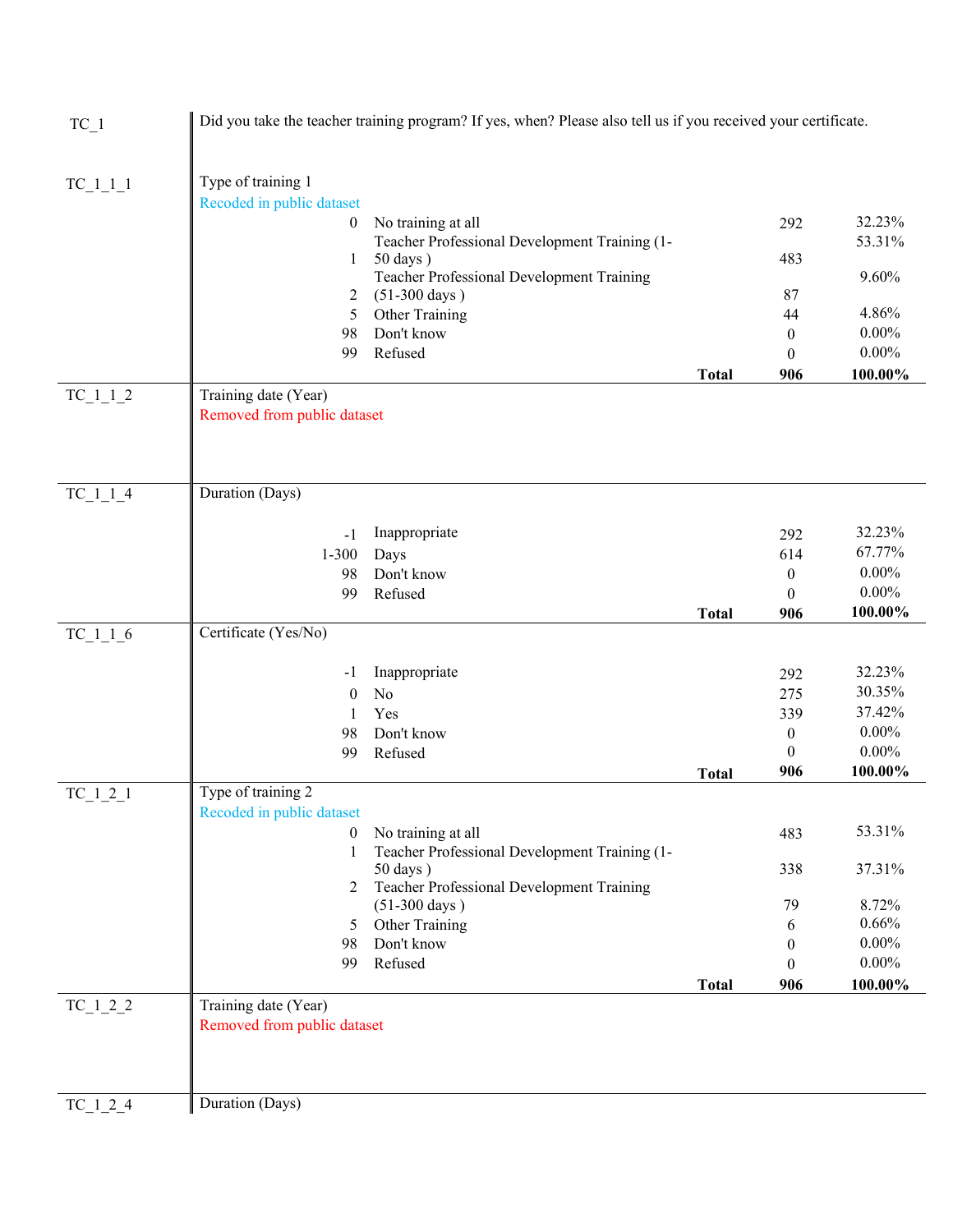|            | $-1$                                                | Inappropriate                                 |              | 483                 | 53.31%           |
|------------|-----------------------------------------------------|-----------------------------------------------|--------------|---------------------|------------------|
|            | $1 - 300$                                           | Days                                          |              | 423                 | 46.69%           |
|            | 98                                                  | Don't know                                    |              | $\mathbf{0}$        | $0.00\%$         |
|            | 99                                                  | Refused                                       |              | $\mathbf{0}$        | $0.00\%$         |
|            |                                                     |                                               | <b>Total</b> | 906                 | 100.00%          |
| $TC_1_2_6$ | Certificate (Yes/No)                                |                                               |              |                     |                  |
|            |                                                     |                                               |              |                     |                  |
|            | -1                                                  | Inappropriate                                 |              | 483                 | 53.31%           |
|            | $\boldsymbol{0}$                                    | No                                            |              | 217                 | 23.95%<br>22.74% |
|            | 1                                                   | Yes                                           |              | 206                 | $0.00\%$         |
|            | 98                                                  | Don't know                                    |              | $\mathbf{0}$        | $0.00\%$         |
|            | 99                                                  | Refused                                       | <b>Total</b> | $\mathbf{0}$<br>906 | 100.00%          |
| $TC_1_3_1$ | Type of training 3                                  |                                               |              |                     |                  |
|            | Recoded in public dataset                           |                                               |              |                     |                  |
|            | $\boldsymbol{0}$                                    | No training at all                            |              | 627                 | 69.21%           |
|            |                                                     | Teacher Professional Development Training (1- |              |                     | 23.84%           |
|            | 1                                                   | $50 \text{ days}$ )                           |              | 216                 |                  |
|            |                                                     | Teacher Professional Development Training     |              |                     | 6.95%            |
|            | 2                                                   | $(51-300 \text{ days})$                       |              | 63                  |                  |
|            | 98                                                  | Don't know                                    |              | $\mathbf{0}$        | $0.00\%$         |
|            | 99                                                  | Refused                                       |              | $\mathbf{0}$        | $0.00\%$         |
|            |                                                     |                                               | <b>Total</b> | 906                 | 100.00%          |
| $TC_1_3_2$ | Training date (Year)<br>Removed from public dataset |                                               |              |                     |                  |
|            |                                                     |                                               |              |                     |                  |
|            |                                                     |                                               |              |                     |                  |
|            |                                                     |                                               |              |                     |                  |
| $TC_1_3_4$ | Duration (Days)                                     |                                               |              |                     |                  |
|            |                                                     |                                               |              |                     |                  |
|            | $-1$                                                | Inappropriate                                 |              | 627                 | 69.21%           |
|            | $1 - 300$                                           | Days                                          |              | 279                 | 30.79%           |
|            | 98                                                  | Don't know                                    |              | $\mathbf{0}$        | $0.00\%$         |
|            | 99                                                  | Refused                                       |              | $\boldsymbol{0}$    | $0.00\%$         |
|            | Certificate (Yes/No)                                |                                               | <b>Total</b> | 906                 | 100.00%          |
| $TC_1_3_6$ | $-1$                                                | Inappropriate                                 |              | 627                 | 69.21%           |
|            | $\boldsymbol{0}$                                    | No                                            |              | 79                  | 8.72%            |
|            | 1                                                   | Yes                                           |              | 200                 | 22.08%           |
|            | 98                                                  | Don't know                                    |              | $\mathbf{0}$        | $0.00\%$         |
|            | 99                                                  | Refused                                       |              | $\theta$            | $0.00\%$         |
|            |                                                     |                                               | <b>Total</b> | 906                 | 100.00%          |
| $TC_1_4_1$ | Type of training 4                                  |                                               |              |                     |                  |
|            | Recoded in public dataset                           |                                               |              |                     |                  |
|            | $\boldsymbol{0}$                                    | No training at all                            |              | 739                 | 81.57%           |
|            |                                                     | Teacher Professional Development Training (1- |              |                     | 16.33%           |
|            | 1                                                   | $50 \text{ days}$ )                           |              | 148                 |                  |
|            |                                                     | Teacher Professional Development Training     |              |                     | 2.10%            |
|            | 2                                                   | $(51-300 \text{ days})$                       |              | 19                  |                  |
|            | 98                                                  | Don't know                                    |              | $\overline{0}$      | $0.00\%$         |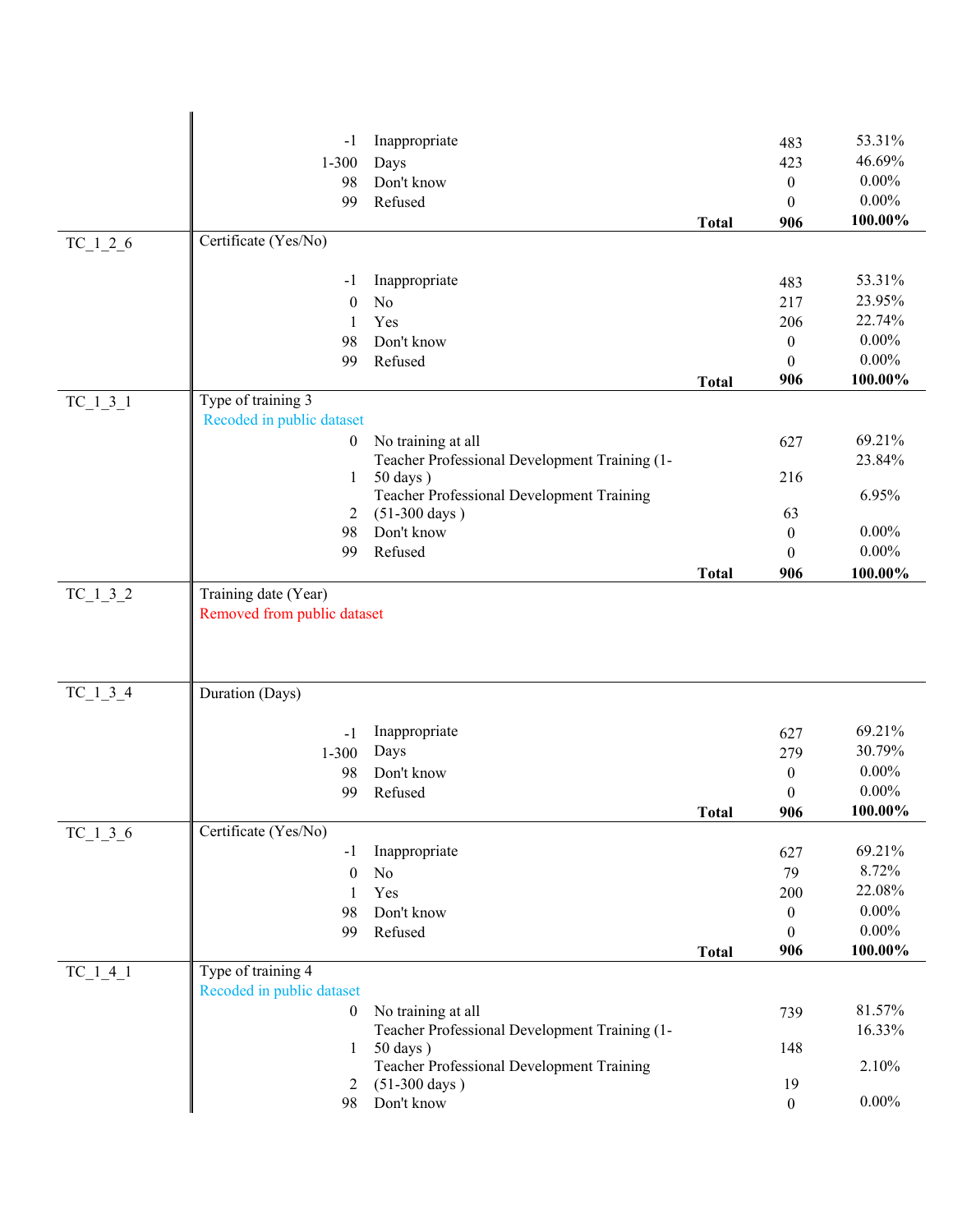|            | 99                                                  | Refused                                                              |              | $\mathbf{0}$     | $0.00\%$        |
|------------|-----------------------------------------------------|----------------------------------------------------------------------|--------------|------------------|-----------------|
|            |                                                     |                                                                      | <b>Total</b> | 906              | 100.00%         |
| $TC_1_4_2$ | Training date (Year)<br>Removed from public dataset |                                                                      |              |                  |                 |
|            |                                                     |                                                                      |              |                  |                 |
|            |                                                     |                                                                      |              |                  |                 |
|            |                                                     |                                                                      |              |                  |                 |
| $TC_1_4_4$ | Duration (Days)                                     |                                                                      |              |                  |                 |
|            | $-1$                                                | Inappropriate                                                        |              | 739              | 81.57%          |
|            | $1 - 300$                                           | Days                                                                 |              | 167              | 18.43%          |
|            | 98                                                  | Don't know                                                           |              | $\boldsymbol{0}$ | $0.00\%$        |
|            | 99                                                  | Refused                                                              |              | $\mathbf{0}$     | $0.00\%$        |
|            |                                                     |                                                                      | <b>Total</b> | 906              | 100.00%         |
| $TC_1_4_6$ | Certificate (Yes/No)                                |                                                                      |              |                  |                 |
|            | $-1$                                                | Inappropriate                                                        |              | 739              | 81.57%          |
|            | $\theta$                                            | No<br>Yes                                                            |              | 68<br>99         | 7.51%<br>10.93% |
|            | 1<br>98                                             | Don't know                                                           |              | $\mathbf{0}$     | $0.00\%$        |
|            | 99                                                  | Refused                                                              |              | $\mathbf{0}$     | $0.00\%$        |
|            |                                                     |                                                                      | <b>Total</b> | 906              | 100.00%         |
| $TC_1_5_1$ | Type of training 5                                  |                                                                      |              |                  |                 |
|            | Recoded in public dataset                           |                                                                      |              |                  |                 |
|            | $\boldsymbol{0}$                                    | No training at all                                                   |              | 810              | 89.40%          |
|            |                                                     | Teacher Professional Development Training (1-                        |              |                  | 9.60%           |
|            | 1                                                   | $50 \text{ days}$ )                                                  |              | 87               |                 |
|            | 2                                                   | Teacher Professional Development Training<br>$(51-300 \text{ days})$ |              | 9                | 0.99%           |
|            | 98                                                  | Don't know                                                           |              | $\mathbf{0}$     | $0.00\%$        |
|            | 99                                                  | Refused                                                              |              | $\theta$         | $0.00\%$        |
|            |                                                     |                                                                      | <b>Total</b> | 906              | 100.00%         |
| $TC_1_5_2$ | Training date (Year)                                |                                                                      |              |                  |                 |
|            | Removed from public dataset                         |                                                                      |              |                  |                 |
|            |                                                     |                                                                      |              |                  |                 |
|            |                                                     |                                                                      |              |                  |                 |
|            |                                                     |                                                                      |              |                  |                 |
| TC 1 5 4   | Duration (Days)                                     |                                                                      |              |                  |                 |
|            | $-1$                                                | Inappropriate                                                        |              | 810              | 89.40%          |
|            | $\mathbf{0}$                                        | No                                                                   |              | $\mathbf{0}$     | $0.00\%$        |
|            | $1 - 100$                                           | Days                                                                 |              | 96               | 10.60%          |
|            | 98                                                  | Don't know                                                           |              | $\boldsymbol{0}$ | $0.00\%$        |
|            | 99                                                  | Refused                                                              |              | $\mathbf{0}$     | $0.00\%$        |
|            |                                                     |                                                                      | <b>Total</b> | 906              | 100.00%         |
| $TC_1_5_6$ | Certificate (Yes/No)                                |                                                                      |              |                  |                 |
|            |                                                     |                                                                      |              |                  |                 |
|            | -1                                                  | Inappropriate                                                        |              | 810              | 89.40%          |
|            | $\overline{0}$                                      | No<br>Yes                                                            |              | 44<br>52         | 4.86%<br>5.74%  |
|            | 1<br>98                                             | Don't know                                                           |              | $\boldsymbol{0}$ | $0.00\%$        |
|            |                                                     |                                                                      |              |                  |                 |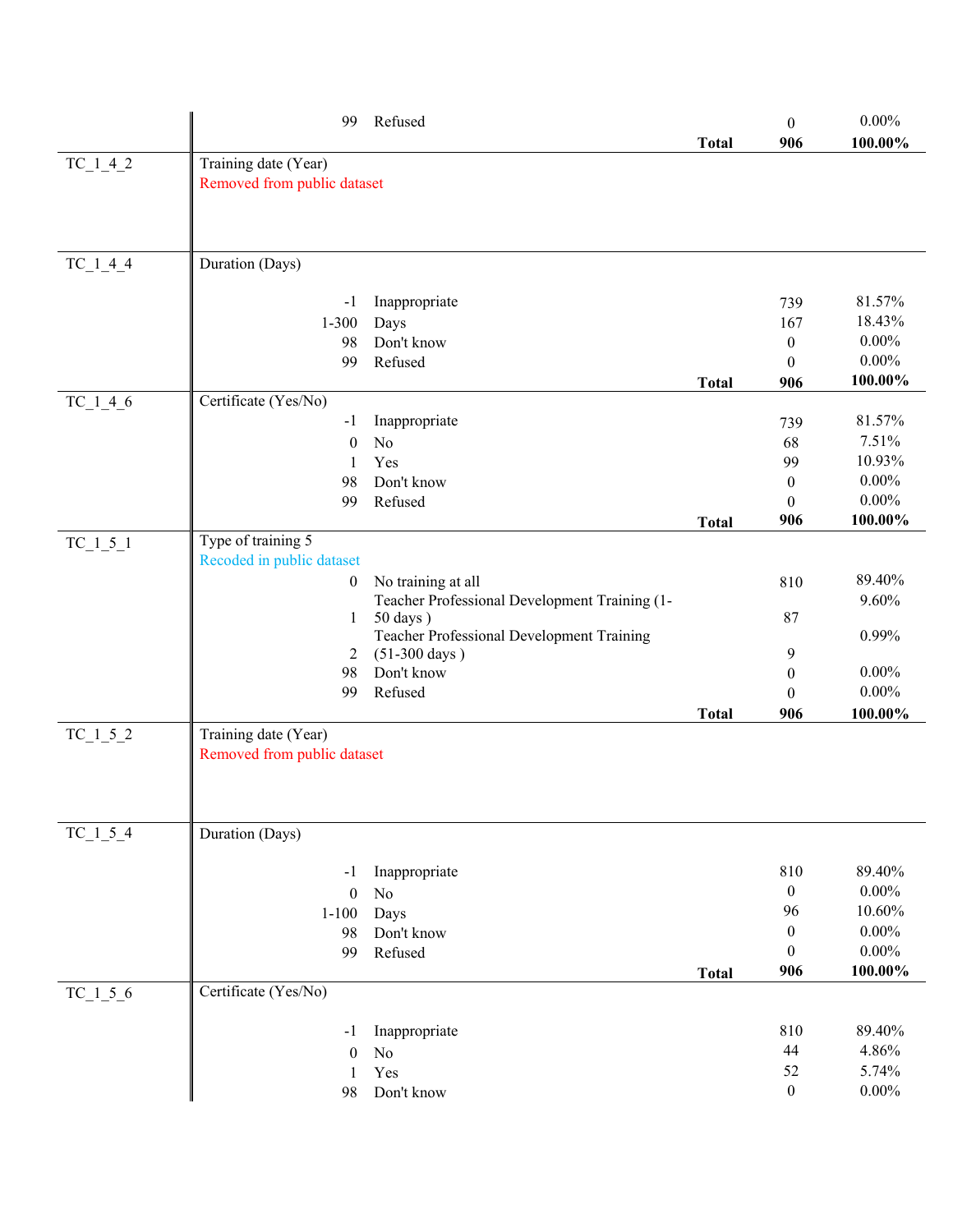|            | Refused<br>99                                                                                 | <b>Total</b>                                                                 | $\mathbf{0}$<br>906      | $0.00\%$<br>100.00% |
|------------|-----------------------------------------------------------------------------------------------|------------------------------------------------------------------------------|--------------------------|---------------------|
| $TC_1_6_1$ | Type of training 6                                                                            |                                                                              |                          |                     |
|            | Recoded in public dataset                                                                     |                                                                              |                          | 93.05%              |
|            | No training at all<br>$\boldsymbol{0}$                                                        | Teacher Professional Development Training (1-                                | 843                      | 6.18%               |
|            | $50 \text{ days}$ )<br>1                                                                      |                                                                              | 56                       |                     |
|            |                                                                                               | Teacher Professional Development Training                                    |                          | 0.77%               |
|            | $(51-300 \text{ days})$<br>2<br>Don't know<br>98                                              |                                                                              | 7                        | $0.00\%$            |
|            | Refused<br>99                                                                                 |                                                                              | $\mathbf{0}$<br>$\theta$ | $0.00\%$            |
|            |                                                                                               | <b>Total</b>                                                                 | 906                      | 100.00%             |
| $TC_1_6_2$ | Training date (Year)                                                                          |                                                                              |                          |                     |
|            | Removed from public dataset                                                                   |                                                                              |                          |                     |
| $TC_1_6_4$ | Duration (Days)                                                                               |                                                                              |                          |                     |
|            | Inappropriate<br>$-1$                                                                         |                                                                              | 843                      | 93.05%              |
|            | $1 - 300$<br>Days                                                                             |                                                                              | 63                       | 6.95%               |
|            | Don't know<br>98                                                                              |                                                                              | $\mathbf{0}$             | $0.00\%$            |
|            | Refused<br>99                                                                                 |                                                                              | $\theta$                 | $0.00\%$            |
|            |                                                                                               | <b>Total</b>                                                                 | 906                      | 100.00%             |
| $TC_1_6_6$ | Certificate (Yes/No)                                                                          |                                                                              |                          |                     |
|            | Inappropriate<br>$-1$                                                                         |                                                                              | 843                      | 93.05%              |
|            | No<br>$\theta$                                                                                |                                                                              | 15                       | 1.66%               |
|            | Yes<br>1                                                                                      |                                                                              | 48                       | 5.30%               |
|            | Don't know<br>98                                                                              |                                                                              | $\mathbf{0}$             | $0.00\%$            |
|            | Refused<br>99                                                                                 |                                                                              | $\theta$                 | $0.00\%$            |
|            |                                                                                               | <b>Total</b>                                                                 | 906                      | 100.00%             |
| $TC_2$     |                                                                                               | Did you receive a teaching license for the level you are teaching currently? |                          |                     |
|            | No<br>$\overline{0}$                                                                          | $\longrightarrow$ Go to TC_4                                                 | 302                      | 33.33%              |
|            | Yes<br>1                                                                                      |                                                                              | 604                      | 66.67%              |
|            | Don't know<br>98                                                                              |                                                                              | $\bf{0}$                 | $0.00\%$            |
|            | Refused<br>99                                                                                 |                                                                              | $\theta$                 | $0.00\%$            |
|            |                                                                                               | <b>Total</b>                                                                 | 906                      | 100.00%             |
| $TC_3$     | In what year did you receive that teaching license?                                           |                                                                              |                          |                     |
|            | Inappropriate<br>$-1$                                                                         |                                                                              | 302                      | 33.33%              |
|            | 2044-2076                                                                                     | Nepali Year (B.S.)                                                           | 604                      | 66.67%              |
|            | Don't know<br>98                                                                              |                                                                              | $\mathbf{0}$             | $0.00\%$            |
|            | Refused<br>99                                                                                 |                                                                              | $\theta$                 | $0.00\%$            |
|            |                                                                                               | <b>Total</b>                                                                 | 906                      | 100.00%             |
| $TC_4$     | Why did you choose to teach at this school instead of another school?<br>Mark all that apply. |                                                                              |                          |                     |
| $TC_4_0$   | Did not have another option                                                                   |                                                                              |                          |                     |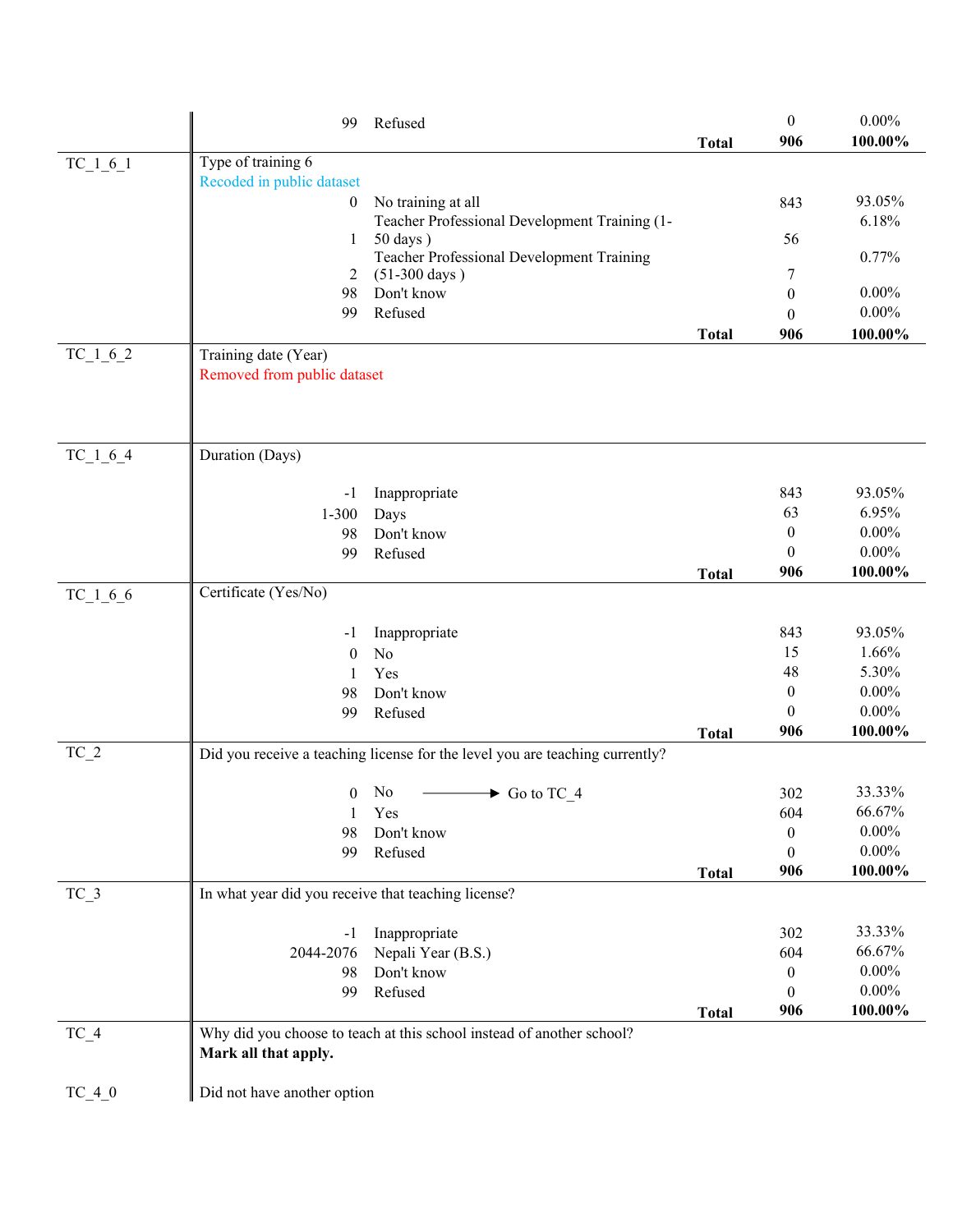|           | No<br>$\mathbf{0}$                        |              | 903        | 99.67%           |
|-----------|-------------------------------------------|--------------|------------|------------------|
|           | Yes<br>1                                  |              | 3          | 0.33%            |
|           |                                           | <b>Total</b> | 906        | $100.00\%$       |
| $TC_4_1$  | Location                                  |              |            |                  |
|           | $\mathbf{0}$<br>No                        |              | 214        | 23.62%           |
|           | Yes<br>1                                  |              | 692        | 76.38%           |
|           |                                           | <b>Total</b> | 906        | $100.00\%$       |
| $TC_4_2$  | Leave or other benefits                   |              |            |                  |
|           | $\boldsymbol{0}$<br>No                    |              | 760        | 83.89%           |
|           | $\mathbf{1}$<br>Yes                       |              | 146        | 16.11%           |
|           |                                           | <b>Total</b> | 906        | 100.00%          |
| $TC_4_3$  | Salary                                    |              |            |                  |
|           | $\boldsymbol{0}$<br>No                    |              | 742        | 81.90%           |
|           | Yes<br>1                                  |              | 164        | 18.10%           |
|           |                                           | <b>Total</b> | 906        | 100.00%          |
| $TC_4_4$  | Commitment to the school's mission        |              |            |                  |
|           | No<br>$\boldsymbol{0}$                    |              | 691<br>215 | 76.27%<br>23.73% |
|           | Yes<br>1                                  | <b>Total</b> | 906        | 100.00%          |
|           |                                           |              |            |                  |
| $TC_4_5$  | Offered a permanent contract              |              | 882        | 97.35%           |
|           | $\boldsymbol{0}$<br>No                    |              | 24         | 2.65%            |
|           | Yes<br>1                                  | <b>Total</b> | 906        | $100.00\%$       |
| $TC_4_6$  | Family or friends work at this school     |              |            |                  |
|           | No<br>$\boldsymbol{0}$                    |              | 814        | 89.85%           |
|           | Yes<br>1                                  |              | 92         | 10.15%           |
|           |                                           | <b>Total</b> | 906        | 100.00%          |
| $TC_47$   | Transfer                                  |              |            |                  |
|           | $\mathbf{0}$<br>No                        |              | 790        | 87.20%           |
|           | Yes<br>1                                  |              | 116        | 12.80%           |
|           |                                           | <b>Total</b> | 906        | $100.00\%$       |
| $TC_4_8$  | Newly appointed                           |              |            |                  |
|           | No<br>$\boldsymbol{0}$                    |              | 756        | 83.44%           |
|           | Yes<br>1                                  |              | 150        | 16.56%           |
|           |                                           | <b>Total</b> | 906        | 100.00%          |
| $TC_49$   | Shareholder                               |              |            |                  |
|           | No<br>$\mathbf{0}$                        |              | 826        | 91.17%           |
|           | Yes<br>1                                  |              | 80         | 8.83%            |
|           |                                           | <b>Total</b> | 906        | 100.00%          |
| $TC_4_10$ | Educational environment in school         |              |            |                  |
|           | No<br>$\overline{0}$                      |              | 871        | 96.14%           |
|           | Yes<br>$\mathbf{1}$                       |              | 35         | 3.86%            |
|           |                                           | <b>Total</b> | 906        | 100.00%          |
| $TC_4_11$ | Previously studied /taught in this school |              |            |                  |
|           | Removed from public dataset               |              |            |                  |
|           |                                           |              |            |                  |
|           |                                           |              |            |                  |
|           |                                           |              |            |                  |
| TC_4_12   | For satisfaction and prestige             |              |            |                  |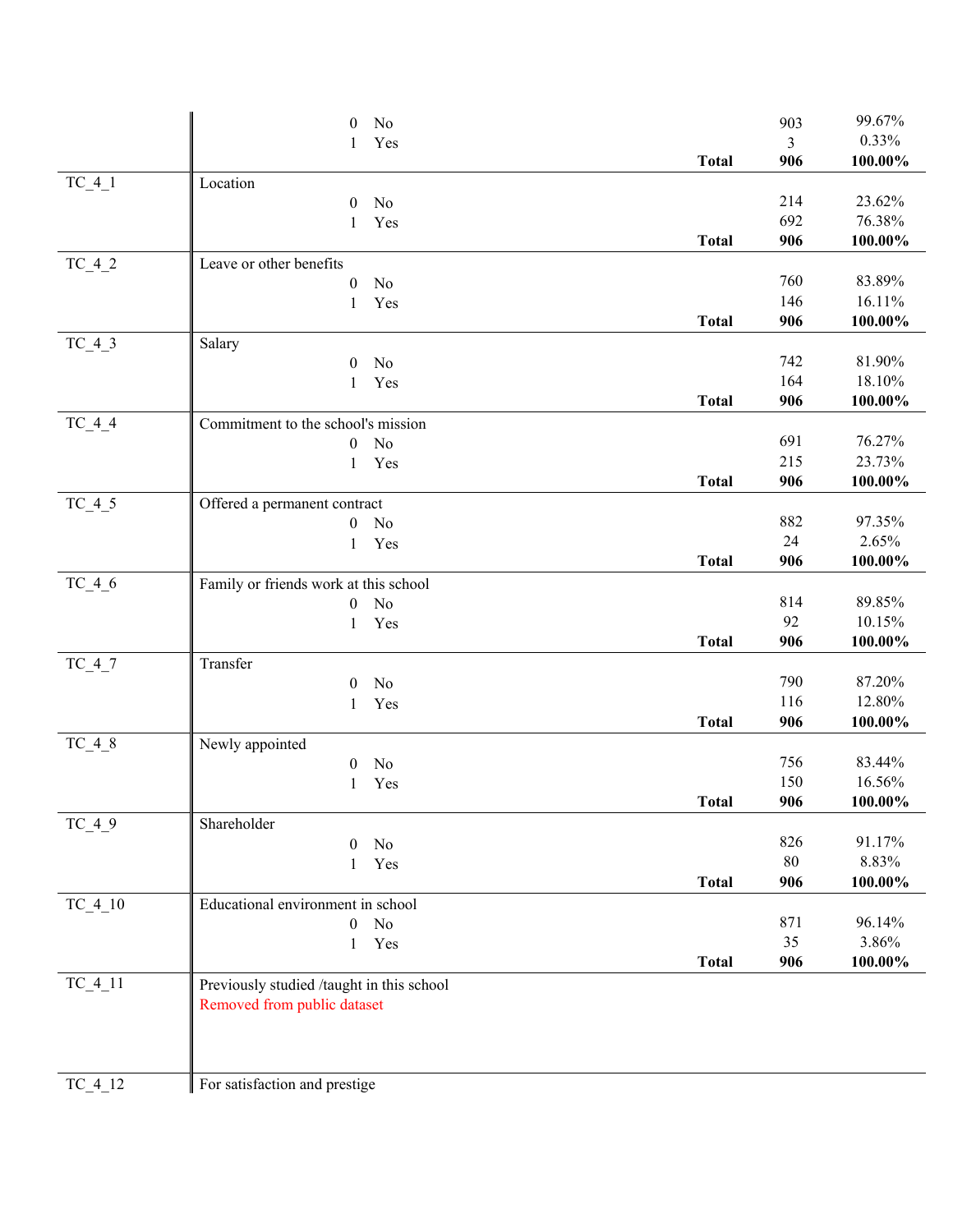|             | $\boldsymbol{0}$<br>No                                                                              |              | 903              | 99.67%   |
|-------------|-----------------------------------------------------------------------------------------------------|--------------|------------------|----------|
|             | Yes<br>$\mathbf{1}$                                                                                 |              | 3                | 0.33%    |
|             |                                                                                                     | <b>Total</b> | 906              | 100.00%  |
| $TC_4_13$   | Earthquakes<br>No                                                                                   |              | 905              | 99.89%   |
|             | $\boldsymbol{0}$<br>Yes<br>$\mathbf{1}$                                                             |              | 1                | 0.11%    |
|             |                                                                                                     | <b>Total</b> | 906              | 100.00%  |
| $TC_497$    | Others                                                                                              |              |                  |          |
|             | No<br>$\theta$                                                                                      |              | 906              | 100.00%  |
|             | Yes<br>1                                                                                            |              | $\boldsymbol{0}$ | $0.00\%$ |
|             |                                                                                                     | <b>Total</b> | 906              | 100.00%  |
| $TC_4_97_1$ | Specify choice.                                                                                     |              |                  |          |
|             | Inappropriate<br>$-1$                                                                               |              | 906              | 100.00%  |
|             |                                                                                                     | <b>Total</b> | 906              | 100.00%  |
| $TC_4_98$   | Don't know                                                                                          |              | 906              | 100.00%  |
|             | No<br>$\boldsymbol{0}$<br>Yes                                                                       |              | $\boldsymbol{0}$ | $0.00\%$ |
|             | 1                                                                                                   | <b>Total</b> | 906              | 100.00%  |
| $TC_499$    | Refused                                                                                             |              |                  |          |
|             | No<br>$\boldsymbol{0}$                                                                              |              | 906              | 100.00%  |
|             | Yes<br>$\mathbf{1}$                                                                                 |              | $\mathbf{0}$     | $0.00\%$ |
|             |                                                                                                     | <b>Total</b> | 906              | 100.00%  |
| $TC_5$      | How do you describe your involvement in this school besides being a teacher?<br>Mark all that apply |              |                  |          |
| $TC_5_0$    | Teacher only, no other involvement                                                                  |              |                  |          |
|             | No<br>$\boldsymbol{0}$                                                                              |              | 399              | 44.04%   |
|             | Yes<br>$\mathbf{1}$                                                                                 |              | 507              | 55.96%   |
|             |                                                                                                     | <b>Total</b> | 906              | 100.00%  |
| $TC_5_1$    | Parent                                                                                              |              |                  |          |
|             | No<br>$\boldsymbol{0}$                                                                              |              | 676              | 74.61%   |
|             | Yes<br>1                                                                                            |              | 230              | 25.39%   |
|             |                                                                                                     | <b>Total</b> | 906              | 100.00%  |
| $TC_5_2$    | Stakeholder<br>No<br>$\theta$                                                                       |              | 804              | 88.74%   |
|             | Yes<br>1                                                                                            |              | 102              | 11.26%   |
|             |                                                                                                     | <b>Total</b> | 906              | 100.00%  |
| $TC_5_3$    | School Management Committee                                                                         |              |                  |          |
|             | No<br>$\overline{0}$                                                                                |              | 800              | 88.30%   |
|             | Yes<br>$\mathbf{1}$                                                                                 |              | 106              | 11.70%   |
|             |                                                                                                     | <b>Total</b> | 906              | 100.00%  |
| $TC_5_4$    | Parent Teacher Association                                                                          |              |                  |          |
|             | No<br>$\overline{0}$                                                                                |              | 792              | 87.42%   |
|             | Yes<br>$\mathbf{1}$                                                                                 |              | 114              | 12.58%   |
|             |                                                                                                     | <b>Total</b> | 906              | 100.00%  |
| $TC_5_5$    | Head teacher/Principal/Ast. Principal                                                               |              |                  |          |
|             | Removed from public dataset                                                                         |              |                  |          |
|             |                                                                                                     |              |                  |          |
|             |                                                                                                     |              |                  |          |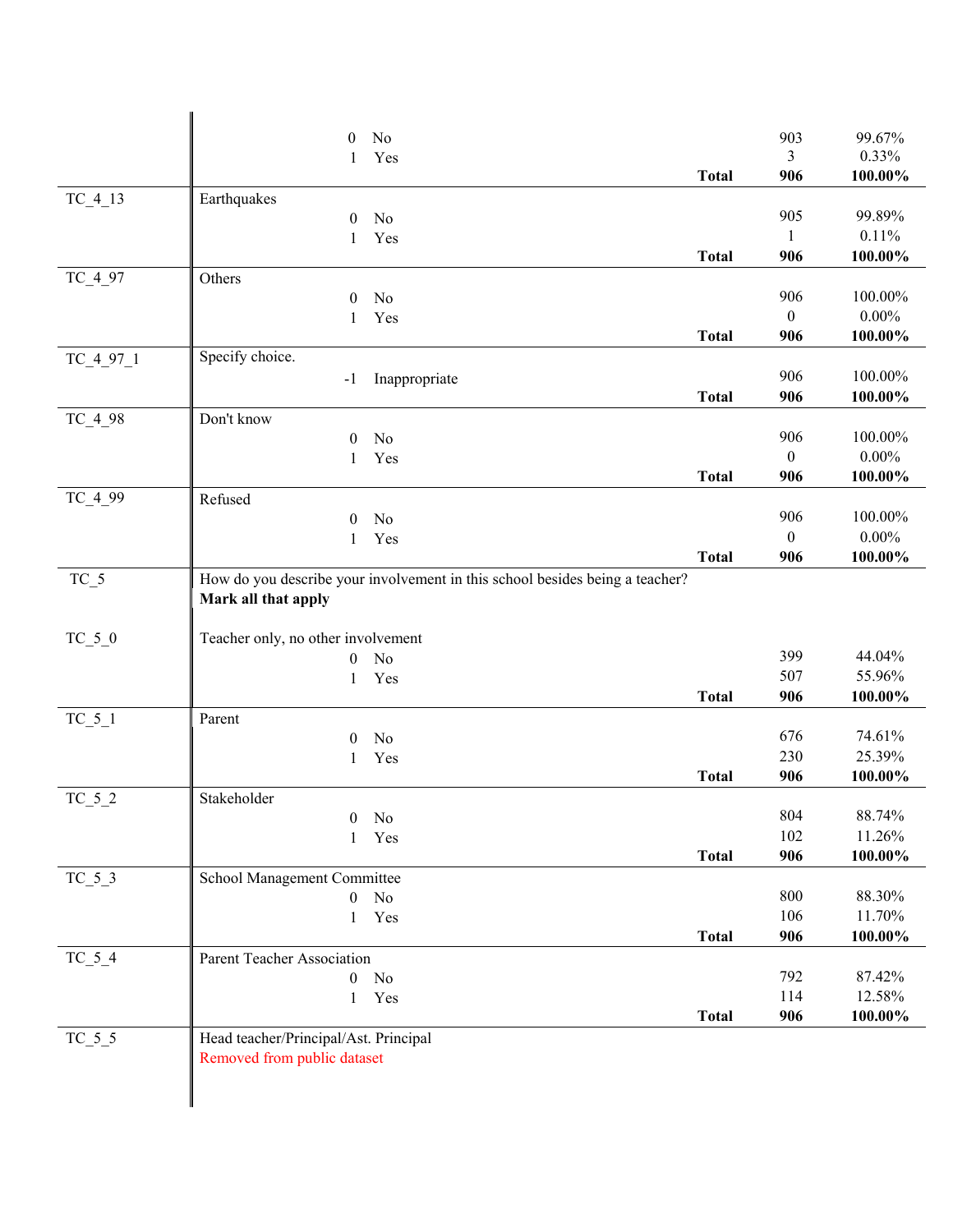| $TC_5_6$    | Social audit committee<br>Removed from public dataset           |              |                            |                                |
|-------------|-----------------------------------------------------------------|--------------|----------------------------|--------------------------------|
| $TC_5_7$    | Junior Redcross/Extra activities<br>Removed from public dataset |              |                            |                                |
| $TC_5_8$    | Exam controller<br>Removed from public dataset                  |              |                            |                                |
| $TC_5_9$    | <b>Account Committee</b><br>Removed from public dataset         |              |                            |                                |
| $TC_5_97$   | Others<br>Removed from public dataset                           |              |                            |                                |
| $TC_5_97_1$ | Specify other involvement.<br>Removed from public dataset       |              |                            |                                |
| $TC_5_98$   | Don't know<br>No<br>$\theta$<br>Yes<br>1                        | <b>Total</b> | 906<br>$\mathbf{0}$<br>906 | 100.00%<br>$0.00\%$<br>100.00% |
| $TC_5_99$   | Refused<br>N <sub>o</sub><br>$\Omega$<br>Yes<br>1               | <b>Total</b> | 906<br>$\mathbf{0}$<br>906 | 100.00%<br>$0.00\%$<br>100.00% |

### **Section D: Current Teaching**

| TD 1            | Now, let's return to talking about where you are teaching currently.                                       |
|-----------------|------------------------------------------------------------------------------------------------------------|
|                 | Interviewer checkpoint: (From: LHC)                                                                        |
|                 | Removed from public dataset                                                                                |
|                 |                                                                                                            |
|                 |                                                                                                            |
| TD <sub>2</sub> | As a part time teacher, how many sessions do you teach in a week in this school?                           |
|                 | Removed from public dataset                                                                                |
|                 |                                                                                                            |
| TD 3            | Why do you work part-time? Would you say you choose to work part-time, or you would like to work more, but |
|                 | there is no possibility to work full-time?                                                                 |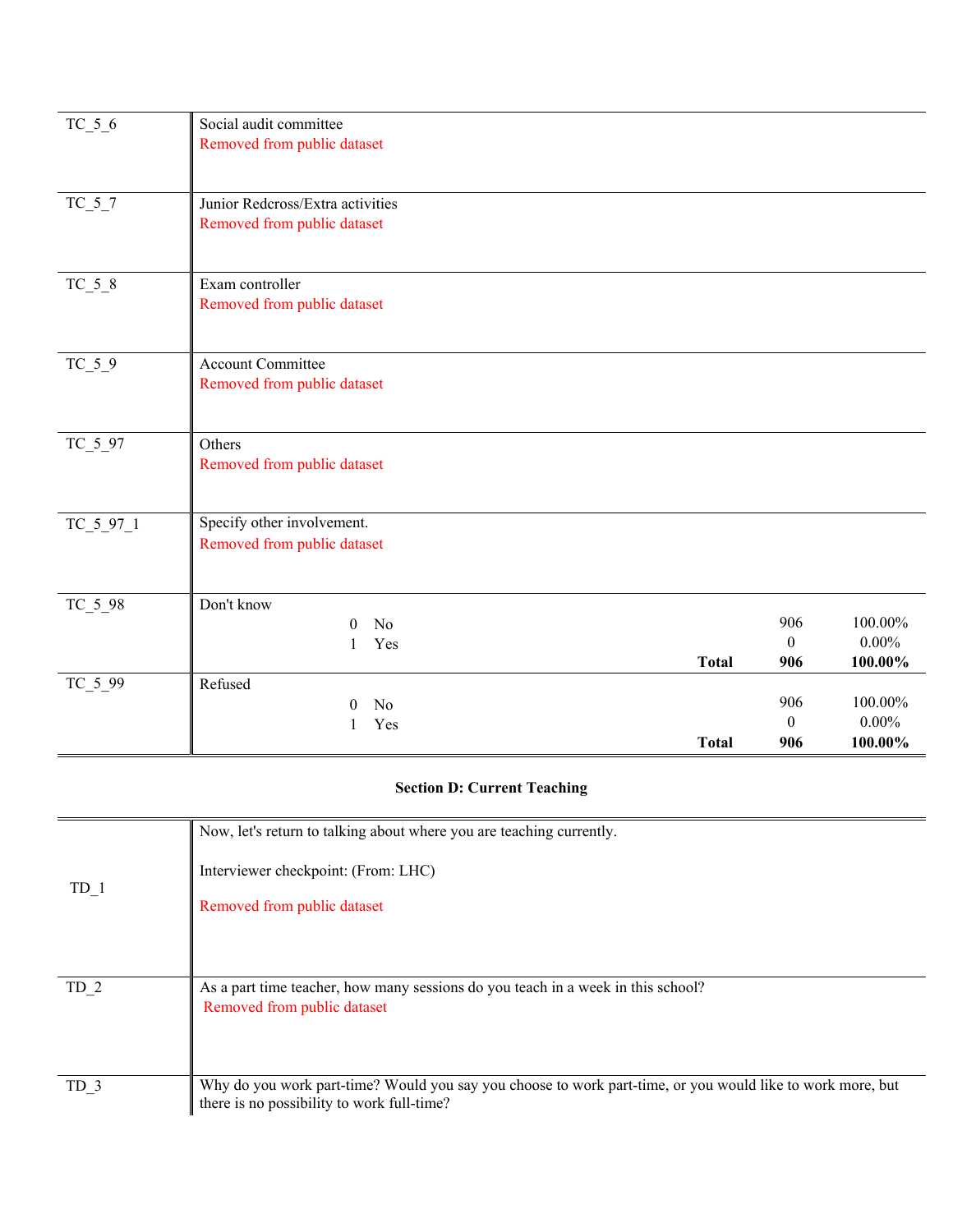|                 | Removed from public dataset                      |                                                                                                                       |              |                       |                      |
|-----------------|--------------------------------------------------|-----------------------------------------------------------------------------------------------------------------------|--------------|-----------------------|----------------------|
|                 |                                                  |                                                                                                                       |              |                       |                      |
|                 |                                                  |                                                                                                                       |              |                       |                      |
|                 |                                                  |                                                                                                                       |              |                       |                      |
| $TD_4$          |                                                  | How many sessions do you teach in a typical week of teaching at this school? A typical week is one that is not        |              |                       |                      |
|                 |                                                  | shortened by breaks, public holidays, school events or anything else.                                                 |              |                       |                      |
|                 |                                                  |                                                                                                                       |              |                       |                      |
|                 | 3-42                                             | Number of Sessions                                                                                                    |              | 906                   | 100.00%              |
|                 | 97                                               | Varies by day                                                                                                         |              | 0                     | $0.00\%$             |
|                 | 98                                               | Don't know                                                                                                            |              | 0                     | $0.00\%$             |
|                 | 99                                               | Refused                                                                                                               |              | $\theta$              | $0.00\%$             |
|                 |                                                  |                                                                                                                       | <b>Total</b> | 906                   | 100.00%              |
| $TD_5$          |                                                  | On the day you teach the most sessions at this school, how many sessions do you teach?                                |              |                       |                      |
|                 |                                                  |                                                                                                                       |              |                       |                      |
|                 | $1 - 8$                                          | Sessions                                                                                                              |              | 906                   | 100.00%              |
|                 | 98                                               | Don't know                                                                                                            |              | $\boldsymbol{0}$      | $0.00\%$             |
|                 | 99                                               | Refused                                                                                                               |              | $\Omega$              | $0.00\%$             |
|                 |                                                  |                                                                                                                       | <b>Total</b> | 906                   | 100.00%              |
| TD <sub>6</sub> |                                                  | How many average sessions do you teach in a week in place of a teacher who is absent?                                 |              |                       |                      |
|                 |                                                  |                                                                                                                       |              |                       |                      |
|                 | 0                                                | No                                                                                                                    |              | 93                    | 10.26%               |
|                 | $1 - 12$                                         | Sessions                                                                                                              |              | 813                   | 89.74%               |
|                 | 98                                               | Don't know                                                                                                            |              | $\theta$              | $0.00\%$             |
|                 | 99                                               | Refused                                                                                                               |              | $\Omega$              | $0.00\%$             |
|                 |                                                  |                                                                                                                       | <b>Total</b> | 906                   | 100.00%              |
| $TD_7$          |                                                  | During a typical work week, that is one that is not shortened by breaks, holidays, or sick leave, in total about how  |              |                       |                      |
|                 | school, like in the evenings or on the weekends. | many minutes (60-minutes hours) do you spend preparing lessons? Please include hours when you are not at              |              |                       |                      |
|                 |                                                  |                                                                                                                       |              |                       |                      |
|                 |                                                  |                                                                                                                       |              |                       |                      |
|                 | 0                                                | No                                                                                                                    |              | 28                    | 3.09%                |
|                 | 35-1801                                          | Time in Minutes                                                                                                       |              | 878                   | 96.91%               |
|                 | 98<br>99                                         | Don't know<br>Refused                                                                                                 |              | $\boldsymbol{0}$<br>0 | $0.00\%$<br>$0.00\%$ |
|                 |                                                  |                                                                                                                       | <b>Total</b> | 906                   | 100.00%              |
|                 |                                                  | Now, during a typical work day, that is during the hours while you work at school, about how many minutes (60-        |              |                       |                      |
| $TD_8$          |                                                  | minutes hours) do you spend preparing lessons? Please only include hours spent preparing while you are in school.     |              |                       |                      |
|                 |                                                  |                                                                                                                       |              |                       |                      |
|                 |                                                  |                                                                                                                       |              |                       |                      |
|                 | $\boldsymbol{0}$                                 | No                                                                                                                    |              | 255                   | 28.15%               |
|                 | 10-210                                           | Time in Minutes                                                                                                       |              | 651                   | 7185%                |
|                 | 98                                               | Don't know                                                                                                            |              | $\boldsymbol{0}$      | $0.00\%$             |
|                 | 99                                               | Refused                                                                                                               |              | $\theta$              | $0.00\%$             |
|                 |                                                  |                                                                                                                       | <b>Total</b> | 906                   | 100.00%              |
| TD <sub>9</sub> |                                                  | During the hours you work at school, do you spend any time while students are not in the room preparing for           |              |                       |                      |
|                 |                                                  | lessons you will use in class? If yes, does preparation time without students make up all, some, very little, or none |              |                       |                      |
|                 | of the time that you spend preparing in school?  |                                                                                                                       |              |                       |                      |
|                 |                                                  |                                                                                                                       |              |                       |                      |
|                 | $\bf{0}$                                         | No preparation time                                                                                                   |              | 621                   | 68.54%               |
|                 |                                                  | All preparation time                                                                                                  |              | 7                     | 0.77%                |
|                 |                                                  |                                                                                                                       |              |                       |                      |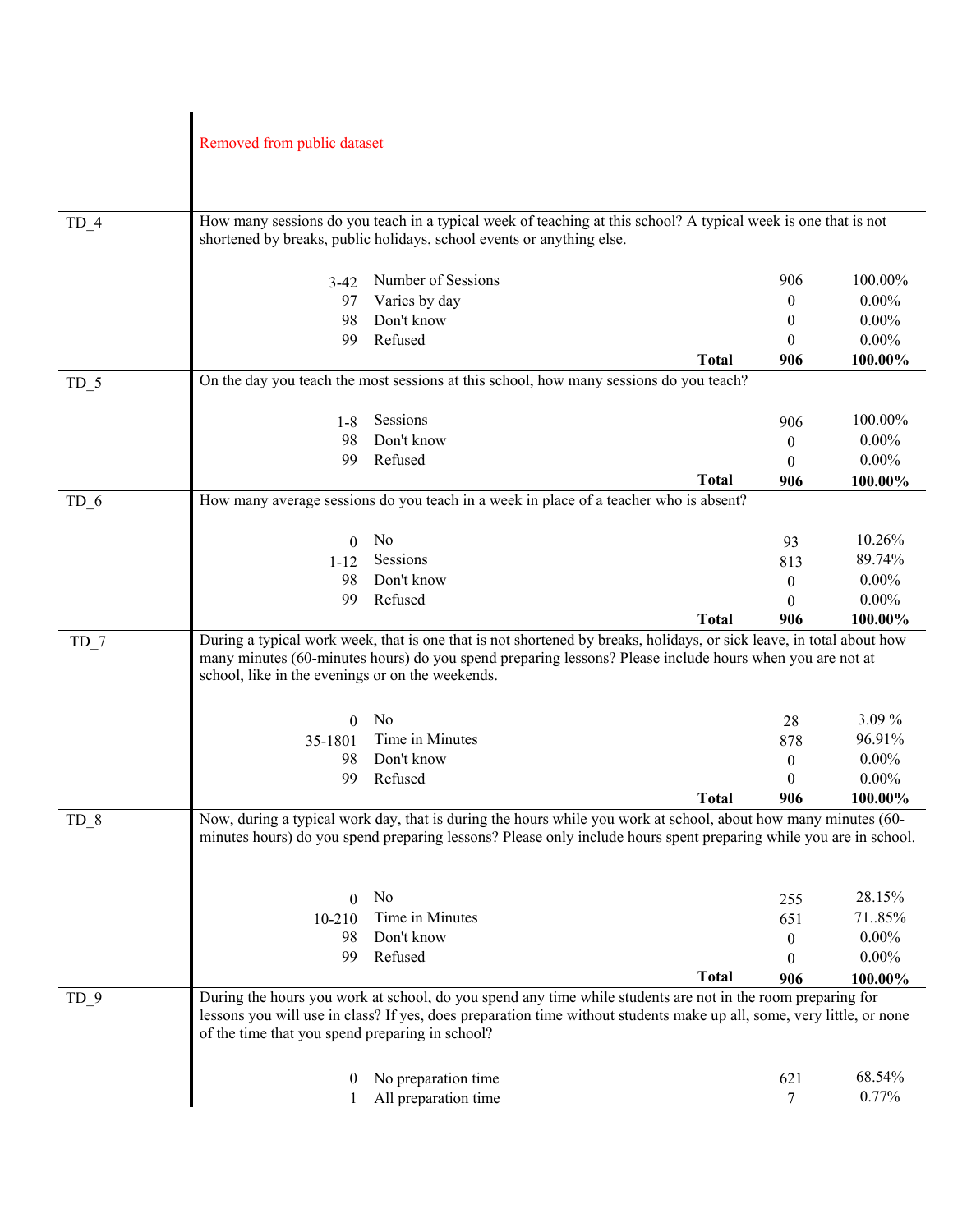|         | 2                                                | Some preparation time                                                                                            |              | 138              | 15.23%   |
|---------|--------------------------------------------------|------------------------------------------------------------------------------------------------------------------|--------------|------------------|----------|
|         | 3                                                | Very little preparation time                                                                                     |              | 140              | 15.45%   |
|         | 98                                               | Don't know                                                                                                       |              | $\overline{0}$   | $0.00\%$ |
|         | 99                                               | Refused                                                                                                          |              | $\theta$         | $0.00\%$ |
|         |                                                  |                                                                                                                  | <b>Total</b> | 906              | 100.00%  |
| $TD_10$ |                                                  | Thinking only about the work you do at this school, would you say you are paid well, you are paid enough, or you |              |                  |          |
|         | are paid poorly?                                 |                                                                                                                  |              |                  |          |
|         |                                                  |                                                                                                                  |              |                  |          |
|         | 1                                                | Paid well                                                                                                        |              | 84               | 9.27%    |
|         | 2                                                | Paid enough                                                                                                      |              | 569              | 62.80%   |
|         | 3                                                | Paid poorly                                                                                                      |              | 253              | 27.92%   |
|         | 98                                               | Don't know                                                                                                       |              | $\overline{0}$   | $0.00\%$ |
|         | 99                                               | Refused                                                                                                          |              | $\theta$         | $0.00\%$ |
|         |                                                  |                                                                                                                  | <b>Total</b> | 906              | 100.00%  |
| $TD_11$ |                                                  | Would you say the benefits you receive are good, just enough, or poor?                                           |              |                  |          |
|         |                                                  |                                                                                                                  |              |                  |          |
|         | 1                                                | Good benefits                                                                                                    |              | 139              | 15.34%   |
|         | 2                                                | Enough benefits                                                                                                  |              | 559              | 61.70%   |
|         | 3                                                | Poor benefits                                                                                                    |              | 208              | 22.96%   |
|         | 98                                               | Don't know                                                                                                       |              | $\overline{0}$   | $0.00\%$ |
|         | 99                                               | Refused                                                                                                          |              | $\Omega$         | $0.00\%$ |
|         |                                                  |                                                                                                                  | <b>Total</b> | 906              | 100.00%  |
| $TD_12$ | How were you recruited and hired at this school? |                                                                                                                  |              |                  |          |
|         | Recoded in public dataset                        |                                                                                                                  |              |                  |          |
|         | 1                                                | School Management Committee/School Board                                                                         |              | 551              | 60.81%   |
|         |                                                  | advertisement and selection based on competition                                                                 |              |                  |          |
|         | 2                                                | School Management Committee/School Board                                                                         |              | 125              | 13.80%   |
|         |                                                  | appointment without advertisement and competition                                                                |              |                  |          |
|         | 5                                                | Federal government Teacher's Service Commission                                                                  |              | 78               | 8.61%    |
|         | 6                                                | Transferred from another school                                                                                  |              | 124              | 13.69%   |
|         | 97                                               | Others                                                                                                           |              | 28               | 3.09%    |
|         | 98                                               | Don't know                                                                                                       |              | $\boldsymbol{0}$ | $0.00\%$ |
|         | 99                                               | Refused                                                                                                          |              | $\mathbf{0}$     | $0.00\%$ |
|         |                                                  |                                                                                                                  | <b>Total</b> | 906              | 100.00%  |
| $TD_13$ | Interviewer checkpoint: (From: LHC)              |                                                                                                                  |              |                  |          |
|         | 0                                                | Respondent does                                                                                                  |              |                  |          |
|         |                                                  | not teach tutoring<br>Go to TD_16                                                                                |              | 457              | 50.44%   |
|         |                                                  | classes outside of                                                                                               |              |                  |          |
|         |                                                  | school time                                                                                                      |              |                  |          |
|         |                                                  | Respondent teach                                                                                                 |              |                  |          |
|         |                                                  | tutoring classes<br>Go to TD 14<br>outside of school                                                             |              | 449              | 49.56%   |
|         |                                                  | time                                                                                                             |              |                  |          |
|         |                                                  |                                                                                                                  | <b>Total</b> | 906              | 100.00%  |
| $TD_14$ |                                                  | Do any students that you have in class at this school attend your tutoring classes outside of school?            |              |                  |          |
|         |                                                  | Inappropriate                                                                                                    |              | 457              | 50.44%   |
|         | -1                                               |                                                                                                                  |              |                  | 15.45%   |
|         | $\boldsymbol{0}$                                 | No                                                                                                               |              | 140              | 34.11%   |
|         | 1                                                | Yes                                                                                                              |              | 309              | $0.00\%$ |
|         | 98                                               | Don't know                                                                                                       |              | $\boldsymbol{0}$ |          |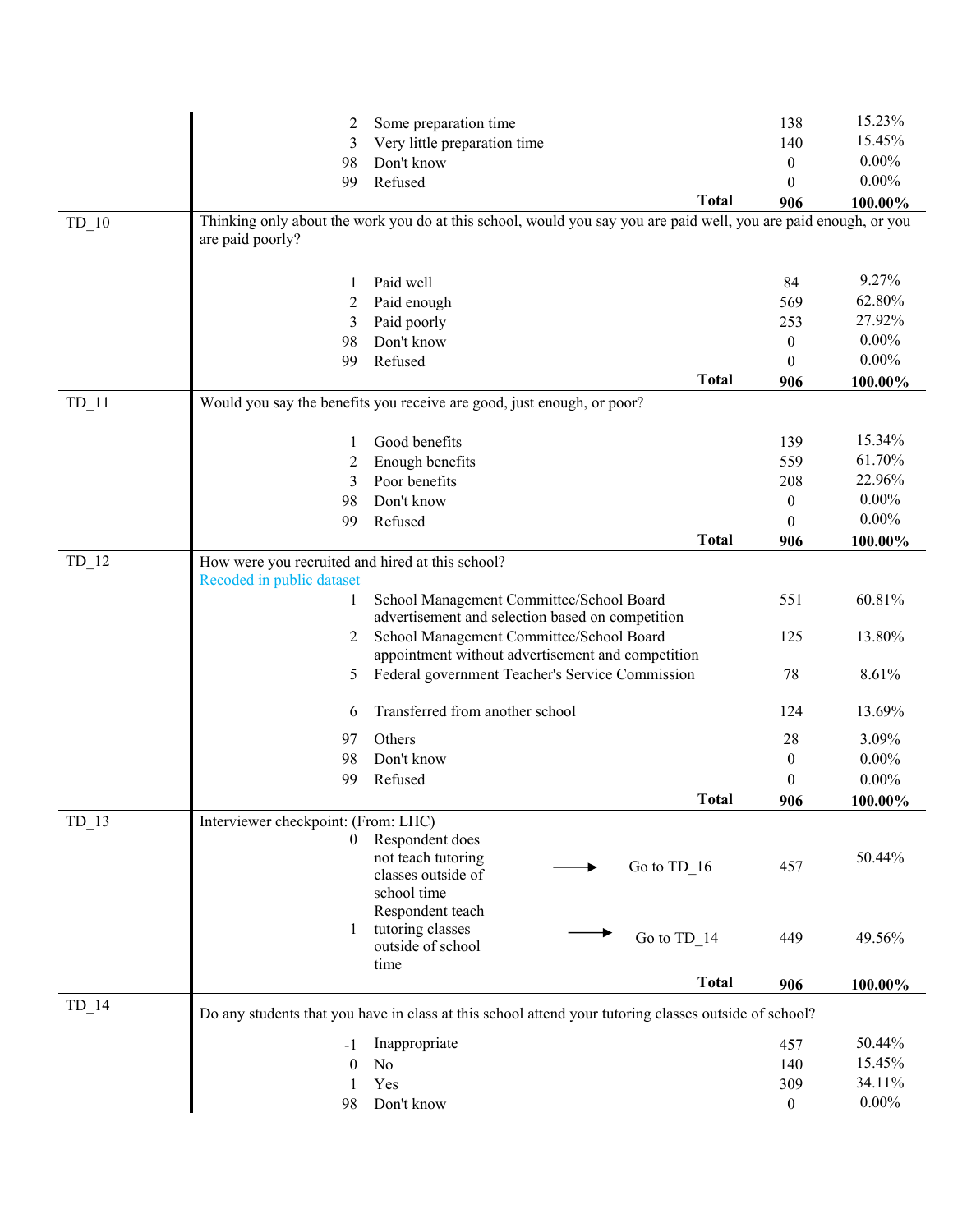|            | 99                          | Refused                                                                                                  | <b>Total</b> | $\mathbf{0}$<br>906 | $0.00\%$<br>100.00% |
|------------|-----------------------------|----------------------------------------------------------------------------------------------------------|--------------|---------------------|---------------------|
| $TD_15$    |                             | Do you charge for those tutoring classes? If yes, how much do you charge per student, per month?         |              |                     |                     |
|            | $-1$                        | Inappropriate                                                                                            |              | 457                 | 50.44%              |
|            | $0 - 7000$                  | Amount per student, per month                                                                            |              | 449                 | 49.56%              |
|            | 98                          | Don't know                                                                                               |              | $\mathbf{0}$        | $0.00\%$            |
|            | 99                          | Refused                                                                                                  |              | $\Omega$            | $0.00\%$            |
|            |                             |                                                                                                          | <b>Total</b> | 906                 | 100.00%             |
|            |                             | Now, only thinking about your work in this school, in the current school year, what grades do you teach? |              |                     |                     |
|            | Mark all that apply         |                                                                                                          |              |                     |                     |
| $TD_16_1$  | Pre-primary/play group      |                                                                                                          |              |                     |                     |
|            | Removed from public dataset |                                                                                                          |              |                     |                     |
| $TD_16_2$  | Class 1                     |                                                                                                          |              |                     |                     |
|            | $\overline{0}$              | No                                                                                                       |              | 828                 | 91.39%              |
|            | 1                           | Yes                                                                                                      |              | 78                  | 8.61%               |
|            |                             |                                                                                                          | <b>Total</b> | 906                 | 100.00%             |
| $TD_16_3$  | Class 2                     |                                                                                                          |              |                     |                     |
|            | $\theta$<br>1               | No                                                                                                       |              | 810<br>96           | 89.40%<br>10.60%    |
|            |                             | Yes                                                                                                      | <b>Total</b> | 906                 | 100.00%             |
| $TD_16_4$  | Class 3                     |                                                                                                          |              |                     |                     |
|            | $\theta$                    | No                                                                                                       |              | 772                 | 85.21%              |
|            | 1                           | Yes                                                                                                      |              | 134                 | 14.79%              |
|            |                             |                                                                                                          | <b>Total</b> | 906                 | 100.00%             |
| $TD_16_5$  | Class 4                     |                                                                                                          |              |                     |                     |
|            | $\theta$                    | No                                                                                                       |              | 702                 | 77.48%              |
|            | 1                           | Yes                                                                                                      | <b>Total</b> | 204                 | 22.52%              |
| $TD_16_6$  | Class 5                     |                                                                                                          |              | 906                 | 100.00%             |
|            |                             | $0$ No                                                                                                   |              | 603                 | 66.56%              |
|            | $\mathbf{1}$                | Yes                                                                                                      |              | 303                 | 33.44%              |
|            |                             |                                                                                                          | <b>Total</b> | 906                 | 100.00%             |
| $TD_16_7$  | Class 6                     |                                                                                                          |              |                     |                     |
|            | $\boldsymbol{0}$            | No                                                                                                       |              | 346                 | 38.19%              |
|            | 1                           | Yes                                                                                                      |              | 560                 | 61.81%              |
|            |                             |                                                                                                          | <b>Total</b> | 906                 | 100.00%             |
| $TD_16_8$  | Class 7<br>$\boldsymbol{0}$ | No                                                                                                       |              | 249                 | 27.48%              |
|            | 1                           | Yes                                                                                                      |              | 657                 | 72.52%              |
|            |                             |                                                                                                          | <b>Total</b> | 906                 | 100.00%             |
| $TD_16_9$  | Class 8                     |                                                                                                          |              |                     |                     |
|            | $\boldsymbol{0}$            | No                                                                                                       |              | $\boldsymbol{0}$    | $0.00\%$            |
|            | 1                           | Yes                                                                                                      |              | 906                 | 100.00%             |
|            |                             |                                                                                                          | <b>Total</b> | 906                 | 100.00%             |
| $TD_16_10$ | Class 9                     |                                                                                                          |              |                     |                     |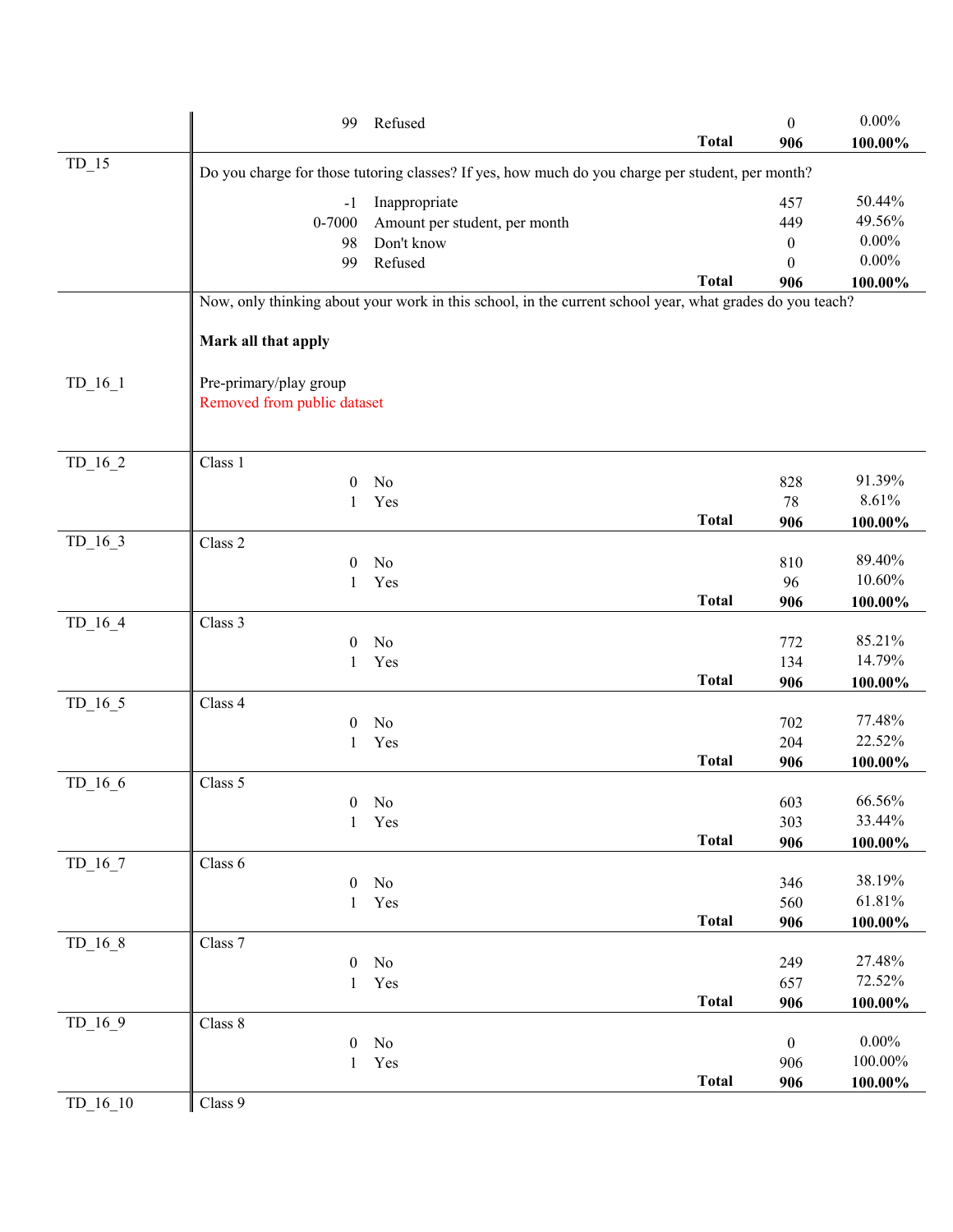|              | No<br>$\theta$                               |              | 425              | 46.91%     |
|--------------|----------------------------------------------|--------------|------------------|------------|
|              | Yes<br>1                                     |              | 481              | 53.09%     |
|              |                                              | <b>Total</b> | 906              | $100.00\%$ |
| $TD_16_11$   | Class 10 (SLC)                               |              |                  |            |
|              | No<br>$\boldsymbol{0}$                       |              | 513              | 56.62%     |
|              | Yes<br>1                                     |              | 393              | 43.38%     |
|              |                                              | <b>Total</b> | 906              | $100.00\%$ |
| $TD_16_12$   | Class 11<br>No<br>$\boldsymbol{0}$           |              | 851              | 93.93%     |
|              | $\mathbf{1}$<br>Yes                          |              | 55               | 6.07%      |
|              |                                              | <b>Total</b> | 906              | $100.00\%$ |
| $TD_16_13$   | Class 12/IA or equivalent                    |              |                  |            |
|              | No<br>$\boldsymbol{0}$                       |              | 857              | 94.59%     |
|              | Yes<br>$\mathbf{1}$                          |              | 49               | 5.41%      |
|              |                                              | <b>Total</b> | 906              | $100.00\%$ |
| $TD_16_97$   | Other. If yes, specify.                      |              |                  |            |
|              | $\boldsymbol{0}$<br>No                       |              | 906              | 100.00%    |
|              | Yes<br>1                                     |              | $\boldsymbol{0}$ | $0.00\%$   |
|              |                                              | <b>Total</b> | 906              | $100.00\%$ |
| $TD_16_97_1$ | Other grade.                                 |              |                  |            |
|              | Inappropriate<br>$-1$                        |              | 906              | 100.00%    |
|              |                                              | <b>Total</b> | 906              | 100.00%    |
| $TD_16_98$   | Don't know                                   |              |                  |            |
|              |                                              |              |                  |            |
|              | No<br>$\boldsymbol{0}$                       |              | 906              | $100.00\%$ |
|              | Yes<br>$\mathbf{1}$                          |              | $\boldsymbol{0}$ | $0.00\%$   |
|              |                                              | <b>Total</b> | 906              | $100.00\%$ |
| TD_16_99     | Refused                                      |              |                  |            |
|              | No<br>$\mathbf{0}$                           |              | 906              | 100.00%    |
|              | Yes<br>$\mathbf{1}$                          |              | $\boldsymbol{0}$ | $0.00\%$   |
|              |                                              | <b>Total</b> | 906              | $100.00\%$ |
|              | Last school year, what grades did you teach? |              |                  |            |
|              | Mark all that apply                          |              |                  |            |
| $TD_17_0$    | Did not teach in last year                   |              |                  |            |
|              | No<br>$\boldsymbol{0}$                       |              | 858              | 94.70%     |
|              | Yes<br>$\mathbf{1}$                          |              | 48               | 5.30%      |
|              |                                              | <b>Total</b> | 906              | $100.00\%$ |
| $TD_17_1$    | Pre-primary/ play group                      |              |                  |            |
|              | Removed from public dataset                  |              |                  |            |
|              |                                              |              |                  |            |
| $TD_17_2$    | Class 1                                      |              |                  |            |
|              | $\theta$<br>No                               |              | 836              | 92.27%     |
|              | Yes<br>1                                     |              | $70\,$           | 7.73%      |
|              |                                              | <b>Total</b> | 906              | $100.00\%$ |
| $TD_17_3$    | Class 2                                      |              |                  |            |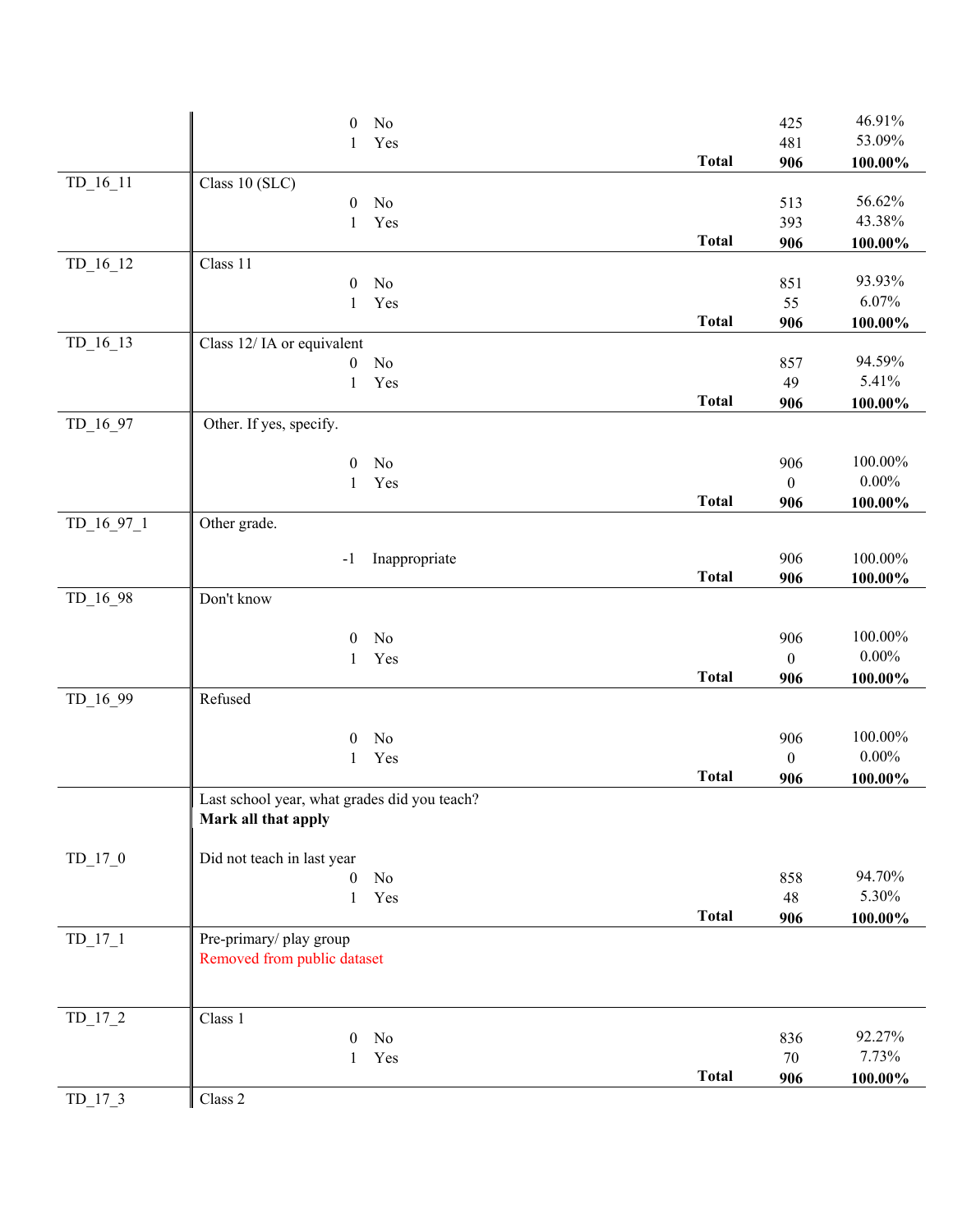|            |                         | $\boldsymbol{0}$ | No        |              | 817                     | 90.18%     |
|------------|-------------------------|------------------|-----------|--------------|-------------------------|------------|
|            |                         | 1                | Yes       |              | 89                      | 9.82%      |
|            |                         |                  |           | <b>Total</b> | 906                     | $100.00\%$ |
| $TD_17_4$  | Class 3                 |                  |           |              |                         |            |
|            |                         | $\boldsymbol{0}$ | No        |              | 772                     | 85.21%     |
|            |                         | 1                | Yes       |              | 134                     | 14.79%     |
|            |                         |                  |           | <b>Total</b> | 906                     | 100.00%    |
| $TD_17_5$  | Class 4                 |                  |           |              |                         |            |
|            |                         | $\boldsymbol{0}$ | No        |              | 694                     | 76.60%     |
|            |                         | $\mathbf{1}$     | Yes       |              | 212                     | 23.40%     |
|            |                         |                  |           | <b>Total</b> | 906                     | 100.00%    |
| $TD_17_6$  | Class 5                 |                  |           |              |                         | 69.76%     |
|            |                         | $\boldsymbol{0}$ | No<br>Yes |              | 632<br>274              | 30.24%     |
|            |                         | $\mathbf{1}$     |           | <b>Total</b> | 906                     | 100.00%    |
| $TD_17_7$  | Class 6                 |                  |           |              |                         |            |
|            |                         | $\boldsymbol{0}$ | No        |              | 378                     | 41.72%     |
|            |                         | $\mathbf{1}$     | Yes       |              | 528                     | 58.28%     |
|            |                         |                  |           | <b>Total</b> | 906                     | 100.00%    |
| $TD_17_8$  | Class 7                 |                  |           |              |                         |            |
|            |                         | $\boldsymbol{0}$ | No        |              | 277                     | 30.57%     |
|            |                         | $\mathbf{1}$     | Yes       |              | 629                     | 69.43%     |
|            |                         |                  |           | <b>Total</b> | 906                     | $100.00\%$ |
| $TD_17_9$  | Class 8                 |                  |           |              |                         |            |
|            |                         | $\boldsymbol{0}$ | No        |              | 98                      | 10.82%     |
|            |                         | 1                | Yes       |              | 808                     | 89.18%     |
|            |                         |                  |           | <b>Total</b> | 906                     | $100.00\%$ |
| $TD_17_10$ | Class 9                 |                  |           |              |                         |            |
|            |                         | $\boldsymbol{0}$ | No        |              | 461                     | 50.88%     |
|            |                         | $\mathbf{1}$     | Yes       | <b>Total</b> | 445                     | 49.12%     |
| $TD_17_11$ | Class 10 (SLC)          |                  |           |              | 906                     | 100.00%    |
|            |                         | $\boldsymbol{0}$ | No        |              | 527                     | 58.17%     |
|            |                         | 1                | Yes       |              | 379                     | 41.83%     |
|            |                         |                  |           | <b>Total</b> | 906                     | 100.00%    |
| $TD_17_12$ | Class 11                |                  |           |              |                         |            |
|            |                         | $\mathbf{0}$     | No        |              | 860                     | 94.92%     |
|            |                         | $\mathbf{1}$     | Yes       |              | 46                      | 5.08%      |
|            |                         |                  |           | <b>Total</b> | 906                     | $100.00\%$ |
| $TD_17_13$ | Class 12                |                  |           |              |                         |            |
|            |                         | $\boldsymbol{0}$ | No        |              | 860                     | 94.92%     |
|            |                         | $\mathbf{1}$     | Yes       |              | 46                      | 5.08%      |
|            |                         |                  |           | <b>Total</b> | 906                     | 100.00%    |
| TD_17_97   | Other. If yes, specify. |                  |           |              |                         |            |
|            |                         |                  |           |              |                         | 100.00%    |
|            |                         | $\boldsymbol{0}$ | No        |              | 906                     | $0.00\%$   |
|            |                         | 1                | Yes       | <b>Total</b> | $\boldsymbol{0}$<br>906 |            |
| TD_17_97_1 | Other grade.            |                  |           |              |                         | $100.00\%$ |
|            |                         |                  |           |              |                         |            |
|            |                         |                  |           |              |                         |            |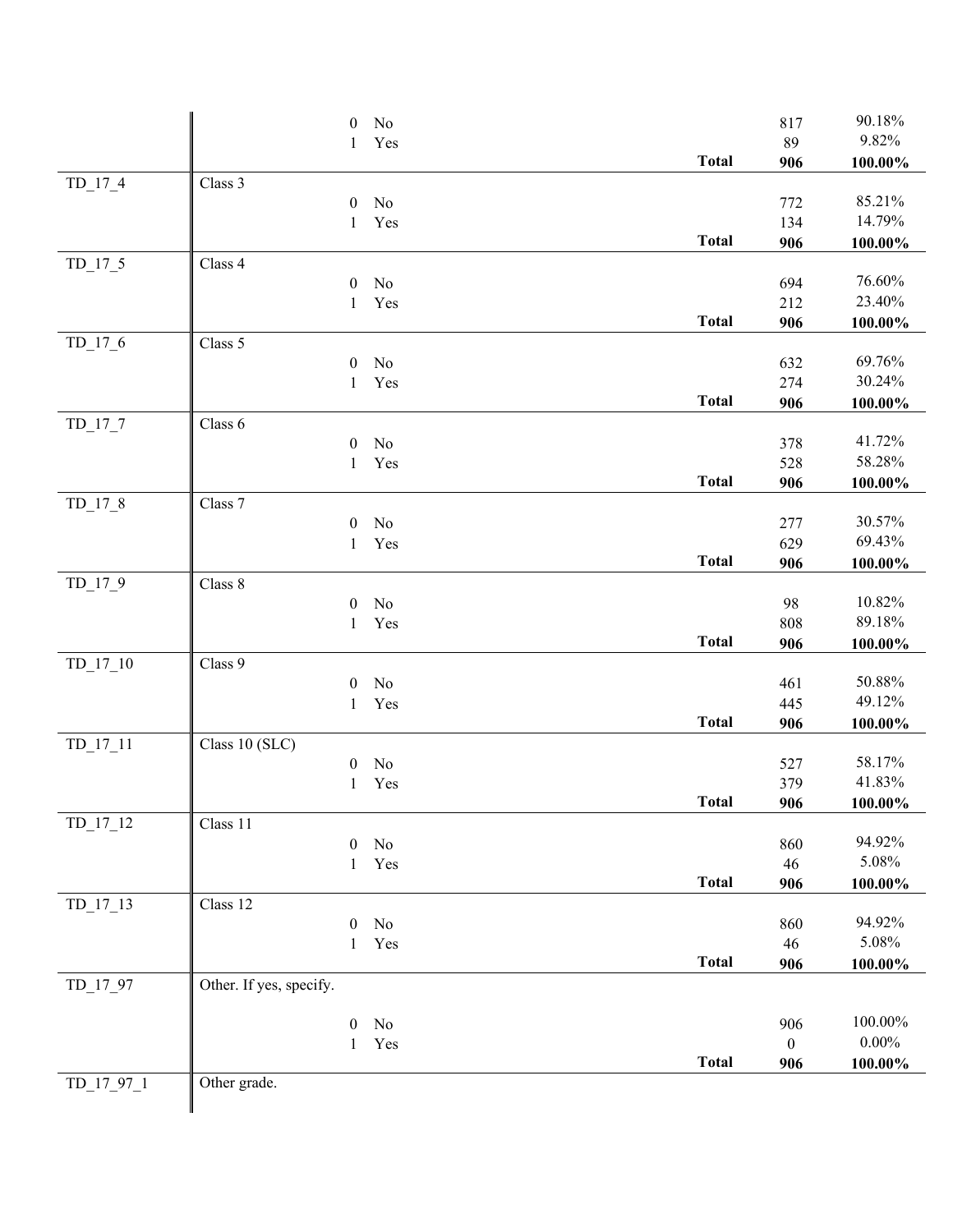|           | $-1$<br>Inappropriate                                                                             |              | 906              | 100.00%           |
|-----------|---------------------------------------------------------------------------------------------------|--------------|------------------|-------------------|
| TD_17_98  | Don't know                                                                                        | <b>Total</b> | 906              | $100.00\%$        |
|           |                                                                                                   |              |                  |                   |
|           | $\theta$<br>No                                                                                    |              | 906              | 100.00%           |
|           | Yes<br>1                                                                                          |              | $\boldsymbol{0}$ | $0.00\%$          |
| TD_17_99  | Refused                                                                                           | <b>Total</b> | 906              | 100.00%           |
|           |                                                                                                   |              |                  |                   |
|           | No<br>$\boldsymbol{0}$                                                                            |              | 906              | 100.00%           |
|           | Yes<br>$\mathbf{1}$                                                                               |              | $\mathbf{0}$     | $0.00\%$          |
|           |                                                                                                   | <b>Total</b> | 906              | $100.00\%$        |
| $TD_18$   | During the current school year, what subjects do you teach at this school?<br>Mark all that apply |              |                  |                   |
| $TD_18_1$ | Language: Nepali                                                                                  |              |                  |                   |
|           | No<br>$\mathbf{0}$                                                                                |              | 753              | 83.11%            |
|           | Yes<br>1                                                                                          |              | 153              | 16.89%            |
|           |                                                                                                   | <b>Total</b> | 906              | $100.00\%$        |
| $TD_18_2$ | Language: English<br>No<br>$\boldsymbol{0}$                                                       |              | 656              | 72.41%            |
|           | Yes<br>1                                                                                          |              | 250              | 27.59%            |
|           |                                                                                                   | <b>Total</b> | 906              | 100.00%           |
| $TD_18_3$ | Mathematics                                                                                       |              |                  |                   |
|           | No<br>$\boldsymbol{0}$                                                                            |              | 681              | 75.17%            |
|           | Yes<br>1                                                                                          | <b>Total</b> | 225<br>906       | 24.83%<br>100.00% |
| $TD_18_4$ | Science/Environment                                                                               |              |                  |                   |
|           | $\boldsymbol{0}$<br>No                                                                            |              | 702              | 77.48%            |
|           | Yes<br>1                                                                                          |              | 204              | 22.52%            |
|           |                                                                                                   | <b>Total</b> | 906              | $100.00\%$        |
| $TD_18_5$ | Social Studies/Population<br>No                                                                   |              |                  | 73.73%            |
|           | $\boldsymbol{0}$<br>Yes<br>1                                                                      |              | 668<br>238       | 26.27%            |
|           |                                                                                                   | <b>Total</b> | 906              | 100.00%           |
| $TD_18_6$ | Health and Physical Education                                                                     |              |                  |                   |
|           | $\boldsymbol{0}$<br>No                                                                            |              | 698              | 77.04%            |
|           | Yes<br>$\mathbf{1}$                                                                               |              | 208              | 22.96%            |
| $TD_18_7$ | Occupation/Business/Technical Education                                                           | <b>Total</b> | 906              | 100.00%           |
|           | No<br>$\boldsymbol{0}$                                                                            |              | 751              | 82.89%            |
|           | Yes<br>1                                                                                          |              | 155              | 17.11%            |
|           |                                                                                                   | <b>Total</b> | 906              | $100.00\%$        |
| $TD_18_8$ | Moral                                                                                             |              |                  |                   |
|           | $\boldsymbol{0}$<br>No                                                                            |              | 757              | 83.55%<br>16.45%  |
|           | Yes<br>$\mathbf{1}$                                                                               | <b>Total</b> | 149<br>906       | $100.00\%$        |
| $TD_18_9$ | Computer                                                                                          |              |                  |                   |
|           | $\boldsymbol{0}$<br>No                                                                            |              | 772              | 85.21%            |
|           | $\operatorname{Yes}$<br>1                                                                         |              | 134              | 14.79%            |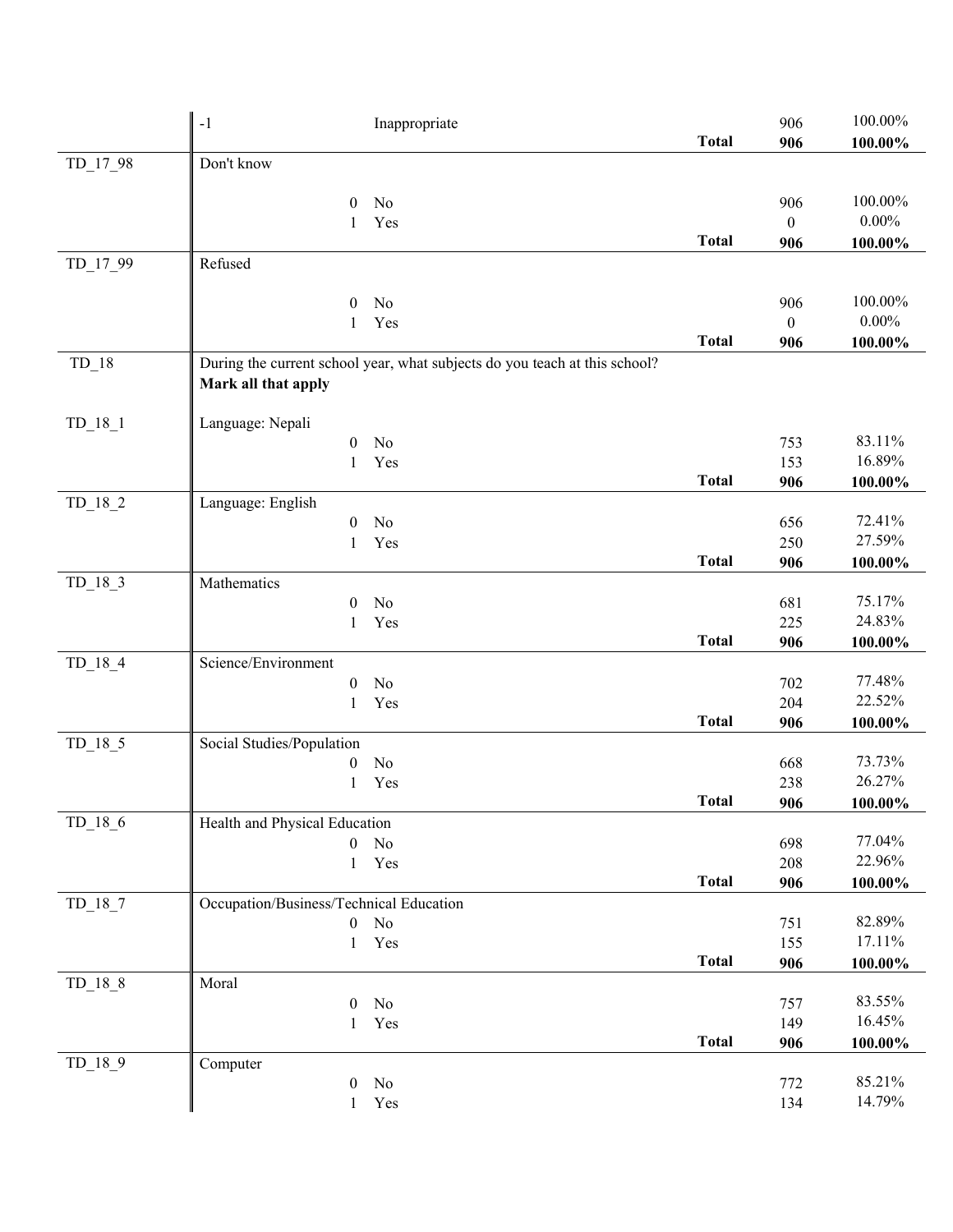|              |                                                                                                            | <b>Total</b> | 906              | 100.00%    |
|--------------|------------------------------------------------------------------------------------------------------------|--------------|------------------|------------|
| TD_18_97     | Other. If yes, specify.                                                                                    |              |                  |            |
|              | No<br>$\boldsymbol{0}$                                                                                     |              | 750              | 82.78%     |
|              | Yes<br>1                                                                                                   |              | 156              | 17.22%     |
|              |                                                                                                            | <b>Total</b> | 906              | $100.00\%$ |
| TD_18_97_1   | Other class 1.                                                                                             |              |                  |            |
|              | Removed from public dataset                                                                                |              |                  |            |
|              |                                                                                                            |              |                  |            |
|              |                                                                                                            |              |                  |            |
| TD_18_97_2   | Other class 2.                                                                                             |              |                  |            |
|              | Removed from public dataset                                                                                |              |                  |            |
|              |                                                                                                            |              |                  |            |
|              |                                                                                                            |              |                  |            |
|              |                                                                                                            |              |                  |            |
| $TD_18_97_3$ | Other class 3.                                                                                             |              |                  |            |
|              | Removed from public dataset                                                                                |              |                  |            |
|              |                                                                                                            |              |                  |            |
| TD_18_98     | Don't know                                                                                                 |              |                  |            |
|              |                                                                                                            |              |                  |            |
|              | No<br>$\boldsymbol{0}$                                                                                     |              | 906              | 100.00%    |
|              | Yes<br>1                                                                                                   |              | $\boldsymbol{0}$ | $0.00\%$   |
|              | Refused                                                                                                    | <b>Total</b> | 906              | 100.00%    |
| TD_18_99     |                                                                                                            |              |                  |            |
|              | No<br>$\theta$                                                                                             |              | 906              | 100.00%    |
|              | Yes<br>1                                                                                                   |              | $\boldsymbol{0}$ | $0.00\%$   |
|              |                                                                                                            | <b>Total</b> | 906              | 100.00%    |
| $TD_19$      | Are you currently teaching any subjects with content that you were not trained in? If yes, which subjects? |              |                  |            |
|              |                                                                                                            |              |                  |            |
|              | Mark all that apply                                                                                        |              |                  |            |
|              |                                                                                                            |              |                  |            |
| $TD_19_0$    | No<br>$0$ No                                                                                               |              | 351              | 38.74%     |
|              | $\mathbf{1}$<br>Yes                                                                                        |              | 555              | 61.26%     |
|              |                                                                                                            | <b>Total</b> | 906              | $100.00\%$ |
| $TD_19_1$    | Language: Nepali                                                                                           |              |                  |            |
|              | No<br>$\boldsymbol{0}$                                                                                     |              | 883              | 97.46%     |
|              | Yes<br>$\mathbf{1}$                                                                                        |              | 23               | 2.54%      |
|              |                                                                                                            | <b>Total</b> | 906              | $100.00\%$ |
| $TD_19_2$    | Language: English<br>$\rm No$<br>$\boldsymbol{0}$                                                          |              | 873              | 96.36%     |
|              | Yes<br>$\mathbf{1}$                                                                                        |              | 33               | 3.64%      |
|              |                                                                                                            | <b>Total</b> | 906              | $100.00\%$ |
| $TD_19_3$    | Mathematics                                                                                                |              |                  |            |
|              | No<br>$\theta$                                                                                             |              | 870              | 96.03%     |
|              | Yes<br>$\mathbf{1}$                                                                                        |              | 36               | 3.97%      |
|              |                                                                                                            | <b>Total</b> | 906              | $100.00\%$ |
| $TD_19_4$    | Science/Environment                                                                                        |              |                  |            |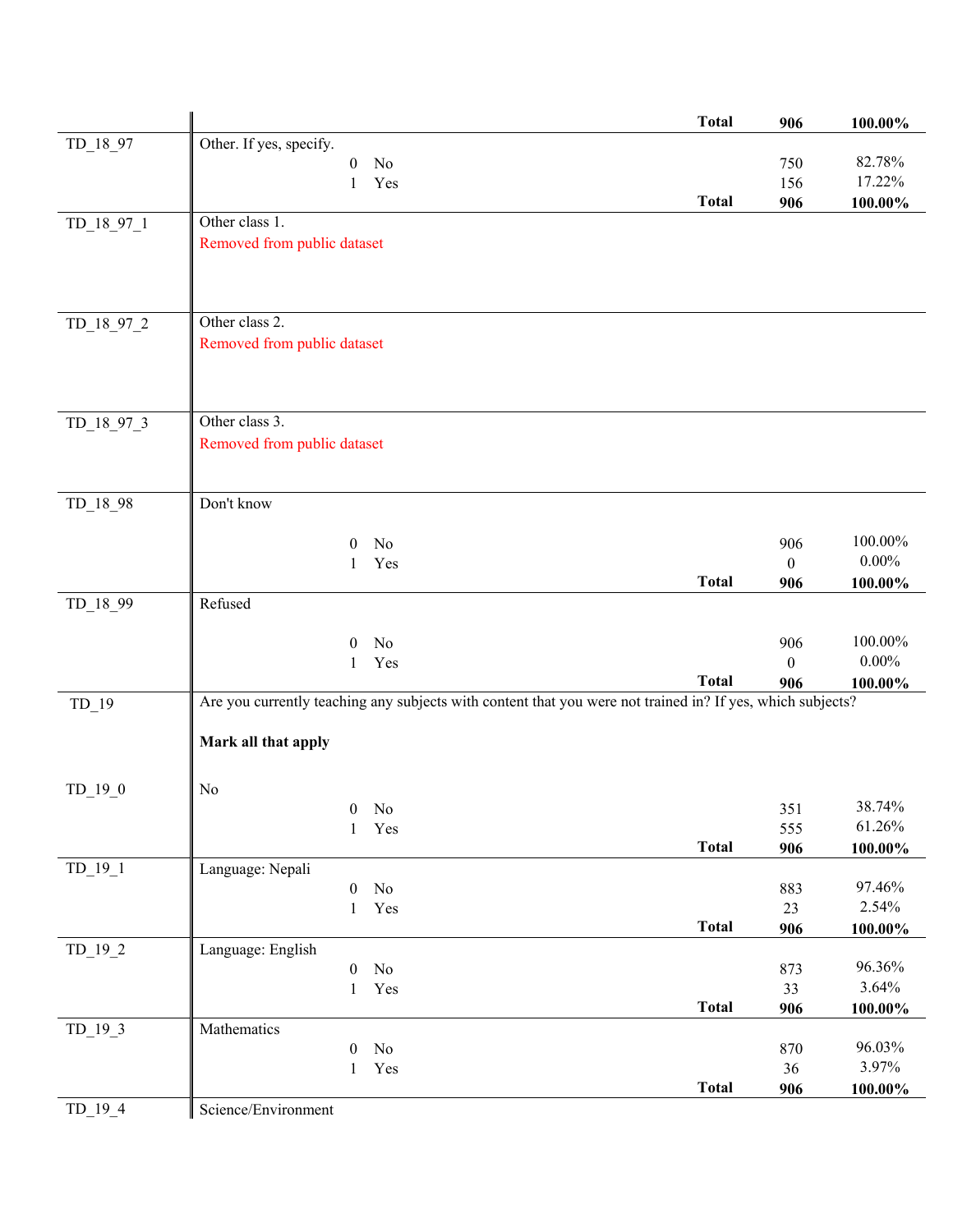|            | $\theta$<br>No                          |                                                                                                                     | 862              | 95.14%     |
|------------|-----------------------------------------|---------------------------------------------------------------------------------------------------------------------|------------------|------------|
|            | Yes<br>1                                |                                                                                                                     | 44               | 4.86%      |
|            |                                         | <b>Total</b>                                                                                                        | 906              | 100.00%    |
| $TD_19_5$  | Social Studies/Population               |                                                                                                                     |                  |            |
|            | No<br>$\boldsymbol{0}$                  |                                                                                                                     | 843              | 93.05%     |
|            | Yes<br>1                                |                                                                                                                     | 63               | 6.95%      |
|            |                                         | <b>Total</b>                                                                                                        | 906              | $100.00\%$ |
| $TD_19_6$  | Health and Physical Education           |                                                                                                                     |                  |            |
|            | No<br>$\mathbf{0}$                      |                                                                                                                     | 835              | 92.16%     |
|            | Yes<br>$\mathbf{1}$                     |                                                                                                                     | 71               | 7.84%      |
|            |                                         | <b>Total</b>                                                                                                        | 906              | 100.00%    |
| $TD_19_7$  | Occupation/Business/Technical Education |                                                                                                                     |                  |            |
|            | No<br>$\boldsymbol{0}$                  |                                                                                                                     | 830              | 91.61%     |
|            | Yes<br>$\mathbf{1}$                     |                                                                                                                     | 76               | 8.39%      |
|            |                                         | <b>Total</b>                                                                                                        | 906              | 100.00%    |
| $TD_19_8$  | Moral                                   |                                                                                                                     |                  |            |
|            | $\boldsymbol{0}$<br>No                  |                                                                                                                     | 854              | 94.26%     |
|            | Yes<br>1                                |                                                                                                                     | 52               | 5.74%      |
|            |                                         | <b>Total</b>                                                                                                        | 906              | $100.00\%$ |
| $TD_19_9$  | Computer                                |                                                                                                                     |                  |            |
|            | No<br>$\mathbf{0}$                      |                                                                                                                     | 869              | 95.92%     |
|            | Yes<br>1                                |                                                                                                                     | 37               | 4.08%      |
|            |                                         | <b>Total</b>                                                                                                        | 906              | $100.00\%$ |
| TD_19_97   | Other. If yes, specify                  |                                                                                                                     |                  |            |
|            | No<br>$\boldsymbol{0}$                  |                                                                                                                     | 852              | 94.04%     |
|            | Yes<br>1                                |                                                                                                                     | 54               | 5.96%      |
|            |                                         | <b>Total</b>                                                                                                        | 906              | 100.00%    |
| TD_19_97_1 | Other class.                            |                                                                                                                     |                  |            |
|            | Removed from public dataset             |                                                                                                                     |                  |            |
|            |                                         |                                                                                                                     |                  |            |
|            |                                         |                                                                                                                     |                  |            |
|            |                                         |                                                                                                                     |                  |            |
|            |                                         |                                                                                                                     |                  |            |
| TD_19_98   | Don't know                              |                                                                                                                     |                  |            |
|            |                                         |                                                                                                                     |                  |            |
|            | No<br>$\theta$                          |                                                                                                                     | 906              | 100.00%    |
|            | Yes<br>1                                |                                                                                                                     | $\theta$         | $0.00\%$   |
|            |                                         | <b>Total</b>                                                                                                        | 906              | 100.00%    |
| TD_19_99   | Refused                                 |                                                                                                                     |                  |            |
|            |                                         |                                                                                                                     |                  | 100.00%    |
|            | No<br>$\mathbf{0}$                      |                                                                                                                     | 906              | $0.00\%$   |
|            | Yes<br>1                                | <b>Total</b>                                                                                                        | $\boldsymbol{0}$ |            |
|            |                                         | Of the subjects that you are currently teaching, are there any subjects for which you don't feel confident teaching | 906              | 100.00%    |
| $TD_20$    | the content? If yes, which subjects?    |                                                                                                                     |                  |            |
|            |                                         |                                                                                                                     |                  |            |
|            | Mark all that apply                     |                                                                                                                     |                  |            |
| $TD_20_0$  | No.<br>No<br>$\mathbf{0}$               |                                                                                                                     | 56               | 6.18%      |
|            | Yes                                     |                                                                                                                     | 850              | 93.82%     |
|            | 1                                       | <b>Total</b>                                                                                                        | 906              |            |
|            |                                         |                                                                                                                     |                  | 100.00%    |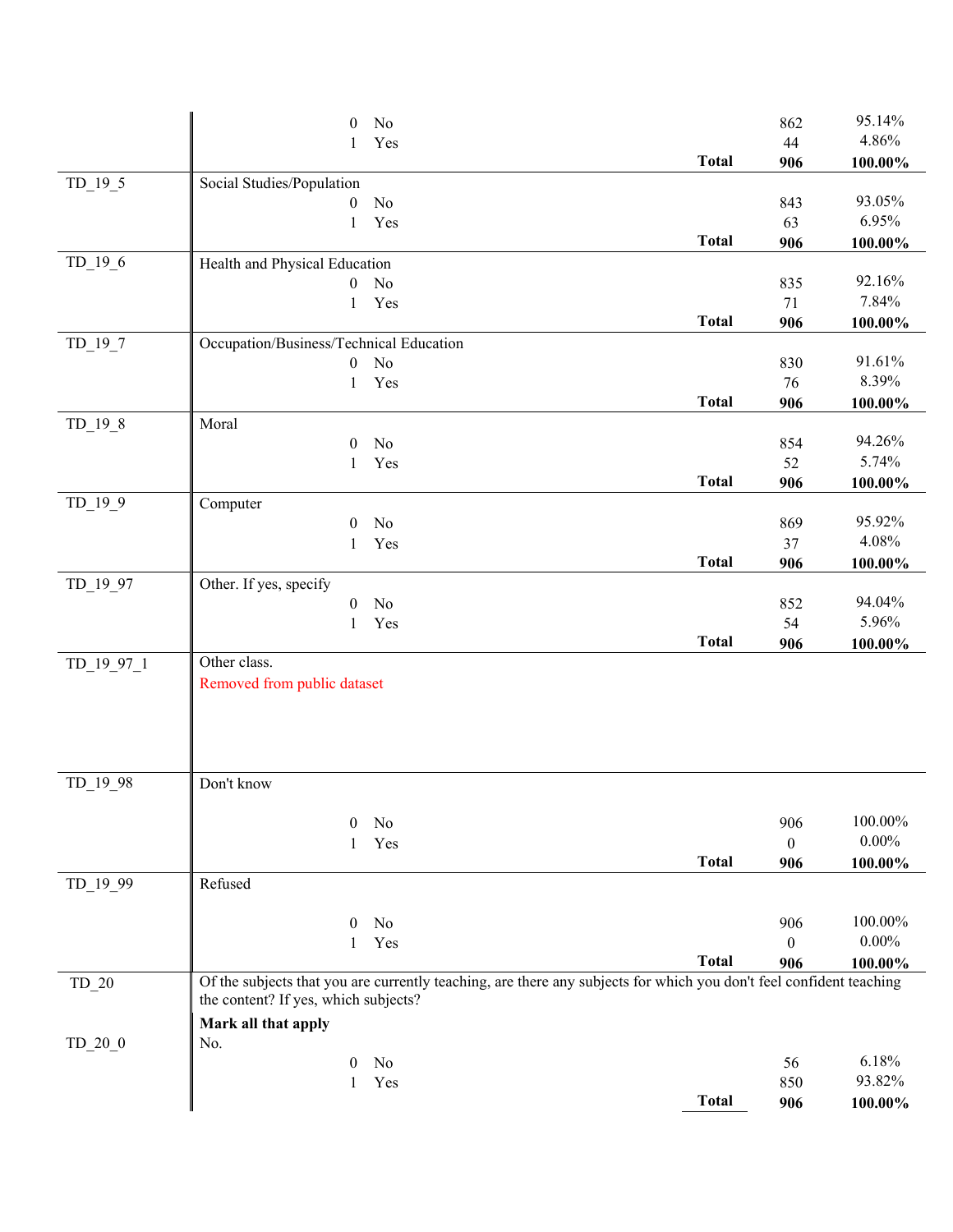| $TD_20_1$  | Language: Nepali                        |              |                          |                 |
|------------|-----------------------------------------|--------------|--------------------------|-----------------|
|            | $\boldsymbol{0}$<br>No                  |              | 903                      | 99.67%          |
|            | Yes<br>$\mathbf{1}$                     |              | 3                        | 0.33%           |
|            |                                         | <b>Total</b> | 906                      | 100.00%         |
| $TD_20_2$  | Language: English                       |              |                          |                 |
|            | No<br>$\boldsymbol{0}$                  |              | 901                      | 99.45%          |
|            | Yes<br>1                                |              | 5                        | 0.55%           |
|            |                                         | <b>Total</b> | 906                      | $100.00\%$      |
| $TD_20_3$  | Mathematics                             |              |                          |                 |
|            | No<br>$\boldsymbol{0}$                  |              | 904                      | 99.78%          |
|            | $\mathbf{1}$<br>Yes                     |              | $\overline{2}$           | 0.22%           |
|            |                                         | <b>Total</b> | 906                      | $100.00\%$      |
| $TD_20_4$  | Science/Environment                     |              |                          |                 |
|            | No<br>$\boldsymbol{0}$                  |              | 902                      | 99.56%<br>0.44% |
|            | Yes<br>$\mathbf{1}$                     |              | $\overline{\mathcal{A}}$ |                 |
|            |                                         | <b>Total</b> | 906                      | $100.00\%$      |
| $TD_20_5$  | Social Studies/Population               |              |                          | 99.12%          |
|            | No<br>$\boldsymbol{0}$                  |              | 898                      | $0.88\%$        |
|            | Yes<br>1                                | <b>Total</b> | $8\,$                    |                 |
|            | Health and Physical Education           |              | 906                      | $100.00\%$      |
| $TD_20_6$  | $\boldsymbol{0}$<br>No                  |              | 891                      | 98.34%          |
|            | Yes<br>$\mathbf{1}$                     |              | 15                       | 1.66%           |
|            |                                         | <b>Total</b> | 906                      | $100.00\%$      |
| $TD_20_7$  | Occupation/Business/Technical Education |              |                          |                 |
|            | No<br>$\boldsymbol{0}$                  |              | 898                      | 99.12%          |
|            | Yes<br>$\mathbf{1}$                     |              | $8\,$                    | 0.88%           |
|            |                                         | <b>Total</b> | 906                      | 100.00%         |
| $TD_20_8$  | Moral                                   |              |                          |                 |
|            | No<br>$\theta$                          |              | 904                      | 99.78%          |
|            | Yes<br>1                                |              | $\overline{c}$           | 0.22%           |
|            |                                         | <b>Total</b> | 906                      | $100.00\%$      |
| $TD_20_9$  | Computer                                |              |                          |                 |
|            | No<br>$\boldsymbol{0}$                  |              | 896                      | 98.90%          |
|            | 1 Yes                                   |              | 10                       | 1.10%           |
|            |                                         | <b>Total</b> | 906                      | 100.00%         |
| TD_20_97   | Other. If yes, specify                  |              |                          |                 |
|            | No<br>$\boldsymbol{0}$                  |              | 904                      | 99.78%          |
|            | Yes<br>$\mathbf{1}$                     |              | $\overline{2}$           | 0.22%           |
|            |                                         | <b>Total</b> | 906                      | $100.00\%$      |
| TD 20 97 1 | Other class.                            |              |                          |                 |
|            | Removed from public dataset             |              |                          |                 |
|            |                                         |              |                          |                 |
|            |                                         |              |                          |                 |
|            |                                         |              |                          |                 |
| TD_20_98   | Don't know                              |              |                          |                 |
|            |                                         |              |                          |                 |
|            | $\theta$<br>No                          |              | 906                      | 100.00%         |
|            | Yes<br>1                                |              | $\mathbf{0}$             | $0.00\%$        |
|            |                                         | <b>Total</b> | 906                      | 100.00%         |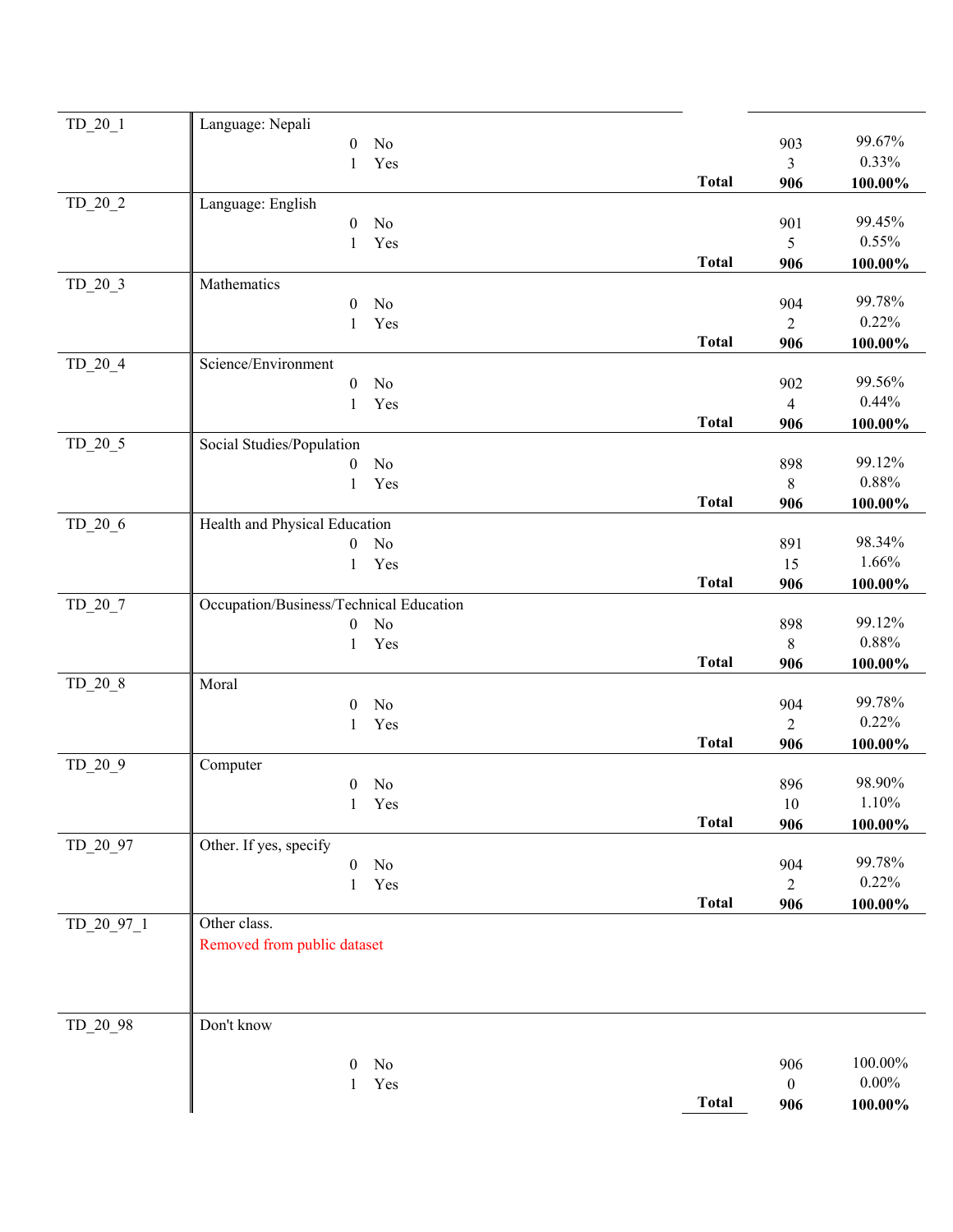| TD_20_99  | Refused                                                                                                |              |                     |                     |
|-----------|--------------------------------------------------------------------------------------------------------|--------------|---------------------|---------------------|
|           |                                                                                                        |              |                     |                     |
|           | $\boldsymbol{0}$<br>No<br>Yes<br>$\mathbf{1}$                                                          |              | 906<br>$\mathbf{0}$ | 100.00%<br>$0.00\%$ |
|           |                                                                                                        | <b>Total</b> | 906                 | 100.00%             |
| $TD_21$   | Of the subjects that you are currently teaching, which ones use Nepali as the language of instruction? |              |                     |                     |
|           |                                                                                                        |              |                     |                     |
|           | Mark all that apply                                                                                    |              |                     |                     |
| $TD_21_0$ | None                                                                                                   |              |                     |                     |
|           | 0<br>No                                                                                                |              | 470                 | 51.88%<br>48.12%    |
|           | Yes<br>1                                                                                               | <b>Total</b> | 436<br>906          |                     |
| $TD_21_1$ | Language: Nepali                                                                                       |              |                     | 100.00%             |
|           | No<br>0                                                                                                |              | 752                 | 83.00%              |
|           | Yes<br>$\mathbf{1}$                                                                                    |              | 154                 | 17.00%              |
|           |                                                                                                        | <b>Total</b> | 906                 | 100.00%             |
| $TD_21_2$ | Language: English                                                                                      |              |                     |                     |
|           | $\rm No$<br>0                                                                                          |              | 906                 | 100.00%             |
|           | Yes<br>1                                                                                               |              | $\boldsymbol{0}$    | $0.00\%$            |
|           |                                                                                                        | <b>Total</b> | 906                 | 100.00%             |
| $TD_21_3$ | Mathematics<br>No                                                                                      |              | 829                 | 91.50%              |
|           | 0<br>Yes<br>1                                                                                          |              | 77                  | 8.50%               |
|           |                                                                                                        | <b>Total</b> | 906                 | 100.00%             |
| $TD_21_4$ | Science/Environment                                                                                    |              |                     |                     |
|           | $\boldsymbol{0}$<br>No                                                                                 |              | 843                 | 93.05%              |
|           | Yes<br>1                                                                                               |              | 63                  | 6.95%               |
|           |                                                                                                        | <b>Total</b> | 906                 | 100.00%             |
| $TD_21_5$ | Social Studies/Population                                                                              |              |                     |                     |
|           | 0<br>No                                                                                                |              | 813                 | 89.74%<br>10.26%    |
|           | $\mathbf{1}$<br>Yes                                                                                    | <b>Total</b> | 93<br>906           |                     |
| $TD_21_6$ | Health and Physical Education                                                                          |              |                     | 100.00%             |
|           | No<br>0                                                                                                |              | 832                 | 91.83%              |
|           | 1 Yes                                                                                                  |              | 74                  | 8.17%               |
|           |                                                                                                        | <b>Total</b> | 906                 | 100.00%             |
| $TD_21_7$ | Occupation/Business/Technical Education                                                                |              |                     |                     |
|           | $\mathbf{0}$<br>No                                                                                     |              | 841                 | 92.83%              |
|           | Yes<br>$\mathbf{1}$                                                                                    |              | 65                  | 7.17%               |
|           |                                                                                                        | <b>Total</b> | 906                 | $100.00\%$          |
| $TD_21_8$ | Moral<br>No<br>0                                                                                       |              | 800                 | 88.30%              |
|           | Yes<br>1                                                                                               |              | 106                 | 11.70%              |
|           |                                                                                                        | <b>Total</b> | 906                 | 100.00%             |
| $TD_21_9$ | Computer                                                                                               |              |                     |                     |
|           | No<br>0                                                                                                |              | 859                 | 94.81%              |
|           | Yes<br>1                                                                                               |              | 47                  | 5.19%               |
|           |                                                                                                        | <b>Total</b> | 906                 | $100.00\%$          |
| TD_21_97  | Other. If yes, specify.                                                                                |              |                     |                     |
|           | $\boldsymbol{0}$<br>No                                                                                 |              | 853                 | 94.15%              |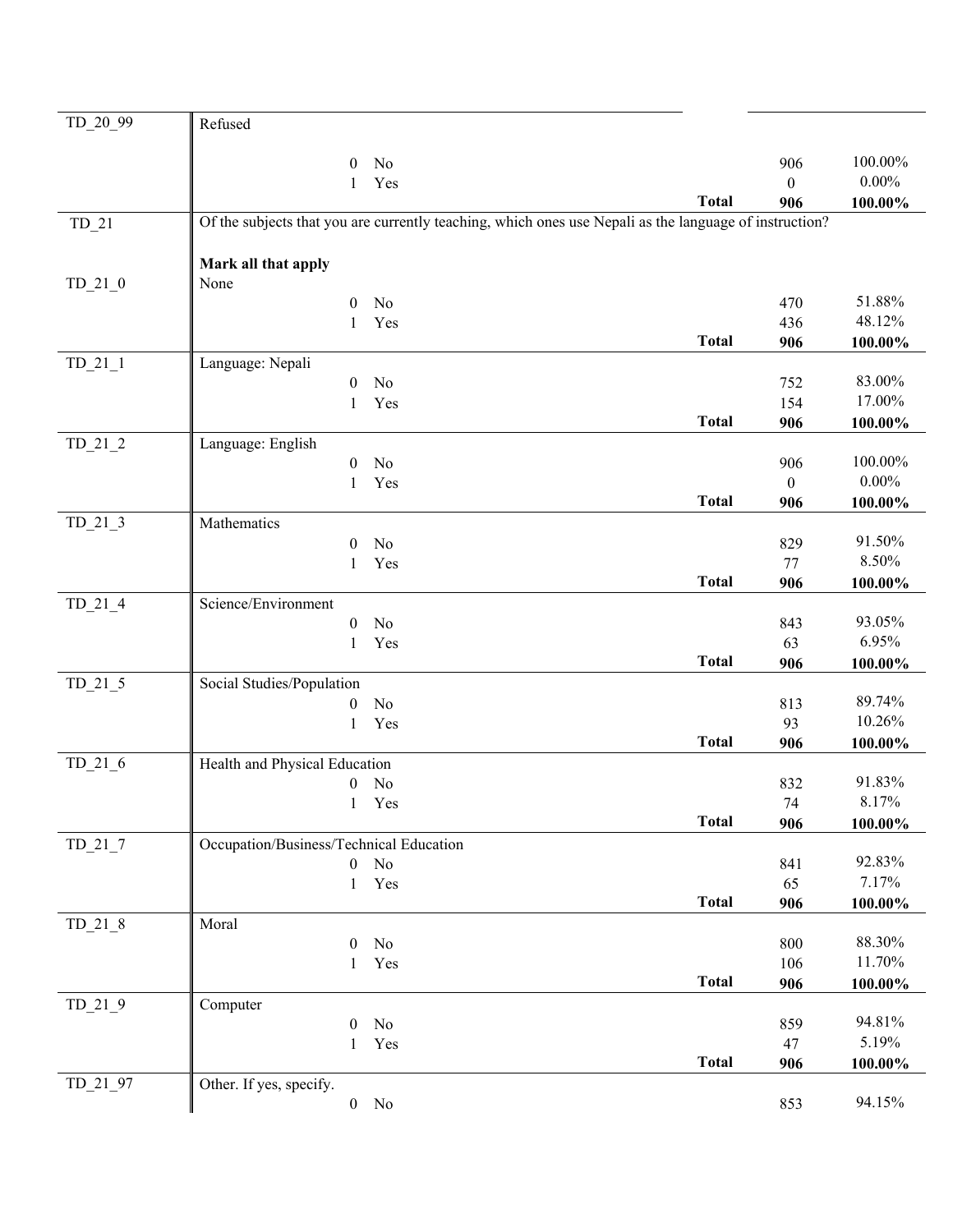|              | Yes<br>$\mathbf{1}$                                                                                     | <b>Total</b> | 53<br>906       | 5.85%<br>$100.00\%$ |
|--------------|---------------------------------------------------------------------------------------------------------|--------------|-----------------|---------------------|
| TD_21_97_1   | Other class 1                                                                                           |              |                 |                     |
|              | Removed from public dataset                                                                             |              |                 |                     |
|              |                                                                                                         |              |                 |                     |
|              |                                                                                                         |              |                 |                     |
|              | Other class 2.                                                                                          |              |                 |                     |
| $TD_21_97_2$ | Removed from public dataset                                                                             |              |                 |                     |
|              |                                                                                                         |              |                 |                     |
|              |                                                                                                         |              |                 |                     |
| TD_21_97_3   | Other class 3.                                                                                          |              |                 |                     |
|              | Removed from public dataset                                                                             |              |                 |                     |
|              |                                                                                                         |              |                 |                     |
| $TD_21_98$   | Don't know                                                                                              |              |                 |                     |
|              |                                                                                                         |              |                 |                     |
|              | N <sub>0</sub><br>$\theta$                                                                              |              | 906             | 100.00%             |
|              | Yes<br>1                                                                                                |              | $\mathbf{0}$    | $0.00\%$            |
|              |                                                                                                         | <b>Total</b> | 906             | 100.00%             |
| TD_21_99     | Refused                                                                                                 |              |                 |                     |
|              | No<br>$\boldsymbol{0}$                                                                                  |              | 906             | 100.00%             |
|              | Yes<br>1                                                                                                |              | $\mathbf{0}$    | $0.00\%$            |
|              |                                                                                                         | <b>Total</b> | 906             | 100.00%             |
| $TD_22$      | Of the subjects that you are currently teaching, which ones use English as the language of instruction? |              |                 |                     |
|              | Mark all that apply                                                                                     |              |                 |                     |
| $TD_22_0$    | None                                                                                                    |              |                 |                     |
|              | No<br>$\mathbf{0}$                                                                                      |              | 728             | 80.35%              |
|              | Yes<br>1                                                                                                |              | 178             | 19.65%              |
|              |                                                                                                         | <b>Total</b> | 906             | 100.00%             |
| $TD_22_1$    | Language: Nepali                                                                                        |              |                 |                     |
|              | No<br>$\mathbf{0}$                                                                                      |              | 906<br>$\Omega$ | 100.00%<br>$0.00\%$ |
|              | 1 Yes                                                                                                   | <b>Total</b> | 906             | 100.00%             |
| $TD_22_2$    | Language: English                                                                                       |              |                 |                     |
|              | No<br>$\boldsymbol{0}$                                                                                  |              | 652             | 71.96%              |
|              | Yes<br>1                                                                                                |              | 254             | 28.04%              |
|              |                                                                                                         | <b>Total</b> | 906             | 100.00%             |
| $TD_22_3$    | Mathematics<br>No<br>$\mathbf{0}$                                                                       |              |                 | 79.58%              |
|              | Yes<br>$\mathbf{1}$                                                                                     |              | 721<br>185      | 20.42%              |
|              |                                                                                                         | <b>Total</b> | 906             | $100.00\%$          |
| $TD_22_4$    | Science/Environment                                                                                     |              |                 |                     |
|              | $\rm No$<br>$\boldsymbol{0}$                                                                            |              | 741             | 81.79%              |
|              | Yes<br>1                                                                                                |              | 165             | 18.21%              |
| $TD_22_5$    | Social Studies/Population                                                                               | <b>Total</b> | 906             | $100.00\%$          |
|              | $\boldsymbol{0}$<br>No                                                                                  |              | 745             | 82.23%              |
|              |                                                                                                         |              |                 |                     |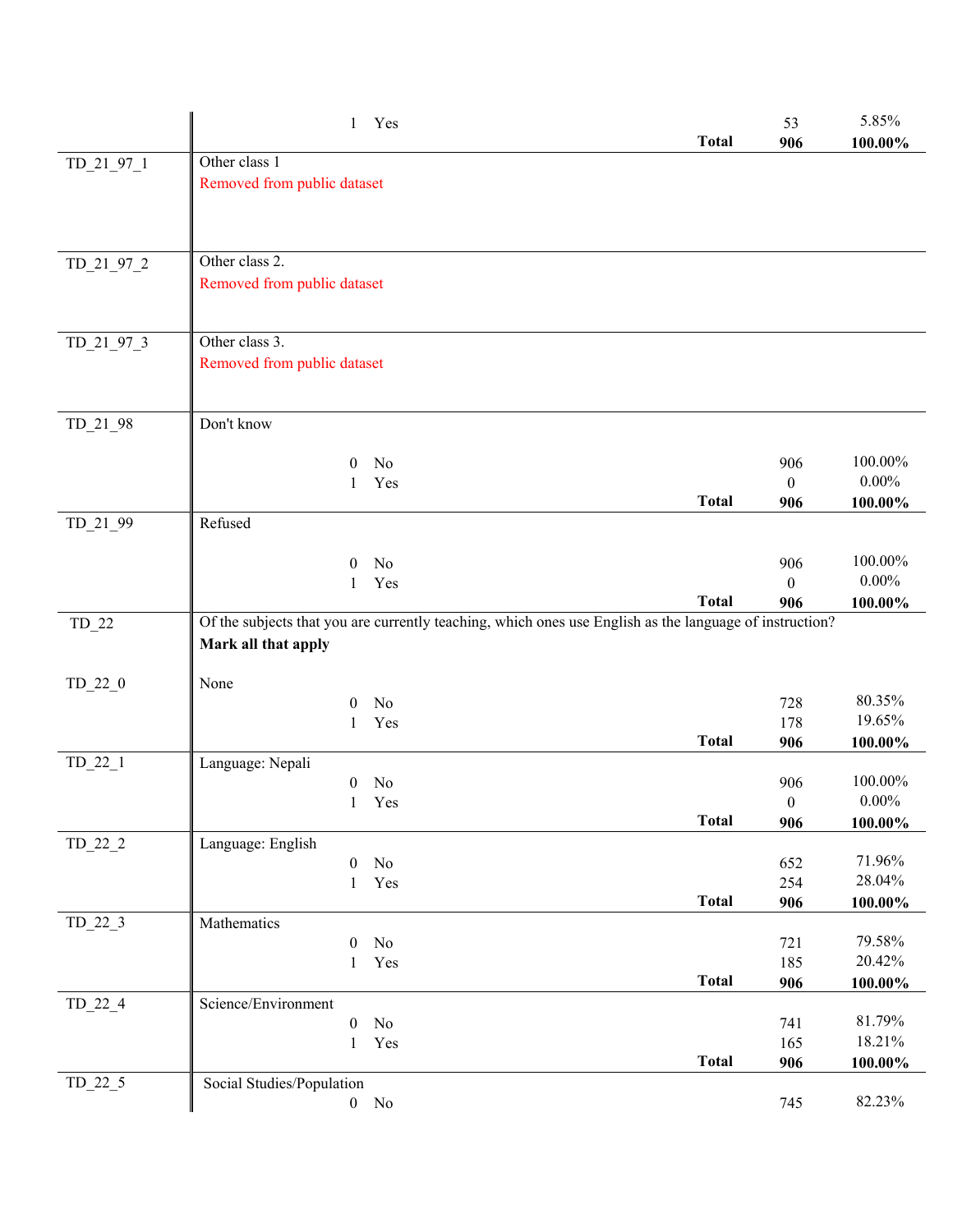|            | 1 Yes                                                                                  |              | 161              | 17.77%          |
|------------|----------------------------------------------------------------------------------------|--------------|------------------|-----------------|
|            |                                                                                        | <b>Total</b> | 906              | 100.00%         |
| $TD_22_6$  | Health and Physical Education                                                          |              |                  |                 |
|            | $\boldsymbol{0}$<br>No                                                                 |              | 758              | 83.66%          |
|            | Yes<br>$\mathbf{1}$                                                                    |              | 148              | 16.34%          |
|            |                                                                                        | <b>Total</b> | 906              | 100.00%         |
| $TD_22_7$  | Occupation/Business/Technical Education                                                |              |                  |                 |
|            | No<br>$\boldsymbol{0}$                                                                 |              | 809              | 89.29%          |
|            | Yes<br>$\mathbf{1}$                                                                    |              | 97               | 10.71%          |
|            |                                                                                        | <b>Total</b> | 906              | 100.00%         |
| $TD_22_8$  | Moral                                                                                  |              |                  |                 |
|            | $\boldsymbol{0}$<br>No                                                                 |              | 863              | 95.25%<br>4.75% |
|            | Yes<br>1                                                                               | <b>Total</b> | 43<br>906        |                 |
| $TD_22_9$  | Computer                                                                               |              |                  | 100.00%         |
|            | $\boldsymbol{0}$<br>No                                                                 |              | 799              | 88.19%          |
|            | Yes<br>1                                                                               |              | 107              | 11.81%          |
|            |                                                                                        | <b>Total</b> | 906              | $100.00\%$      |
| TD_22_97   | Other. If yes, specify                                                                 |              |                  |                 |
|            | $\rm No$<br>$\boldsymbol{0}$                                                           |              | 804              | 88.74%          |
|            | Yes<br>1                                                                               |              | 102              | 11.26%          |
|            |                                                                                        | <b>Total</b> | 906              | 100.00%         |
| TD_22_97_1 | Other class 1.                                                                         |              |                  |                 |
|            | Removed from public dataset                                                            |              |                  |                 |
|            |                                                                                        |              |                  |                 |
|            |                                                                                        |              |                  |                 |
|            |                                                                                        |              |                  |                 |
| TD_22_97_2 | Other class 2.                                                                         |              |                  |                 |
|            | Removed from public dataset                                                            |              |                  |                 |
|            |                                                                                        |              |                  |                 |
|            |                                                                                        |              |                  |                 |
| TD_22_98   | Don't know                                                                             |              |                  |                 |
|            |                                                                                        |              |                  |                 |
|            | $\boldsymbol{0}$<br>No                                                                 |              | 906              | 100.00%         |
|            | 1 Yes                                                                                  |              | $\boldsymbol{0}$ | $0.00\%$        |
|            |                                                                                        | <b>Total</b> | 906              | $100.00\%$      |
| TD_22_99   | Refused                                                                                |              |                  |                 |
|            |                                                                                        |              |                  |                 |
|            | $\theta$<br>N <sub>0</sub>                                                             |              | 906              | 100.00%         |
|            | Yes<br>1                                                                               |              | $\boldsymbol{0}$ | $0.00\%$        |
|            |                                                                                        | <b>Total</b> | 906              | $100.00\%$      |
| $TD_23$    | How do you find the solution when you have problem with subject matter that you teach? |              |                  |                 |
|            |                                                                                        |              |                  |                 |
|            | Mark all that apply                                                                    |              |                  |                 |
|            |                                                                                        |              |                  |                 |
| $TD_23_1$  | Senior Level teachers                                                                  |              |                  | 63.58%          |
|            | $\boldsymbol{0}$<br>No                                                                 |              | 576              | 36.42%          |
|            | Yes<br>1                                                                               | <b>Total</b> | 330              |                 |
|            |                                                                                        |              | 906              | $100.00\%$      |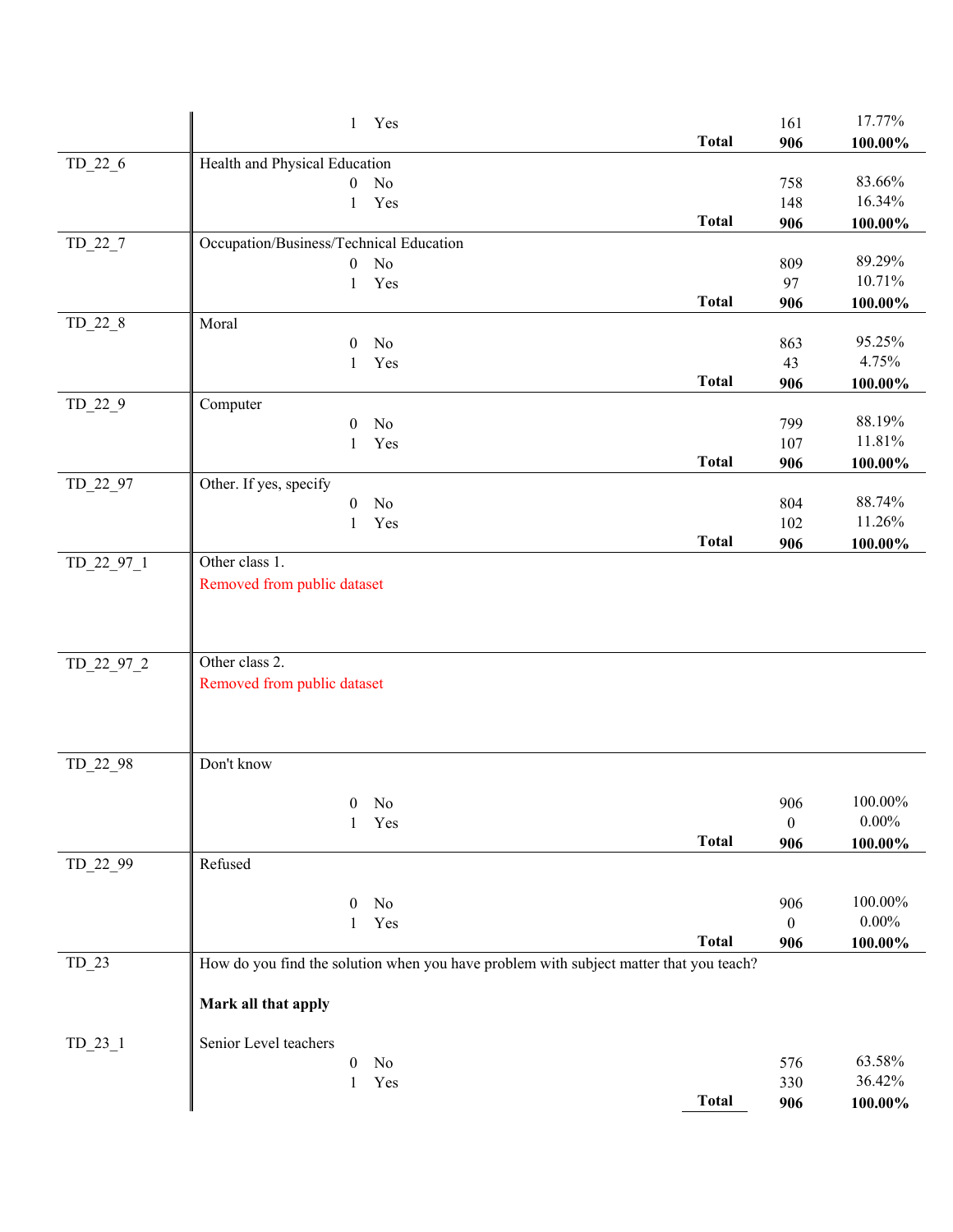| $TD_23_2$  | Same level of other teachers       |                                                                                      |                  |                     |
|------------|------------------------------------|--------------------------------------------------------------------------------------|------------------|---------------------|
|            | $\mathbf{0}$<br>No                 |                                                                                      | 484              | 53.42%              |
|            | Yes<br>1                           |                                                                                      | 422              | 46.58%              |
|            |                                    | <b>Total</b>                                                                         | 906              | 100.00%             |
| $TD_23_3$  | Internet                           |                                                                                      |                  |                     |
|            | No<br>$\boldsymbol{0}$             |                                                                                      | 178              | 19.65%              |
|            | Yes<br>1                           |                                                                                      | 728              | 80.35%              |
|            |                                    | <b>Total</b>                                                                         | 906              | $100.00\%$          |
| $TD_23_4$  | Reference/guide book               |                                                                                      |                  |                     |
|            | No<br>$\boldsymbol{0}$             |                                                                                      | 367              | 40.51%              |
|            | 1<br>Yes                           |                                                                                      | 539              | 59.49%              |
|            |                                    | <b>Total</b>                                                                         | 906              | 100.00%             |
| $TD_23_5$  | Students                           |                                                                                      |                  |                     |
|            | No<br>$\boldsymbol{0}$             |                                                                                      | 885              | 97.68%              |
|            | Yes<br>$\mathbf{1}$                |                                                                                      | 21               | 2.32%               |
|            |                                    | <b>Total</b>                                                                         | 906              | 100.00%             |
| $TD_23_6$  | <b>Refresher Meeting</b>           |                                                                                      |                  |                     |
|            | No<br>$\boldsymbol{0}$             |                                                                                      | 904              | 99.78%              |
|            | Yes<br>1                           |                                                                                      | $\overline{2}$   | 0.22%               |
|            |                                    | <b>Total</b>                                                                         | 906              | 100.00%             |
| TD_23_97   | Other. If yes, specify.            |                                                                                      |                  |                     |
|            |                                    |                                                                                      |                  | 100.00%             |
|            | $\boldsymbol{0}$<br>No             |                                                                                      | 906              | $0.00\%$            |
|            | Yes<br>1                           | <b>Total</b>                                                                         | $\mathbf{0}$     |                     |
|            | Other solution.                    |                                                                                      | 906              | $100.00\%$          |
| TD_23_97_1 |                                    |                                                                                      |                  |                     |
|            | Inappropriate<br>$\mathbf{-}$      |                                                                                      | 906              | 100.00%             |
|            |                                    |                                                                                      |                  |                     |
|            |                                    | <b>Total</b>                                                                         | 906              | 100.00%             |
| TD_23_98   | Don't know                         |                                                                                      |                  |                     |
|            |                                    |                                                                                      |                  |                     |
|            | N <sub>0</sub><br>$\boldsymbol{0}$ |                                                                                      | 906              | 100.00%<br>$0.00\%$ |
|            | Yes<br>1                           |                                                                                      | $\boldsymbol{0}$ |                     |
|            |                                    | <b>Total</b>                                                                         | 906              | 100.00%             |
| TD_23_99   | Refused                            |                                                                                      |                  |                     |
|            | No<br>$\mathbf{0}$                 |                                                                                      | 906              | 100.00%             |
|            | Yes<br>1                           |                                                                                      | $\boldsymbol{0}$ | $0.00\%$            |
|            |                                    | <b>Total</b>                                                                         | 906              | $100.00\%$          |
| $TD_24$    |                                    | In which division did you pass your highest grade/level that you achieved/completed? |                  |                     |
|            |                                    |                                                                                      |                  |                     |
|            | Distinction<br>1                   |                                                                                      | 19               | 2.10%               |
|            | First<br>$\overline{2}$            |                                                                                      | 193              | 21.30%              |
|            | 3<br>Second                        |                                                                                      | 581              | 64.13%              |
|            | Third<br>4                         |                                                                                      | 67               | 7.40%               |
|            | 5<br>Pass                          |                                                                                      | 46               | 5.08%               |
|            | Don't know<br>98                   |                                                                                      | $\boldsymbol{0}$ | $0.00\%$            |
|            | Refused<br>99                      |                                                                                      | $\boldsymbol{0}$ | $0.00\%$            |
|            |                                    | <b>Total</b>                                                                         | 906              | $100.00\%$          |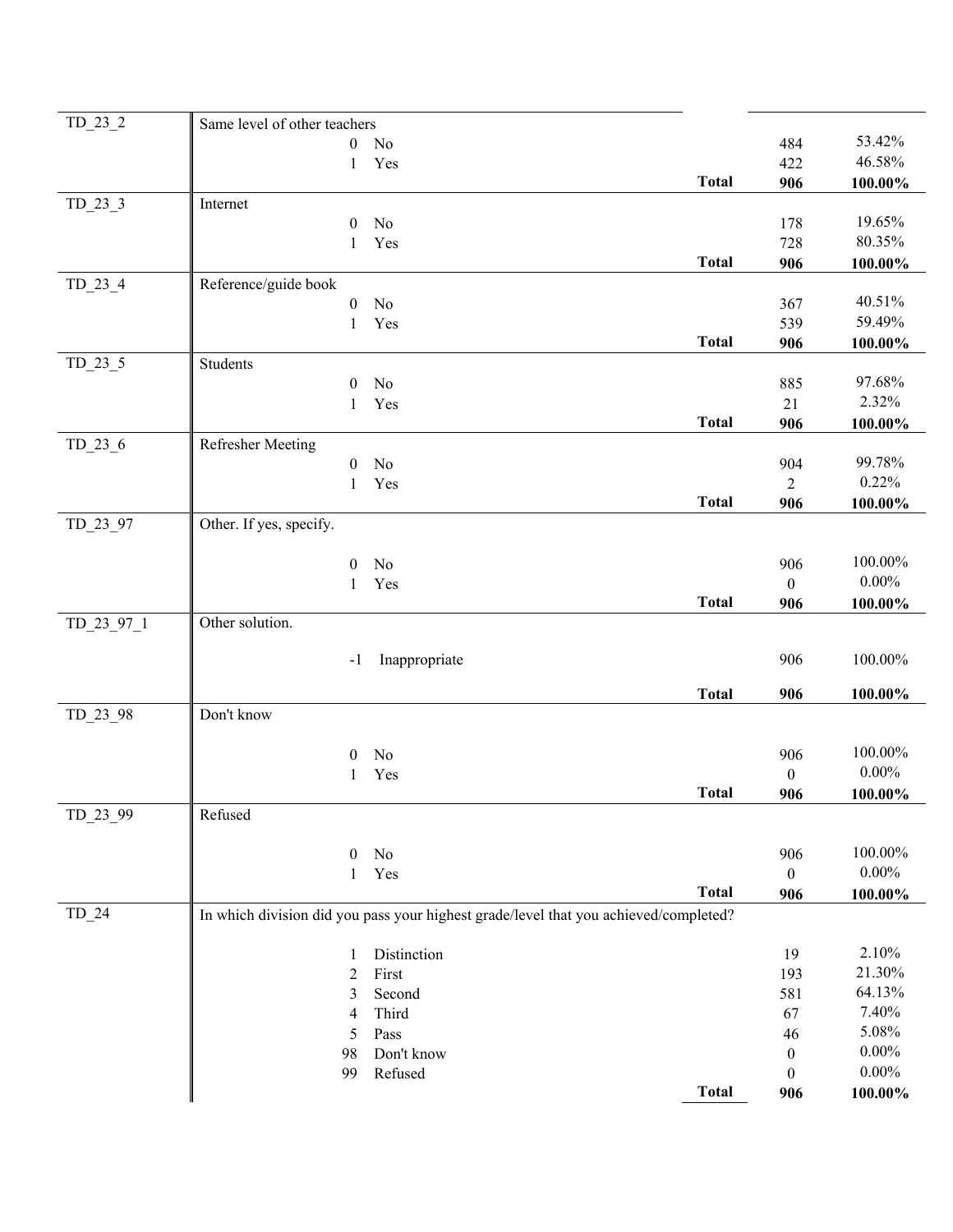| $TD_25$    | In last session, how was the student's learning achievement in subject  of class 8 that you taught? |
|------------|-----------------------------------------------------------------------------------------------------|
| $TD_25_1a$ | Subject 1<br>Removed from public dataset                                                            |
| $TD_25_1b$ | Percent of learning achievement<br>Removed from public dataset                                      |
| $TD_25_2a$ | Subject 2<br>Removed from public dataset                                                            |
| $TD_25_2b$ | Percent of learning achievement<br>Removed from public dataset                                      |
| $TD_25_3a$ | Subject 3<br>Removed from public dataset                                                            |
| $TD_25_3b$ | Percent of learning achievement<br>Removed from public dataset                                      |

## **Section E: Performance: Instructional Quality, Achievement, Satisfaction**

|                 |               | We'd like to know about how you generally feel about teaching and working at this school. For the following<br>statements, please tell me if you strongly agree, agree, are neutral, disagree, or strongly disagree. |              |                  |            |
|-----------------|---------------|----------------------------------------------------------------------------------------------------------------------------------------------------------------------------------------------------------------------|--------------|------------------|------------|
| TE <sub>1</sub> |               | The advantages of being a teacher clearly outweigh the disadvantages.                                                                                                                                                |              |                  |            |
|                 |               | <b>Strongly Agree</b>                                                                                                                                                                                                |              | 267              | 29.47%     |
|                 | 2             | Agree                                                                                                                                                                                                                |              | 570              | 62.91%     |
|                 | $\mathcal{L}$ | Neutral                                                                                                                                                                                                              |              | 61               | 6.73%      |
|                 | 4             | Disagree                                                                                                                                                                                                             |              | 8                | 0.88%      |
|                 |               | <b>Strongly Disagree</b>                                                                                                                                                                                             |              | $\boldsymbol{0}$ | $0.00\%$   |
|                 | 98            | Don't know                                                                                                                                                                                                           |              | $\boldsymbol{0}$ | $0.00\%$   |
|                 | 99            | Refused                                                                                                                                                                                                              |              | $\theta$         | $0.00\%$   |
|                 |               |                                                                                                                                                                                                                      | <b>Total</b> | 906              | $100.00\%$ |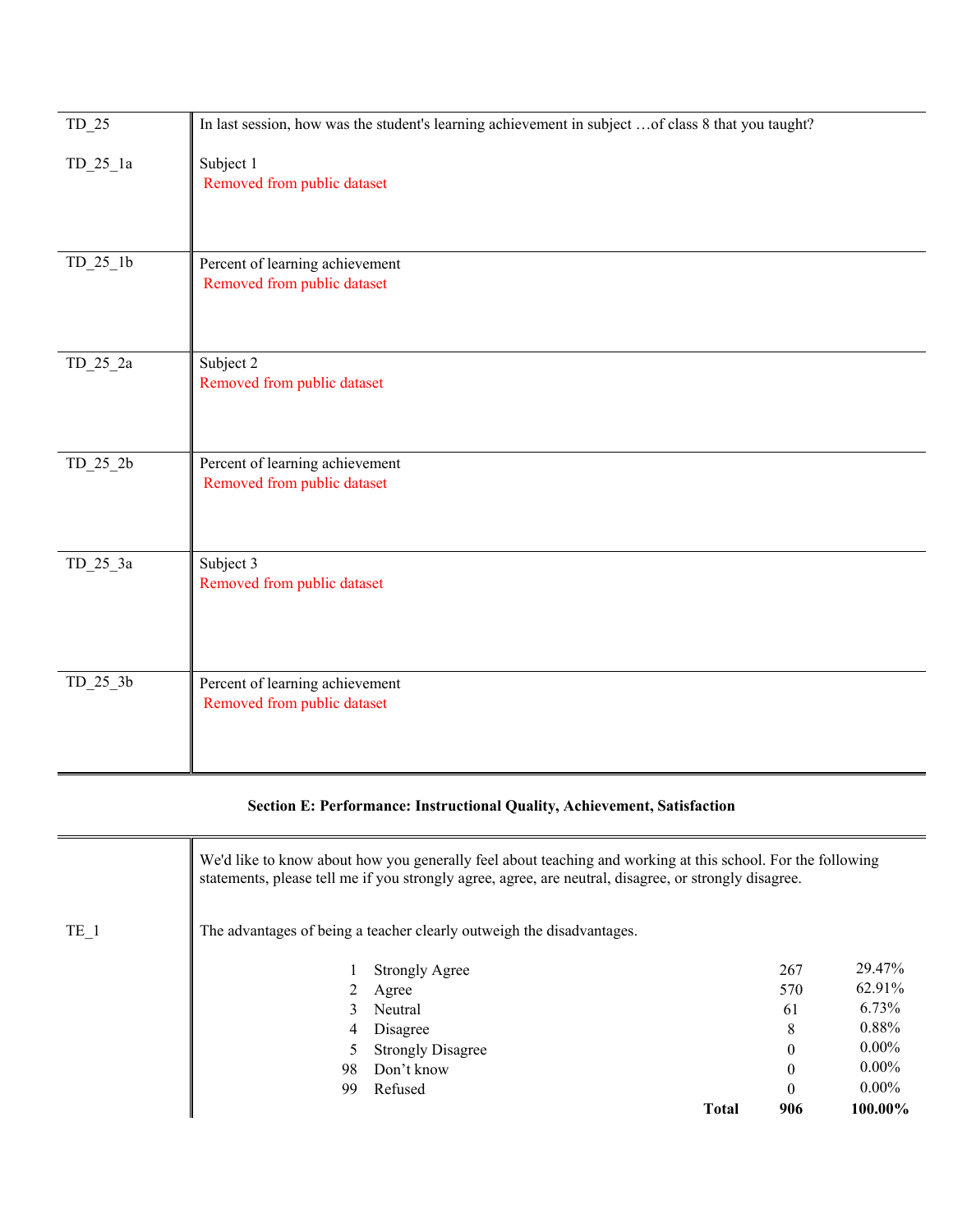| $TE_2$ |                                                    | I would like to change (transfer) to another school if that were possible. |              |                  |            |  |
|--------|----------------------------------------------------|----------------------------------------------------------------------------|--------------|------------------|------------|--|
|        | 1                                                  | <b>Strongly Agree</b>                                                      |              | 35               | 3.86%      |  |
|        | 2                                                  | Agree                                                                      |              | 220              | 24.28%     |  |
|        | 3                                                  | Neutral                                                                    |              | 82               | 9.05%      |  |
|        | 4                                                  | Disagree                                                                   |              | 534              | 58.94%     |  |
|        | 5                                                  | <b>Strongly Disagree</b>                                                   |              | 35               | 3.86%      |  |
|        | 98                                                 | Don't know                                                                 |              | $\boldsymbol{0}$ | $0.00\%$   |  |
|        | 99                                                 | Refused                                                                    |              | $\theta$         | $0.00\%$   |  |
|        |                                                    |                                                                            | <b>Total</b> | 906              | 100.00%    |  |
| TE_3   |                                                    | I wonder whether it would have been better to choose another profession.   |              |                  |            |  |
|        | 1                                                  | <b>Strongly Agree</b>                                                      |              | 45               | 4.97%      |  |
|        | 2                                                  | Agree                                                                      |              | 227              | 25.06%     |  |
|        | 3                                                  | Neutral                                                                    |              | 108              | 11.92%     |  |
|        | 4                                                  | Disagree                                                                   |              | 504              | 55.63%     |  |
|        | 5                                                  | <b>Strongly Disagree</b>                                                   |              | 22               | 2.43%      |  |
|        | 98                                                 | Don't know                                                                 |              | $\boldsymbol{0}$ | $0.00\%$   |  |
|        | 99                                                 | Refused                                                                    |              | $\boldsymbol{0}$ | $0.00\%$   |  |
|        |                                                    |                                                                            | <b>Total</b> | 906              | $100.00\%$ |  |
| $TE_4$ |                                                    | I would recommend my school as a good place to work.                       |              |                  |            |  |
|        | 1                                                  | <b>Strongly Agree</b>                                                      |              | 242              | 26.71%     |  |
|        | 2                                                  | Agree                                                                      |              | 580              | 64.02%     |  |
|        | 3                                                  | Neutral                                                                    |              | 62               | 6.84%      |  |
|        | 4                                                  | Disagree                                                                   |              | 21               | 2.32%      |  |
|        | 5                                                  | <b>Strongly Disagree</b>                                                   |              | $\mathbf{1}$     | 0.11%      |  |
|        | 98                                                 | Don't know                                                                 |              | $\boldsymbol{0}$ | $0.00\%$   |  |
|        | 99                                                 | Refused                                                                    |              | $\boldsymbol{0}$ | $0.00\%$   |  |
|        |                                                    |                                                                            | <b>Total</b> | 906              | 100.00%    |  |
| TE_5   |                                                    | I think that the teaching profession is valued in society.                 |              |                  |            |  |
|        | 1                                                  | <b>Strongly Agree</b>                                                      |              | 301              | 33.22%     |  |
|        | 2                                                  | Agree                                                                      |              | 485              | 53.53%     |  |
|        | 3                                                  | Neutral                                                                    |              | 72               | 7.95%      |  |
|        | 4                                                  | Disagree                                                                   |              | 43               | 4.75%      |  |
|        | 5                                                  | <b>Strongly Disagree</b>                                                   |              | 5                | 0.55%      |  |
|        | 98                                                 | Don't know                                                                 |              | $\boldsymbol{0}$ | $0.00\%$   |  |
|        | 99                                                 | Refused                                                                    |              | $\theta$         | $0.00\%$   |  |
|        |                                                    |                                                                            | <b>Total</b> | 906              | 100.00%    |  |
| TE_6   | I am satisfied with my performance in this school. |                                                                            |              |                  |            |  |
|        | 1                                                  | <b>Strongly Agree</b>                                                      |              | 298              | 32.89%     |  |
|        | 2                                                  | Agree                                                                      |              | 558              | 61.59%     |  |
|        | 3                                                  | Neutral                                                                    |              | 29               | 3.20%      |  |
|        | 4                                                  | Disagree                                                                   |              | $20\,$           | 2.21%      |  |
|        | 5                                                  | <b>Strongly Disagree</b>                                                   |              | 1                | 0.11%      |  |
|        | 98                                                 | Don't know                                                                 |              | $\boldsymbol{0}$ | $0.00\%$   |  |
|        | 99                                                 | Refused                                                                    |              | $\mathbf{0}$     | $0.00\%$   |  |
|        |                                                    |                                                                            | <b>Total</b> | 906              | 100.00%    |  |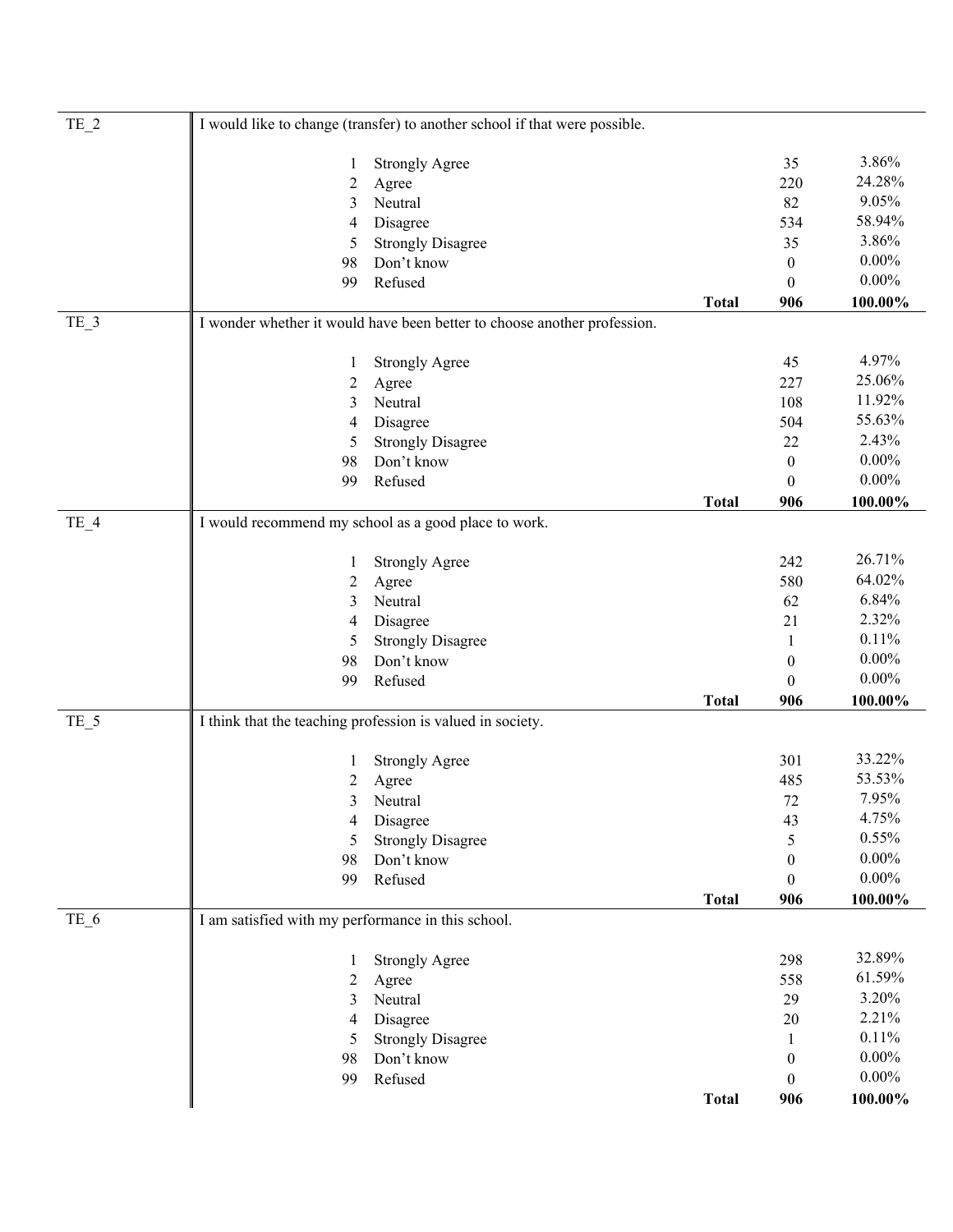| $TE_7$  |                                         | The principal or head teacher of this school is an effective leader.                                                                                                       |              |                  |            |
|---------|-----------------------------------------|----------------------------------------------------------------------------------------------------------------------------------------------------------------------------|--------------|------------------|------------|
|         | 1                                       | <b>Strongly Agree</b>                                                                                                                                                      |              | 182              | 20.09%     |
|         | $\overline{c}$                          | Agree                                                                                                                                                                      |              | 572              | 63.13%     |
|         | 3                                       | Neutral                                                                                                                                                                    |              | 90               | 9.93%      |
|         | 4                                       | Disagree                                                                                                                                                                   |              | 55               | 6.07%      |
|         | 5                                       | <b>Strongly Disagree</b>                                                                                                                                                   |              | 7                | 0.77%      |
|         | 98                                      | Don't know                                                                                                                                                                 |              | $\mathbf{0}$     | $0.00\%$   |
|         | 99                                      | Refused                                                                                                                                                                    |              | $\theta$         | $0.00\%$   |
|         |                                         |                                                                                                                                                                            | <b>Total</b> | 906              | 100.00%    |
| TE_8    |                                         | The administration of this school supports teachers so we can do our job well.                                                                                             |              |                  |            |
|         | $\mathbf{I}$                            | <b>Strongly Agree</b>                                                                                                                                                      |              | 171              | 18.87%     |
|         | $\overline{c}$                          | Agree                                                                                                                                                                      |              | 587              | 64.79%     |
|         | 3                                       | Neutral                                                                                                                                                                    |              | 91               | 10.04%     |
|         | 4                                       | Disagree                                                                                                                                                                   |              | 50               | 5.52%      |
|         | 5                                       | <b>Strongly Disagree</b>                                                                                                                                                   |              | 7                | 0.77%      |
|         | 98                                      | Don't know                                                                                                                                                                 |              | $\boldsymbol{0}$ | $0.00\%$   |
|         | 99                                      | Refused                                                                                                                                                                    |              | $\theta$         | $0.00\%$   |
|         |                                         |                                                                                                                                                                            | <b>Total</b> | 906              | 100.00%    |
| TE_9    |                                         | Class sizes in this school are appropriate. They aren't too many or too few students in one class.                                                                         |              |                  |            |
|         | 1                                       | <b>Strongly Agree</b>                                                                                                                                                      |              | 170              | 18.76%     |
|         | $\overline{c}$                          | Agree                                                                                                                                                                      |              | 574              | 63.36%     |
|         | 3                                       | Neutral                                                                                                                                                                    |              | 55               | 6.07%      |
|         | 4                                       | Disagree                                                                                                                                                                   |              | 105              | 11.59%     |
|         | 5                                       | <b>Strongly Disagree</b>                                                                                                                                                   |              | $\overline{2}$   | 0.22%      |
|         | 98                                      | Don't know                                                                                                                                                                 |              | $\boldsymbol{0}$ | $0.00\%$   |
|         | 99                                      | Refused                                                                                                                                                                    |              | $\mathbf{0}$     | $0.00\%$   |
|         |                                         |                                                                                                                                                                            | <b>Total</b> | 906              | $100.00\%$ |
| $TE_10$ | All in all, I am satisfied with my job. |                                                                                                                                                                            |              |                  |            |
|         | 1                                       | <b>Strongly Agree</b>                                                                                                                                                      |              | 236              | 26.05%     |
|         | 2                                       | Agree                                                                                                                                                                      |              | 625              | 68.98%     |
|         | 3                                       | Neutral                                                                                                                                                                    |              | 32               | 3.53%      |
|         | 4                                       | Disagree                                                                                                                                                                   |              | 13               | 1.43%      |
|         | 5                                       | <b>Strongly Disagree</b>                                                                                                                                                   |              | $\theta$         | $0.00\%$   |
|         | 98                                      | Don't know                                                                                                                                                                 |              | $\theta$         | $0.00\%$   |
|         | 99                                      | Refused                                                                                                                                                                    |              | $\Omega$         | $0.00\%$   |
|         |                                         |                                                                                                                                                                            | <b>Total</b> | 906              | 100.00%    |
|         |                                         | On average, how often do you do the following in this school? Would you say daily, once or twice a week, once or<br>twice a month, once or twice a year, rarely, or never? |              |                  |            |
| $TE_11$ |                                         | Teach jointly with another teacher as a team in the same class.                                                                                                            |              |                  |            |
|         | $\theta$                                | Never                                                                                                                                                                      |              | 642              | 70.86%     |
|         | 1                                       | Daily                                                                                                                                                                      |              | $\overline{2}$   | 0.22%      |
|         | 2                                       | Once or twice a week                                                                                                                                                       |              | 17               | 1.88%      |
|         | 3                                       | Once or twice a month                                                                                                                                                      |              | 40               | 4.42%      |
|         | 4                                       | Once or twice a year                                                                                                                                                       |              | 29               | 3.20%      |
|         |                                         |                                                                                                                                                                            |              |                  |            |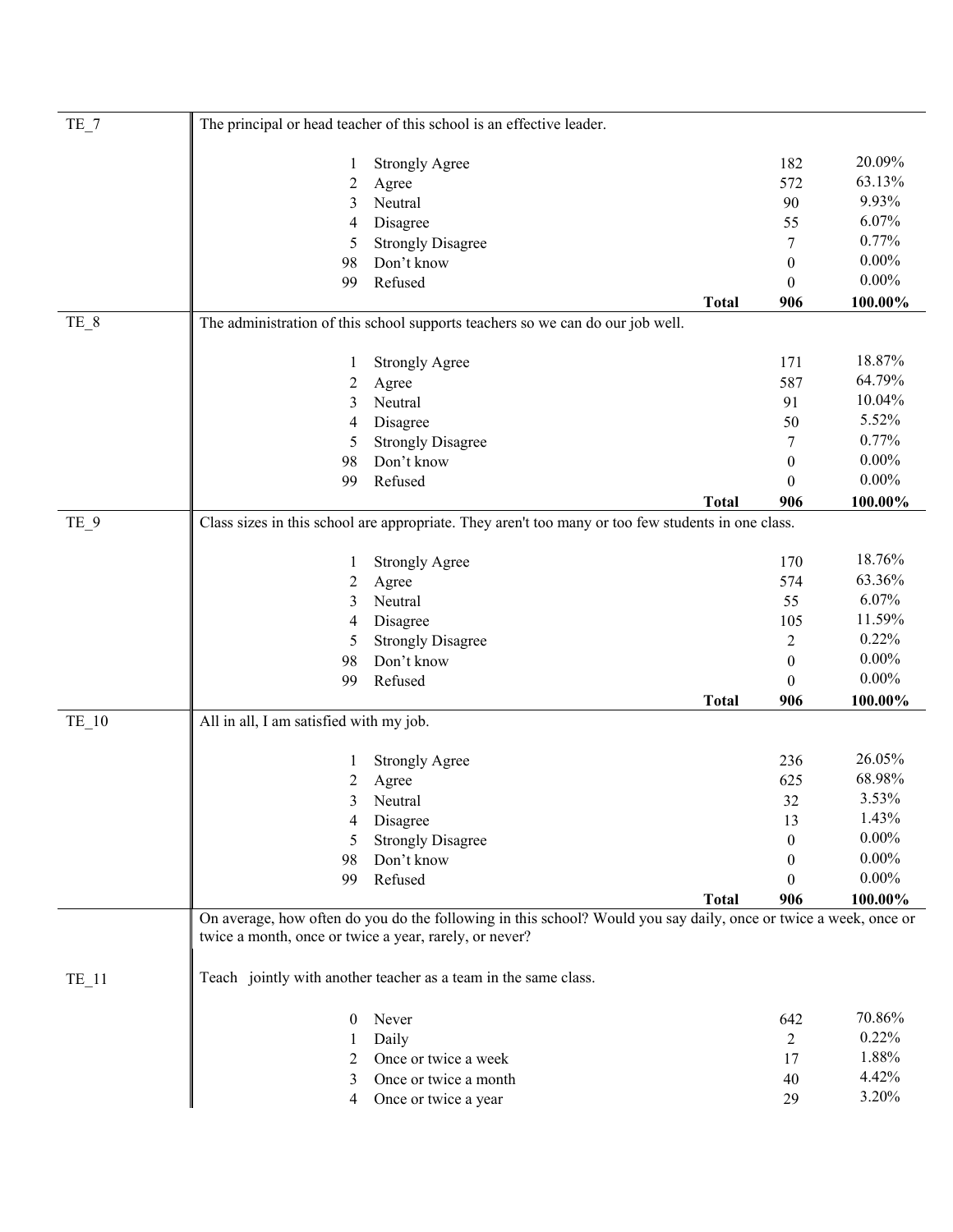|         | 5                                            | Rarely                                                                                                          |              | 176              | 19.43%   |
|---------|----------------------------------------------|-----------------------------------------------------------------------------------------------------------------|--------------|------------------|----------|
|         | 98                                           | Don't know                                                                                                      |              | $\boldsymbol{0}$ | $0.00\%$ |
|         | 99                                           | Refused                                                                                                         |              | $\mathbf{0}$     | $0.00\%$ |
|         |                                              |                                                                                                                 | <b>Total</b> | 906              | 100.00%  |
| TE_12   |                                              | Observe other teachers' classes and provide feedback.                                                           |              |                  |          |
|         |                                              |                                                                                                                 |              |                  |          |
|         | $\boldsymbol{0}$                             | Never                                                                                                           |              | 280              | 30.91%   |
|         | 1                                            | Daily                                                                                                           |              | 23               | 2.54%    |
|         | 2                                            | Once or twice a week                                                                                            |              | 82               | 9.05%    |
|         | 3                                            | Once or twice a month                                                                                           |              | 126              | 13.91%   |
|         | 4                                            | Once or twice a year                                                                                            |              | 59               | 6.51%    |
|         | 5                                            | Rarely                                                                                                          |              | 336              | 37.09%   |
|         | 98                                           | Don't know                                                                                                      |              | $\mathbf{0}$     | $0.00\%$ |
|         | 99                                           | Refused                                                                                                         |              | $\mathbf{0}$     | $0.00\%$ |
|         |                                              |                                                                                                                 | <b>Total</b> | 906              | 100.00%  |
| $TE_13$ | Exchange teaching materials with colleagues. |                                                                                                                 |              |                  |          |
|         | $\mathbf{0}$                                 | Never                                                                                                           |              | 79               | 8.72%    |
|         | 1                                            | Daily                                                                                                           |              | 122              | 13.47%   |
|         | 2                                            | Once or twice a week                                                                                            |              | 224              | 24.72%   |
|         | 3                                            | Once or twice a month                                                                                           |              | 98               | 10.82%   |
|         | 4                                            | Once or twice a year                                                                                            |              | 11               | 1.21%    |
|         | 5                                            | Rarely                                                                                                          |              | 372              | 41.06%   |
|         | 98                                           | Don't know                                                                                                      |              | $\boldsymbol{0}$ | $0.00\%$ |
|         | 99                                           | Refused                                                                                                         |              | $\theta$         | $0.00\%$ |
|         |                                              |                                                                                                                 |              |                  |          |
|         |                                              |                                                                                                                 |              |                  | 100.00%  |
| TE_14   |                                              | Engage in discussions about the learning development of specific students.                                      | <b>Total</b> | 906              |          |
|         |                                              |                                                                                                                 |              |                  |          |
|         | $\boldsymbol{0}$                             | Never                                                                                                           |              | 12               | 1.32%    |
|         | 1                                            | Daily                                                                                                           |              | 244              | 26.93%   |
|         | 2                                            | Once or twice a week                                                                                            |              | 294              | 32.45%   |
|         | 3                                            | Once or twice a month                                                                                           |              | 221              | 24.39%   |
|         | 4                                            | Once or twice a year                                                                                            |              | 24               | 2.65%    |
|         | 5                                            | Rarely                                                                                                          |              | 111              | 12.25%   |
|         | 98                                           | Don't know                                                                                                      |              | $\mathbf{0}$     | $0.00\%$ |
|         | 99                                           | Refused                                                                                                         |              | $\boldsymbol{0}$ | $0.00\%$ |
|         |                                              |                                                                                                                 | <b>Total</b> | 906              | 100.00%  |
| TE_15   |                                              | Work with other teachers in my school to ensure common standards in evaluations for assessing student progress. |              |                  |          |
|         |                                              |                                                                                                                 |              |                  |          |
|         | $\mathbf{0}$                                 | Never                                                                                                           |              | 19               | 2.10%    |
|         | 1                                            | Daily                                                                                                           |              | 243              | 26.82%   |
|         | 2                                            | Once or twice a week                                                                                            |              | 282              | 31.13%   |
|         | 3                                            | Once or twice a month                                                                                           |              | 222              | 24.50%   |
|         | 4                                            | Once or twice a year                                                                                            |              | 36               | 3.97%    |
|         | 5                                            | Rarely                                                                                                          |              | 104              | 11.48%   |
|         | 98                                           | Don't know                                                                                                      |              | $\boldsymbol{0}$ | $0.00\%$ |
|         | 99                                           | Refused                                                                                                         |              | $\theta$         | $0.00\%$ |
|         |                                              |                                                                                                                 | <b>Total</b> | 906              | 100.00%  |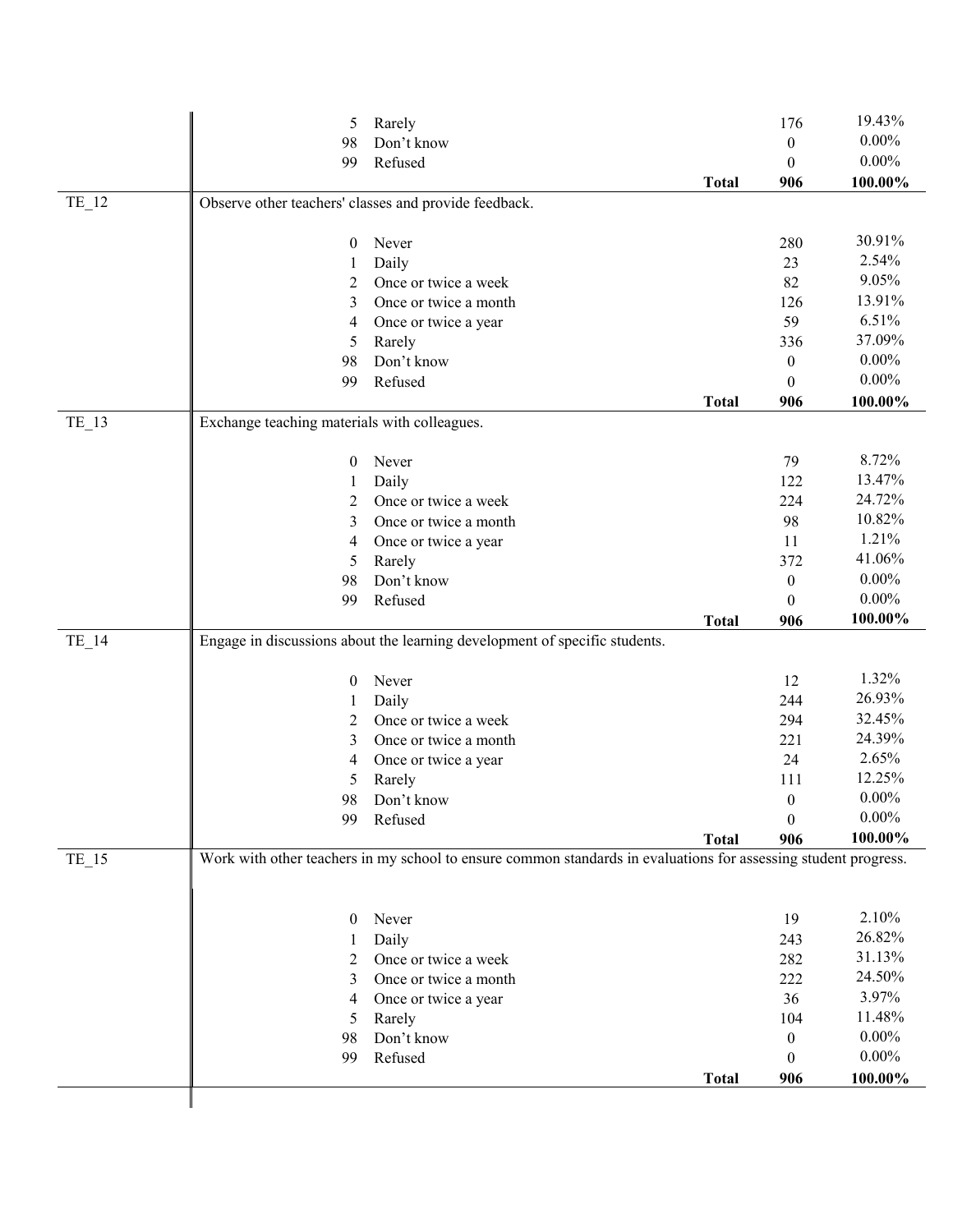|         | confident, not very confident, or not confident at all? | For the following statements, please tell me how confident you are doing this. Are you very confident, somewhat |              |                  |          |
|---------|---------------------------------------------------------|-----------------------------------------------------------------------------------------------------------------|--------------|------------------|----------|
| $TE_16$ |                                                         | Get students to believe they can do well in school work.                                                        |              |                  |          |
|         | 1                                                       | Very confident                                                                                                  |              | 678              | 74.83%   |
|         | 2                                                       | Somewhat confident                                                                                              |              | 221              | 24.39%   |
|         | 3                                                       | Not very confident                                                                                              |              | 7                | 0.77%    |
|         | 4                                                       | Not confident at all                                                                                            |              | $\mathbf{0}$     | $0.00\%$ |
|         | 98                                                      | Don't know                                                                                                      |              | $\theta$         | $0.00\%$ |
|         | 99                                                      | Refused                                                                                                         |              | $\theta$         | $0.00\%$ |
|         |                                                         |                                                                                                                 | <b>Total</b> | 906              | 100.00%  |
| $TE_17$ | Help your student's value learning.                     |                                                                                                                 |              |                  |          |
|         | 1                                                       | Very confident                                                                                                  |              | 801              | 88.41%   |
|         | 2                                                       | Somewhat confident                                                                                              |              | 105              | 11.59%   |
|         | 3                                                       | Not very confident                                                                                              |              | $\theta$         | $0.00\%$ |
|         | 4                                                       | Not confident at all                                                                                            |              | $\theta$         | $0.00\%$ |
|         | 98                                                      | Don't know                                                                                                      |              | 0                | $0.00\%$ |
|         | 99                                                      | Refused                                                                                                         |              | $\Omega$         | $0.00\%$ |
|         |                                                         |                                                                                                                 | <b>Total</b> | 906              | 100.00%  |
| $TE_18$ | Control disruptive behavior in the classroom.           |                                                                                                                 |              |                  |          |
|         | 1                                                       | Very confident                                                                                                  |              | 831              | 91.72%   |
|         | 2                                                       | Somewhat confident                                                                                              |              | 75               | 8.28%    |
|         | 3                                                       | Not very confident                                                                                              |              | $\mathbf{0}$     | $0.00\%$ |
|         | 4                                                       | Not confident at all                                                                                            |              | 0                | $0.00\%$ |
|         | 98                                                      | Don't know                                                                                                      |              | 0                | $0.00\%$ |
|         | 99                                                      | Refused                                                                                                         |              | $\theta$         | $0.00\%$ |
|         |                                                         |                                                                                                                 | <b>Total</b> | 906              | 100.00%  |
| TE_19   | Recoded in public dataset                               | Motivate students who show low interest in school work.                                                         |              |                  |          |
|         |                                                         | Very confident                                                                                                  |              | 665              | 73.40%   |
|         | 2                                                       | Somewhat, not very, or not confident at all                                                                     |              | 241              | 26.60%   |
|         | 98                                                      | Don't know                                                                                                      |              | $\boldsymbol{0}$ | $0.00\%$ |
|         | 99                                                      | Refused                                                                                                         |              | $\boldsymbol{0}$ | $0.00\%$ |
|         |                                                         |                                                                                                                 | <b>Total</b> | 906              | 100.00%  |
| TE_20   | Recoded in public dataset                               | Make your expectations about student behavior clear.                                                            |              |                  |          |
|         | 1                                                       | Very confident                                                                                                  |              | 728              | 80.35%   |
|         | $\mathfrak{D}$                                          | Somewhat, not very, or not confident at all                                                                     |              | 178              | 19.65%   |
|         | 98                                                      | Don't know                                                                                                      |              | $\boldsymbol{0}$ | $0.00\%$ |
|         | 99                                                      | Refused                                                                                                         |              | $\overline{0}$   | $0.00\%$ |
|         |                                                         |                                                                                                                 | <b>Total</b> | 906              | 100.00%  |
| $TE_21$ | Help students think critically.                         |                                                                                                                 |              |                  |          |
|         | 1                                                       | Very confident                                                                                                  |              | 711              | 78.48%   |
|         | 2                                                       | Somewhat confident                                                                                              |              | 190              | 20.97%   |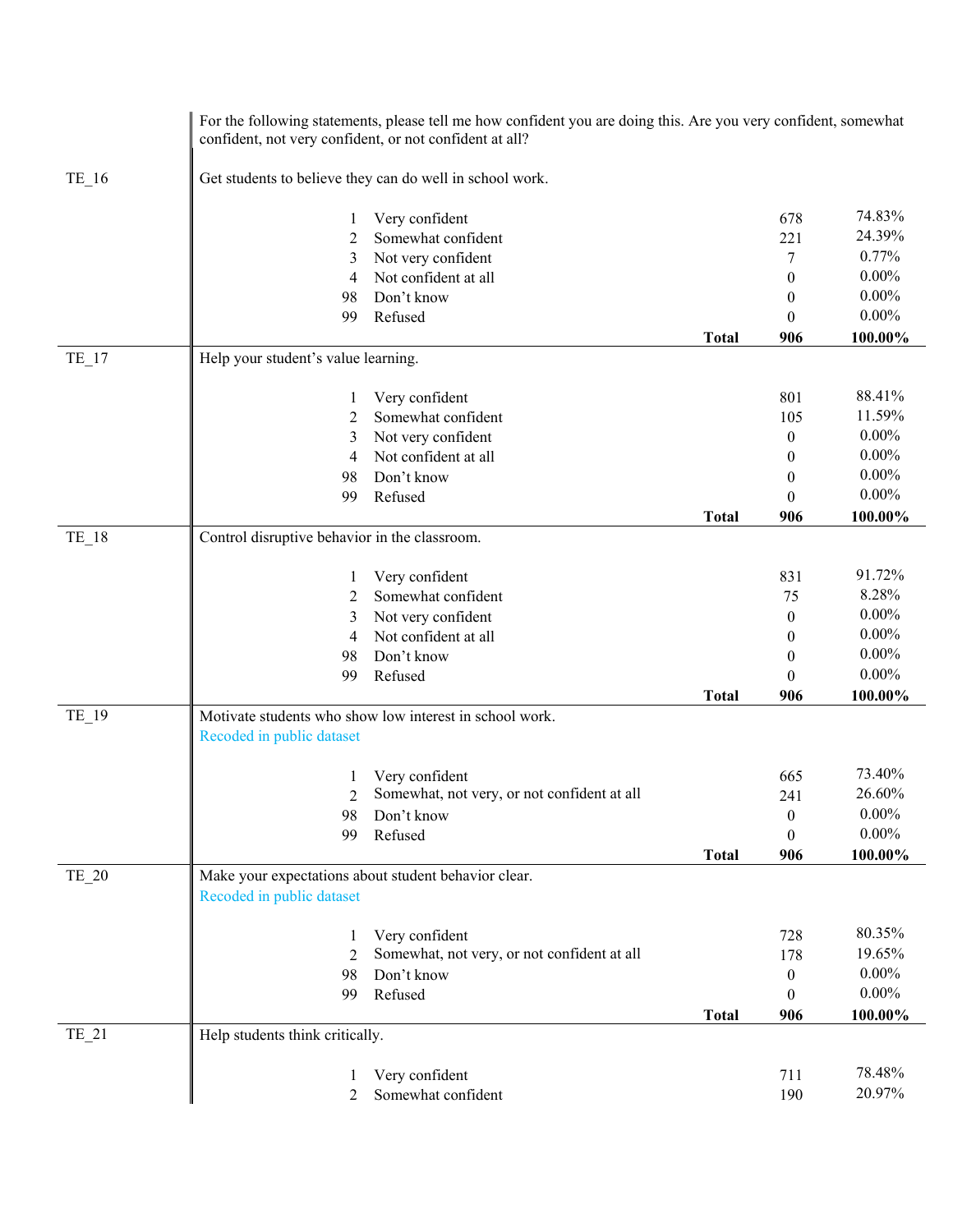|       | 3                                          | Not very confident                                                                                               |              | 5                | 0.55%    |
|-------|--------------------------------------------|------------------------------------------------------------------------------------------------------------------|--------------|------------------|----------|
|       | 4                                          | Not confident at all                                                                                             |              | $\theta$         | $0.00\%$ |
|       | 98                                         | Don't know                                                                                                       |              | 0                | $0.00\%$ |
|       | 99                                         | Refused                                                                                                          |              | $\theta$         | $0.00\%$ |
|       |                                            |                                                                                                                  | <b>Total</b> | 906              | 100.00%  |
| TE_22 | Calm a student who is disruptive or noisy. |                                                                                                                  |              |                  |          |
|       |                                            |                                                                                                                  |              |                  |          |
|       | 1                                          | Very confident                                                                                                   |              | 792              | 87.42%   |
|       | 2                                          | Somewhat confident                                                                                               |              | 109              | 12.03%   |
|       | 3                                          | Not very confident                                                                                               |              | 5                | 0.55%    |
|       | 4                                          | Not confident at all                                                                                             |              | $\boldsymbol{0}$ | $0.00\%$ |
|       | 98                                         | Don't know                                                                                                       |              | $\overline{0}$   | $0.00\%$ |
|       | 99                                         | Refused                                                                                                          |              | $\mathbf{0}$     | $0.00\%$ |
|       |                                            |                                                                                                                  | <b>Total</b> | 906              | 100.00%  |
|       | Use a variety of assessment strategies.    |                                                                                                                  |              |                  |          |
| TE_23 | Recoded in public dataset                  |                                                                                                                  |              |                  |          |
|       |                                            |                                                                                                                  |              | 775              | 85.54%   |
|       | 1                                          | Very confident<br>Somewhat, not very, or not confident at all                                                    |              |                  | 14.46%   |
|       | $\overline{2}$                             |                                                                                                                  |              | 131              | $0.00\%$ |
|       | 98                                         | Don't know                                                                                                       |              | $\boldsymbol{0}$ | $0.00\%$ |
|       | 99                                         | Refused                                                                                                          |              | $\mathbf{0}$     |          |
|       |                                            |                                                                                                                  | <b>Total</b> | 906              | 100.00%  |
| TE_24 |                                            | Teaching course content for subjects in which the language of instruction is English.                            |              |                  |          |
|       | 0                                          | Never teach in English                                                                                           |              | 51               | 5.63%    |
|       | 1                                          | Very confident                                                                                                   |              | 707              | 78.04%   |
|       | 2                                          | Somewhat confident                                                                                               |              | 120              | 13.25%   |
|       | 3                                          | Not very confident                                                                                               |              | 22               | 2.43%    |
|       | 4                                          | Not confident at all                                                                                             |              | 6                | 0.66%    |
|       | 98                                         | Don't know                                                                                                       |              | $\theta$         | $0.00\%$ |
|       | 99                                         | Refused                                                                                                          |              | $\Omega$         | $0.00\%$ |
|       |                                            |                                                                                                                  | <b>Total</b> | 906              | 100.00%  |
| TE_25 |                                            | Providing additional examples or explanations of a concept if students are confused, while teaching in English.  |              |                  |          |
|       |                                            |                                                                                                                  |              |                  |          |
|       |                                            |                                                                                                                  |              |                  |          |
|       | 0                                          | Never teach in English                                                                                           |              | 54               | 5.96%    |
|       |                                            | Very confident                                                                                                   |              | 722              | 79.69%   |
|       | 2                                          | Somewhat confident                                                                                               |              | 108              | 11.92%   |
|       | 3                                          | Not very confident                                                                                               |              | 17               | 1.88%    |
|       | 4                                          | Not confident at all                                                                                             |              | 5                | 0.55%    |
|       | 98                                         | Don't know                                                                                                       |              | $\theta$         | $0.00\%$ |
|       | 99                                         | Refused                                                                                                          |              | $\Omega$         | $0.00\%$ |
|       |                                            |                                                                                                                  | <b>Total</b> | 906              | 100.00%  |
| TE_26 |                                            | Find the solution by using the internet, use information and communication technology (ICT), projector or making |              |                  |          |
|       |                                            | and showing videos if students are confused, while teaching.                                                     |              |                  |          |
|       | 1                                          | Very confident                                                                                                   |              | 589              | 65.01%   |
|       | 2                                          | Somewhat confident                                                                                               |              | 257              | 28.37%   |
|       | 3                                          | Not very confident                                                                                               |              | 33               | 3.64%    |
|       | 4                                          | Not confident at all                                                                                             |              | 27               | 2.98%    |
|       | 98                                         | Don't know                                                                                                       |              | $\boldsymbol{0}$ | $0.00\%$ |
|       |                                            |                                                                                                                  |              |                  |          |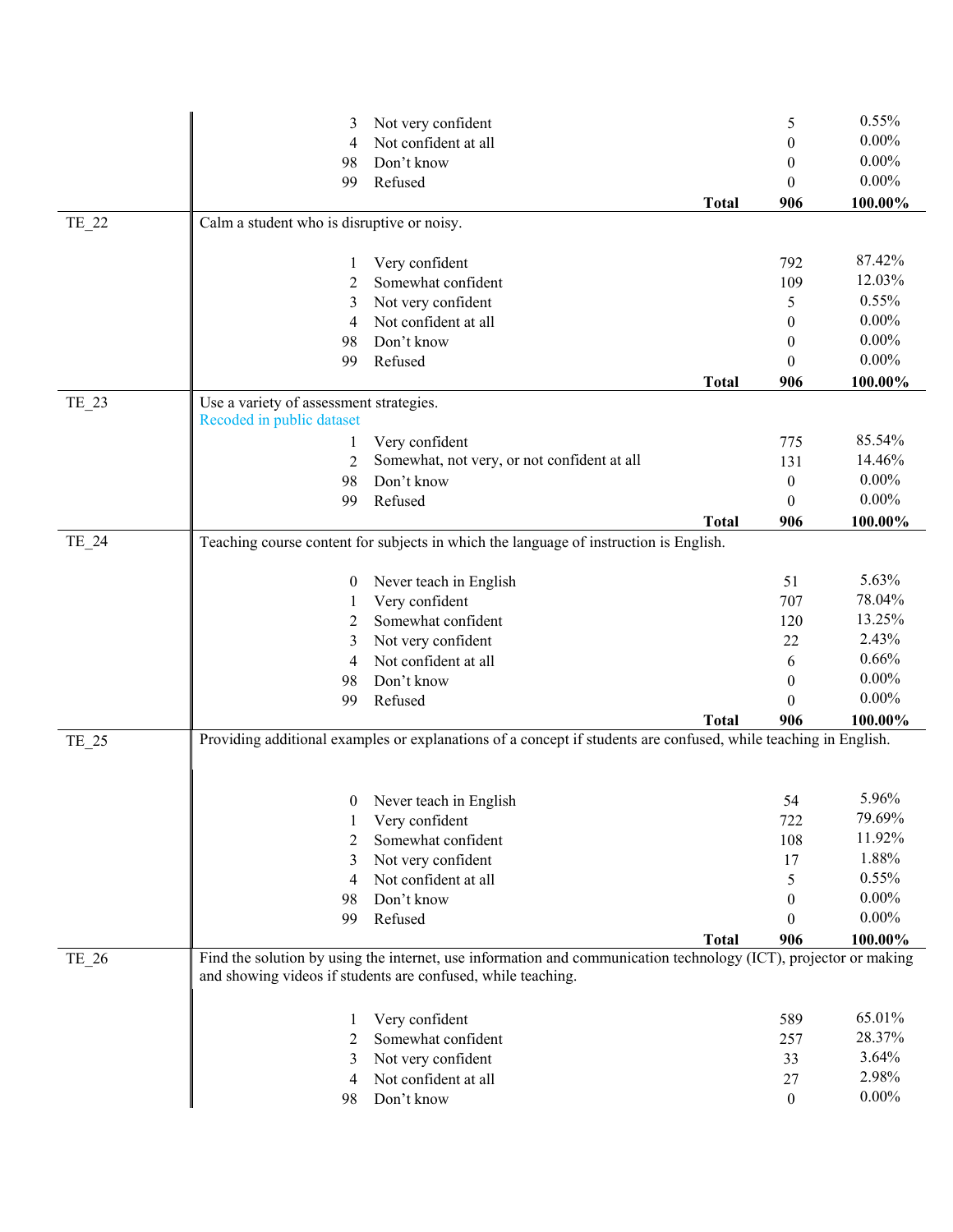| Refused<br>99 |              |     | $0.00\%$ |
|---------------|--------------|-----|----------|
|               | <b>Total</b> | 906 | 100.00%  |

# **Section F: Performance: Instructional Practice and Quality**

|          | Now we want to focus on your teaching practices in one class specifically, since we cannot cover the whole scope<br>of your teaching in this survey. |              |     |           |
|----------|------------------------------------------------------------------------------------------------------------------------------------------------------|--------------|-----|-----------|
|          | The following questions ask you about the subject of class 8 that you teach. Please remember about that subject of<br>class 8.                       |              |     |           |
|          | Please think about that class when you answer the following question.                                                                                |              |     |           |
| $TF_1$   | Which subjects do you teach in class 8?                                                                                                              |              |     |           |
| $TF_1_1$ | Language: Nepali                                                                                                                                     |              |     |           |
|          | No<br>0                                                                                                                                              |              | 784 | 86.53%    |
|          | Yes<br>1                                                                                                                                             |              | 122 | 13.47%    |
|          |                                                                                                                                                      | <b>Total</b> | 906 | 100.00%   |
| $TF_1_2$ | Language: English                                                                                                                                    |              |     |           |
|          | $\boldsymbol{0}$<br>No                                                                                                                               |              | 784 | 86.53%    |
|          | Yes<br>$\mathbf{1}$                                                                                                                                  |              | 122 | 13.47%    |
|          |                                                                                                                                                      | <b>Total</b> | 906 | 100.00%   |
| $TF_1_3$ | Mathematics                                                                                                                                          |              |     |           |
|          | No<br>0                                                                                                                                              |              | 774 | 85.43%    |
|          | Yes<br>1                                                                                                                                             |              | 132 | 14.57%    |
|          |                                                                                                                                                      | <b>Total</b> | 906 | 100.00%   |
| $TF_1_4$ | Science/Environment                                                                                                                                  |              |     |           |
|          | No<br>0                                                                                                                                              |              | 787 | 86.87%    |
|          | 1<br>Yes                                                                                                                                             |              | 119 | 13.13%    |
|          |                                                                                                                                                      | <b>Total</b> | 906 | 100.00%   |
| $TF_1_5$ | Social Studies/Population                                                                                                                            |              |     |           |
|          | No<br>0                                                                                                                                              |              | 779 | 85.98%    |
|          | Yes<br>1                                                                                                                                             |              | 127 | 14.02%    |
|          |                                                                                                                                                      | <b>Total</b> | 906 | 100.00%   |
| $TF_1_6$ | Health and Physical Education                                                                                                                        |              |     |           |
|          | No<br>0                                                                                                                                              |              | 777 | 85.76%    |
|          | Yes                                                                                                                                                  |              | 129 | 14.24%    |
|          |                                                                                                                                                      | <b>Total</b> | 906 | 100.00%   |
| $TF_1_7$ | Occupation/Business/Technical Education                                                                                                              |              |     |           |
|          | $\overline{0}$<br>No                                                                                                                                 |              | 786 | 86.75%    |
|          | Yes<br>$\mathbf{1}$                                                                                                                                  |              | 120 | 13.25%    |
|          |                                                                                                                                                      | <b>Total</b> | 906 | 100.00%   |
| $TF_1_8$ | Moral                                                                                                                                                |              |     |           |
|          | No<br>0                                                                                                                                              |              | 786 | 86.75%    |
|          | Yes<br>1                                                                                                                                             |              | 120 | 13.25%    |
|          |                                                                                                                                                      | <b>Total</b> | 906 | 100.00%   |
| $TF_1_9$ | Computer                                                                                                                                             |              |     |           |
|          | No<br>$\boldsymbol{0}$                                                                                                                               |              | 798 | $88.08\%$ |
|          | $\mathbf{1}$<br>Yes                                                                                                                                  |              | 108 | 11.92%    |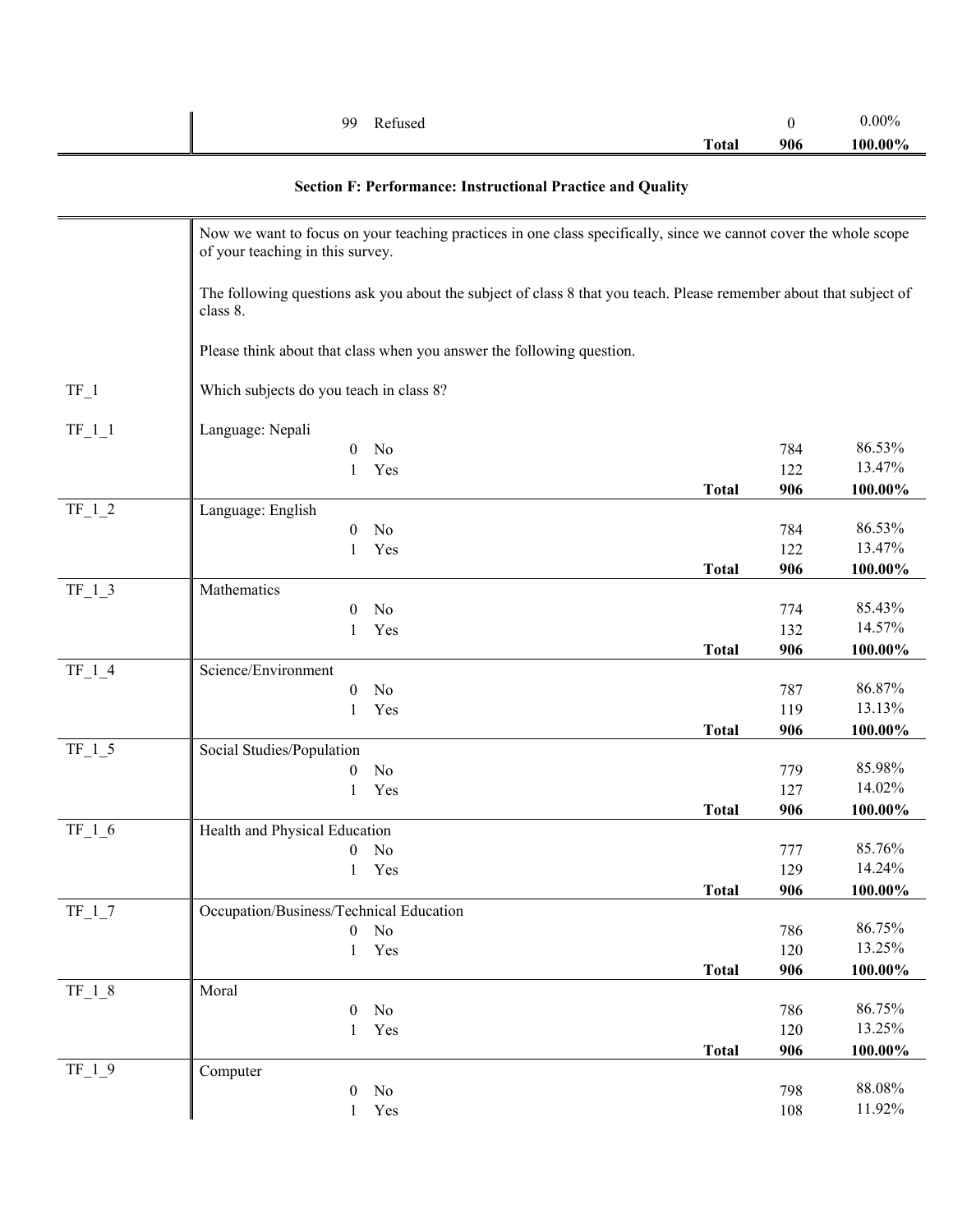|           |                                                                                                                                                                                         |                                                                                                             | <b>Total</b> | 906              | 100.00%  |  |
|-----------|-----------------------------------------------------------------------------------------------------------------------------------------------------------------------------------------|-------------------------------------------------------------------------------------------------------------|--------------|------------------|----------|--|
| $TF_1_97$ | Other, is yes specify                                                                                                                                                                   |                                                                                                             |              |                  |          |  |
|           | $\boldsymbol{0}$                                                                                                                                                                        | No                                                                                                          |              | 871              | 96.14%   |  |
|           | 1                                                                                                                                                                                       | Yes                                                                                                         |              | 35               | 3.86%    |  |
|           |                                                                                                                                                                                         |                                                                                                             | <b>Total</b> | 906              | 100.00%  |  |
| TF_1_97_1 | Other class                                                                                                                                                                             |                                                                                                             |              |                  |          |  |
|           | Removed from public dataset                                                                                                                                                             |                                                                                                             |              |                  |          |  |
|           |                                                                                                                                                                                         |                                                                                                             |              |                  |          |  |
|           |                                                                                                                                                                                         |                                                                                                             |              |                  |          |  |
|           |                                                                                                                                                                                         |                                                                                                             |              |                  |          |  |
|           |                                                                                                                                                                                         |                                                                                                             |              |                  |          |  |
| TF_1_98   | Don't know                                                                                                                                                                              |                                                                                                             |              |                  |          |  |
|           |                                                                                                                                                                                         |                                                                                                             |              |                  | 100.00%  |  |
|           | $\theta$                                                                                                                                                                                | No                                                                                                          |              | 906              | $0.00\%$ |  |
|           | 1                                                                                                                                                                                       | Yes                                                                                                         |              | $\boldsymbol{0}$ |          |  |
|           | Refused                                                                                                                                                                                 |                                                                                                             | <b>Total</b> | 906              | 100.00%  |  |
| TF_1_99   |                                                                                                                                                                                         |                                                                                                             |              |                  |          |  |
|           | $\theta$                                                                                                                                                                                | No                                                                                                          |              | 906              | 100.00%  |  |
|           | 1                                                                                                                                                                                       | Yes                                                                                                         |              | $\boldsymbol{0}$ | $0.00\%$ |  |
|           |                                                                                                                                                                                         |                                                                                                             | <b>Total</b> | 906              | 100.00%  |  |
| $TF_2$    | What is the language of instruction of this class?                                                                                                                                      |                                                                                                             |              |                  |          |  |
|           |                                                                                                                                                                                         |                                                                                                             |              |                  |          |  |
|           | 1                                                                                                                                                                                       | Nepali                                                                                                      |              | 336              | 37.09%   |  |
|           | 2                                                                                                                                                                                       | English                                                                                                     |              | 489              | 53.97%   |  |
|           | 3                                                                                                                                                                                       | English and Nepali both                                                                                     |              | 81               | 8.94%    |  |
|           | 4                                                                                                                                                                                       | Tamang                                                                                                      |              | $\mathbf{0}$     | $0.00\%$ |  |
|           | 5                                                                                                                                                                                       | Gurung                                                                                                      |              | $\mathbf{0}$     | $0.00\%$ |  |
|           | 6                                                                                                                                                                                       | Newar                                                                                                       |              | $\Omega$         | $0.00\%$ |  |
|           | 7                                                                                                                                                                                       | Tharu                                                                                                       |              | 0                | $0.00\%$ |  |
|           | 8                                                                                                                                                                                       | Hindi                                                                                                       |              | $\theta$         | $0.00\%$ |  |
|           | 98                                                                                                                                                                                      | Don't know                                                                                                  |              | $\boldsymbol{0}$ | $0.00\%$ |  |
|           | 99                                                                                                                                                                                      | Refused                                                                                                     |              | $\theta$         | $0.00\%$ |  |
|           |                                                                                                                                                                                         |                                                                                                             | <b>Total</b> | 906              | 100.00%  |  |
|           |                                                                                                                                                                                         | We would like to understand the composition of that class. We will read a list of characteristics. For each |              |                  |          |  |
|           | characteristic, please estimate the broad percentage of students in your class who have that characteristic: none,<br>less than 10%, about 25%, about 50%, about 75%, or more than 75%. |                                                                                                             |              |                  |          |  |
|           |                                                                                                                                                                                         |                                                                                                             |              |                  |          |  |
|           |                                                                                                                                                                                         |                                                                                                             |              |                  |          |  |
| $TF_3$    | Low academic achievers.                                                                                                                                                                 |                                                                                                             |              |                  |          |  |
|           | $\boldsymbol{0}$                                                                                                                                                                        | None                                                                                                        |              | 7                | 0.77%    |  |
|           | 1                                                                                                                                                                                       | Less than 10%                                                                                               |              | 372              | 41.06%   |  |
|           | 2                                                                                                                                                                                       | About 25%                                                                                                   |              | 327              | 36.09%   |  |
|           | 3                                                                                                                                                                                       | About 50%                                                                                                   |              | 164              | 18.10%   |  |
|           | 4                                                                                                                                                                                       | About 75%                                                                                                   |              | 27               | 2.98%    |  |
|           | 5                                                                                                                                                                                       | More than 75%                                                                                               |              | 9                | 0.99%    |  |
|           | 98                                                                                                                                                                                      | Don't know                                                                                                  |              | $\mathbf{0}$     | $0.00\%$ |  |
|           | 99                                                                                                                                                                                      | Refused                                                                                                     |              | $\mathbf{0}$     | $0.00\%$ |  |
|           |                                                                                                                                                                                         |                                                                                                             | <b>Total</b> | 906              | 100.00%  |  |
| $TF_4$    | Students with special needs.                                                                                                                                                            |                                                                                                             |              |                  |          |  |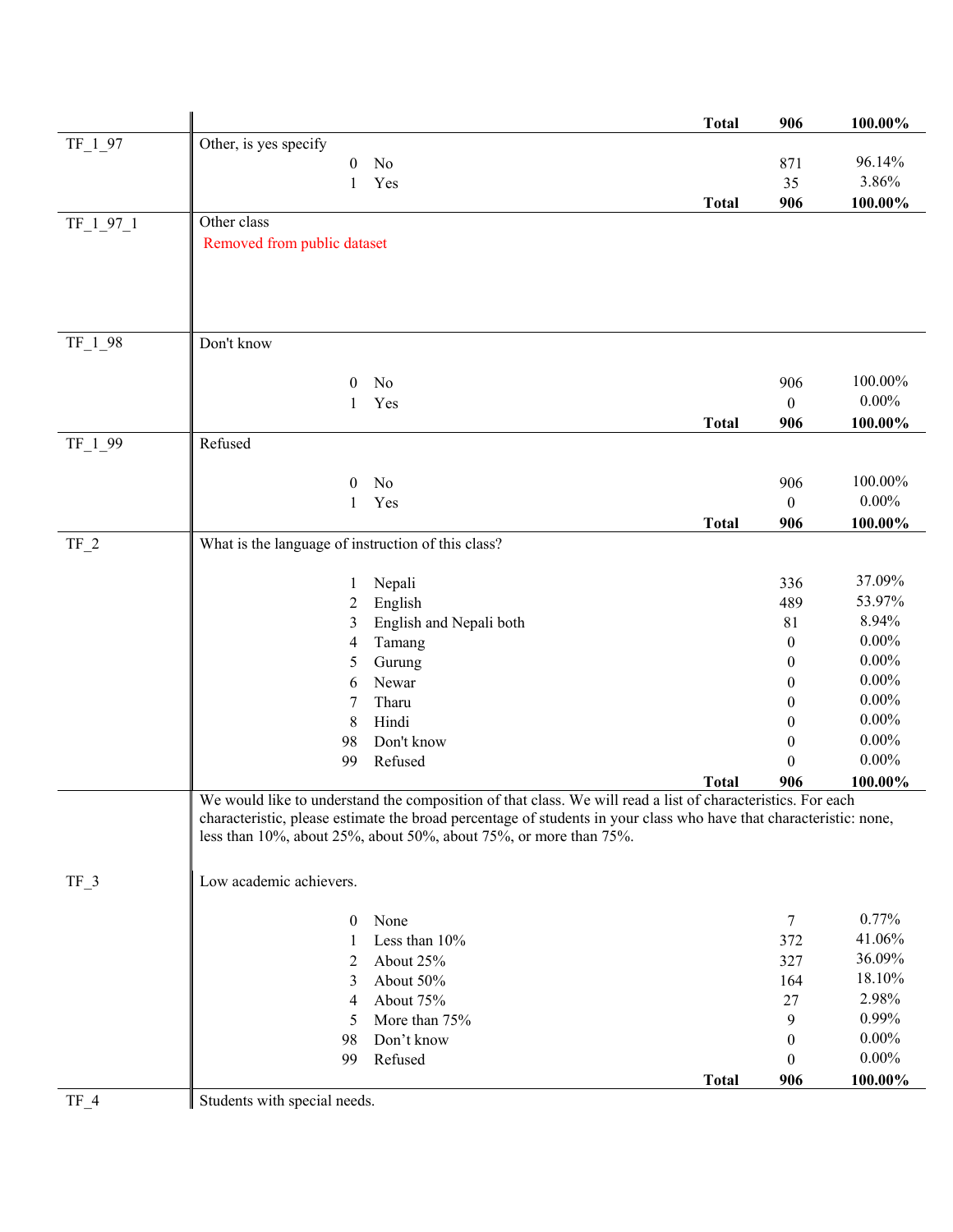|        | $\mathbf{0}$                                    | None                                                            |              | 549              | 60.60%   |  |  |
|--------|-------------------------------------------------|-----------------------------------------------------------------|--------------|------------------|----------|--|--|
|        | 1                                               | Less than 10%                                                   |              | 349              | 38.52%   |  |  |
|        | 2                                               | About 25%                                                       |              | 7                | 0.77%    |  |  |
|        | 3                                               | About 50%                                                       |              | $\mathbf{0}$     | $0.00\%$ |  |  |
|        | 4                                               | About 75%                                                       |              |                  | 0.11%    |  |  |
|        | 5                                               | More than 75%                                                   |              | $\mathbf{0}$     | $0.00\%$ |  |  |
|        | 98                                              | Don't know                                                      |              | $\mathbf{0}$     | $0.00\%$ |  |  |
|        | 99                                              | Refused                                                         |              | 0                | $0.00\%$ |  |  |
|        |                                                 |                                                                 | <b>Total</b> | 906              | 100.00%  |  |  |
| $TF_5$ | Students with behavioral problems.              |                                                                 |              |                  |          |  |  |
|        | $\boldsymbol{0}$                                | None                                                            |              | 270              | 29.80%   |  |  |
|        | 1                                               | Less than 10%                                                   |              | 525              | 57.95%   |  |  |
|        | 2                                               | About 25%                                                       |              | 99               | 10.93%   |  |  |
|        | 3                                               | About 50%                                                       |              | 11               | 1.21%    |  |  |
|        | 4                                               | About 75%                                                       |              | 1                | 0.11%    |  |  |
|        | 5                                               | More than 75%                                                   |              | $\boldsymbol{0}$ | $0.00\%$ |  |  |
|        | 98                                              | Don't know                                                      |              | $\boldsymbol{0}$ | $0.00\%$ |  |  |
|        | 99                                              | Refused                                                         |              | $\mathbf{0}$     | $0.00\%$ |  |  |
|        |                                                 |                                                                 | <b>Total</b> | 906              | 100.00%  |  |  |
| $TF_6$ |                                                 | Students from socioeconomically disadvantaged homes.            |              |                  |          |  |  |
|        | $\mathbf{0}$                                    | None                                                            |              | 152              | 16.78%   |  |  |
|        | 1                                               | Less than 10%                                                   |              | 289              | 31.90%   |  |  |
|        | 2                                               | About 25%                                                       |              | 177              | 19.54%   |  |  |
|        | 3                                               | About 50%                                                       |              | 120              | 13.25%   |  |  |
|        | 4                                               | About 75%                                                       |              | 90               | 9.93%    |  |  |
|        | 5                                               | More than 75%                                                   |              | 78               | 8.61%    |  |  |
|        | 98                                              | Don't know                                                      |              | $\mathbf{0}$     | $0.00\%$ |  |  |
|        | 99                                              | Refused                                                         |              | $\theta$         | $0.00\%$ |  |  |
|        |                                                 |                                                                 | <b>Total</b> | 906              | 100.00%  |  |  |
| $TF_7$ |                                                 | Academically talented (gifted) students.                        |              |                  |          |  |  |
|        | $\mathbf{0}$                                    | None                                                            |              | $\mathbf{1}$     | 0.11%    |  |  |
|        | 1                                               | Less than 10%                                                   |              | 207              | 22.85%   |  |  |
|        | 2                                               | About 25%                                                       |              | 404              | 44.59%   |  |  |
|        | 3                                               | About 50%                                                       |              | 193              | 21.30%   |  |  |
|        | 4                                               | About 75%                                                       |              | 58               | 6.40%    |  |  |
|        | 5                                               | More than 75%                                                   |              | 43               | 4.75%    |  |  |
|        | 98                                              | Don't know                                                      |              | $\boldsymbol{0}$ | $0.00\%$ |  |  |
|        | 99                                              | Refused                                                         |              | $\boldsymbol{0}$ | $0.00\%$ |  |  |
|        |                                                 |                                                                 | <b>Total</b> | 906              | 100.00%  |  |  |
| $TF_8$ |                                                 | How many students are currently enrolled in this class/section? |              |                  |          |  |  |
|        | $3 - 65$                                        | Number of students                                              |              | 906              | 100.00%  |  |  |
|        | 98                                              | Don't know                                                      |              | $\boldsymbol{0}$ | $0.00\%$ |  |  |
|        | 99                                              | Refused                                                         |              | $\boldsymbol{0}$ | $0.00\%$ |  |  |
|        |                                                 |                                                                 | <b>Total</b> | 906              | 100.00%  |  |  |
| TF 9   | Is that class size too big, too small, or okay? |                                                                 |              |                  |          |  |  |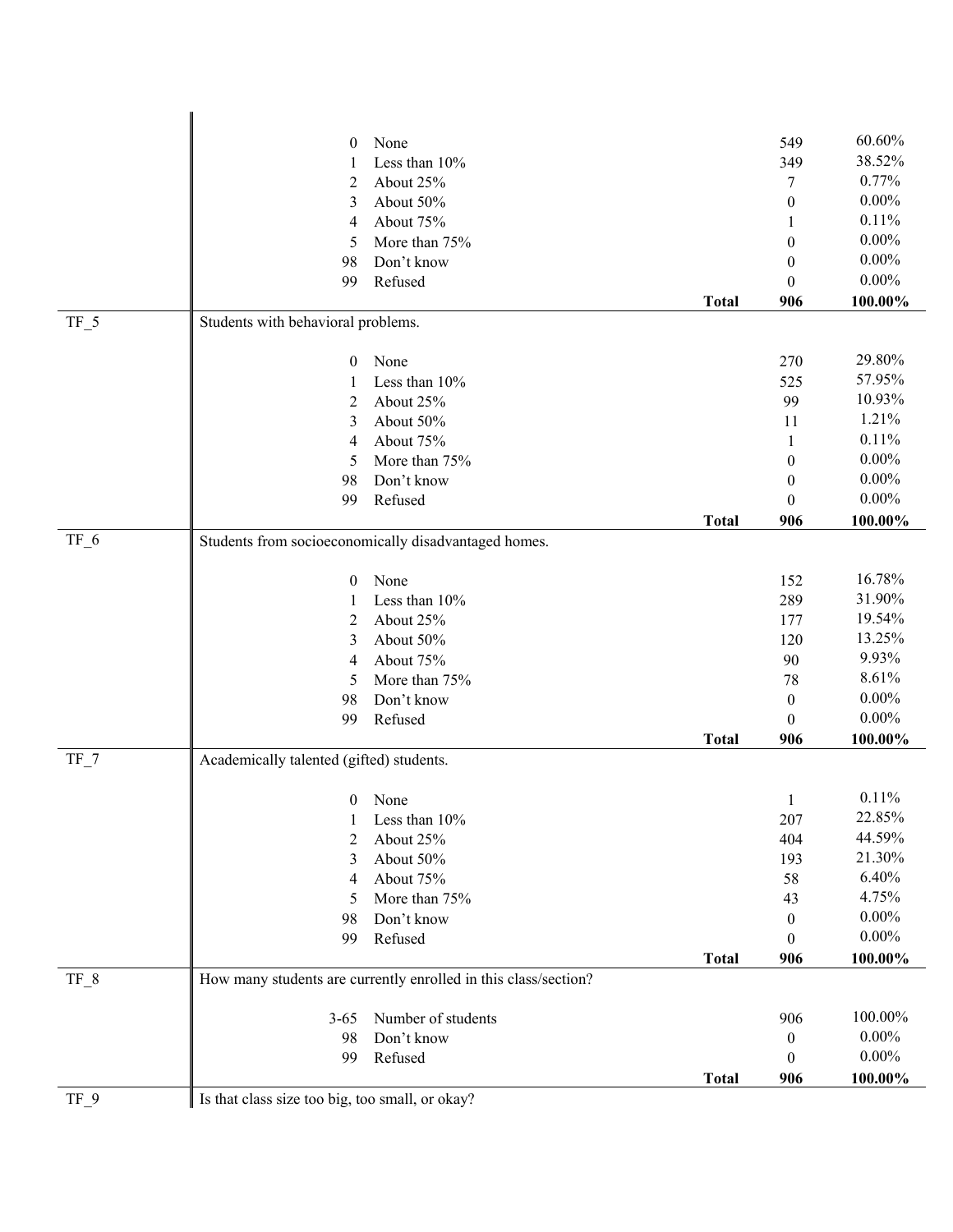|         |                                                                                                  | Too big                                                                                                                                                                               | 123              | 13.58%   |  |  |
|---------|--------------------------------------------------------------------------------------------------|---------------------------------------------------------------------------------------------------------------------------------------------------------------------------------------|------------------|----------|--|--|
|         | 2                                                                                                | Too small                                                                                                                                                                             | 159              | 17.55%   |  |  |
|         | 3                                                                                                | Okay                                                                                                                                                                                  | 624              | 68.87%   |  |  |
|         | 98                                                                                               | Don't know                                                                                                                                                                            | $\mathbf{0}$     | $0.00\%$ |  |  |
|         | 99                                                                                               | Refused                                                                                                                                                                               | $\theta$         | $0.00\%$ |  |  |
|         |                                                                                                  | <b>Total</b>                                                                                                                                                                          | 906              | 100.00%  |  |  |
| $TF_10$ |                                                                                                  | For this class, what percentage of class time is typically spent on administrative tasks like recording attendance, or                                                                |                  |          |  |  |
|         | handing out school information/forms?                                                            |                                                                                                                                                                                       |                  |          |  |  |
|         |                                                                                                  |                                                                                                                                                                                       |                  |          |  |  |
|         | $0 - 24$                                                                                         | Percent                                                                                                                                                                               | 906              | 100.00%  |  |  |
|         | 98                                                                                               | Don't know                                                                                                                                                                            | $\mathbf{0}$     | $0.00\%$ |  |  |
|         | 99                                                                                               | Refused                                                                                                                                                                               | $\theta$         | $0.00\%$ |  |  |
|         |                                                                                                  | <b>Total</b>                                                                                                                                                                          | 906              | 100.00%  |  |  |
| $TF_11$ | How much class time is typically spent on keeping order in the classroom/maintaining discipline? |                                                                                                                                                                                       |                  |          |  |  |
|         |                                                                                                  |                                                                                                                                                                                       |                  |          |  |  |
|         | $0-25$                                                                                           | Percentage                                                                                                                                                                            | 906              | 100.00%  |  |  |
|         | 98                                                                                               | Don't know                                                                                                                                                                            | $\overline{0}$   | $0.00\%$ |  |  |
|         | 99                                                                                               | Refused                                                                                                                                                                               | $\theta$         | $0.00\%$ |  |  |
|         |                                                                                                  | <b>Total</b>                                                                                                                                                                          | 906              | 100.00%  |  |  |
| $TF_12$ |                                                                                                  | And how much time is usually spent on actually teaching and learning?                                                                                                                 |                  |          |  |  |
|         |                                                                                                  |                                                                                                                                                                                       |                  |          |  |  |
|         | 56-100                                                                                           | Percentage                                                                                                                                                                            | 906              | 100.00%  |  |  |
|         | 98                                                                                               | Don't know                                                                                                                                                                            | $\overline{0}$   | $0.00\%$ |  |  |
|         | 99                                                                                               | Refused                                                                                                                                                                               | $\theta$         | $0.00\%$ |  |  |
|         |                                                                                                  | <b>Total</b>                                                                                                                                                                          | 906              | 100.00%  |  |  |
| $TF_13$ | Interviewer checkpoint: From TF_10-TF_12                                                         |                                                                                                                                                                                       |                  |          |  |  |
|         |                                                                                                  | Percentage from                                                                                                                                                                       |                  |          |  |  |
|         |                                                                                                  | TF 10 to TF 12                                                                                                                                                                        |                  |          |  |  |
|         |                                                                                                  | does not equal                                                                                                                                                                        | $\boldsymbol{0}$ | $0.00\%$ |  |  |
|         |                                                                                                  |                                                                                                                                                                                       |                  |          |  |  |
|         |                                                                                                  | 100%                                                                                                                                                                                  |                  |          |  |  |
|         | 2                                                                                                | Percentage from                                                                                                                                                                       |                  |          |  |  |
|         |                                                                                                  | $TF_10$ to $TF_12$                                                                                                                                                                    | 906              | 100.00%  |  |  |
|         |                                                                                                  | equals 100%<br>Go to                                                                                                                                                                  |                  |          |  |  |
|         |                                                                                                  | TF_14                                                                                                                                                                                 |                  |          |  |  |
|         |                                                                                                  | <b>Total</b>                                                                                                                                                                          | 906              | 100.00%  |  |  |
|         |                                                                                                  | The percentages I recorded don't add up to 100%. Can we repeat the last 3 questions so I can record them again                                                                        |                  |          |  |  |
|         | and make sure they add up to 100%?                                                               |                                                                                                                                                                                       |                  |          |  |  |
|         |                                                                                                  |                                                                                                                                                                                       |                  |          |  |  |
|         |                                                                                                  | For Interviewer: If does not equal to 100% Please repeat the question and responses from TF 10 to TF 12 that<br>were previously recorded and correct the responses to add up to 100%. |                  |          |  |  |
|         |                                                                                                  |                                                                                                                                                                                       |                  |          |  |  |
|         |                                                                                                  |                                                                                                                                                                                       |                  |          |  |  |
| $TF_14$ | teach?                                                                                           | Do you feel this class is similar to other classes, a little different, or a lot different, compared to all the classes you                                                           |                  |          |  |  |
|         |                                                                                                  |                                                                                                                                                                                       |                  |          |  |  |
|         |                                                                                                  | Similar to other classes                                                                                                                                                              | 361              | 39.85%   |  |  |
|         | 2                                                                                                | Little different                                                                                                                                                                      | 431              | 47.57%   |  |  |
|         | 3                                                                                                | A lot different                                                                                                                                                                       | 114              | 12.58%   |  |  |
|         | 98                                                                                               | Don't know                                                                                                                                                                            | $\boldsymbol{0}$ | $0.00\%$ |  |  |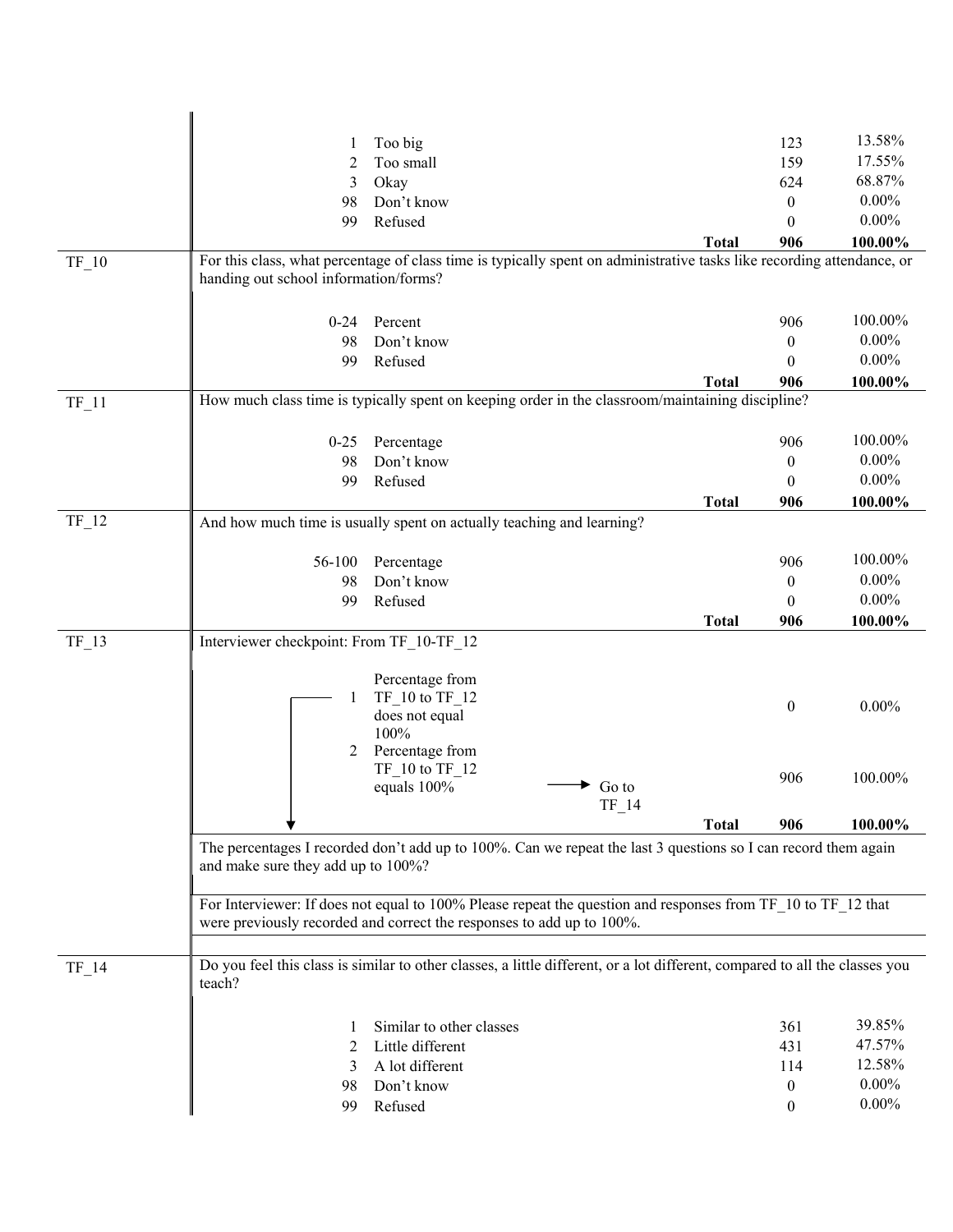|           |                                                    |                                                                                                                                                                                 | <b>Total</b> | 906          | 100.00%  |
|-----------|----------------------------------------------------|---------------------------------------------------------------------------------------------------------------------------------------------------------------------------------|--------------|--------------|----------|
|           |                                                    | How many days did your student have to wait after the school session opening to receive textbooks for this class?                                                               |              |              |          |
|           |                                                    |                                                                                                                                                                                 |              |              |          |
|           |                                                    |                                                                                                                                                                                 |              |              |          |
| $TF_15_1$ | $0 - 56$                                           | Days                                                                                                                                                                            |              | 906          | 100.00%  |
|           |                                                    | Still have not received textbooks                                                                                                                                               |              | 0            | $0.00\%$ |
|           | 98                                                 | Don't know                                                                                                                                                                      |              | 0            | $0.00\%$ |
|           | 99                                                 | Refused                                                                                                                                                                         |              | $\theta$     | $0.00\%$ |
|           |                                                    |                                                                                                                                                                                 | <b>Total</b> | 906          | 100.00%  |
|           |                                                    | How often does each of the following happen in this class throughout the school year? Would you say in all or<br>nearly all lessons, frequently, occasionally, or almost never? |              |              |          |
|           |                                                    |                                                                                                                                                                                 |              |              |          |
| $TF_16$   | You present a summary of recently learned content. |                                                                                                                                                                                 |              |              |          |
|           |                                                    | In all or nearly all lessons                                                                                                                                                    |              | 617          | 68.10%   |
|           | 2                                                  | Frequently                                                                                                                                                                      |              | 265          | 29.25%   |
|           | 3                                                  | Occasionally                                                                                                                                                                    |              | 24           | 2.65%    |
|           | 4                                                  | Never or almost never                                                                                                                                                           |              | $\mathbf{0}$ | $0.00\%$ |
|           | 98                                                 | Don't know                                                                                                                                                                      |              | $\theta$     | $0.00\%$ |
|           | 99                                                 | Refuse                                                                                                                                                                          |              | $\theta$     | $0.00\%$ |
|           |                                                    |                                                                                                                                                                                 | <b>Total</b> | 906          | 100.00%  |
| $TF_17$   |                                                    | Students work in small groups to come up with a joint solution to a problem or task.                                                                                            |              |              |          |
|           |                                                    |                                                                                                                                                                                 |              |              |          |
|           |                                                    | In all or nearly all lessons                                                                                                                                                    |              | 163          | 17.99%   |
|           | $\overline{c}$                                     | Frequently                                                                                                                                                                      |              | 451          | 49.78%   |
|           | 3                                                  | Occasionally                                                                                                                                                                    |              | 270          | 29.80%   |
|           | 4                                                  | Never or almost never                                                                                                                                                           |              | 22           | 2.43%    |
|           | 98                                                 | Don't know                                                                                                                                                                      |              | $\theta$     | $0.00\%$ |
|           | 99                                                 | Refused                                                                                                                                                                         |              | 0            | $0.00\%$ |
|           |                                                    |                                                                                                                                                                                 | <b>Total</b> | 906          | 100.00%  |
| $TF_18$   |                                                    | You give different work to the students who have difficulty learning and/or to those who can advance faster.                                                                    |              |              |          |
|           |                                                    | In all or nearly all lessons                                                                                                                                                    |              | 168          | 18.54%   |
|           | $\mathbf{I}$<br>2                                  | Frequently                                                                                                                                                                      |              | 420          | 46.36%   |
|           | 3                                                  | Occasionally                                                                                                                                                                    |              | 264          | 29.14%   |
|           | 4                                                  | Never or almost never                                                                                                                                                           |              | 54           | 5.96%    |
|           | 98                                                 | Don't know                                                                                                                                                                      |              | 0            | $0.00\%$ |
|           | 99                                                 | Refused                                                                                                                                                                         |              | 0            | $0.00\%$ |
|           |                                                    |                                                                                                                                                                                 | <b>Total</b> | 906          | 100.00%  |
| $TF_19$   |                                                    | You refer to a problem from everyday life or work to demonstrate why new knowledge is useful.                                                                                   |              |              |          |
|           |                                                    |                                                                                                                                                                                 |              |              |          |
|           | $\perp$                                            | In all or nearly all lessons                                                                                                                                                    |              | 348          | 38.41%   |
|           | 2                                                  | Frequently                                                                                                                                                                      |              | 447          | 49.34%   |
|           | 3                                                  | Occasionally                                                                                                                                                                    |              | 111          | 12.25%   |
|           | 98                                                 | Don't know                                                                                                                                                                      |              | 0            | $0.00\%$ |
|           | 99                                                 | Refused                                                                                                                                                                         |              | 0            | $0.00\%$ |
|           |                                                    |                                                                                                                                                                                 | <b>Total</b> | 906          | 100.00%  |
| $TF_20$   |                                                    | You check your students' exercises books or homework in all or nearly all lessons, frequently, occasionally, or                                                                 |              |              |          |
|           | almost never?                                      |                                                                                                                                                                                 |              |              |          |
|           |                                                    |                                                                                                                                                                                 |              |              |          |
|           | $\perp$                                            | In all or nearly all lessons                                                                                                                                                    |              | 518          | 57.17%   |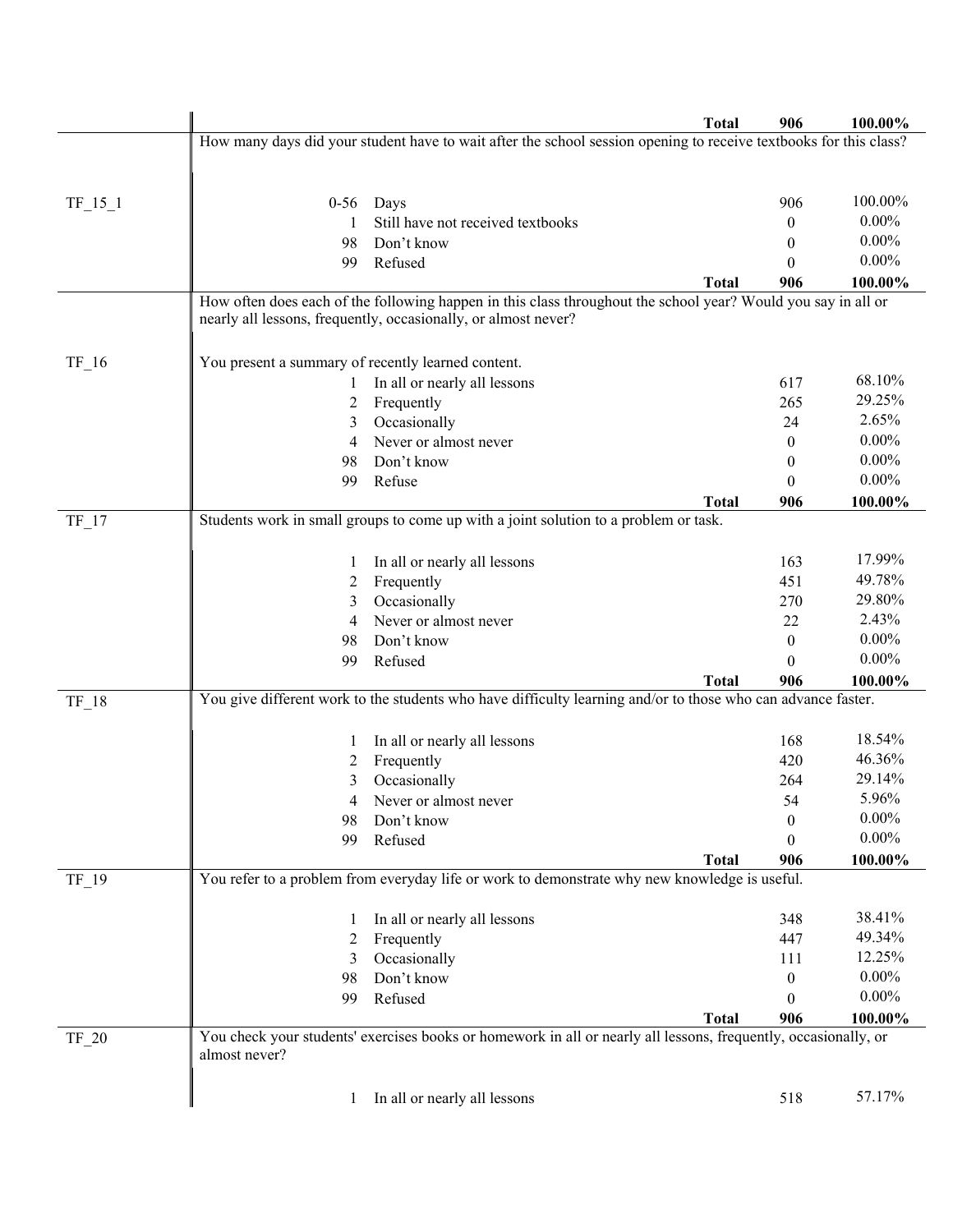|         | 2                                           | Frequently                                                                                                            |              | 359              | 39.62%   |
|---------|---------------------------------------------|-----------------------------------------------------------------------------------------------------------------------|--------------|------------------|----------|
|         | 3                                           | Occasionally                                                                                                          |              | 29               | 3.20%    |
|         | 4                                           | Never or almost never                                                                                                 |              | $\boldsymbol{0}$ | $0.00\%$ |
|         | 98                                          | Don't know                                                                                                            |              | $\boldsymbol{0}$ | $0.00\%$ |
|         | 99                                          | Refused                                                                                                               |              | $\boldsymbol{0}$ | $0.00\%$ |
|         |                                             |                                                                                                                       | <b>Total</b> | 906              | 100.00%  |
| $TF_21$ |                                             | Students work on projects that require at least one week to complete.                                                 |              |                  |          |
|         |                                             |                                                                                                                       |              |                  |          |
|         | 1                                           | In all or nearly all lessons                                                                                          |              | 23               | 2.54%    |
|         | 2                                           | Frequently                                                                                                            |              | 239              | 26.38%   |
|         | 3                                           | Occasionally                                                                                                          |              | 453              | 50.00%   |
|         | 4                                           | Never or almost never                                                                                                 |              | 191              | 21.08%   |
|         | 98                                          | Don't know                                                                                                            |              | $\mathbf{0}$     | $0.00\%$ |
|         | 99                                          | Refused                                                                                                               |              | $\boldsymbol{0}$ | $0.00\%$ |
|         |                                             |                                                                                                                       | <b>Total</b> | 906              | 100.00%  |
| TF_22   |                                             | Students use information and communication technology (ICT), or non-print media like video, art, or music, for        |              |                  |          |
|         | projects or class work.                     |                                                                                                                       |              |                  |          |
|         |                                             |                                                                                                                       |              |                  |          |
|         |                                             | In all or nearly all lessons                                                                                          |              | 42               | 4.64%    |
|         | 2                                           | Frequently                                                                                                            |              | 227              | 25.06%   |
|         | 3                                           | Occasionally                                                                                                          |              | 444              | 49.01%   |
|         | 4                                           | Never or almost never                                                                                                 |              | 193              | 21.30%   |
|         | 98                                          | Don't know                                                                                                            |              | $\boldsymbol{0}$ | $0.00\%$ |
|         | 99                                          | Refused                                                                                                               |              | 0                | $0.00\%$ |
|         |                                             |                                                                                                                       | <b>Total</b> | 906              | 100.00%  |
|         |                                             | How often do you use the following methods of assessing student learning in this class? In all or nearly all lessons, |              |                  |          |
|         | frequently, occasionally, or almost never?  |                                                                                                                       |              |                  |          |
|         |                                             |                                                                                                                       |              |                  |          |
| $TF_23$ | Develop and administer your own assessment. |                                                                                                                       |              |                  | 24.39%   |
|         | 1                                           | In all or nearly all lessons                                                                                          |              | 221              | 54.64%   |
|         | 2                                           | Frequently                                                                                                            |              | 495              | 20.31%   |
|         | 3                                           | Occasionally                                                                                                          |              | 184              | 0.66%    |
|         | 4                                           | Never or almost never                                                                                                 |              | 6                | $0.00\%$ |
|         | 98                                          | Don't know                                                                                                            |              | 0                | $0.00\%$ |
|         | 99                                          | Refused                                                                                                               |              | $\boldsymbol{0}$ |          |
|         |                                             |                                                                                                                       | <b>Total</b> | 906              | 100.00%  |
| TF_24   | Administer a unit test.                     |                                                                                                                       |              |                  |          |
|         | 1                                           | In all or nearly all lessons                                                                                          |              | 315              | 34.77%   |
|         | 2                                           | Frequently                                                                                                            |              | 446              | 49.23%   |
|         | 3                                           | Occasionally                                                                                                          |              | 145              | 16.00%   |
|         | 4                                           | Never or almost never                                                                                                 |              | $\boldsymbol{0}$ | $0.00\%$ |
|         | 98                                          | Don't know                                                                                                            |              | 0                | $0.00\%$ |
|         | 99                                          | Refused                                                                                                               |              | $\boldsymbol{0}$ | $0.00\%$ |
|         |                                             |                                                                                                                       |              |                  |          |
| $TF_25$ |                                             | Have individual students answer questions in front of the class.                                                      | <b>Total</b> | 906              | 100.00%  |
|         |                                             |                                                                                                                       |              |                  |          |
|         |                                             | In all or nearly all lessons                                                                                          |              | 325              | 35.87%   |
|         | 2                                           | Frequently                                                                                                            |              | 401              | 44.26%   |
|         | 3                                           | Occasionally                                                                                                          |              | 165              | 18.21%   |
|         |                                             |                                                                                                                       |              |                  |          |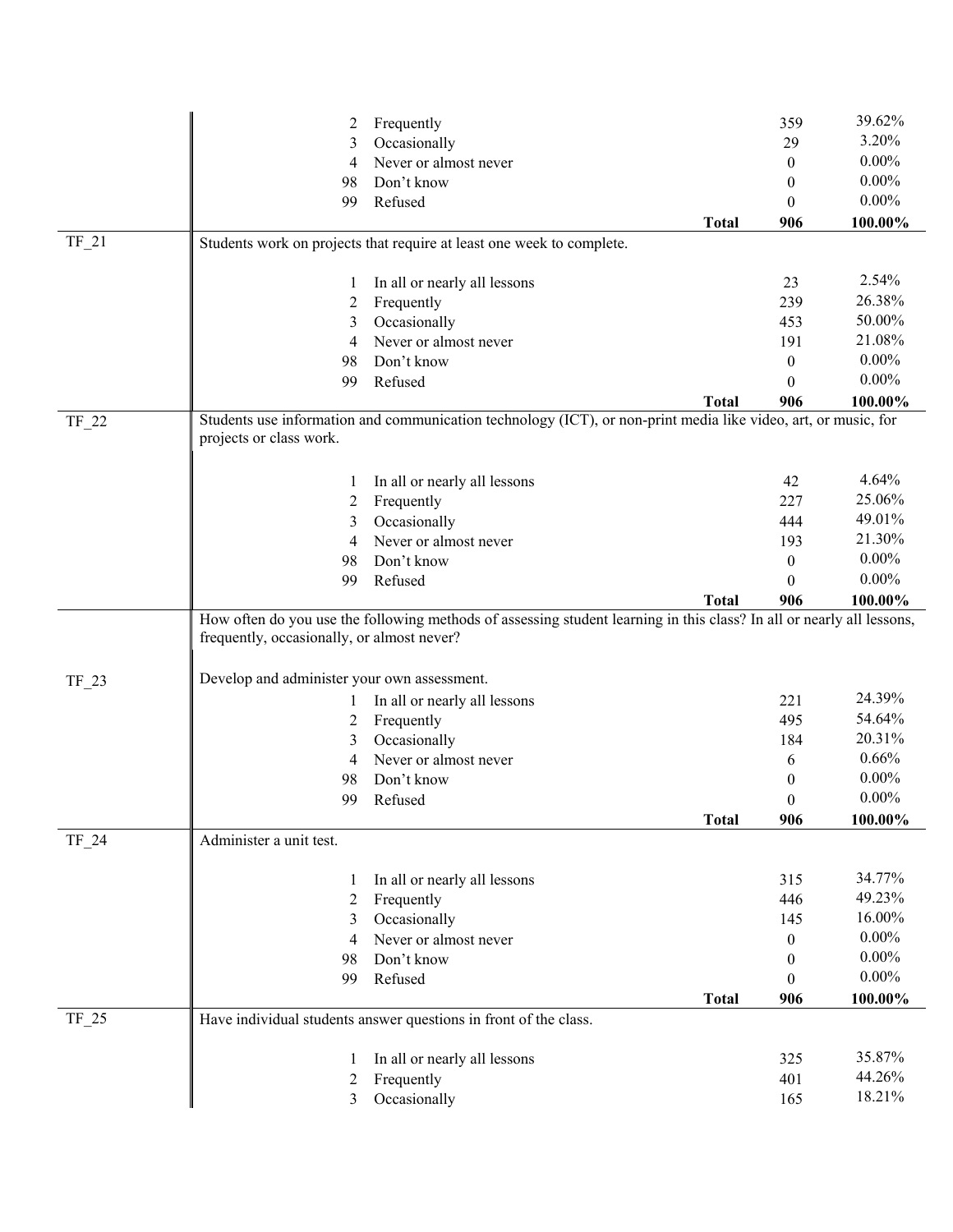|         | 4                                         | Never or almost never                                                                               |              | 15               | 1.66%    |
|---------|-------------------------------------------|-----------------------------------------------------------------------------------------------------|--------------|------------------|----------|
|         | 98                                        | Don't know                                                                                          |              | $\boldsymbol{0}$ | $0.00\%$ |
|         | 99                                        | Refused                                                                                             |              | $\boldsymbol{0}$ | $0.00\%$ |
|         |                                           |                                                                                                     | <b>Total</b> | 906              | 100.00%  |
| $TF_26$ |                                           | You send homework or feedback to students by E-mail.                                                |              |                  |          |
|         |                                           |                                                                                                     |              |                  |          |
|         | 1                                         | In all or nearly all lessons                                                                        |              | 6                | 0.66%    |
|         | 2                                         | Frequently                                                                                          |              | 12               | 1.32%    |
|         | 3                                         | Occasionally                                                                                        |              | 50               | 5.52%    |
|         | 4                                         | Never or almost never                                                                               |              | 838              | 92.49%   |
|         | 98                                        | Don't know                                                                                          |              | $\boldsymbol{0}$ | $0.00\%$ |
|         | 99                                        | Refused                                                                                             |              | $\boldsymbol{0}$ | $0.00\%$ |
|         |                                           |                                                                                                     | <b>Total</b> | 906              | 100.00%  |
| TF_27   |                                           | Provide written feedback on student work in addition to a mark like a number score or letter grade. |              |                  |          |
|         |                                           |                                                                                                     |              |                  |          |
|         | $\mathbf{1}$                              | In all or nearly all lessons                                                                        |              | 190              | 20.97%   |
|         | 2                                         | Frequently                                                                                          |              | 464              | 51.21%   |
|         | 3                                         | Occasionally                                                                                        |              | 203              | 22.41%   |
|         | $\overline{4}$                            | Never or almost never                                                                               |              | 49               | 5.41%    |
|         | 98                                        | Don't know                                                                                          |              | $\boldsymbol{0}$ | $0.00\%$ |
|         | 99                                        | Refused                                                                                             |              | $\theta$         | $0.00\%$ |
|         |                                           |                                                                                                     | <b>Total</b> | 906              | 100.00%  |
| TF_28   | Let students evaluate their own progress. |                                                                                                     |              |                  |          |
|         |                                           |                                                                                                     |              |                  |          |
|         | $\mathbf{1}$                              | In all or nearly all lessons                                                                        |              | 121              | 13.36%   |
|         | 2                                         | Frequently                                                                                          |              | 358              | 39.51%   |
|         | 3                                         | Occasionally                                                                                        |              | 368              | 40.62%   |
|         | 4                                         | Never or almost never                                                                               |              | 59               | 6.51%    |
|         | 98                                        | Don't know                                                                                          |              | $\boldsymbol{0}$ | $0.00\%$ |
|         | 99                                        | Refused                                                                                             |              | $\Omega$         | $0.00\%$ |
|         |                                           |                                                                                                     | <b>Total</b> | 906              | 100.00%  |
| TF 29   |                                           | Observe student when working on particular tasks and provide immediate feedback.                    |              |                  |          |
|         |                                           |                                                                                                     |              |                  |          |
|         | 1                                         | In all or nearly all lessons                                                                        |              | 488              | 53.86%   |
|         | 2                                         | Frequently                                                                                          |              | 369              | 40.73%   |
|         | 3                                         | Occasionally                                                                                        |              | 49               | 5.41%    |
|         | 98                                        | Don't know                                                                                          |              | $\boldsymbol{0}$ | $0.00\%$ |
|         | 99                                        | Refused                                                                                             |              | $\boldsymbol{0}$ | $0.00\%$ |
|         |                                           |                                                                                                     | <b>Total</b> | 906              | 100.00%  |

## **Section G: Delegation: Recruitment, Works Rules, Training**

| TG 1   | How are most of the teachers recruited in this school?                                       |     |        |
|--------|----------------------------------------------------------------------------------------------|-----|--------|
|        | Mark all that apply                                                                          |     |        |
| TG 1 1 | School Management Committee/School Board advertisement and selection based on<br>competition |     |        |
|        | N <sub>o</sub><br>$\theta$                                                                   | 36  | 3.97%  |
|        | Yes                                                                                          | 870 | 96.03% |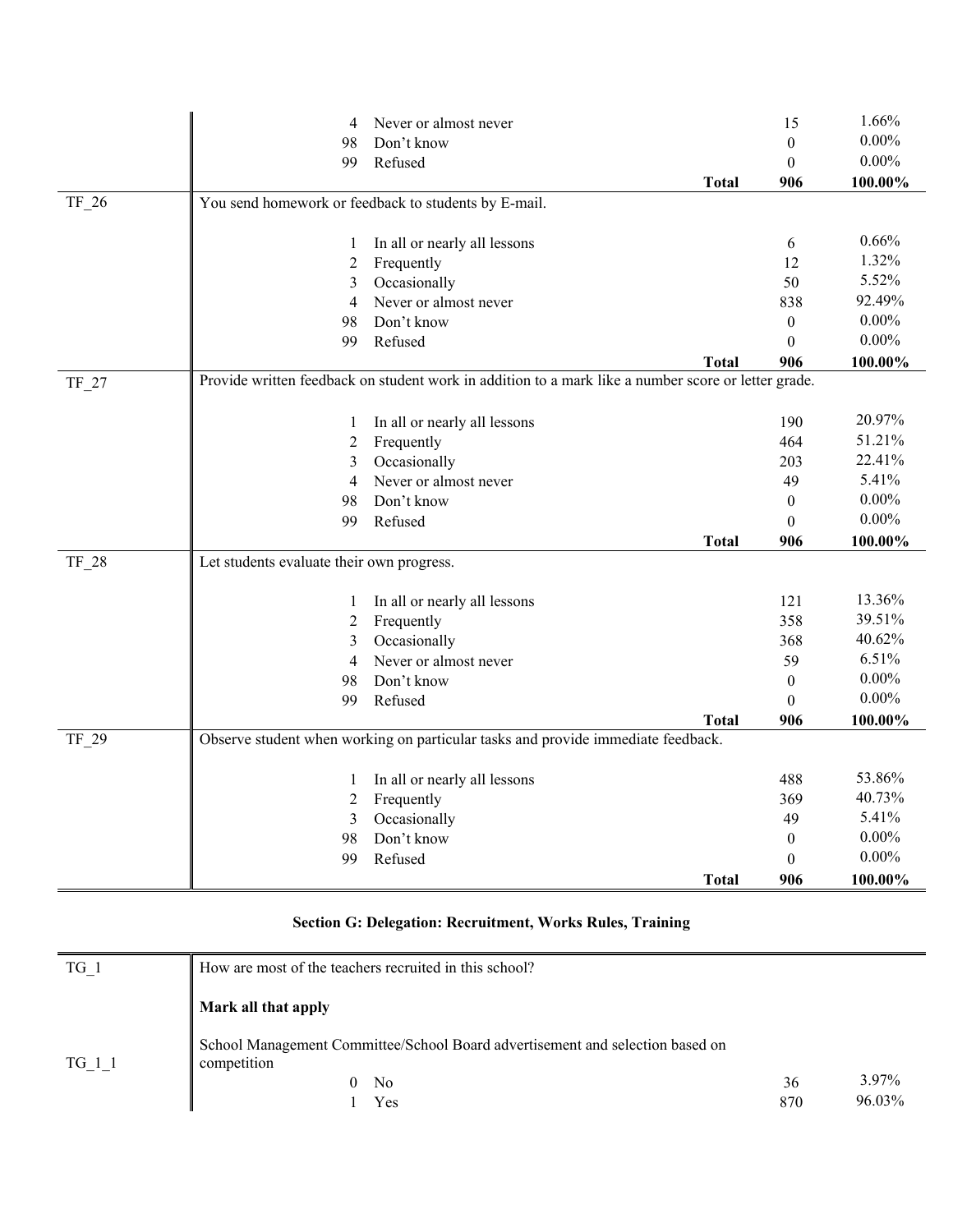|             |                                                                            | <b>Total</b> | 906              | 100.00%    |
|-------------|----------------------------------------------------------------------------|--------------|------------------|------------|
|             | School Management Committee/School Board appointment without advertisement |              |                  |            |
| $TG_1_2$    | and competition                                                            |              |                  |            |
|             | No<br>$\mathbf{0}$                                                         |              | 762              | 84.11%     |
|             | Yes<br>1                                                                   |              | 144              | 15.89%     |
|             |                                                                            | <b>Total</b> | 906              | 100.00%    |
| $TG_1_3$    | Local government advertisement and selection based on competition          |              |                  |            |
|             | No<br>$\boldsymbol{0}$                                                     |              | 848              | 93.60%     |
|             | Yes<br>1                                                                   |              | 58               | 6.40%      |
|             |                                                                            | <b>Total</b> | 906              | 100.00%    |
| $TG_1_4$    | Local government appointment without advertisement and competition         |              |                  |            |
|             | Removed from public dataset                                                |              |                  |            |
|             |                                                                            |              |                  |            |
|             |                                                                            |              |                  |            |
| $TG_1_5$    | Federal government Teacher's Service Commission                            |              |                  |            |
|             | No<br>$\mathbf{0}$                                                         |              | 554              | 61.15%     |
|             | Yes<br>1                                                                   |              | 352              | 38.85%     |
|             |                                                                            | <b>Total</b> | 906              | 100.00%    |
| $TG_1_6$    | Transferred from another school                                            |              |                  |            |
|             | No<br>$\mathbf{0}$                                                         |              | 531              | 58.61%     |
|             | Yes<br>1                                                                   |              | 375              | 41.39%     |
|             |                                                                            | <b>Total</b> | 906              | 100.00%    |
| TG_1_97     | Others, if yes specify                                                     |              |                  |            |
|             |                                                                            |              |                  |            |
|             | No<br>$\mathbf{0}$                                                         |              | 906              | 100.00%    |
|             | Yes<br>1                                                                   |              | $\boldsymbol{0}$ | $0.00\%$   |
|             |                                                                            | <b>Total</b> | 906              | 100.00%    |
| $TG_1_97_1$ | Other recruitment strategy                                                 |              |                  |            |
|             |                                                                            |              |                  |            |
|             | Inappropriate<br>$-1$                                                      |              | 906              | 100.00%    |
|             |                                                                            | <b>Total</b> | 906              | 100.00%    |
| $TG_1_98$   | Don't know                                                                 |              |                  |            |
|             |                                                                            |              |                  |            |
|             | No<br>$\bf{0}$                                                             |              | 906              | 100.00%    |
|             | Yes<br>1                                                                   |              | $\boldsymbol{0}$ | $0.00\%$   |
|             |                                                                            | <b>Total</b> | 906              | 100.00%    |
| TG_1_99     | Refused                                                                    |              |                  |            |
|             |                                                                            |              |                  | $100.00\%$ |
|             | $\mathbf{0}$<br>No                                                         |              | 906<br>$\theta$  | $0.00\%$   |
|             | Yes<br>1                                                                   |              |                  |            |
|             |                                                                            | <b>Total</b> | 906              | 100.00%    |
| $TG_2$      | What career development opportunities are available at this school?        |              |                  |            |
|             |                                                                            |              |                  |            |
|             | Mark all that apply                                                        |              |                  |            |
|             |                                                                            |              |                  |            |
| $TG_2_0$    | None                                                                       |              |                  | 93.38%     |
|             | No<br>$\mathbf{0}$                                                         |              | 846              | 6.62%      |
|             | Yes<br>1                                                                   |              | 60<br>906        |            |
| $TG_2_1$    | Training                                                                   | <b>Total</b> |                  | $100.00\%$ |
|             |                                                                            |              |                  |            |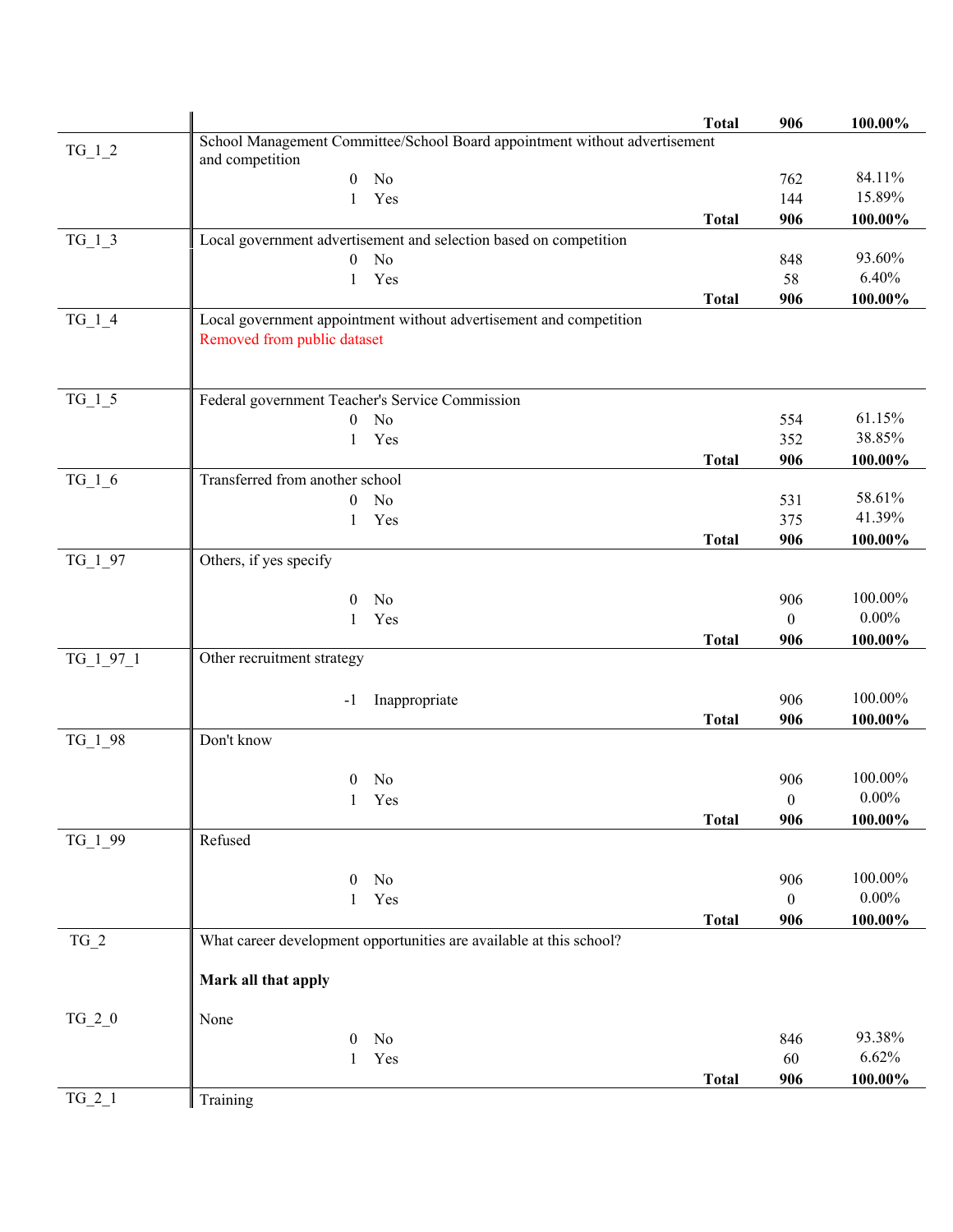|             | $\theta$<br>No                                                                                                 |              | 266                 | 29.36%           |
|-------------|----------------------------------------------------------------------------------------------------------------|--------------|---------------------|------------------|
|             | Yes<br>1                                                                                                       |              | 640                 | 70.64%           |
|             |                                                                                                                | <b>Total</b> | 906                 | $100.00\%$       |
| $TG_2_2$    | Promotion                                                                                                      |              |                     |                  |
|             | No<br>$\theta$                                                                                                 |              | 560                 | 61.81%           |
|             | Yes<br>1                                                                                                       |              | 346                 | 38.19%           |
|             |                                                                                                                | <b>Total</b> | 906                 | 100.00%          |
| $TG_2_3$    | Interaction with a well-trained and qualified team of teachers                                                 |              |                     |                  |
|             | No<br>$\mathbf{0}$                                                                                             |              | 322                 | 35.54%           |
|             | Yes<br>1                                                                                                       |              | 584                 | 64.46%           |
|             |                                                                                                                | <b>Total</b> | 906                 | 100.00%          |
| $TG_2_4$    | Performance based salary                                                                                       |              |                     |                  |
|             | No<br>$\mathbf{0}$                                                                                             |              | 606                 | 66.89%           |
|             | Yes<br>1                                                                                                       |              | 300                 | 33.11%           |
|             |                                                                                                                | <b>Total</b> | 906                 | 100.00%          |
| $TG_2_5$    | Fair and equitable school management                                                                           |              |                     |                  |
|             | No<br>$\mathbf{0}$                                                                                             |              | 457                 | 50.44%<br>49.56% |
|             | Yes<br>1                                                                                                       |              | 449                 |                  |
|             |                                                                                                                | <b>Total</b> | 906                 | 100.00%          |
| $TG_2_6$    | Regular feedback<br>No<br>$\mathbf{0}$                                                                         |              | 463                 | 51.10%           |
|             | Yes<br>$\mathbf{1}$                                                                                            |              | 443                 | 48.90%           |
|             |                                                                                                                | <b>Total</b> | 906                 | $100.00\%$       |
| TG_2_97     | Others. If yes, specify                                                                                        |              |                     |                  |
|             |                                                                                                                |              |                     |                  |
|             | No<br>$\mathbf{0}$                                                                                             |              | 906                 | 100.00%          |
|             | Yes<br>1                                                                                                       |              | $\boldsymbol{0}$    | $0.00\%$         |
|             |                                                                                                                | <b>Total</b> | 906                 | $100.00\%$       |
| $TG_2_97_1$ | Other opportunities                                                                                            |              |                     |                  |
|             |                                                                                                                |              |                     |                  |
|             | Inappropriate<br>$-1$                                                                                          |              | 906                 | 100.00%          |
|             |                                                                                                                | <b>Total</b> | 906                 | 100.00%          |
| $TG_2_98$   | Don't know                                                                                                     |              |                     |                  |
|             |                                                                                                                |              |                     |                  |
|             | $0$ No                                                                                                         |              | 906                 | 100.00%          |
|             | Yes<br>$\mathbf{1}$                                                                                            |              | $\mathbf{0}$        | $0.00\%$         |
|             |                                                                                                                | <b>Total</b> | 906                 | 100.00%          |
| TG_2_99     | Refused                                                                                                        |              |                     |                  |
|             |                                                                                                                |              |                     | 100.00%          |
|             | No<br>$\mathbf{0}$<br>Yes<br>1                                                                                 |              | 906<br>$\mathbf{0}$ | $0.00\%$         |
|             |                                                                                                                | <b>Total</b> | 906                 | 100.00%          |
| $TG_3$      | What improvement have you observed in the overall performance of this school within last three years which you |              |                     |                  |
|             | would like to mention?                                                                                         |              |                     |                  |
|             | Mark all that apply                                                                                            |              |                     |                  |
|             |                                                                                                                |              |                     |                  |
| $TG_3_0$    | None                                                                                                           |              |                     |                  |
|             | No<br>$\theta$                                                                                                 |              | 902                 | 99.56%           |
|             | Yes<br>1                                                                                                       |              | 4                   | 0.44%            |
|             |                                                                                                                | <b>Total</b> | 906                 | 100.00%          |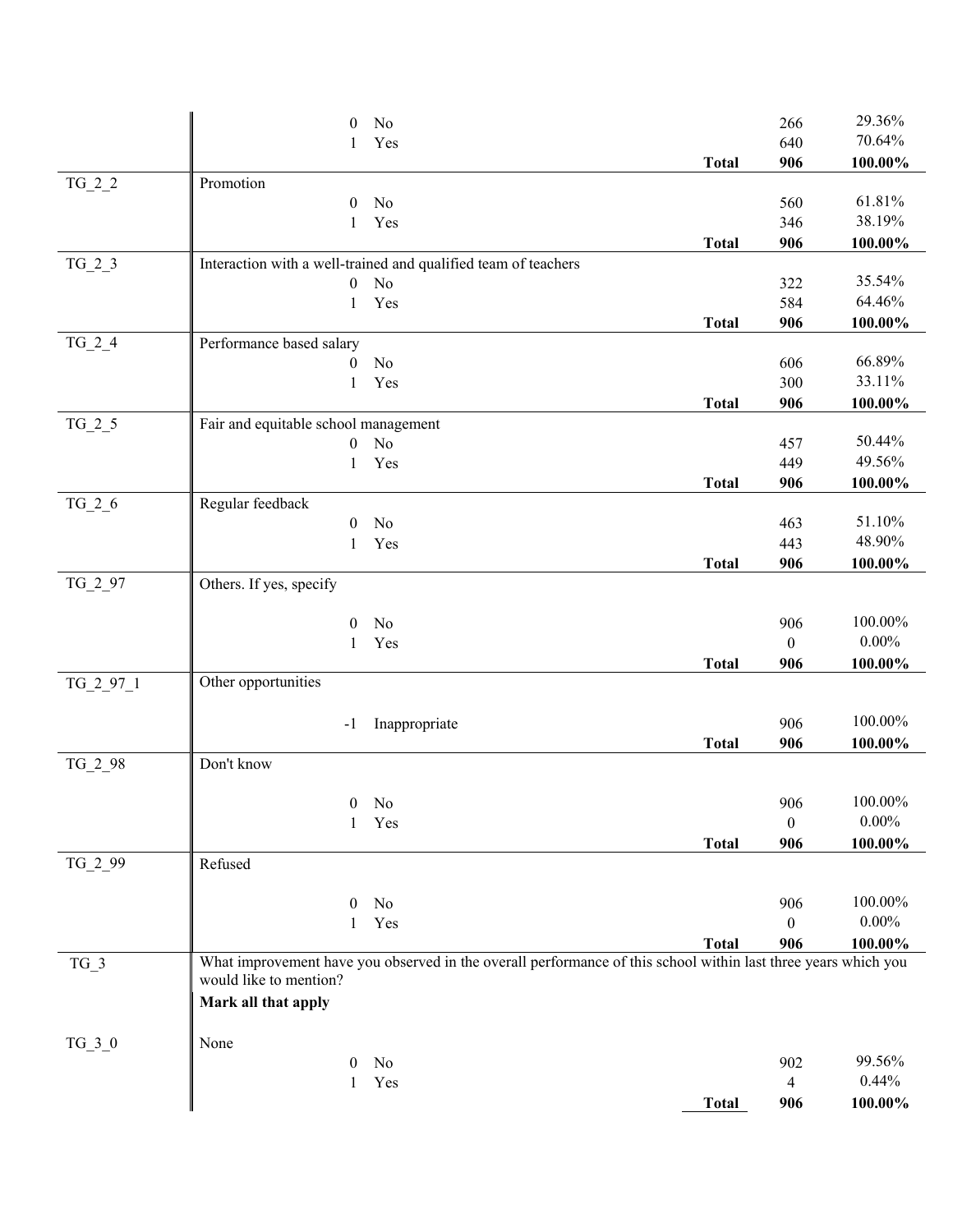| $TG_3_1$  | Improvement of teaching and learning environment at school                                |              |            |                  |
|-----------|-------------------------------------------------------------------------------------------|--------------|------------|------------------|
|           | No<br>$\overline{0}$                                                                      |              | 185        | 20.42%           |
|           | Yes<br>1                                                                                  |              | 721        | 79.58%           |
|           |                                                                                           | <b>Total</b> | 906        | 100.00%          |
| $TG_3_2$  | Improved physical facilities (new room or building)                                       |              |            |                  |
|           | No<br>$\boldsymbol{0}$                                                                    |              | 170        | 18.76%           |
|           | Yes<br>1                                                                                  |              | 736        | 81.24%           |
|           |                                                                                           | <b>Total</b> | 906        | 100.00%          |
| $TG_3_3$  | Hiring quality teachers                                                                   |              |            |                  |
|           | $\theta$<br>No                                                                            |              | 264        | 29.14%<br>70.86% |
|           | 1<br>Yes                                                                                  |              | 642        |                  |
| $TG_3_4$  | Firing bad teacher                                                                        | <b>Total</b> | 906        | 100.00%          |
|           | No<br>$\mathbf{0}$                                                                        |              | 750        | 82.78%           |
|           | Yes<br>1                                                                                  |              | 156        | 17.22%           |
|           |                                                                                           | <b>Total</b> | 906        | 100.00%          |
| TG 3 5    | Adding teachers                                                                           |              |            |                  |
|           | $\mathbf{0}$<br>No                                                                        |              | 680        | 75.06%           |
|           | Yes<br>1                                                                                  |              | 226        | 24.94%           |
|           |                                                                                           | <b>Total</b> | 906        | 100.00%          |
| $TG_3_6$  | Starting English as medium of instruction                                                 |              |            |                  |
|           | No<br>$\boldsymbol{0}$                                                                    |              | 498        | 54.97%           |
|           | Yes<br>1                                                                                  |              | 408        | 45.03%           |
|           |                                                                                           | <b>Total</b> | 906        | 100.00%          |
| $TG_3_7$  | Was able to get a good support from local people to improve the overall quality of school |              |            |                  |
|           | No<br>$\overline{0}$                                                                      |              | 520        | 57.40%           |
|           | Yes<br>1                                                                                  |              | 386        | 42.60%           |
|           |                                                                                           | <b>Total</b> | 906        | 100.00%          |
| $TG_3_8$  | Management of computer/ICT/projectors                                                     |              |            | 23.73%           |
|           | No<br>$\overline{0}$<br>Yes                                                               |              | 215<br>691 | 76.27%           |
|           | 1                                                                                         | <b>Total</b> | 906        | 100.00%          |
| $TG_3_9$  | Management of new library or added the facilities                                         |              |            |                  |
|           | No<br>$\boldsymbol{0}$                                                                    |              | 350        | 38.63%           |
|           | 1 Yes                                                                                     |              | 556        | 61.37%           |
|           |                                                                                           | <b>Total</b> | 906        | 100.00%          |
| $TG_3_10$ | Management of the health teacher (nurse)                                                  |              |            |                  |
|           | $\boldsymbol{0}$<br>No                                                                    |              | 799        | 88.19%           |
|           | Yes<br>$\mathbf{1}$                                                                       |              | 107        | 11.81%           |
|           |                                                                                           | <b>Total</b> | 906        | 100.00%          |
| $TG_3_11$ | Extra class established                                                                   |              |            |                  |
|           | No<br>$\boldsymbol{0}$                                                                    |              | 273        | 30.13%           |
|           | Yes<br>1                                                                                  |              | 633        | 69.87%           |
|           |                                                                                           | <b>Total</b> | 906        | 100.00%          |
| TG_3_12   | Improved the annual result scores                                                         |              |            |                  |
|           | No<br>$\boldsymbol{0}$                                                                    |              | 294        | 32.45%           |
|           | Yes<br>1                                                                                  |              | 612        | 67.55%           |
|           |                                                                                           | <b>Total</b> | 906        | 100.00%          |
| TG 3 13   | E- attendance                                                                             |              |            | 52.43%           |
|           | $0$ No                                                                                    |              | 475        |                  |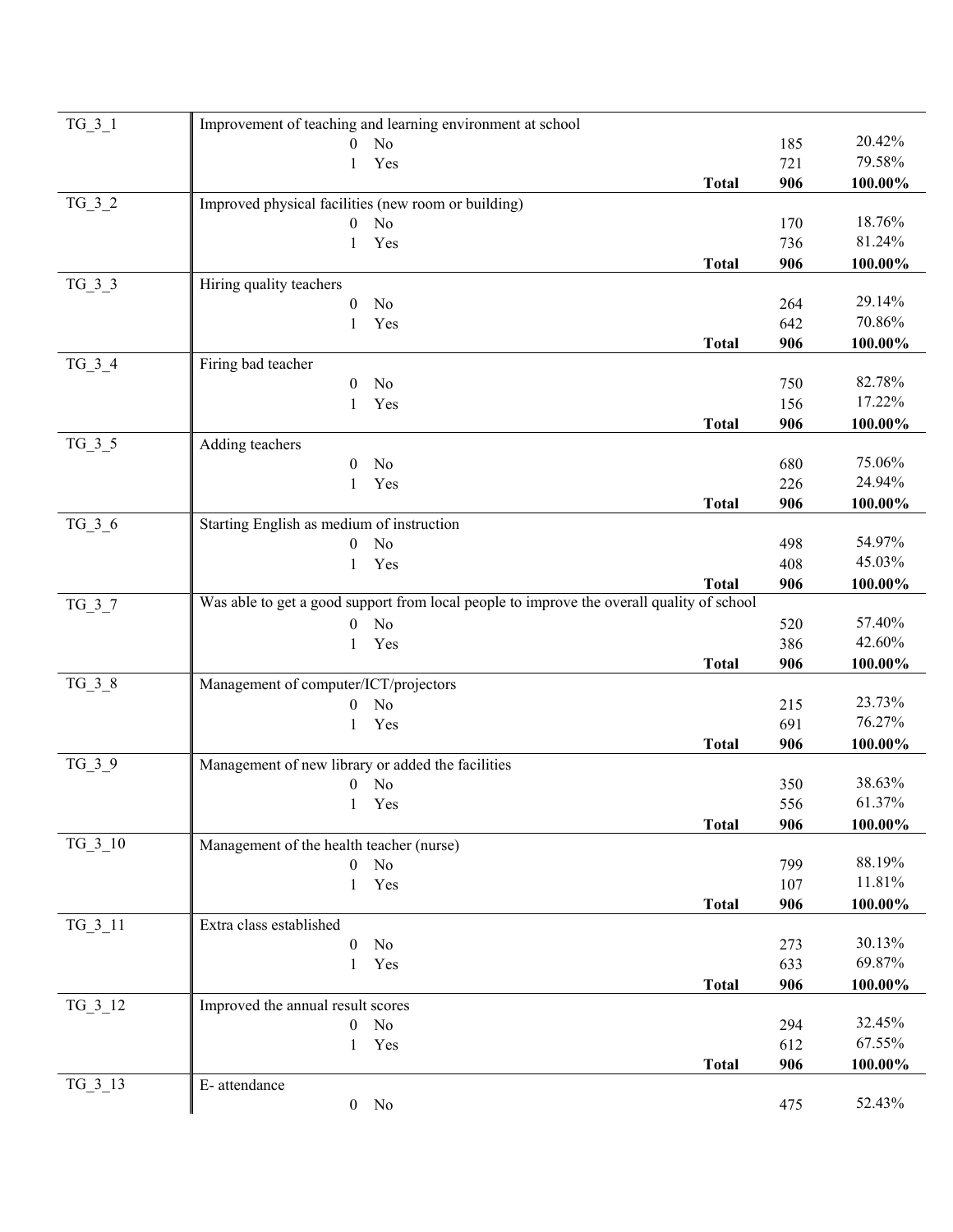|             | 1 Yes                                                                          |              | 431          | 47.57%     |
|-------------|--------------------------------------------------------------------------------|--------------|--------------|------------|
|             |                                                                                | <b>Total</b> | 906          | 100.00%    |
| $TG_3_14$   | CC camera                                                                      |              |              |            |
|             | $\theta$<br>No                                                                 |              | 555          | 61.26%     |
|             | Yes<br>1                                                                       |              | 351          | 38.74%     |
|             |                                                                                | <b>Total</b> | 906          | $100.00\%$ |
| $TG_3_97$   | Others. If yes, specify.                                                       |              |              |            |
|             | No<br>$\mathbf{0}$                                                             |              | 906          | 100.00%    |
|             | Yes<br>1                                                                       |              | $\mathbf{0}$ | $0.00\%$   |
|             |                                                                                | <b>Total</b> | 906          | 100.00%    |
| $TG_3_97_1$ | Other improvements.                                                            |              |              |            |
|             | Inappropriate<br>$-1$                                                          |              | 906          | 100.00%    |
|             |                                                                                | <b>Total</b> | 906          | 100.00%    |
| TG_3_98     | Don't know                                                                     |              |              |            |
|             | $\overline{0}$<br>No                                                           |              | 906          | 100.00%    |
|             | Yes<br>1                                                                       |              | $\theta$     | $0.00\%$   |
|             |                                                                                | <b>Total</b> | 906          | 100.00%    |
| TG_3_99     | Refused                                                                        |              |              |            |
|             |                                                                                |              |              |            |
|             | No<br>$\overline{0}$                                                           |              | 906          | 100.00%    |
|             | Yes<br>1                                                                       |              | $\Omega$     | $0.00\%$   |
|             |                                                                                | <b>Total</b> | 906          | 100.00%    |
|             | Mark all that apply                                                            |              |              |            |
| $TG_4_0$    | None                                                                           |              |              |            |
|             | $\mathbf{0}$<br>No                                                             |              | 410          | 45.25%     |
|             | Yes<br>1                                                                       |              | 496          | 54.75%     |
|             |                                                                                | <b>Total</b> | 906          | $100.00\%$ |
| $TG_4_1$    | A teacher paid a bribe, gave a gift, or did a favor in order to get hired here |              |              |            |
|             | $0$ No                                                                         |              | 892          | 98.45%     |
|             | 1 Yes                                                                          |              | 14           | 1.55%      |
|             |                                                                                | <b>Total</b> | 906          | 100.00%    |
| $TG_4_2$    | A teacher was hired because of political party affiliation                     |              |              | 93.05%     |
|             | $\boldsymbol{0}$<br>No<br>Yes<br>$\mathbf{1}$                                  |              | 843<br>63    | 6.95%      |
|             |                                                                                | <b>Total</b> | 906          | 100.00%    |
| $TG_4_3$    | Head teacher was selected based on political party affiliation                 |              |              |            |
|             | No<br>$\boldsymbol{0}$                                                         |              | 883          | 97.46%     |
|             | Yes<br>1                                                                       |              | 23           | 2.54%      |
|             |                                                                                | <b>Total</b> | 906          | $100.00\%$ |
| $TG_4_4$    | Teacher was selected based on relationship                                     |              |              |            |
|             | No<br>$\boldsymbol{0}$                                                         |              | 819          | 90.40%     |
|             | Yes<br>$\mathbf{1}$                                                            |              | 87           | 9.60%      |
|             |                                                                                | <b>Total</b> | 906          | 100.00%    |
| $TG_4_5$    | Misbehavior upon teacher                                                       |              |              |            |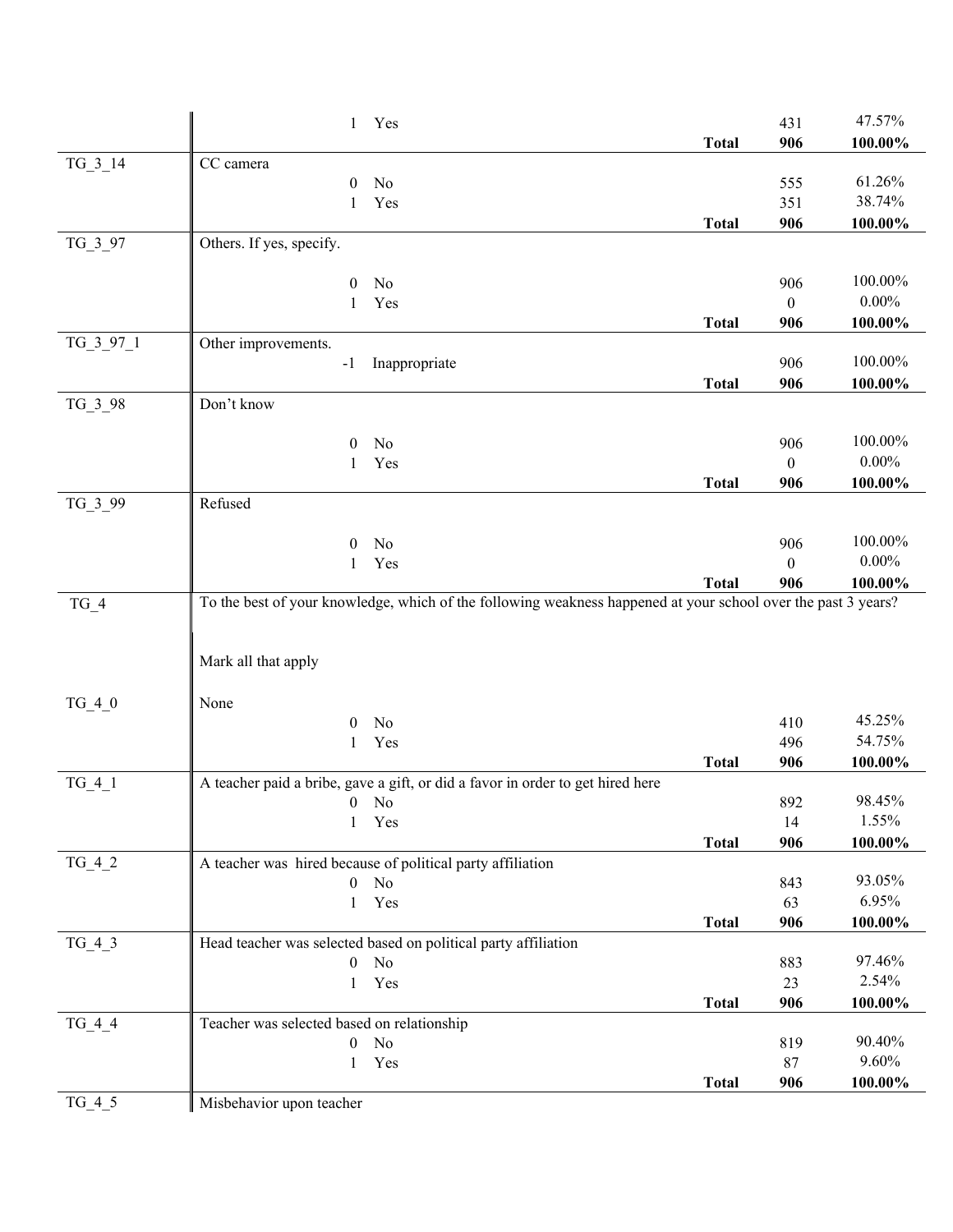|           | $\boldsymbol{0}$<br>No                   |              | 872              | 96.25%     |
|-----------|------------------------------------------|--------------|------------------|------------|
|           | Yes<br>1                                 |              | 34               | 3.75%      |
|           |                                          | <b>Total</b> | 906              | 100.00%    |
| $TG_4_6$  | Misbehavior upon student                 |              |                  |            |
|           | $\boldsymbol{0}$<br>No                   |              | 896              | 98.90%     |
|           | Yes<br>1                                 |              | $10\,$           | 1.10%      |
|           |                                          | <b>Total</b> | 906              | $100.00\%$ |
| $TG_4_7$  | Misbehavior upon management committee    |              |                  |            |
|           | No<br>0                                  |              | 904              | 99.78%     |
|           | Yes<br>$\mathbf{1}$                      |              | $\overline{2}$   | 0.22%      |
|           |                                          | <b>Total</b> | 906              | 100.00%    |
| $TG_4_8$  | Untimely salary                          |              |                  |            |
|           | $\mathbf{0}$<br>No                       |              | 747              | 82.45%     |
|           | Yes<br>$\mathbf{1}$                      |              | 159              | 17.55%     |
|           |                                          | <b>Total</b> | 906              | 100.00%    |
| $TG_4_9$  | Financial misuse                         |              |                  |            |
|           | No<br>0                                  |              | 869              | 95.92%     |
|           | Yes<br>1                                 |              | 37               | 4.08%      |
|           |                                          | <b>Total</b> | 906              | $100.00\%$ |
| $TG_4_10$ | Decrease students number                 |              |                  |            |
|           | No<br>0                                  |              | 667              | 73.62%     |
|           | Yes<br>$\mathbf{1}$                      |              | 239              | 26.38%     |
|           |                                          | <b>Total</b> | 906              | 100.00%    |
| $TG_4_11$ | Lack of teachers and parents interaction |              |                  | 99.67%     |
|           | N <sub>o</sub><br>0                      |              | 903              | 0.33%      |
|           | Yes<br>$\mathbf{1}$                      | <b>Total</b> | 3<br>906         | 100.00%    |
| $TG_4_12$ | Weakness of school administration        |              |                  |            |
|           | No<br>0                                  |              | 899              | 99.23%     |
|           | Yes<br>1                                 |              | $\tau$           | 0.77%      |
|           |                                          | <b>Total</b> | 906              | 100.00%    |
| $TG_4_97$ | Others. If yes, specify.                 |              |                  |            |
|           |                                          |              |                  |            |
|           | No<br>$\mathbf{0}$                       |              | 904              | 99.78%     |
|           | 1 Yes                                    |              | $\mathfrak{D}$   | 0.22%      |
|           |                                          | <b>Total</b> | 906              | 100.00%    |
| TG_4_97_1 | Other incidents.                         |              |                  |            |
|           |                                          |              |                  |            |
|           | Inappropriate<br>$-1$                    |              | 904              | 99.78%     |
|           | 97<br>Others                             |              | $\overline{2}$   | 0.22%      |
|           |                                          | <b>Total</b> | 906              | 100.00%    |
| TG_4_98   | Don't know                               |              |                  |            |
|           |                                          |              |                  |            |
|           | 0<br>No                                  |              | 906              | 100.00%    |
|           | Yes<br>$\mathbf{1}$                      |              | $\boldsymbol{0}$ | $0.00\%$   |
|           |                                          | <b>Total</b> | 906              | $100.00\%$ |
| TG_4_99   | Refused                                  |              |                  |            |
|           |                                          |              |                  |            |
|           | No<br>0                                  |              | 906              | 100.00%    |
|           | Yes<br>$\mathbf{1}$                      |              | $\boldsymbol{0}$ | $0.00\%$   |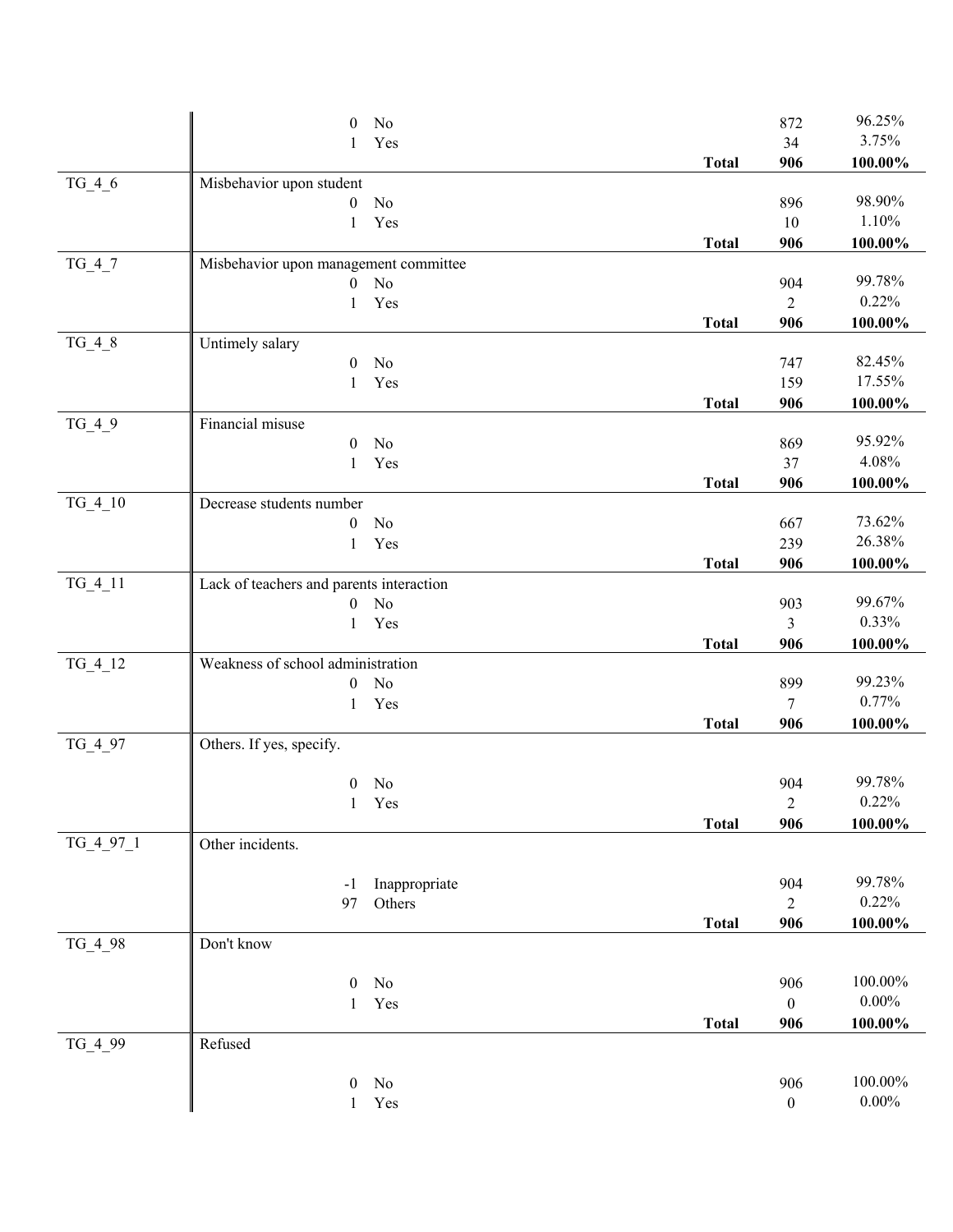|         |                                                                                                                        | <b>Total</b> | 906              | 100.00%         |
|---------|------------------------------------------------------------------------------------------------------------------------|--------------|------------------|-----------------|
|         | For the following statements, please tell me if you strongly agree, agree, are neutral, disagree or strongly disagree. |              |                  |                 |
|         |                                                                                                                        |              |                  |                 |
|         |                                                                                                                        |              |                  |                 |
| $TG_5$  | This school has enough teachers.                                                                                       |              |                  |                 |
|         |                                                                                                                        |              |                  |                 |
|         | <b>Strongly Agree</b>                                                                                                  |              | 242              | 26.71%          |
|         | 2<br>Agree                                                                                                             |              | 397              | 43.82%<br>6.95% |
|         | Neutral<br>3                                                                                                           |              | 63               | 20.42%          |
|         | Disagree<br>4                                                                                                          |              | 185<br>19        | 2.10%           |
|         | <b>Strongly Disagree</b><br>5<br>Don't know<br>98                                                                      |              | $\mathbf{0}$     | $0.00\%$        |
|         | Refused<br>99                                                                                                          |              | $\theta$         | $0.00\%$        |
|         |                                                                                                                        | <b>Total</b> | 906              | 100.00%         |
| $TG_6$  | The teachers in this school are well trained and experienced.                                                          |              |                  |                 |
|         |                                                                                                                        |              |                  |                 |
|         | <b>Strongly Agree</b>                                                                                                  |              | 203              | 22.41%          |
|         | Agree<br>2                                                                                                             |              | 572              | 63.13%          |
|         | Neutral<br>3                                                                                                           |              | 97               | 10.71%          |
|         | Disagree<br>4                                                                                                          |              | 31               | 3.42%           |
|         | <b>Strongly Disagree</b><br>5                                                                                          |              | 3                | 0.33%           |
|         | Don't know<br>98                                                                                                       |              | $\theta$         | $0.00\%$        |
|         | Refused<br>99                                                                                                          |              | 0                | $0.00\%$        |
|         |                                                                                                                        | <b>Total</b> | 906              | 100.00%         |
| $TG_7$  | The hiring process at this school is fair. It is based on the qualifications and experience of the applicants.         |              |                  |                 |
|         |                                                                                                                        |              |                  |                 |
|         | <b>Strongly Agree</b><br>1                                                                                             |              | 315              | 34.77%          |
|         | 2<br>Agree                                                                                                             |              | 477              | 52.65%          |
|         | Neutral<br>3                                                                                                           |              | 65               | 7.17%           |
|         | Disagree<br>4                                                                                                          |              | 42               | 4.64%           |
|         | <b>Strongly Disagree</b><br>5                                                                                          |              | 7                | 0.77%           |
|         | Don't know<br>98                                                                                                       |              | $\boldsymbol{0}$ | $0.00\%$        |
|         | Refused<br>99                                                                                                          |              | $\theta$         | $0.00\%$        |
|         |                                                                                                                        | <b>Total</b> | 906              | 100.00%         |
| $TG_8$  | Are you currently a member of the School Management Committee/School Board (SMC)?                                      |              |                  |                 |
|         | No<br>$\theta$                                                                                                         |              | 788              | 86.98%          |
|         | Yes<br>1                                                                                                               |              | 118              | 13.02%          |
|         | Don't know<br>98                                                                                                       |              | $\boldsymbol{0}$ | $0.00\%$        |
|         | Refused<br>99                                                                                                          |              | $\theta$         | $0.00\%$        |
|         |                                                                                                                        | <b>Total</b> | 906              | 100.00%         |
| $TG_9$  | If you have attended SMC meetings over the past 12 months, how many times have you attended?                           |              |                  |                 |
|         |                                                                                                                        |              |                  |                 |
|         | $\mathbf{0}$<br>Never                                                                                                  |              | 591              | 65.23%          |
|         | Times<br>$1 - 30$                                                                                                      |              | 315              | 34.77%          |
|         | Don't know<br>98                                                                                                       |              | $\mathbf{0}$     | $0.00\%$        |
|         | Refused<br>99                                                                                                          |              | $\theta$         | $0.00\%$        |
|         |                                                                                                                        | <b>Total</b> | 906              | 100.00%         |
| $TG_10$ | How many members of the current SMC can you name?                                                                      |              |                  |                 |
|         | $0$ No                                                                                                                 |              | 31               | 3.42%           |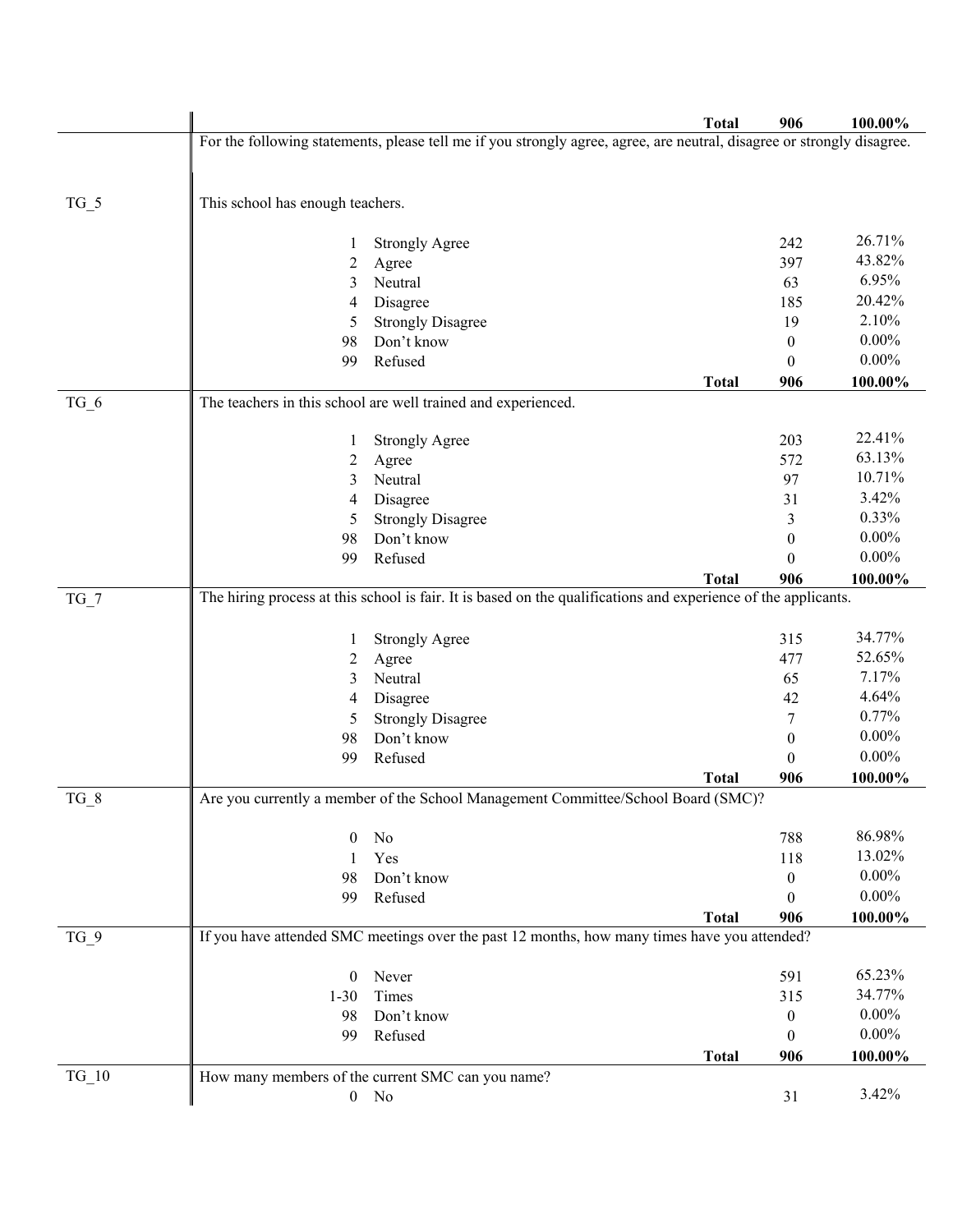|           | $1 - 15$                  | Number                                                                                                    |              | 875              | 96.58%   |
|-----------|---------------------------|-----------------------------------------------------------------------------------------------------------|--------------|------------------|----------|
|           | 98                        | Don't know                                                                                                |              | $\boldsymbol{0}$ | $0.00\%$ |
|           | 99                        | Refused                                                                                                   |              | $\overline{0}$   | $0.00\%$ |
|           |                           |                                                                                                           | <b>Total</b> | 906              | 100.00%  |
| $TG_11$   |                           | How were the current members of the SMC/other management committee selected?                              |              |                  |          |
|           | Recoded in public dataset |                                                                                                           |              |                  |          |
|           | 1                         | Through Parents Conference/Meeting                                                                        |              | 541              | 59.71%   |
|           | 2                         | Through election                                                                                          |              | 44               | 4.86%    |
|           | 5                         | With consensus, Unanimously                                                                               |              | 246              | 27.15%   |
|           | 6                         | Nominated by SMC                                                                                          |              | 40               | 4.42%    |
|           | 97                        | Others                                                                                                    |              | 35               | 3.86%    |
|           | 98                        | Don't know                                                                                                |              | $\boldsymbol{0}$ | $0.00\%$ |
|           | 99                        | Refused                                                                                                   |              | $\mathbf{0}$     | $0.00\%$ |
|           |                           |                                                                                                           | <b>Total</b> | 906              | 100.00%  |
| TG_11_97  | Other selection.          |                                                                                                           |              |                  |          |
|           | $-1$                      | Inappropriate                                                                                             |              | 906              | 100.00%  |
|           |                           |                                                                                                           | <b>Total</b> | 906              | 100.00%  |
| $TG_12$   |                           | Have you ever participated in the process of selecting members of SMC?                                    |              |                  |          |
|           | $\theta$                  | No                                                                                                        |              | 605              | 66.78%   |
|           | 1                         | Yes                                                                                                       |              | 301              | 33.22%   |
|           | 98                        | Don't know                                                                                                |              | $\boldsymbol{0}$ | $0.00\%$ |
|           | 99                        | Refused                                                                                                   |              | $\boldsymbol{0}$ | $0.00\%$ |
|           |                           |                                                                                                           | <b>Total</b> | 906              | 100.00%  |
| $TG_13$   |                           | How was the current school management committee chairperson selected?                                     |              |                  |          |
|           | 1                         | Through Parents Meeting                                                                                   |              | 384              | 42.38%   |
|           | 2                         | Through Election                                                                                          |              | 43               | 4.75%    |
|           | 3                         | Nominated by Government/Education Office                                                                  |              | 4                | 0.44%    |
|           | 4                         | Direct Political Appointment                                                                              |              | 16               | 1.77%    |
|           | 5                         | With consensus, Unanimously                                                                               |              | 432              | 47.68%   |
|           | 6                         | Nominated by SMC                                                                                          |              | $\boldsymbol{0}$ | $0.00\%$ |
|           | 7                         | Nominated by reputed member                                                                               |              | $\boldsymbol{0}$ | $0.00\%$ |
|           | 8                         | Nominated by Shareholder                                                                                  |              | 27               | 2.98%    |
|           | 97                        | Others                                                                                                    |              | $\boldsymbol{0}$ | $0.00\%$ |
|           | 98                        | Don't know                                                                                                |              | $\boldsymbol{0}$ | $0.00\%$ |
|           | 99                        | Refused                                                                                                   |              | $\boldsymbol{0}$ | $0.00\%$ |
|           |                           |                                                                                                           | <b>Total</b> | 906              | 100.00%  |
| TG_13_97  | Other selection.          |                                                                                                           |              |                  |          |
|           | -1                        | Inappropriate                                                                                             |              | 906              | 100.00%  |
|           |                           |                                                                                                           | <b>Total</b> | 906              | 100.00%  |
| $TG_14$   | years?                    | To your knowledge, which of the following happened in the SMC or other management committee in the past 3 |              |                  |          |
|           |                           |                                                                                                           |              |                  |          |
|           | Mark all that apply       |                                                                                                           |              |                  |          |
| $TG_14_0$ | Nothing                   |                                                                                                           |              |                  |          |
|           | $\theta$                  | No                                                                                                        |              | 215              | 23.73%   |
|           | 1                         | Yes                                                                                                       |              | 691              | 76.27%   |
|           |                           |                                                                                                           | <b>Total</b> | 906              | 100.00%  |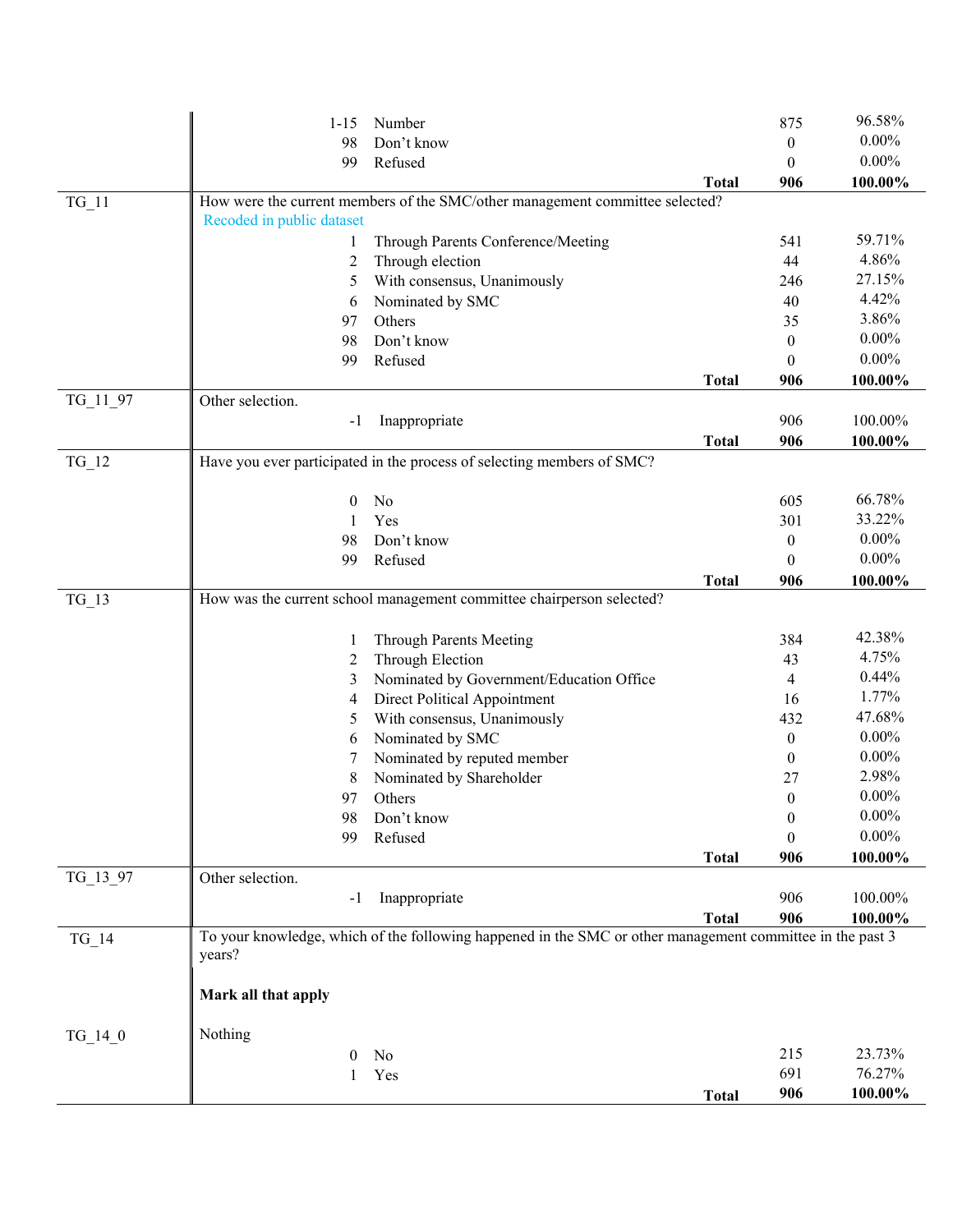| $TG_14_1$  | The SMC chairperson was selected based on political party affiliation                                       |              |                  |                  |
|------------|-------------------------------------------------------------------------------------------------------------|--------------|------------------|------------------|
|            | No<br>$\mathbf{0}$                                                                                          |              | 821              | 90.62%           |
|            | Yes<br>$\mathbf{1}$                                                                                         |              | 85               | 9.38%            |
|            |                                                                                                             | <b>Total</b> | 906              | 100.00%          |
| $TG_14_2$  | The SMC chairperson had conflict with the head teacher of this school                                       |              |                  |                  |
|            | $\boldsymbol{0}$<br>No                                                                                      |              | 851              | 93.93%           |
|            | Yes<br>1                                                                                                    |              | 55               | 6.07%            |
|            |                                                                                                             | <b>Total</b> | 906              | 100.00%          |
| $TG_14_3$  | Irregular SMC meeting                                                                                       |              |                  |                  |
|            | $\mathbf{0}$<br>No                                                                                          |              | 812              | 89.62%           |
|            | Yes<br>1                                                                                                    |              | 94               | 10.38%           |
|            |                                                                                                             | <b>Total</b> | 906              | 100.00%          |
| TG_14_4    | Decisions not applied                                                                                       |              |                  |                  |
|            | No<br>$\boldsymbol{0}$                                                                                      |              | 815              | 89.96%<br>10.04% |
|            | Yes<br>1                                                                                                    |              | 91<br>906        | 100.00%          |
| TG_14_5    | Enforcing decisions by SMC chairperson                                                                      | <b>Total</b> |                  |                  |
|            | No<br>$\overline{0}$                                                                                        |              | 877              | 96.80%           |
|            | Yes<br>1                                                                                                    |              | 29               | 3.20%            |
|            |                                                                                                             | <b>Total</b> | 906              | 100.00%          |
| TG_14_97   | Others. If yes, specify.                                                                                    |              |                  |                  |
|            |                                                                                                             |              |                  |                  |
|            | No<br>0                                                                                                     |              | 906              | 100.00%          |
|            | Yes<br>1                                                                                                    |              | $\theta$         | $0.00\%$         |
|            |                                                                                                             | <b>Total</b> | 906              | 100.00%          |
| TG_14_97_1 | Other scenarios.                                                                                            |              |                  |                  |
|            | Inappropriate<br>$-1$                                                                                       |              | 906              | 100.00%          |
|            |                                                                                                             | <b>Total</b> | 906              | 100.00%          |
| TG_14_98   | Don't know                                                                                                  |              |                  |                  |
|            | No<br>0                                                                                                     |              | 906              | 100.00%          |
|            | Yes<br>1                                                                                                    |              | $\boldsymbol{0}$ | $0.00\%$         |
|            |                                                                                                             | <b>Total</b> | 906              | 100.00%          |
| TG 14 99   | Refused                                                                                                     |              |                  |                  |
|            | No<br>0                                                                                                     |              | 906              | 100.00%          |
|            | Yes                                                                                                         |              | $\mathbf{0}$     | $0.00\%$         |
|            |                                                                                                             | <b>Total</b> | 906              | 100.00%          |
| $TG_15$    | During the last 12 months, did you participate in any of the following professional development activities? |              |                  |                  |
|            |                                                                                                             |              |                  |                  |
|            | Mark all that apply                                                                                         |              |                  |                  |
| $TG_15_0$  | No professional development activities                                                                      |              |                  |                  |
|            |                                                                                                             |              |                  |                  |
|            | No<br>0                                                                                                     |              | 498              | 54.97%           |
|            | $\blacktriangleright$ Go to H<br>Yes<br>1                                                                   |              | 408              | 45.03%           |
|            |                                                                                                             | <b>Total</b> | 906              | 100.00%          |
| TG_15_1    | Courses/workshops, for example on subject matter or methods and/or other education-related topics.          |              |                  |                  |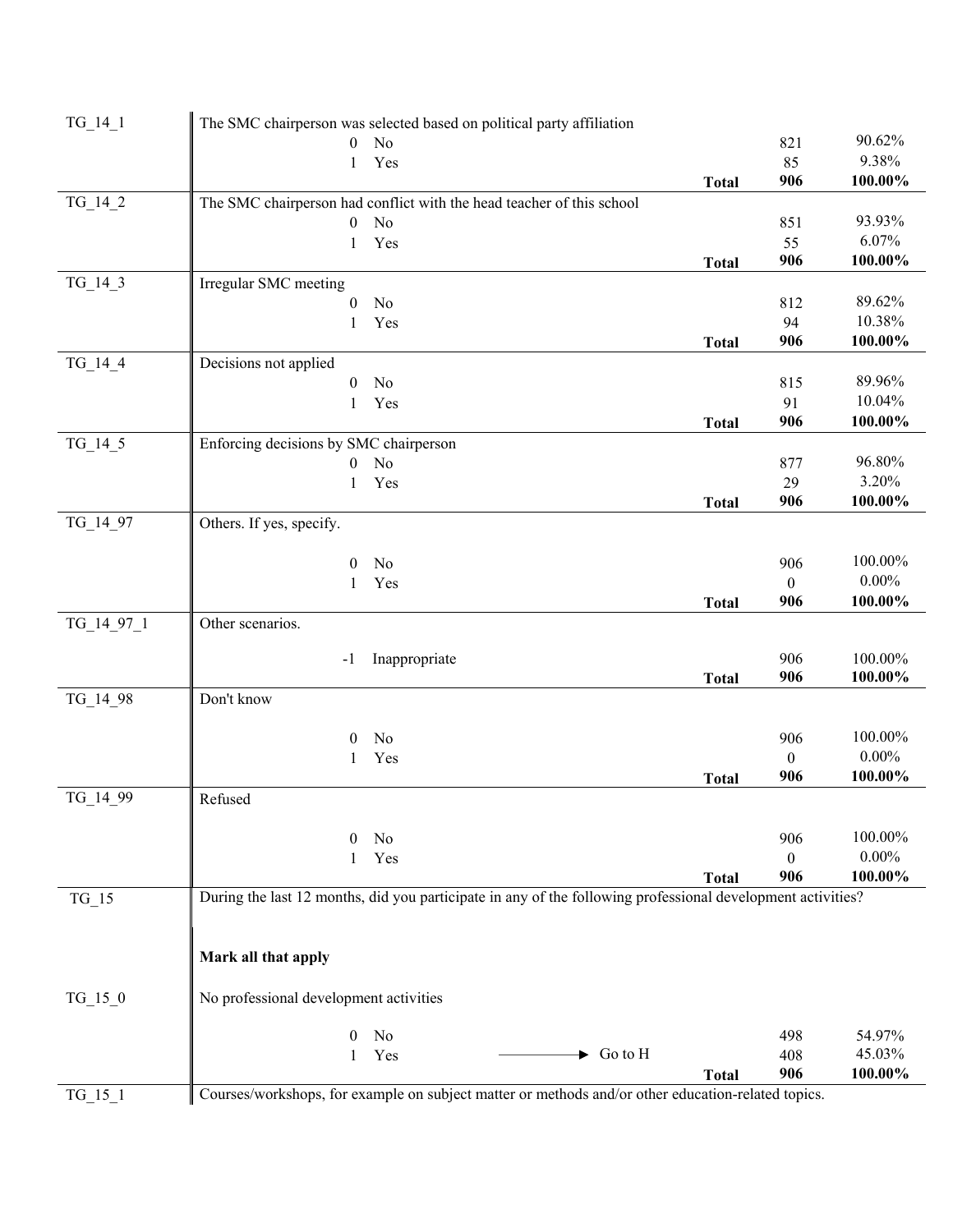|            | No<br>$\theta$                                                                                                                         |              | 544            | 60.04%   |
|------------|----------------------------------------------------------------------------------------------------------------------------------------|--------------|----------------|----------|
|            | Yes<br>1                                                                                                                               |              | 362            | 39.96%   |
|            |                                                                                                                                        | <b>Total</b> | 906            | 100.00%  |
| $TG_15_2$  | Education conferences or seminars (where teachers and/or researchers present their research results and discuss<br>educational issues) |              |                |          |
|            | $\theta$<br>No                                                                                                                         |              | 768            | 84.77%   |
|            | Yes<br>1                                                                                                                               |              | 138            | 15.23%   |
|            |                                                                                                                                        |              | 906            | 100.00%  |
| $TG_15_3$  | Observation visits to other schools                                                                                                    | <b>Total</b> |                |          |
|            | No<br>$\theta$                                                                                                                         |              | 705            | 77.81%   |
|            | Yes<br>1                                                                                                                               |              | 201            | 22.19%   |
|            |                                                                                                                                        | <b>Total</b> | 906            | 100.00%  |
| $TG_15_4$  | Observation visits to business premises, public organizations, non-governmental organizations                                          |              |                |          |
|            | No<br>$\overline{0}$                                                                                                                   |              | 858            | 94.70%   |
|            | Yes<br>1                                                                                                                               |              | 48             | 5.30%    |
|            |                                                                                                                                        | <b>Total</b> | 906            | 100.00%  |
| $TG_15_5$  | In-service training courses in business premises, public organizations, non-governmental organizations                                 |              |                |          |
|            |                                                                                                                                        |              |                |          |
|            | No<br>$\overline{0}$                                                                                                                   |              | 899            | 99.23%   |
|            | Yes<br>1                                                                                                                               |              | $\tau$         | 0.77%    |
|            |                                                                                                                                        | <b>Total</b> | 906            | 100.00%  |
| $TG_15_6$  | Qualification programme (a degree or certificate program)                                                                              |              |                |          |
|            | No<br>$\theta$                                                                                                                         |              | 875            | 96.58%   |
|            | Yes<br>1                                                                                                                               |              | 31             | 3.42%    |
|            |                                                                                                                                        | <b>Total</b> | 906            | 100.00%  |
| $TG_15_7$  | Participation in a network of teachers formed specifically for the professional development of teachers.                               |              |                |          |
|            | No<br>$\overline{0}$                                                                                                                   |              | 844            | 93.16%   |
|            | Yes<br>$\mathbf{1}$                                                                                                                    |              | 62             | 6.84%    |
|            |                                                                                                                                        | <b>Total</b> | 906            | 100.00%  |
| $TG_15_8$  | Individual or collaborative research on a topic of interest to you professionally                                                      |              |                |          |
|            | No<br>$\theta$                                                                                                                         |              | 801            | 88.41%   |
|            | Yes<br>1                                                                                                                               |              | 105            | 11.59%   |
|            |                                                                                                                                        | <b>Total</b> | 906            | 100.00%  |
| $TG_15_9$  | Mentoring and/or peer observation and coaching, as part of a formal school arrangement                                                 |              |                |          |
|            | $\overline{0}$<br>No                                                                                                                   |              | 846            | 93.38%   |
|            | Yes<br>1                                                                                                                               |              | 60             | 6.62%    |
|            |                                                                                                                                        | <b>Total</b> | 906            | 100.00%  |
| TG_15_97   | Other. If yes, specify.                                                                                                                |              |                |          |
|            | No<br>$\theta$                                                                                                                         |              | 906            | 100.00%  |
|            | Yes<br>1                                                                                                                               |              | $\overline{0}$ | $0.00\%$ |
|            |                                                                                                                                        | <b>Total</b> | 906            | 100.00%  |
| TG_15_97_1 | Other development activities                                                                                                           |              |                |          |
|            | Inappropriate<br>-1                                                                                                                    |              | 906            | 100.00%  |
|            |                                                                                                                                        | <b>Total</b> | 906            | 100.00%  |
| $TG_16$    | Did the professional development activities that you participated during the last 12 months cover any of the                           |              |                |          |
|            | following topics?                                                                                                                      |              |                |          |
|            |                                                                                                                                        |              |                |          |
|            | Mark all that apply                                                                                                                    |              |                |          |
|            |                                                                                                                                        |              |                |          |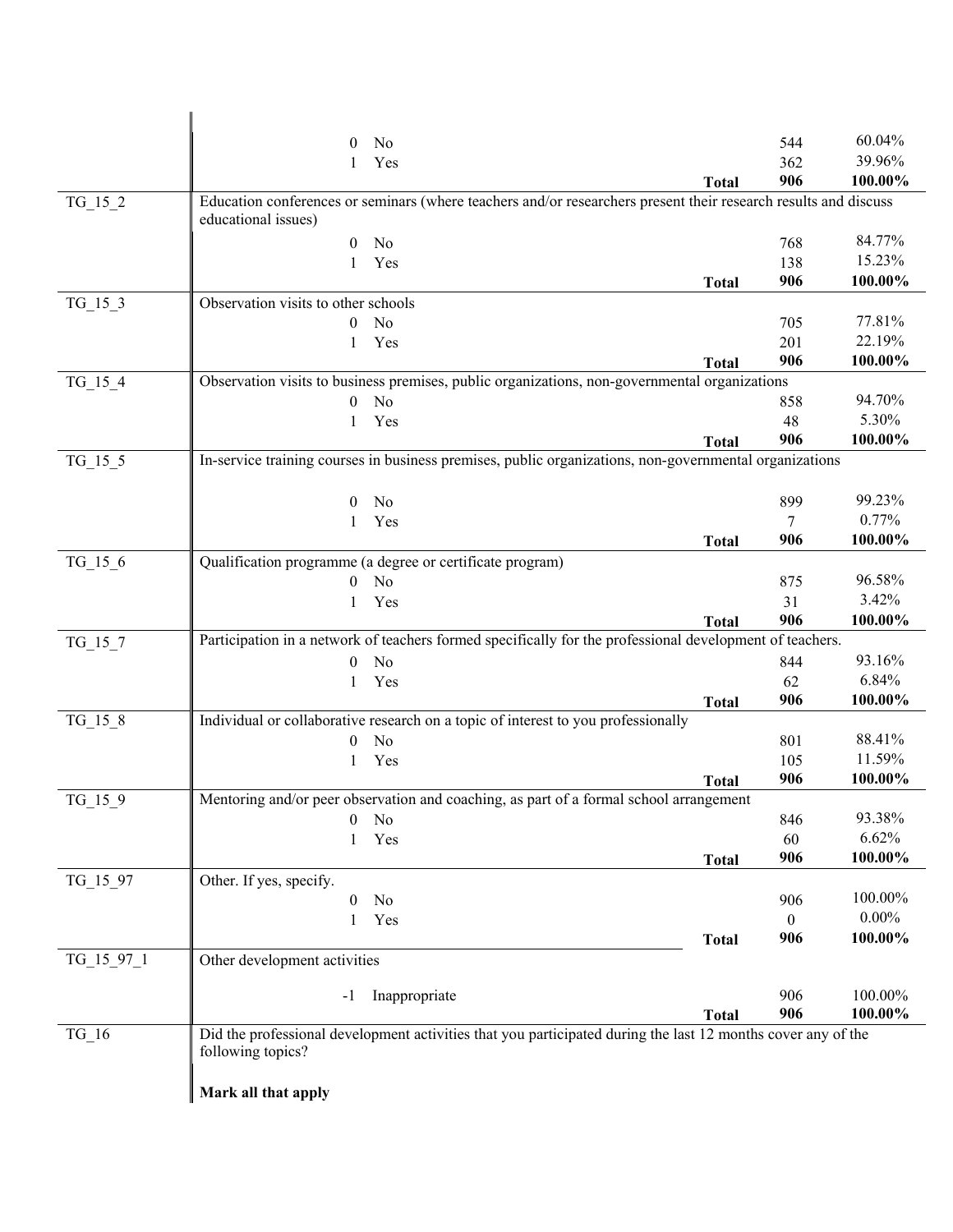| Knowledge and understanding of my subject fields<br>$TG_16_1$<br>45.03%<br>Inappropriate<br>408<br>$-1$<br>8.28%<br>N <sub>o</sub><br>75<br>$\theta$<br>46.69%<br>423<br>Yes<br>1<br>906<br>100.00%<br><b>Total</b><br>Pedagogical competencies in teaching my subject fields<br>TG_16_2<br>45.03%<br>Inappropriate<br>408<br>$-1$<br>11.48%<br>N <sub>o</sub><br>$\theta$<br>104<br>43.49%<br>Yes<br>394<br>$\mathbf{1}$<br>906<br>100.00%<br><b>Total</b><br>$TG_16_3$<br>Knowledge of the curriculum<br>45.03%<br>408<br>Inappropriate<br>-1<br>12.80%<br>N <sub>o</sub><br>116<br>$\theta$<br>42.16%<br>Yes<br>382<br>1<br>906<br>100.00%<br><b>Total</b><br>Student evaluation and assessment practices<br>TG 16 4<br>45.03%<br>408<br>Inappropriate<br>-1<br>18.65%<br>N <sub>o</sub><br>169<br>$\mathbf{0}$<br>36.31%<br>Yes<br>329<br>1<br>906<br>100.00%<br><b>Total</b><br>Information and communication technology (ICT) skills for teaching<br>$TG_16_5$<br>45.03%<br>Inappropriate<br>408<br>$-1$<br>22.96%<br>N <sub>o</sub><br>208<br>$\mathbf{0}$<br>32.01%<br>Yes<br>290<br>$\mathbf{1}$<br>906<br>100.00%<br><b>Total</b><br>TG_16_6<br>Student behavior and classroom management<br>45.03%<br>Inappropriate<br>408<br>-1<br>23.18%<br>N <sub>o</sub><br>210<br>$\theta$<br>31.79%<br>Yes<br>288<br>1<br>906<br><b>Total</b><br>100.00%<br>Approaches to individualized learning<br>$TG_16_7$<br>45.03%<br>Inappropriate<br>408<br>-1<br>33.77%<br>N <sub>o</sub><br>306<br>$\boldsymbol{0}$<br>21.19%<br>Yes<br>192<br>$1 -$<br><b>Total</b><br>906<br>100.00%<br>Teaching students with special needs<br>TG_16_8<br>45.03%<br>408<br>Inappropriate<br>-1<br>41.28%<br>No<br>$\theta$<br>374<br>13.69%<br>Yes<br>124<br>1<br><b>Total</b><br>906<br>100.00%<br>TG_16_9<br>Teaching in a multicultural or multilingual setting<br>45.03%<br>Inappropriate<br>408<br>-1<br>45.25%<br>No<br>$\theta$<br>410<br>9.71%<br>Yes<br>88<br>$\mathbf{1}$<br>906<br>100.00%<br><b>Total</b><br>$TG_16_10$<br>Teaching cross-curricular skills (e.g. problem solving, learning-to-learn)<br>45.03%<br>Inappropriate<br>408<br>-1<br>41.94%<br>No<br>380<br>$\theta$<br>13.02%<br>Yes<br>118<br>$\mathbf{1}$ |  |  |  |
|--------------------------------------------------------------------------------------------------------------------------------------------------------------------------------------------------------------------------------------------------------------------------------------------------------------------------------------------------------------------------------------------------------------------------------------------------------------------------------------------------------------------------------------------------------------------------------------------------------------------------------------------------------------------------------------------------------------------------------------------------------------------------------------------------------------------------------------------------------------------------------------------------------------------------------------------------------------------------------------------------------------------------------------------------------------------------------------------------------------------------------------------------------------------------------------------------------------------------------------------------------------------------------------------------------------------------------------------------------------------------------------------------------------------------------------------------------------------------------------------------------------------------------------------------------------------------------------------------------------------------------------------------------------------------------------------------------------------------------------------------------------------------------------------------------------------------------------------------------------------------------------------------------------------------------------------------------------------------------------------------------------------------------------------------------------------------------------------------------------------------------------------------------------------------------------------------------------------|--|--|--|
|                                                                                                                                                                                                                                                                                                                                                                                                                                                                                                                                                                                                                                                                                                                                                                                                                                                                                                                                                                                                                                                                                                                                                                                                                                                                                                                                                                                                                                                                                                                                                                                                                                                                                                                                                                                                                                                                                                                                                                                                                                                                                                                                                                                                                    |  |  |  |
|                                                                                                                                                                                                                                                                                                                                                                                                                                                                                                                                                                                                                                                                                                                                                                                                                                                                                                                                                                                                                                                                                                                                                                                                                                                                                                                                                                                                                                                                                                                                                                                                                                                                                                                                                                                                                                                                                                                                                                                                                                                                                                                                                                                                                    |  |  |  |
|                                                                                                                                                                                                                                                                                                                                                                                                                                                                                                                                                                                                                                                                                                                                                                                                                                                                                                                                                                                                                                                                                                                                                                                                                                                                                                                                                                                                                                                                                                                                                                                                                                                                                                                                                                                                                                                                                                                                                                                                                                                                                                                                                                                                                    |  |  |  |
|                                                                                                                                                                                                                                                                                                                                                                                                                                                                                                                                                                                                                                                                                                                                                                                                                                                                                                                                                                                                                                                                                                                                                                                                                                                                                                                                                                                                                                                                                                                                                                                                                                                                                                                                                                                                                                                                                                                                                                                                                                                                                                                                                                                                                    |  |  |  |
|                                                                                                                                                                                                                                                                                                                                                                                                                                                                                                                                                                                                                                                                                                                                                                                                                                                                                                                                                                                                                                                                                                                                                                                                                                                                                                                                                                                                                                                                                                                                                                                                                                                                                                                                                                                                                                                                                                                                                                                                                                                                                                                                                                                                                    |  |  |  |
|                                                                                                                                                                                                                                                                                                                                                                                                                                                                                                                                                                                                                                                                                                                                                                                                                                                                                                                                                                                                                                                                                                                                                                                                                                                                                                                                                                                                                                                                                                                                                                                                                                                                                                                                                                                                                                                                                                                                                                                                                                                                                                                                                                                                                    |  |  |  |
|                                                                                                                                                                                                                                                                                                                                                                                                                                                                                                                                                                                                                                                                                                                                                                                                                                                                                                                                                                                                                                                                                                                                                                                                                                                                                                                                                                                                                                                                                                                                                                                                                                                                                                                                                                                                                                                                                                                                                                                                                                                                                                                                                                                                                    |  |  |  |
|                                                                                                                                                                                                                                                                                                                                                                                                                                                                                                                                                                                                                                                                                                                                                                                                                                                                                                                                                                                                                                                                                                                                                                                                                                                                                                                                                                                                                                                                                                                                                                                                                                                                                                                                                                                                                                                                                                                                                                                                                                                                                                                                                                                                                    |  |  |  |
|                                                                                                                                                                                                                                                                                                                                                                                                                                                                                                                                                                                                                                                                                                                                                                                                                                                                                                                                                                                                                                                                                                                                                                                                                                                                                                                                                                                                                                                                                                                                                                                                                                                                                                                                                                                                                                                                                                                                                                                                                                                                                                                                                                                                                    |  |  |  |
|                                                                                                                                                                                                                                                                                                                                                                                                                                                                                                                                                                                                                                                                                                                                                                                                                                                                                                                                                                                                                                                                                                                                                                                                                                                                                                                                                                                                                                                                                                                                                                                                                                                                                                                                                                                                                                                                                                                                                                                                                                                                                                                                                                                                                    |  |  |  |
|                                                                                                                                                                                                                                                                                                                                                                                                                                                                                                                                                                                                                                                                                                                                                                                                                                                                                                                                                                                                                                                                                                                                                                                                                                                                                                                                                                                                                                                                                                                                                                                                                                                                                                                                                                                                                                                                                                                                                                                                                                                                                                                                                                                                                    |  |  |  |
|                                                                                                                                                                                                                                                                                                                                                                                                                                                                                                                                                                                                                                                                                                                                                                                                                                                                                                                                                                                                                                                                                                                                                                                                                                                                                                                                                                                                                                                                                                                                                                                                                                                                                                                                                                                                                                                                                                                                                                                                                                                                                                                                                                                                                    |  |  |  |
|                                                                                                                                                                                                                                                                                                                                                                                                                                                                                                                                                                                                                                                                                                                                                                                                                                                                                                                                                                                                                                                                                                                                                                                                                                                                                                                                                                                                                                                                                                                                                                                                                                                                                                                                                                                                                                                                                                                                                                                                                                                                                                                                                                                                                    |  |  |  |
|                                                                                                                                                                                                                                                                                                                                                                                                                                                                                                                                                                                                                                                                                                                                                                                                                                                                                                                                                                                                                                                                                                                                                                                                                                                                                                                                                                                                                                                                                                                                                                                                                                                                                                                                                                                                                                                                                                                                                                                                                                                                                                                                                                                                                    |  |  |  |
|                                                                                                                                                                                                                                                                                                                                                                                                                                                                                                                                                                                                                                                                                                                                                                                                                                                                                                                                                                                                                                                                                                                                                                                                                                                                                                                                                                                                                                                                                                                                                                                                                                                                                                                                                                                                                                                                                                                                                                                                                                                                                                                                                                                                                    |  |  |  |
|                                                                                                                                                                                                                                                                                                                                                                                                                                                                                                                                                                                                                                                                                                                                                                                                                                                                                                                                                                                                                                                                                                                                                                                                                                                                                                                                                                                                                                                                                                                                                                                                                                                                                                                                                                                                                                                                                                                                                                                                                                                                                                                                                                                                                    |  |  |  |
|                                                                                                                                                                                                                                                                                                                                                                                                                                                                                                                                                                                                                                                                                                                                                                                                                                                                                                                                                                                                                                                                                                                                                                                                                                                                                                                                                                                                                                                                                                                                                                                                                                                                                                                                                                                                                                                                                                                                                                                                                                                                                                                                                                                                                    |  |  |  |
|                                                                                                                                                                                                                                                                                                                                                                                                                                                                                                                                                                                                                                                                                                                                                                                                                                                                                                                                                                                                                                                                                                                                                                                                                                                                                                                                                                                                                                                                                                                                                                                                                                                                                                                                                                                                                                                                                                                                                                                                                                                                                                                                                                                                                    |  |  |  |
|                                                                                                                                                                                                                                                                                                                                                                                                                                                                                                                                                                                                                                                                                                                                                                                                                                                                                                                                                                                                                                                                                                                                                                                                                                                                                                                                                                                                                                                                                                                                                                                                                                                                                                                                                                                                                                                                                                                                                                                                                                                                                                                                                                                                                    |  |  |  |
|                                                                                                                                                                                                                                                                                                                                                                                                                                                                                                                                                                                                                                                                                                                                                                                                                                                                                                                                                                                                                                                                                                                                                                                                                                                                                                                                                                                                                                                                                                                                                                                                                                                                                                                                                                                                                                                                                                                                                                                                                                                                                                                                                                                                                    |  |  |  |
|                                                                                                                                                                                                                                                                                                                                                                                                                                                                                                                                                                                                                                                                                                                                                                                                                                                                                                                                                                                                                                                                                                                                                                                                                                                                                                                                                                                                                                                                                                                                                                                                                                                                                                                                                                                                                                                                                                                                                                                                                                                                                                                                                                                                                    |  |  |  |
|                                                                                                                                                                                                                                                                                                                                                                                                                                                                                                                                                                                                                                                                                                                                                                                                                                                                                                                                                                                                                                                                                                                                                                                                                                                                                                                                                                                                                                                                                                                                                                                                                                                                                                                                                                                                                                                                                                                                                                                                                                                                                                                                                                                                                    |  |  |  |
|                                                                                                                                                                                                                                                                                                                                                                                                                                                                                                                                                                                                                                                                                                                                                                                                                                                                                                                                                                                                                                                                                                                                                                                                                                                                                                                                                                                                                                                                                                                                                                                                                                                                                                                                                                                                                                                                                                                                                                                                                                                                                                                                                                                                                    |  |  |  |
|                                                                                                                                                                                                                                                                                                                                                                                                                                                                                                                                                                                                                                                                                                                                                                                                                                                                                                                                                                                                                                                                                                                                                                                                                                                                                                                                                                                                                                                                                                                                                                                                                                                                                                                                                                                                                                                                                                                                                                                                                                                                                                                                                                                                                    |  |  |  |
|                                                                                                                                                                                                                                                                                                                                                                                                                                                                                                                                                                                                                                                                                                                                                                                                                                                                                                                                                                                                                                                                                                                                                                                                                                                                                                                                                                                                                                                                                                                                                                                                                                                                                                                                                                                                                                                                                                                                                                                                                                                                                                                                                                                                                    |  |  |  |
|                                                                                                                                                                                                                                                                                                                                                                                                                                                                                                                                                                                                                                                                                                                                                                                                                                                                                                                                                                                                                                                                                                                                                                                                                                                                                                                                                                                                                                                                                                                                                                                                                                                                                                                                                                                                                                                                                                                                                                                                                                                                                                                                                                                                                    |  |  |  |
|                                                                                                                                                                                                                                                                                                                                                                                                                                                                                                                                                                                                                                                                                                                                                                                                                                                                                                                                                                                                                                                                                                                                                                                                                                                                                                                                                                                                                                                                                                                                                                                                                                                                                                                                                                                                                                                                                                                                                                                                                                                                                                                                                                                                                    |  |  |  |
|                                                                                                                                                                                                                                                                                                                                                                                                                                                                                                                                                                                                                                                                                                                                                                                                                                                                                                                                                                                                                                                                                                                                                                                                                                                                                                                                                                                                                                                                                                                                                                                                                                                                                                                                                                                                                                                                                                                                                                                                                                                                                                                                                                                                                    |  |  |  |
|                                                                                                                                                                                                                                                                                                                                                                                                                                                                                                                                                                                                                                                                                                                                                                                                                                                                                                                                                                                                                                                                                                                                                                                                                                                                                                                                                                                                                                                                                                                                                                                                                                                                                                                                                                                                                                                                                                                                                                                                                                                                                                                                                                                                                    |  |  |  |
|                                                                                                                                                                                                                                                                                                                                                                                                                                                                                                                                                                                                                                                                                                                                                                                                                                                                                                                                                                                                                                                                                                                                                                                                                                                                                                                                                                                                                                                                                                                                                                                                                                                                                                                                                                                                                                                                                                                                                                                                                                                                                                                                                                                                                    |  |  |  |
|                                                                                                                                                                                                                                                                                                                                                                                                                                                                                                                                                                                                                                                                                                                                                                                                                                                                                                                                                                                                                                                                                                                                                                                                                                                                                                                                                                                                                                                                                                                                                                                                                                                                                                                                                                                                                                                                                                                                                                                                                                                                                                                                                                                                                    |  |  |  |
|                                                                                                                                                                                                                                                                                                                                                                                                                                                                                                                                                                                                                                                                                                                                                                                                                                                                                                                                                                                                                                                                                                                                                                                                                                                                                                                                                                                                                                                                                                                                                                                                                                                                                                                                                                                                                                                                                                                                                                                                                                                                                                                                                                                                                    |  |  |  |
|                                                                                                                                                                                                                                                                                                                                                                                                                                                                                                                                                                                                                                                                                                                                                                                                                                                                                                                                                                                                                                                                                                                                                                                                                                                                                                                                                                                                                                                                                                                                                                                                                                                                                                                                                                                                                                                                                                                                                                                                                                                                                                                                                                                                                    |  |  |  |
|                                                                                                                                                                                                                                                                                                                                                                                                                                                                                                                                                                                                                                                                                                                                                                                                                                                                                                                                                                                                                                                                                                                                                                                                                                                                                                                                                                                                                                                                                                                                                                                                                                                                                                                                                                                                                                                                                                                                                                                                                                                                                                                                                                                                                    |  |  |  |
|                                                                                                                                                                                                                                                                                                                                                                                                                                                                                                                                                                                                                                                                                                                                                                                                                                                                                                                                                                                                                                                                                                                                                                                                                                                                                                                                                                                                                                                                                                                                                                                                                                                                                                                                                                                                                                                                                                                                                                                                                                                                                                                                                                                                                    |  |  |  |
|                                                                                                                                                                                                                                                                                                                                                                                                                                                                                                                                                                                                                                                                                                                                                                                                                                                                                                                                                                                                                                                                                                                                                                                                                                                                                                                                                                                                                                                                                                                                                                                                                                                                                                                                                                                                                                                                                                                                                                                                                                                                                                                                                                                                                    |  |  |  |
|                                                                                                                                                                                                                                                                                                                                                                                                                                                                                                                                                                                                                                                                                                                                                                                                                                                                                                                                                                                                                                                                                                                                                                                                                                                                                                                                                                                                                                                                                                                                                                                                                                                                                                                                                                                                                                                                                                                                                                                                                                                                                                                                                                                                                    |  |  |  |
|                                                                                                                                                                                                                                                                                                                                                                                                                                                                                                                                                                                                                                                                                                                                                                                                                                                                                                                                                                                                                                                                                                                                                                                                                                                                                                                                                                                                                                                                                                                                                                                                                                                                                                                                                                                                                                                                                                                                                                                                                                                                                                                                                                                                                    |  |  |  |
|                                                                                                                                                                                                                                                                                                                                                                                                                                                                                                                                                                                                                                                                                                                                                                                                                                                                                                                                                                                                                                                                                                                                                                                                                                                                                                                                                                                                                                                                                                                                                                                                                                                                                                                                                                                                                                                                                                                                                                                                                                                                                                                                                                                                                    |  |  |  |
|                                                                                                                                                                                                                                                                                                                                                                                                                                                                                                                                                                                                                                                                                                                                                                                                                                                                                                                                                                                                                                                                                                                                                                                                                                                                                                                                                                                                                                                                                                                                                                                                                                                                                                                                                                                                                                                                                                                                                                                                                                                                                                                                                                                                                    |  |  |  |
|                                                                                                                                                                                                                                                                                                                                                                                                                                                                                                                                                                                                                                                                                                                                                                                                                                                                                                                                                                                                                                                                                                                                                                                                                                                                                                                                                                                                                                                                                                                                                                                                                                                                                                                                                                                                                                                                                                                                                                                                                                                                                                                                                                                                                    |  |  |  |
|                                                                                                                                                                                                                                                                                                                                                                                                                                                                                                                                                                                                                                                                                                                                                                                                                                                                                                                                                                                                                                                                                                                                                                                                                                                                                                                                                                                                                                                                                                                                                                                                                                                                                                                                                                                                                                                                                                                                                                                                                                                                                                                                                                                                                    |  |  |  |
|                                                                                                                                                                                                                                                                                                                                                                                                                                                                                                                                                                                                                                                                                                                                                                                                                                                                                                                                                                                                                                                                                                                                                                                                                                                                                                                                                                                                                                                                                                                                                                                                                                                                                                                                                                                                                                                                                                                                                                                                                                                                                                                                                                                                                    |  |  |  |
|                                                                                                                                                                                                                                                                                                                                                                                                                                                                                                                                                                                                                                                                                                                                                                                                                                                                                                                                                                                                                                                                                                                                                                                                                                                                                                                                                                                                                                                                                                                                                                                                                                                                                                                                                                                                                                                                                                                                                                                                                                                                                                                                                                                                                    |  |  |  |
|                                                                                                                                                                                                                                                                                                                                                                                                                                                                                                                                                                                                                                                                                                                                                                                                                                                                                                                                                                                                                                                                                                                                                                                                                                                                                                                                                                                                                                                                                                                                                                                                                                                                                                                                                                                                                                                                                                                                                                                                                                                                                                                                                                                                                    |  |  |  |
|                                                                                                                                                                                                                                                                                                                                                                                                                                                                                                                                                                                                                                                                                                                                                                                                                                                                                                                                                                                                                                                                                                                                                                                                                                                                                                                                                                                                                                                                                                                                                                                                                                                                                                                                                                                                                                                                                                                                                                                                                                                                                                                                                                                                                    |  |  |  |
|                                                                                                                                                                                                                                                                                                                                                                                                                                                                                                                                                                                                                                                                                                                                                                                                                                                                                                                                                                                                                                                                                                                                                                                                                                                                                                                                                                                                                                                                                                                                                                                                                                                                                                                                                                                                                                                                                                                                                                                                                                                                                                                                                                                                                    |  |  |  |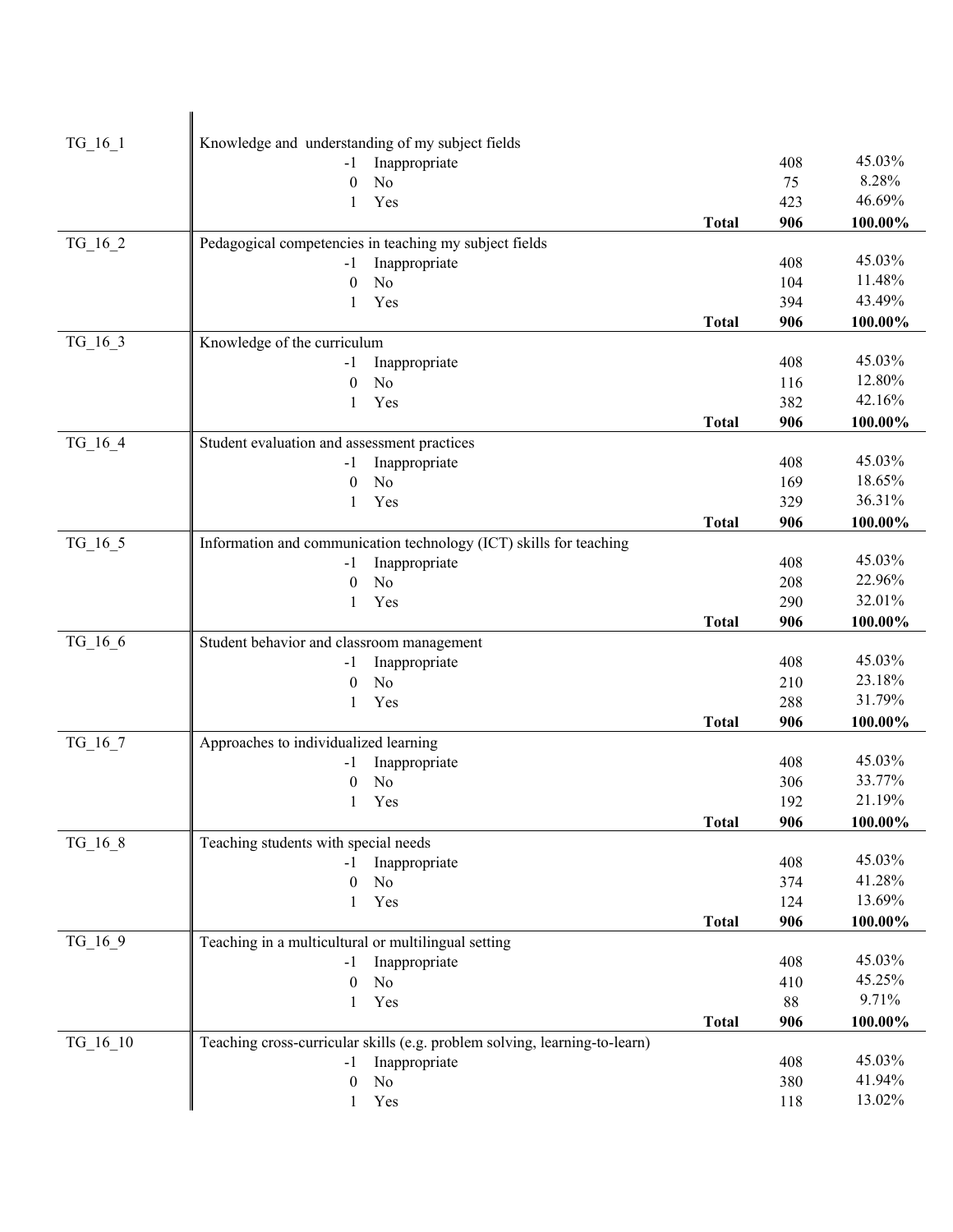|            |                                                                                                                                                                       | <b>Total</b> | 906              | 100.00%  |
|------------|-----------------------------------------------------------------------------------------------------------------------------------------------------------------------|--------------|------------------|----------|
| TG_16_11   | New technologies in the workplace                                                                                                                                     |              |                  |          |
|            | Inappropriate<br>$-1$                                                                                                                                                 |              | 408              | 45.03%   |
|            | No<br>$\theta$                                                                                                                                                        |              | 359              | 39.62%   |
|            | Yes<br>$\mathbf{1}$                                                                                                                                                   |              | 139              | 15.34%   |
|            |                                                                                                                                                                       | <b>Total</b> | 906              | 100.00%  |
| TG_16_12   | Student career guidance and counseling                                                                                                                                |              |                  |          |
|            | Inappropriate<br>$-1$                                                                                                                                                 |              | 408              | 45.03%   |
|            | N <sub>o</sub><br>$\mathbf{0}$                                                                                                                                        |              | 332              | 36.64%   |
|            | Yes<br>1                                                                                                                                                              |              | 166              | 18.32%   |
|            |                                                                                                                                                                       | <b>Total</b> | 906              | 100.00%  |
| TG_16_97   | Other. If yes, specify.                                                                                                                                               |              |                  |          |
|            | Inappropriate<br>$-1$                                                                                                                                                 |              | 408              | 45.03%   |
|            | N <sub>o</sub><br>$\overline{0}$                                                                                                                                      |              | 498              | 54.97%   |
|            | Yes<br>1                                                                                                                                                              |              | $\boldsymbol{0}$ | $0.00\%$ |
|            |                                                                                                                                                                       | <b>Total</b> | 906              | 100.00%  |
| TG_16_97_1 | Other training subjects.                                                                                                                                              |              |                  |          |
|            |                                                                                                                                                                       |              |                  |          |
|            | Inappropriate<br>-1                                                                                                                                                   |              | 906              | 100.00%  |
|            | Others<br>97                                                                                                                                                          |              | $\theta$         | $0.00\%$ |
|            |                                                                                                                                                                       | <b>Total</b> | 906              | 100.00%  |
| TG_16_98   | Don't know                                                                                                                                                            |              |                  |          |
|            | Inappropriate<br>$-1$                                                                                                                                                 |              | 408              | 45.03%   |
|            | No<br>$\mathbf{0}$                                                                                                                                                    |              | 498              | 54.97%   |
|            | Yes<br>1                                                                                                                                                              |              | $\boldsymbol{0}$ | $0.00\%$ |
|            |                                                                                                                                                                       | <b>Total</b> | 906              | 100.00%  |
| TG_16_99   | Refused                                                                                                                                                               |              |                  |          |
|            |                                                                                                                                                                       |              |                  |          |
|            | Inappropriate<br>$-1$                                                                                                                                                 |              | 408              | 45.03%   |
|            | N <sub>o</sub><br>$\theta$                                                                                                                                            |              | 498              | 54.97%   |
|            | Yes<br>1                                                                                                                                                              |              | $\boldsymbol{0}$ | $0.00\%$ |
|            |                                                                                                                                                                       | <b>Total</b> | 906              | 100.00%  |
| $TG_17$    | For the professional development activities in which you participated in the last 12 months, how much did you<br>personally have to pay for them? None, some, or all? |              |                  |          |
|            |                                                                                                                                                                       |              |                  |          |
|            | Inappropriate<br>$-1$                                                                                                                                                 |              | 408              | 45.03%   |
|            | None<br>$\theta$                                                                                                                                                      |              | 461              | 50.88%   |
|            | Some<br>1                                                                                                                                                             |              | $28\,$           | 3.09%    |
|            | All<br>$\overline{2}$                                                                                                                                                 |              | 9                | 0.99%    |
|            | Don't know<br>98                                                                                                                                                      |              | $\boldsymbol{0}$ | $0.00\%$ |
|            | Refused<br>99                                                                                                                                                         |              | $\theta$         | $0.00\%$ |
|            |                                                                                                                                                                       | <b>Total</b> | 906              | 100.00%  |
| $TG_18$    | For the professional development in which you participated in the last 12 months, did you receive any of the                                                          |              |                  |          |
|            | following support?                                                                                                                                                    |              |                  |          |
|            |                                                                                                                                                                       |              |                  |          |
|            | Mark all that apply.                                                                                                                                                  |              |                  |          |
| $TG_18_0$  | Did not receive any support                                                                                                                                           |              |                  |          |
|            |                                                                                                                                                                       |              |                  |          |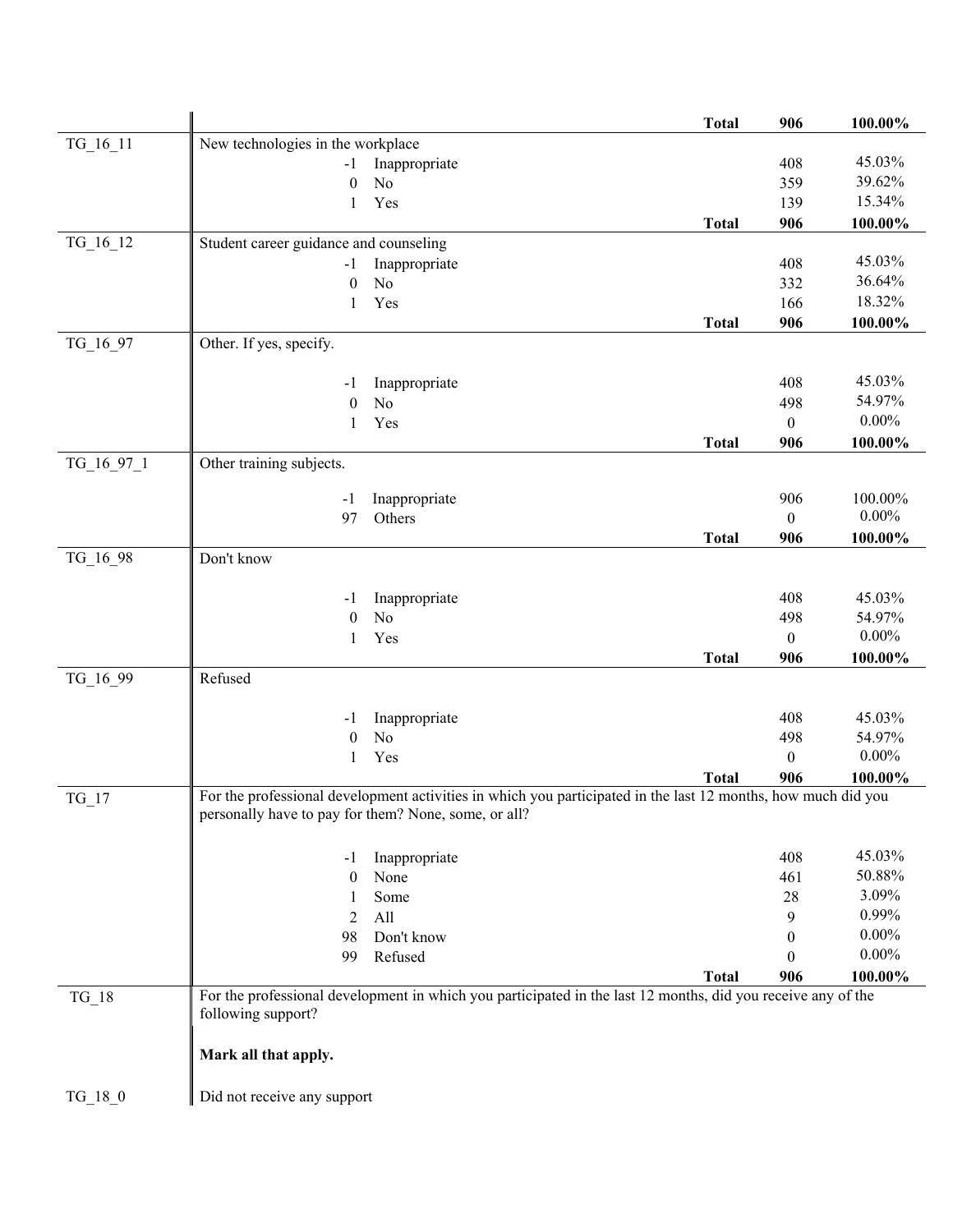|            | $-1$                    | Inappropriate                                                                                                    |              | 408              | 45.03%   |
|------------|-------------------------|------------------------------------------------------------------------------------------------------------------|--------------|------------------|----------|
|            | $\theta$                | No                                                                                                               |              | 429              | 47.35%   |
|            | 1                       | Yes                                                                                                              |              | 69               | 7.62%    |
|            |                         |                                                                                                                  | <b>Total</b> | 906              | 100.00%  |
| $TG_18_1$  |                         | I received scheduled time for activities that took place during regular working hours at school.                 |              |                  |          |
|            | $-1$                    | Inappropriate                                                                                                    |              | 408              | 45.03%   |
|            | $\mathbf{0}$            | No                                                                                                               |              | 96               | 10.60%   |
|            | 1                       | Yes                                                                                                              |              | 402              | 44.37%   |
|            |                         |                                                                                                                  | <b>Total</b> | 906              | 100.00%  |
| TG_18_2    |                         | I received a salary supplement for activities outside working hours.                                             |              |                  |          |
|            | $-1$                    | Inappropriate                                                                                                    |              | 408              | 45.03%   |
|            | $\mathbf{0}$            | No                                                                                                               |              | 410              | 45.25%   |
|            | 1                       | Yes                                                                                                              |              | 88               | 9.71%    |
|            |                         |                                                                                                                  | <b>Total</b> | 906              | 100.00%  |
| TG_18_3    | off, study, leave, etc. | I received non-salary monetary support for activities outside working hours. For example, reduced teaching, days |              |                  |          |
|            | $-1$                    | Inappropriate                                                                                                    |              | 408              | 45.03%   |
|            | $\theta$                | No                                                                                                               |              | 450              | 49.67%   |
|            | 1                       | Yes                                                                                                              |              | 48               | 5.30%    |
|            |                         |                                                                                                                  | <b>Total</b> | 906              | 100.00%  |
| TG_18_97   | Other. If yes, specify. |                                                                                                                  |              |                  |          |
|            | -1                      | Inappropriate                                                                                                    |              | 408              | 45.03%   |
|            | $\theta$                | N <sub>o</sub>                                                                                                   |              | 498              | 54.97%   |
|            | 1                       | Yes                                                                                                              |              | $\boldsymbol{0}$ | $0.00\%$ |
|            |                         |                                                                                                                  | <b>Total</b> | 906              | 100.00%  |
| TG_18_97_1 | Other support.          |                                                                                                                  |              |                  |          |
|            |                         |                                                                                                                  |              |                  |          |
|            | -1                      | Inappropriate                                                                                                    |              | 906              | 100.00%  |
|            |                         |                                                                                                                  | <b>Total</b> | 906              | 100.00%  |
| TG_18_98   | Don't know              |                                                                                                                  |              |                  |          |
|            | $-1$                    | Inappropriate                                                                                                    |              | 408              | 45.03%   |
|            | $\boldsymbol{0}$        | No                                                                                                               |              | 498              | 54.97%   |
|            | 1                       | Yes                                                                                                              |              | $\mathbf{0}$     | $0.00\%$ |
|            |                         |                                                                                                                  | <b>Total</b> | 906              | 100.00%  |
| TG_18_99   | Refused                 |                                                                                                                  |              |                  |          |
|            | -1                      | Inappropriate                                                                                                    |              | 408              | 45.03%   |
|            | $\overline{0}$          | No                                                                                                               |              | 498              | 54.97%   |
|            | 1                       | Yes                                                                                                              |              | $\theta$         | $0.00\%$ |
|            |                         |                                                                                                                  | <b>Total</b> | 906              | 100.00%  |
| $TG_19$    |                         | Of the following challenges, which do you think are barriers to your participation in professional development?  |              |                  |          |
|            | Mark all that apply     |                                                                                                                  |              |                  |          |
| $TG_19_0$  | No barriers             |                                                                                                                  |              |                  |          |
|            | -1                      | Inappropriate                                                                                                    |              | 408              | 45.03%   |
|            | $\mathbf{0}$            | No                                                                                                               |              | 242              | 26.71%   |
|            |                         |                                                                                                                  |              |                  |          |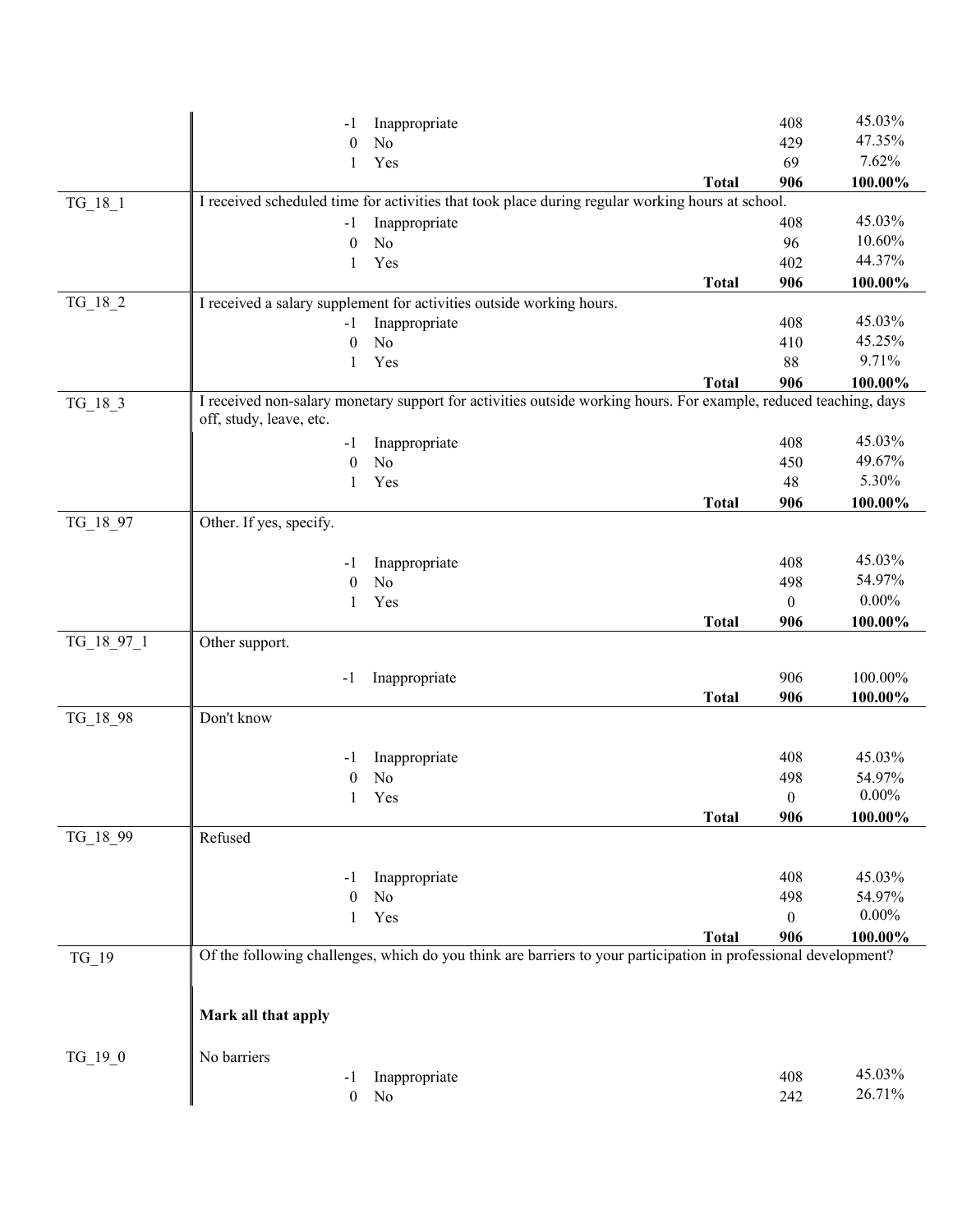|            | 1 Yes                                                                                    |              | 256       | 28.26%  |
|------------|------------------------------------------------------------------------------------------|--------------|-----------|---------|
|            |                                                                                          | <b>Total</b> | 906       | 100.00% |
| TG 19 1    | I do not have the pre-requisites (for example, qualifications, experience, or seniority) |              |           |         |
|            | Inappropriate<br>$-1$                                                                    |              | 408       | 45.03%  |
|            | No<br>$\theta$                                                                           |              | 481       | 53.09%  |
|            | Yes<br>1                                                                                 |              | 17        | 1.88%   |
|            |                                                                                          | <b>Total</b> | 906       | 100.00% |
| $TG_19_2$  | Professional development is too expensive/unaffordable                                   |              |           |         |
|            | Inappropriate<br>$-1$                                                                    |              | 408       | 45.03%  |
|            | $\boldsymbol{0}$<br>No                                                                   |              | 453       | 50.00%  |
|            | Yes<br>1                                                                                 |              | 45        | 4.97%   |
|            |                                                                                          | <b>Total</b> | 906       | 100.00% |
| $TG_19_3$  | There is a lack of employer support                                                      |              |           |         |
|            | Inappropriate<br>-1                                                                      |              | 408       | 45.03%  |
|            | N <sub>o</sub><br>$\theta$                                                               |              | 434       | 47.90%  |
|            | Yes<br>1                                                                                 |              | 64        | 7.06%   |
|            |                                                                                          | <b>Total</b> | 906       | 100.00% |
| $TG_19_4$  | Professional development conflicts with my work schedule                                 |              |           |         |
|            | Inappropriate<br>$-1$                                                                    |              | 408       | 45.03%  |
|            | No<br>$\theta$                                                                           |              | 385       | 42.49%  |
|            | Yes<br>1                                                                                 |              | 113       | 12.47%  |
|            |                                                                                          | <b>Total</b> | 906       | 100.00% |
| $TG_19_5$  | I do not have time because of family responsibilities                                    |              |           | 45.03%  |
|            | Inappropriate<br>$-1$<br>No                                                              |              | 408       | 48.79%  |
|            | $\mathbf{0}$<br>Yes<br>1                                                                 |              | 442<br>56 | 6.18%   |
|            |                                                                                          | <b>Total</b> | 906       | 100.00% |
|            |                                                                                          |              |           |         |
| $TG_19_6$  | There is no relevant professional development offered                                    |              |           |         |
|            | Inappropriate<br>$-1$                                                                    |              | 408       | 45.03%  |
|            | N <sub>o</sub><br>$\theta$                                                               |              | 421       | 46.47%  |
|            | Yes<br>1                                                                                 |              | 77        | 8.50%   |
|            |                                                                                          | <b>Total</b> | 906       | 100.00% |
| TG_19_7    | There are no incentives for participating in such activities.                            |              |           |         |
|            | -1 Inappropriate                                                                         |              | 408       | 45.03%  |
|            | 0<br>No                                                                                  |              | 451       | 49.78%  |
|            | Yes                                                                                      |              | 47        | 5.19%   |
|            |                                                                                          | <b>Total</b> | 906       | 100.00% |
| TG_19_97   | Others. If yes, specify.                                                                 |              |           |         |
|            | Inappropriate<br>-1                                                                      |              | 408       | 45.03%  |
|            | N <sub>o</sub><br>$\theta$                                                               |              | 496       | 54.75%  |
|            | Yes<br>1                                                                                 |              | 2         | 0.22%   |
|            |                                                                                          | <b>Total</b> | 906       | 100.00% |
| TG_19_97_1 | Other barriers.                                                                          |              |           |         |
|            | Removed from public dataset                                                              |              |           |         |
|            |                                                                                          |              |           |         |
|            |                                                                                          |              |           |         |
| TG_19_98   | Don't know                                                                               |              |           |         |
|            | Removed from public dataset                                                              |              |           |         |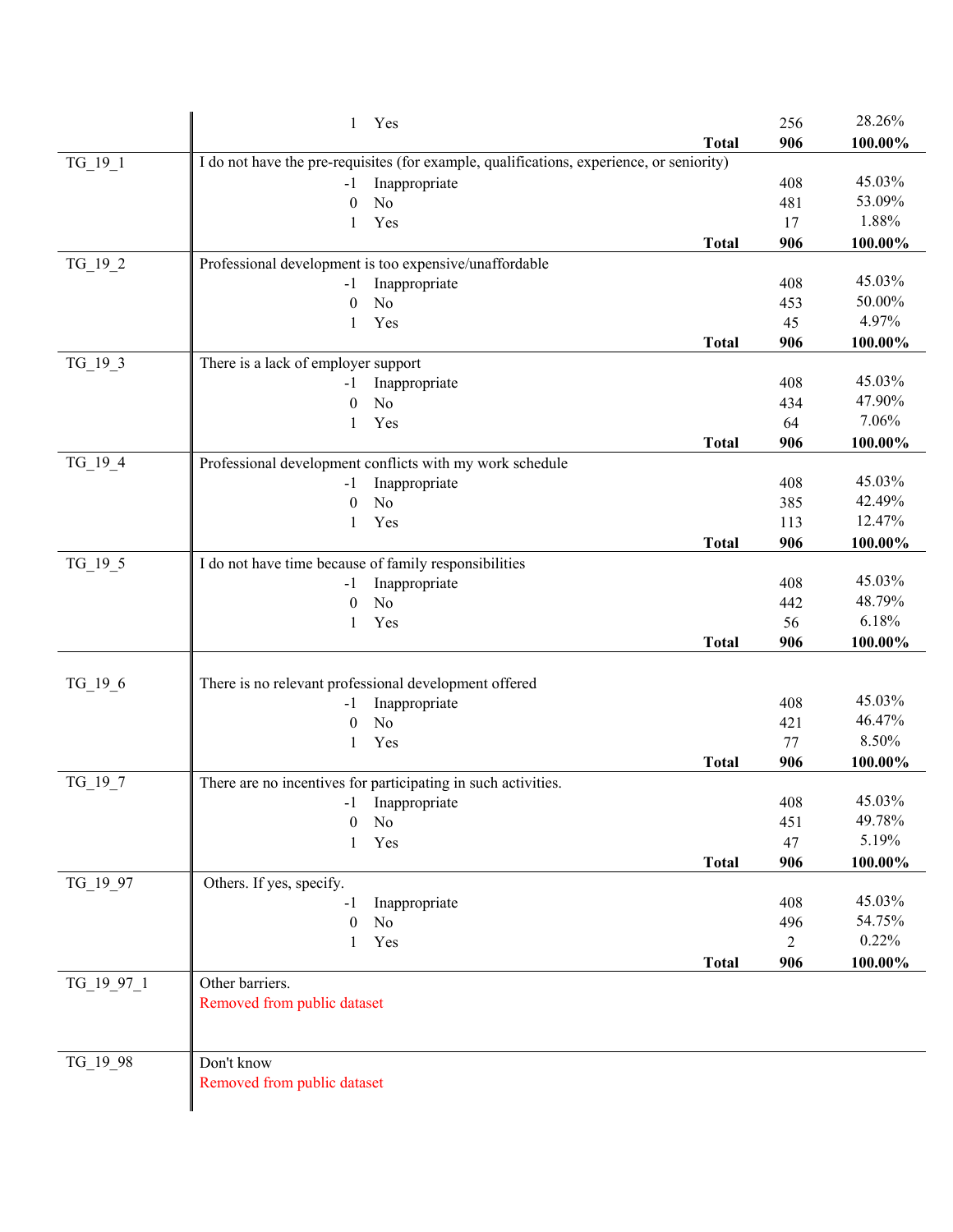| $TG_19_9$ | Refused<br>Removed from public dataset |
|-----------|----------------------------------------|

|           | Now we'd like to talk about parent and community involvement in this school.                         |              |                  |          |
|-----------|------------------------------------------------------------------------------------------------------|--------------|------------------|----------|
| $TH_1$    | In the past 12 months, have you sent any of the following communications to your students' families? |              |                  |          |
|           | Mark all that apply                                                                                  |              |                  |          |
| $TH_1_0$  | Have not sent anything to students' families                                                         |              |                  |          |
|           | $0$ No                                                                                               |              | 885              | 97.68%   |
|           | Yes<br>$\mathbf{1}$                                                                                  |              | 21               | 2.32%    |
|           |                                                                                                      | <b>Total</b> | 906              | 100.00%  |
| TH 1 1    | Notes or emails about a specific student to his/her parents or guardians                             |              |                  |          |
|           | $0$ No                                                                                               |              | 400              | 44.15%   |
|           | Yes<br>1                                                                                             |              | 506              | 55.85%   |
|           |                                                                                                      | <b>Total</b> | 906              | 100.00%  |
| $TH_1_2$  | Newsletters, memos, emails, or notices addressed to all parents of a class                           |              |                  |          |
|           | No<br>$\theta$                                                                                       |              | 504              | 55.63%   |
|           | Yes<br>$\mathbf{1}$                                                                                  |              | 402              | 44.37%   |
|           |                                                                                                      | <b>Total</b> | 906              | 100.00%  |
| $TH_1_3$  | Notice for an individual and parent 's meeting                                                       |              |                  |          |
|           | $\boldsymbol{0}$<br>N <sub>o</sub>                                                                   |              | 123              | 13.58%   |
|           | Yes<br>$\mathbf{1}$                                                                                  |              | 783              | 86.42%   |
|           |                                                                                                      | <b>Total</b> | 906              | 100.00%  |
| $TH_1_4$  | Exam result                                                                                          |              |                  |          |
|           | No<br>$\overline{0}$                                                                                 |              | 84               | 9.27%    |
|           | Yes<br>$\mathbf{1}$                                                                                  |              | 822              | 90.73%   |
|           |                                                                                                      | <b>Total</b> | 906              | 100.00%  |
| $TH_1_5$  | Notice for an interaction program                                                                    |              |                  |          |
|           | No<br>$\mathbf{0}$                                                                                   |              | 198              | 21.85%   |
|           | Yes<br>1                                                                                             |              | 708              | 78.15%   |
|           |                                                                                                      | <b>Total</b> | 906              | 100.00%  |
| TH $16$   | Notice for ECA Activities                                                                            |              |                  |          |
|           | No<br>$\mathbf{0}$                                                                                   |              | 463              | 51.10%   |
|           | 1<br>Yes                                                                                             |              | 443              | 48.90%   |
|           |                                                                                                      | <b>Total</b> | 906              | 100.00%  |
| TH_1_97   | Others. If yes, specify.                                                                             |              |                  |          |
|           | N <sub>o</sub><br>$\mathbf{0}$                                                                       |              | 906              | 100.00%  |
|           | Yes<br>1                                                                                             |              | $\boldsymbol{0}$ | $0.00\%$ |
|           |                                                                                                      | <b>Total</b> | 906              | 100.00%  |
| TH 1 97 1 | Other communications.                                                                                |              |                  |          |

## **Section H : Information: Community, Parents participation & Knowledge**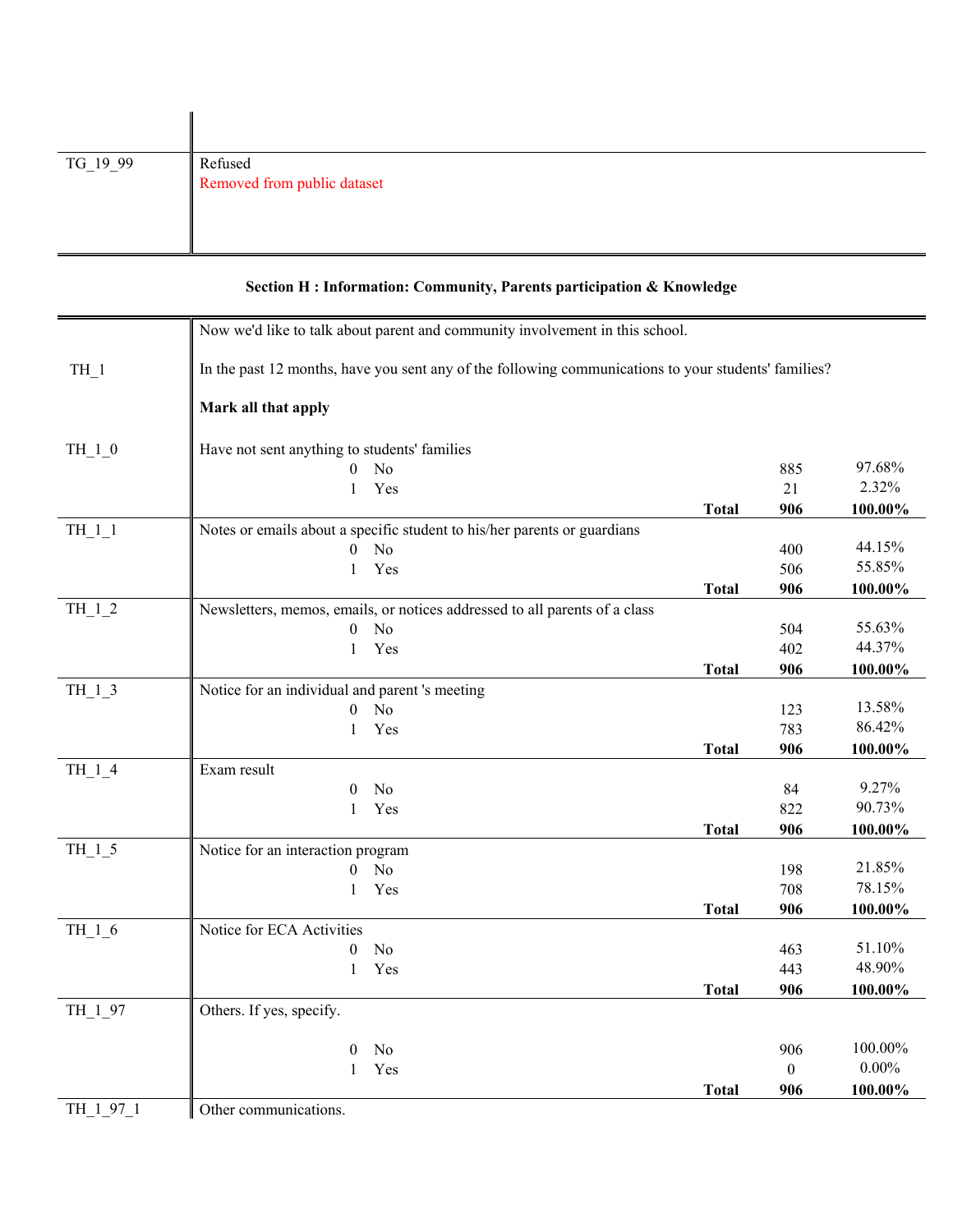|                 | -1                                           | Inappropriate                                                                                                       |              | 906                     | 100.00%    |
|-----------------|----------------------------------------------|---------------------------------------------------------------------------------------------------------------------|--------------|-------------------------|------------|
|                 |                                              |                                                                                                                     | <b>Total</b> | 906                     | $100.00\%$ |
| TH_1_98         | Don't know                                   |                                                                                                                     |              |                         |            |
|                 |                                              |                                                                                                                     |              |                         |            |
|                 | 0                                            | No                                                                                                                  |              | 906                     | 100.00%    |
|                 | 1                                            | Yes                                                                                                                 |              | $\mathbf{0}$            | $0.00\%$   |
|                 |                                              |                                                                                                                     | <b>Total</b> | 906                     | 100.00%    |
| TH_1_99         | Refused                                      |                                                                                                                     |              |                         |            |
|                 |                                              |                                                                                                                     |              |                         | 100.00%    |
|                 | $\bf{0}$                                     | No                                                                                                                  |              | 906                     | $0.00\%$   |
|                 |                                              | Yes                                                                                                                 | <b>Total</b> | $\boldsymbol{0}$<br>906 | 100.00%    |
| $TH_2$          |                                              | In the past 12 months, have you had a visit, meeting, or conference with any of your students' parents or family    |              |                         |            |
|                 | members? If yes, how many times?             |                                                                                                                     |              |                         |            |
|                 | $\boldsymbol{0}$                             | Never                                                                                                               |              | 20                      | 2.21%      |
|                 | $1 - 50$                                     | Times                                                                                                               |              | 886                     | 97.79%     |
|                 | 98                                           | Don't know                                                                                                          |              | $\mathbf{0}$            | $0.00\%$   |
|                 | 99                                           | Refused                                                                                                             |              | $\theta$                | $0.00\%$   |
|                 |                                              |                                                                                                                     | <b>Total</b> | 906                     | 100.00%    |
| TH_3            |                                              | In the past 12 months, have any parents or family members of your students served as a volunteer in your            |              |                         |            |
|                 | classroom? If yes, how many times?           |                                                                                                                     |              |                         |            |
|                 | $\boldsymbol{0}$                             | Never                                                                                                               |              | 879                     | 97.02%     |
|                 | $1 - 10$                                     | Times                                                                                                               |              | 27                      | 2.98%      |
|                 | 98                                           | Don't know                                                                                                          |              | $\mathbf{0}$            | $0.00\%$   |
|                 | 99                                           | Refused                                                                                                             |              | $\theta$                | $0.00\%$   |
|                 |                                              | In the past 12 months, have any of your students' parents or family members observed or visited your classroom?     | <b>Total</b> | 906                     | 100.00%    |
| TH_4            |                                              |                                                                                                                     |              |                         |            |
|                 | $\overline{0}$                               | Never                                                                                                               |              | 675                     | 74.50%     |
|                 | $1 - 10$                                     | Times                                                                                                               |              | 231                     | 25.50%     |
|                 | 98                                           | Don't know                                                                                                          |              | $\boldsymbol{0}$        | $0.00\%$   |
|                 | 99                                           | Refused                                                                                                             |              | $\theta$                | $0.00\%$   |
|                 |                                              |                                                                                                                     | <b>Total</b> | 906                     | 100.00%    |
| TH_5            |                                              | In the past 12 months, have you had an informal conversation with any of your students' parents? If yes, how        |              |                         |            |
|                 | many times?                                  |                                                                                                                     |              |                         |            |
|                 | $\boldsymbol{0}$                             | Never                                                                                                               |              | 84                      | 9.27%      |
|                 |                                              |                                                                                                                     |              |                         | 90.73%     |
|                 | $1-90$                                       | Times                                                                                                               |              | 822                     |            |
|                 | 98                                           | Don't know                                                                                                          |              | $\overline{0}$          | $0.00\%$   |
|                 | 99                                           | Refused                                                                                                             |              | $\theta$                | $0.00\%$   |
|                 |                                              |                                                                                                                     | <b>Total</b> | 906                     | 100.00%    |
| TH <sub>6</sub> | such as a play, sporting event, or concert?  | In the past 12 months, have you attended a school event outside the class in which a student of yours participated, |              |                         |            |
|                 | $\boldsymbol{0}$                             | Never                                                                                                               |              | 252                     | 27.81%     |
|                 | $1 - 50$                                     | Times                                                                                                               |              | 654                     | 72.19%     |
|                 | 98                                           | Don't know                                                                                                          |              | $\boldsymbol{0}$        | $0.00\%$   |
|                 | 99                                           | Refused                                                                                                             |              | $\theta$                | $0.00\%$   |
|                 |                                              |                                                                                                                     | <b>Total</b> | 906                     | 100.00%    |
| $TH_7$          | What is generally discussed in PTA meetings? |                                                                                                                     |              |                         |            |
|                 |                                              | Multiple answers is possible but do not lead the answer                                                             |              |                         |            |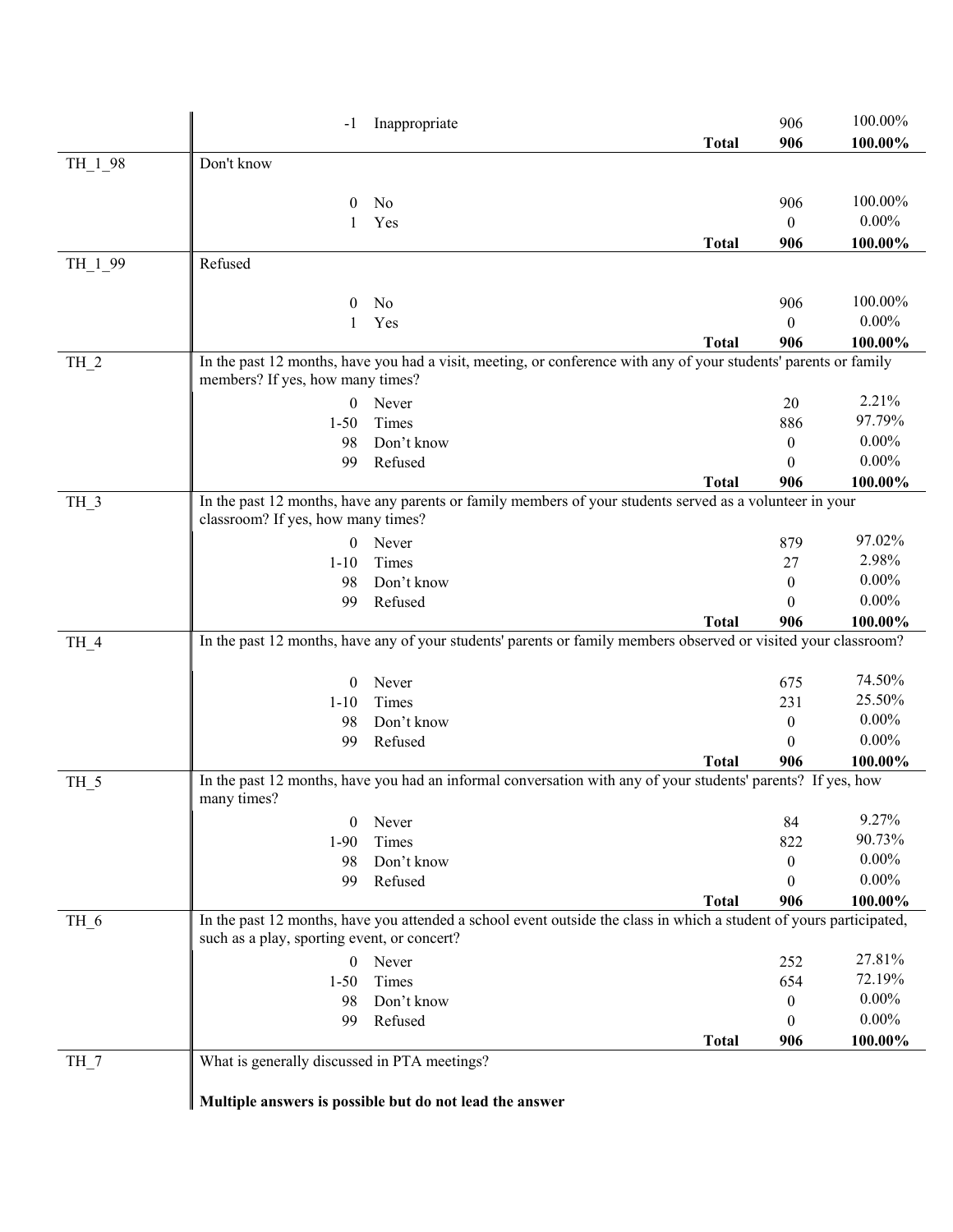| $TH_7_0$ | Not participated                              |              |                |                  |
|----------|-----------------------------------------------|--------------|----------------|------------------|
|          | $\mathbf{0}$<br>No                            |              | 738            | 81.46%           |
|          | Yes<br>$\mathbf{1}$                           |              | 168            | 18.54%           |
|          |                                               | <b>Total</b> | 906            | 100.00%          |
| $TH_7_1$ | Teachers' issues                              |              |                |                  |
|          | No<br>$\theta$                                |              | 366            | 40.40%<br>59.60% |
|          | Yes<br>1                                      | <b>Total</b> | 540<br>906     | 100.00%          |
| TH_7_2   | Enrollment issues                             |              |                |                  |
|          | No<br>$\mathbf{0}$                            |              | 454            | 50.11%           |
|          | Yes<br>$\mathbf{1}$                           |              | 452            | 49.89%           |
|          |                                               | <b>Total</b> | 906            | 100.00%          |
| $TH_7_3$ | Attendance of students                        |              |                |                  |
|          | No<br>$\boldsymbol{0}$                        |              | 306            | 33.77%           |
|          | Yes<br>$\mathbf{1}$                           |              | 600            | 66.23%           |
|          |                                               | <b>Total</b> | 906            | 100.00%          |
| TH_7_4   | Financial situation of school                 |              |                |                  |
|          | No<br>$\boldsymbol{0}$                        |              | 521            | 57.51%<br>42.49% |
|          | Yes<br>1                                      |              | 385            |                  |
|          | Resource mobilization                         | <b>Total</b> | 906            | 100.00%          |
| $TH_7_5$ | $\boldsymbol{0}$<br>No                        |              | 572            | 63.13%           |
|          | Yes<br>$\mathbf{1}$                           |              | 334            | 36.87%           |
|          |                                               | <b>Total</b> | 906            | $100.00\%$       |
| TH_7_6   | Scholarship program                           |              |                |                  |
|          | No<br>$\boldsymbol{0}$                        |              | 418            | 46.14%           |
|          | Yes<br>1                                      |              | 488            | 53.86%           |
|          |                                               | <b>Total</b> | 906            | 100.00%          |
| TH_7_7   | Students' discipline                          |              |                |                  |
|          | No<br>$\boldsymbol{0}$                        |              | 240            | 26.49%           |
|          | Yes<br>$\mathbf{1}$                           |              | 666            | 73.51%           |
|          |                                               | <b>Total</b> | 906            | 100.00%          |
| TH_7_8   | School community relations                    |              | 477            | 52.65%           |
|          | $\boldsymbol{0}$<br>No<br>$\mathbf{1}$<br>Yes |              | 429            | 47.35%           |
|          |                                               | <b>Total</b> | 906            | $100.00\%$       |
| TH_7_9   | Issues on teaching/curriculum                 |              |                |                  |
|          | $\rm No$<br>$\boldsymbol{0}$                  |              | 312            | 34.44%           |
|          | Yes<br>$\mathbf{1}$                           |              | 594            | 65.56%           |
|          |                                               | <b>Total</b> | 906            | $100.00\%$       |
| TH_7_10  | Construction issues                           |              |                |                  |
|          | No<br>$\boldsymbol{0}$                        |              | 596            | 65.78%           |
|          | Yes<br>1                                      |              | 310            | 34.22%           |
|          |                                               | <b>Total</b> | 906            | $100.00\%$       |
| TH_7_11  | Quality                                       |              |                |                  |
|          | $\boldsymbol{0}$<br>No                        |              | 904            | 99.78%           |
|          | Yes<br>$\mathbf{1}$                           |              | $\overline{c}$ | 0.22%            |
|          |                                               | <b>Total</b> | 906            | $100.00\%$       |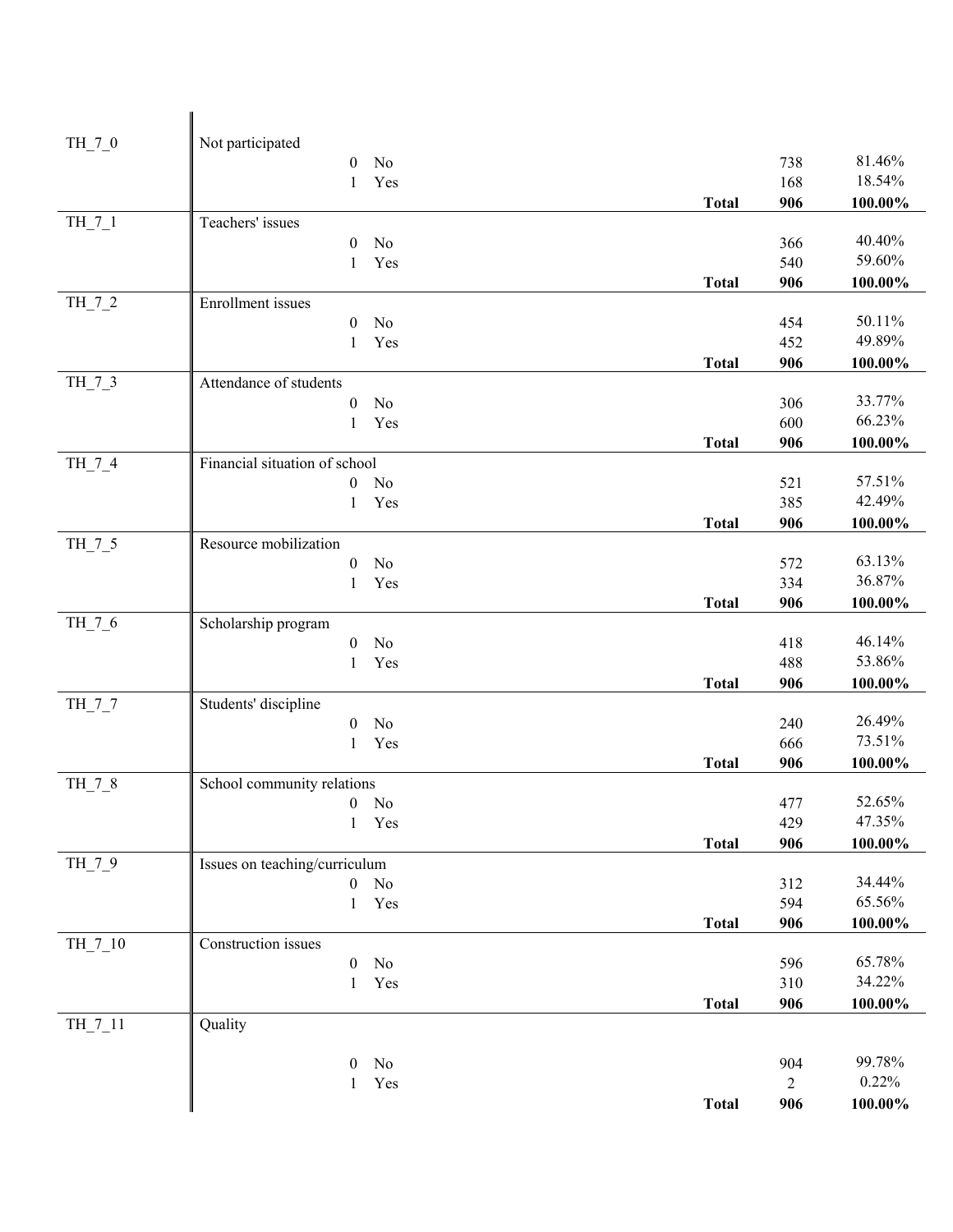| TH_7_97   | Others. If yes, specify.                                                                                            |              |                  |            |
|-----------|---------------------------------------------------------------------------------------------------------------------|--------------|------------------|------------|
|           |                                                                                                                     |              |                  |            |
|           | No<br>$\overline{0}$                                                                                                |              | 906              | 100.00%    |
|           | Yes<br>1                                                                                                            |              | $\mathbf{0}$     | $0.00\%$   |
|           |                                                                                                                     | <b>Total</b> | 906              | 100.00%    |
| TH_7_97_1 | Other topics.                                                                                                       |              |                  | 100.00%    |
|           | Inappropriate<br>$-1$                                                                                               |              | 906              |            |
|           | Don't know                                                                                                          | <b>Total</b> | 906              | 100.00%    |
| TH_7_98   |                                                                                                                     |              |                  |            |
|           | No<br>$\theta$                                                                                                      |              | 906              | 100.00%    |
|           | Yes<br>1                                                                                                            |              | $\boldsymbol{0}$ | $0.00\%$   |
|           |                                                                                                                     | <b>Total</b> | 906              | 100.00%    |
| TH_7_99   | Refused                                                                                                             |              |                  |            |
|           |                                                                                                                     |              |                  |            |
|           | No<br>$\theta$                                                                                                      |              | 906              | 100.00%    |
|           | Yes<br>$\mathbf{1}$                                                                                                 |              | $\theta$         | $0.00\%$   |
|           |                                                                                                                     | <b>Total</b> | 906              | 100.00%    |
| TH_8      | Has this school made any efforts to reach out to out of school children? If yes, what has the school done to try to |              |                  |            |
|           | attract more out of school children?                                                                                |              |                  |            |
|           |                                                                                                                     |              |                  |            |
|           | Mark all that apply                                                                                                 |              |                  |            |
| TH_8_0    | No efforts                                                                                                          |              |                  |            |
|           | No<br>$\theta$                                                                                                      |              | 808              | 89.18%     |
|           | Yes<br>1                                                                                                            |              | 98               | 10.82%     |
|           |                                                                                                                     | <b>Total</b> | 906              | 100.00%    |
| $TH_8_1$  | Door to door visit in the community                                                                                 |              |                  |            |
|           | No<br>$\overline{0}$                                                                                                |              | 162              | 17.88%     |
|           | Yes<br>1                                                                                                            |              | 744              | 82.12%     |
|           |                                                                                                                     | <b>Total</b> | 906              | 100.00%    |
| TH_8_2    | Giving incentives such as scholarship, free admissions, waiving exam fee, and individual coaching.                  |              |                  |            |
|           | No<br>$\boldsymbol{0}$                                                                                              |              | 218              | 24.06%     |
|           | Yes                                                                                                                 |              | 688              | 75.94%     |
|           |                                                                                                                     | <b>Total</b> | 906              | 100.00%    |
| TH_8_3    | Providing textbooks                                                                                                 |              |                  |            |
|           | $\mathbf{0}$<br>No                                                                                                  |              | 453              | 50.00%     |
|           | Yes<br>1                                                                                                            |              | 453              | 50.00%     |
|           |                                                                                                                     | Total        | 906              | $100.00\%$ |
| $TH_8_4$  | Providing stationary free of cost                                                                                   |              |                  | 64.02%     |
|           | No<br>$\mathbf{0}$                                                                                                  |              | 580              | 35.98%     |
|           | Yes<br>1                                                                                                            |              | 326<br>906       |            |
| TH_8_5    | Providing incentives such as free mid-day snacks and day meal                                                       | <b>Total</b> |                  | 100.00%    |
|           | $\boldsymbol{0}$<br>No                                                                                              |              | 789              | 87.09%     |
|           | Yes<br>1                                                                                                            |              | 117              | 12.91%     |
|           |                                                                                                                     | <b>Total</b> | 906              | 100.00%    |
| TH_8_6    | Arrange flexible school hours                                                                                       |              |                  |            |
|           | No<br>$\boldsymbol{0}$                                                                                              |              | 839              | 92.60%     |
|           | Yes<br>$\mathbf{1}$                                                                                                 |              | 67               | 7.40%      |
|           |                                                                                                                     |              |                  |            |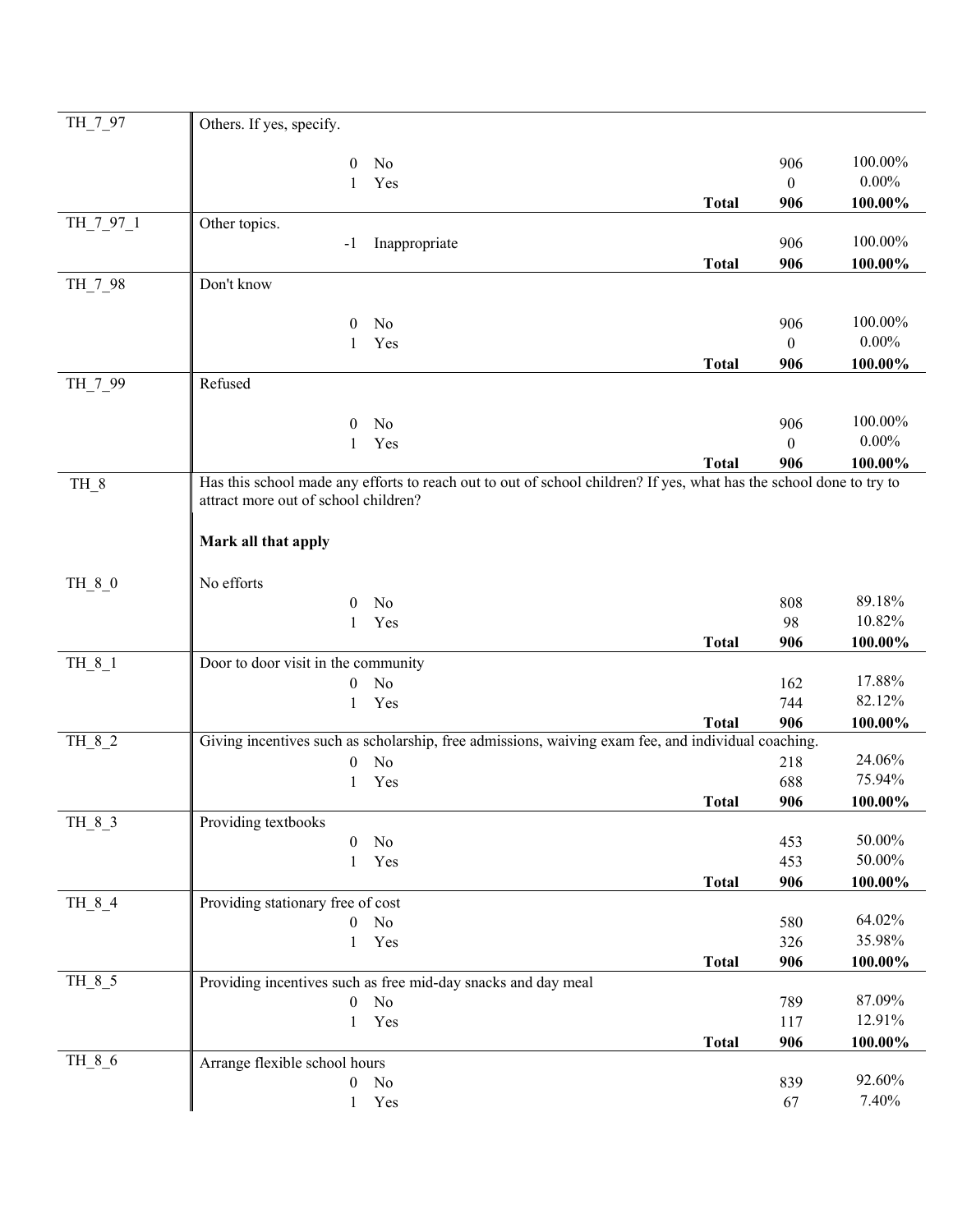|           |                                                                                                                | <b>Total</b> | 906            | 100.00%    |
|-----------|----------------------------------------------------------------------------------------------------------------|--------------|----------------|------------|
| $TH_8_7$  | Created awareness about girls' education in society                                                            |              |                |            |
|           | $0$ No                                                                                                         |              | 713            | 78.70%     |
|           | Yes<br>1                                                                                                       |              | 193            | 21.30%     |
|           |                                                                                                                | <b>Total</b> | 906            | 100.00%    |
| TH_8_8    | Dress free of cost                                                                                             |              |                |            |
|           | $\mathbf{0}$<br>No                                                                                             |              | 598            | 66.00%     |
|           | Yes<br>1                                                                                                       |              | 308            | 34.00%     |
|           |                                                                                                                | <b>Total</b> | 906            | 100.00%    |
| TH_8_9    | Transport                                                                                                      |              |                |            |
|           | No<br>$\theta$                                                                                                 |              | 609            | 67.22%     |
|           | Yes<br>1                                                                                                       |              | 297            | 32.78%     |
|           |                                                                                                                | <b>Total</b> | 906            | 100.00%    |
| TH 8 97   | Others. If yes, specify.                                                                                       |              |                |            |
|           | No<br>0                                                                                                        |              | 904            | 99.78%     |
|           | Yes<br>1                                                                                                       |              | $\overline{2}$ | 0.22%      |
|           |                                                                                                                | <b>Total</b> | 906            | 100.00%    |
| TH 8 97 1 | Other efforts.                                                                                                 |              |                |            |
|           |                                                                                                                |              | 904            | 99.78%     |
|           | Inappropriate<br>-1<br>Others<br>97                                                                            |              | $\overline{2}$ | 0.22%      |
|           |                                                                                                                | <b>Total</b> | 906            | 100.00%    |
| TH_8_98   | Don't know                                                                                                     |              |                |            |
|           |                                                                                                                |              |                |            |
|           | $\theta$<br>No                                                                                                 |              | 906            | 100.00%    |
|           | Yes<br>1                                                                                                       |              | $\theta$       | $0.00\%$   |
|           |                                                                                                                | <b>Total</b> | 906            | 100.00%    |
| TH 8 99   | Refused                                                                                                        |              |                |            |
|           |                                                                                                                |              |                |            |
|           | No<br>$\mathbf{0}$                                                                                             |              | 906            | 100.00%    |
|           | Yes<br>1                                                                                                       |              | $\mathbf{0}$   | $0.00\%$   |
|           |                                                                                                                | <b>Total</b> | 906            | 100.00%    |
| TH_9      | Does the school have any programs to encourage Dalit, Janajati, and disadvantaged minority groups and students |              |                |            |
|           | to enroll in your school? If yes, what type of program does the school have?                                   |              |                |            |
|           |                                                                                                                |              |                |            |
|           | Mark all that apply                                                                                            |              |                |            |
|           |                                                                                                                |              |                |            |
| $TH_9_0$  | No efforts<br>No<br>$\overline{0}$                                                                             |              | 796            | 87.86%     |
|           | Yes<br>1                                                                                                       |              | 110            | 12.14%     |
|           |                                                                                                                | <b>Total</b> | 906            | $100.00\%$ |
| TH_9_1    | Door to door visit in the community                                                                            |              |                |            |
|           | No<br>$\mathbf{0}$                                                                                             |              | 255            | 28.15%     |
|           | Yes<br>1                                                                                                       |              | 651            | 71.85%     |
|           |                                                                                                                | <b>Total</b> | 906            | $100.00\%$ |
| $TH_9_2$  | Giving incentives such as scholarship, free admissions, waiving exam fee, and individual coaching.             |              |                |            |
|           | No<br>$\overline{0}$                                                                                           |              | 166            | 18.32%     |
|           | Yes<br>1                                                                                                       |              | 740            | 81.68%     |
|           |                                                                                                                | <b>Total</b> | 906            | $100.00\%$ |
| $TH_9_3$  | Providing textbooks and stationary free of cost                                                                |              |                |            |
|           |                                                                                                                |              |                |            |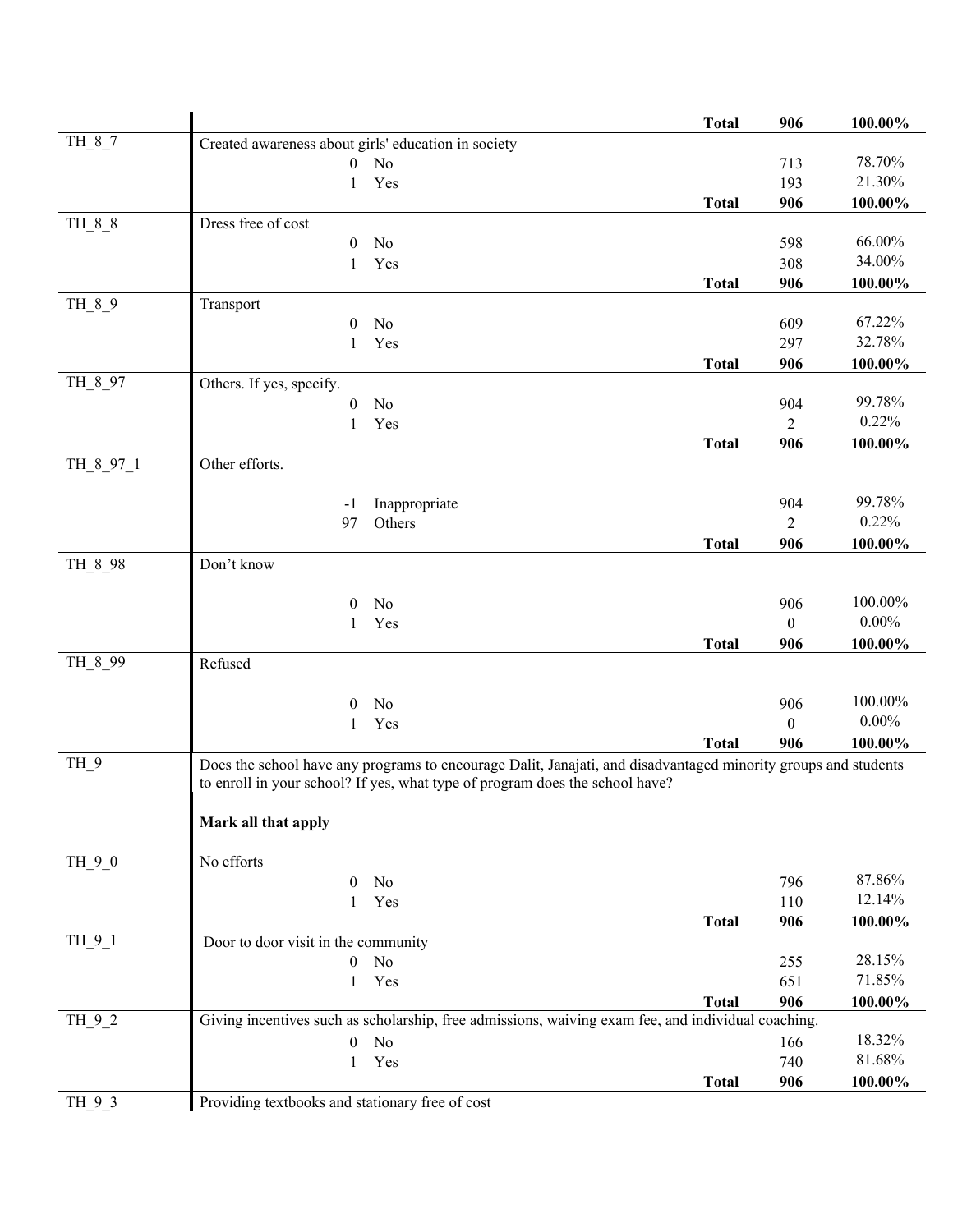| No<br>472<br>47.90%<br>Yes<br>434<br>1<br>906<br><b>Total</b><br>100.00%<br>Providing stationary free of cost<br>$TH_9_4$<br>65.34%<br>No<br>592<br>$\boldsymbol{0}$<br>34.66%<br>Yes<br>314<br>1<br>906<br>100.00%<br><b>Total</b><br>$TH_9_5$<br>Providing incentives such as free mid-day snacks and day meal<br>88.41%<br>No<br>801<br>$\boldsymbol{0}$<br>11.59%<br>Yes<br>105<br>$\mathbf{1}$<br>906<br>100.00%<br><b>Total</b><br>Arrange flexible school hours<br>TH_9_6<br>94.48%<br>No<br>856<br>$\boldsymbol{0}$<br>5.52%<br>50<br>Yes<br>1<br>906<br>100.00%<br><b>Total</b><br>Created awareness about girls' education in society<br>$TH_9_7$<br>82.23%<br>No<br>$\boldsymbol{0}$<br>745<br>17.77%<br>Yes<br>161<br>1<br><b>Total</b><br>906<br>100.00%<br>$TH_9_8$<br>Dress free of cost |
|---------------------------------------------------------------------------------------------------------------------------------------------------------------------------------------------------------------------------------------------------------------------------------------------------------------------------------------------------------------------------------------------------------------------------------------------------------------------------------------------------------------------------------------------------------------------------------------------------------------------------------------------------------------------------------------------------------------------------------------------------------------------------------------------------------|
|                                                                                                                                                                                                                                                                                                                                                                                                                                                                                                                                                                                                                                                                                                                                                                                                         |
|                                                                                                                                                                                                                                                                                                                                                                                                                                                                                                                                                                                                                                                                                                                                                                                                         |
|                                                                                                                                                                                                                                                                                                                                                                                                                                                                                                                                                                                                                                                                                                                                                                                                         |
|                                                                                                                                                                                                                                                                                                                                                                                                                                                                                                                                                                                                                                                                                                                                                                                                         |
|                                                                                                                                                                                                                                                                                                                                                                                                                                                                                                                                                                                                                                                                                                                                                                                                         |
|                                                                                                                                                                                                                                                                                                                                                                                                                                                                                                                                                                                                                                                                                                                                                                                                         |
|                                                                                                                                                                                                                                                                                                                                                                                                                                                                                                                                                                                                                                                                                                                                                                                                         |
|                                                                                                                                                                                                                                                                                                                                                                                                                                                                                                                                                                                                                                                                                                                                                                                                         |
|                                                                                                                                                                                                                                                                                                                                                                                                                                                                                                                                                                                                                                                                                                                                                                                                         |
|                                                                                                                                                                                                                                                                                                                                                                                                                                                                                                                                                                                                                                                                                                                                                                                                         |
|                                                                                                                                                                                                                                                                                                                                                                                                                                                                                                                                                                                                                                                                                                                                                                                                         |
|                                                                                                                                                                                                                                                                                                                                                                                                                                                                                                                                                                                                                                                                                                                                                                                                         |
|                                                                                                                                                                                                                                                                                                                                                                                                                                                                                                                                                                                                                                                                                                                                                                                                         |
|                                                                                                                                                                                                                                                                                                                                                                                                                                                                                                                                                                                                                                                                                                                                                                                                         |
|                                                                                                                                                                                                                                                                                                                                                                                                                                                                                                                                                                                                                                                                                                                                                                                                         |
|                                                                                                                                                                                                                                                                                                                                                                                                                                                                                                                                                                                                                                                                                                                                                                                                         |
|                                                                                                                                                                                                                                                                                                                                                                                                                                                                                                                                                                                                                                                                                                                                                                                                         |
|                                                                                                                                                                                                                                                                                                                                                                                                                                                                                                                                                                                                                                                                                                                                                                                                         |
| 67.00%<br>607<br>No<br>$\mathbf{0}$                                                                                                                                                                                                                                                                                                                                                                                                                                                                                                                                                                                                                                                                                                                                                                     |
| 33.00%<br>299<br>Yes<br>1                                                                                                                                                                                                                                                                                                                                                                                                                                                                                                                                                                                                                                                                                                                                                                               |
| <b>Total</b><br>906<br>100.00%                                                                                                                                                                                                                                                                                                                                                                                                                                                                                                                                                                                                                                                                                                                                                                          |
| TH_9_9<br>Transport                                                                                                                                                                                                                                                                                                                                                                                                                                                                                                                                                                                                                                                                                                                                                                                     |
| 74.39%<br>No<br>$\theta$<br>674                                                                                                                                                                                                                                                                                                                                                                                                                                                                                                                                                                                                                                                                                                                                                                         |
| 25.61%<br>Yes<br>232<br>1                                                                                                                                                                                                                                                                                                                                                                                                                                                                                                                                                                                                                                                                                                                                                                               |
| <b>Total</b><br>906<br>100.00%                                                                                                                                                                                                                                                                                                                                                                                                                                                                                                                                                                                                                                                                                                                                                                          |
| TH 9 97<br>Others. If yes, specify.                                                                                                                                                                                                                                                                                                                                                                                                                                                                                                                                                                                                                                                                                                                                                                     |
|                                                                                                                                                                                                                                                                                                                                                                                                                                                                                                                                                                                                                                                                                                                                                                                                         |
| 100.00%<br>906<br>$\mathbf{0}$<br>No                                                                                                                                                                                                                                                                                                                                                                                                                                                                                                                                                                                                                                                                                                                                                                    |
| $0.00\%$<br>Yes<br>$\boldsymbol{0}$<br>1                                                                                                                                                                                                                                                                                                                                                                                                                                                                                                                                                                                                                                                                                                                                                                |
| <b>Total</b><br>906<br>100.00%                                                                                                                                                                                                                                                                                                                                                                                                                                                                                                                                                                                                                                                                                                                                                                          |
| TH_9_97_1<br>Other programs.<br>100.00%                                                                                                                                                                                                                                                                                                                                                                                                                                                                                                                                                                                                                                                                                                                                                                 |
| 906<br>Inappropriate<br>$-1$                                                                                                                                                                                                                                                                                                                                                                                                                                                                                                                                                                                                                                                                                                                                                                            |
| <b>Total</b><br>906<br>100.00%<br>TH 9 98<br>Don't know                                                                                                                                                                                                                                                                                                                                                                                                                                                                                                                                                                                                                                                                                                                                                 |
|                                                                                                                                                                                                                                                                                                                                                                                                                                                                                                                                                                                                                                                                                                                                                                                                         |
| $\boldsymbol{0}$<br>No<br>906<br>100.00%                                                                                                                                                                                                                                                                                                                                                                                                                                                                                                                                                                                                                                                                                                                                                                |
| $0.00\%$                                                                                                                                                                                                                                                                                                                                                                                                                                                                                                                                                                                                                                                                                                                                                                                                |
| Yes<br>$\boldsymbol{0}$<br>$\mathbf{1}$<br>$100.00\%$<br><b>Total</b><br>906                                                                                                                                                                                                                                                                                                                                                                                                                                                                                                                                                                                                                                                                                                                            |
| TH 9 99<br>Refused                                                                                                                                                                                                                                                                                                                                                                                                                                                                                                                                                                                                                                                                                                                                                                                      |
|                                                                                                                                                                                                                                                                                                                                                                                                                                                                                                                                                                                                                                                                                                                                                                                                         |
| 100.00%<br>906<br>$\mathbf{0}$<br>No                                                                                                                                                                                                                                                                                                                                                                                                                                                                                                                                                                                                                                                                                                                                                                    |
| $0.00\%$<br>Yes<br>$\boldsymbol{0}$<br>1                                                                                                                                                                                                                                                                                                                                                                                                                                                                                                                                                                                                                                                                                                                                                                |
| <b>Total</b><br>906<br>100.00%                                                                                                                                                                                                                                                                                                                                                                                                                                                                                                                                                                                                                                                                                                                                                                          |

**Section I: Enforcement: Compliance monitoring, recordkeeping** 

 $\mathbf{l}$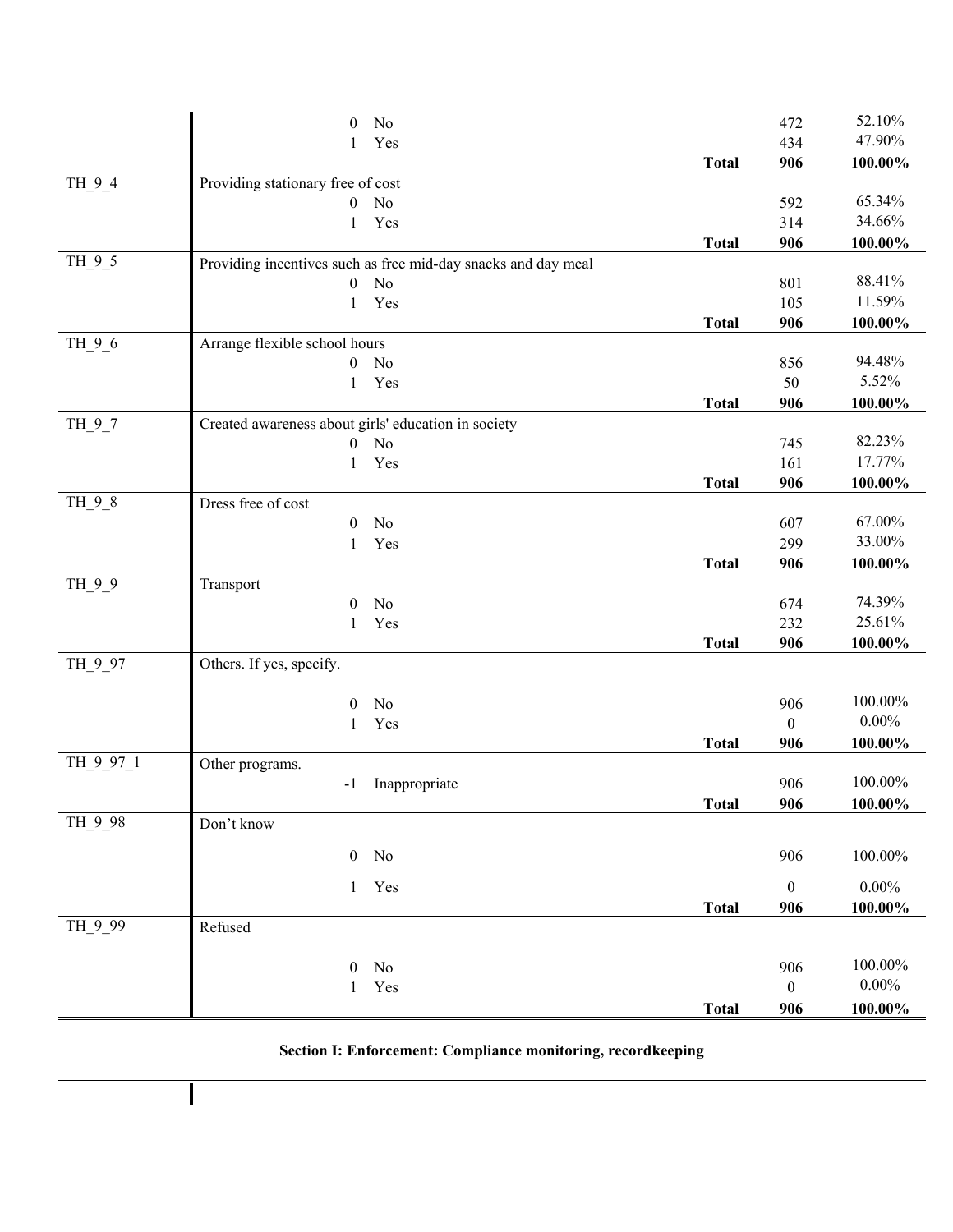|                                    | practices of the school.                                                                                                                                                                                                                                                                                     | Now we'd like to hear about how teachers receive feedback in this school, and who undertakes monitoring |                      |              |              |          |
|------------------------------------|--------------------------------------------------------------------------------------------------------------------------------------------------------------------------------------------------------------------------------------------------------------------------------------------------------------|---------------------------------------------------------------------------------------------------------|----------------------|--------------|--------------|----------|
| $TI_1$                             | Since you began teaching at this school, have you ever received feedback on your teaching practices? If yes, who<br>has provided that feedback? Is it a Resource Person, a School inspector/GON authority, a member of the SMC, the<br>head teacher, other teachers in the school, parents, or someone else? |                                                                                                         |                      |              |              |          |
|                                    | Mark all that apply                                                                                                                                                                                                                                                                                          |                                                                                                         |                      |              |              |          |
| $TI_1_0$                           | Did not received any feedback from anyone                                                                                                                                                                                                                                                                    |                                                                                                         |                      |              |              |          |
|                                    | $\overline{0}$                                                                                                                                                                                                                                                                                               | N <sub>o</sub>                                                                                          |                      |              | 764          | 84.33%   |
|                                    | $\mathbf{1}$                                                                                                                                                                                                                                                                                                 | Yes                                                                                                     | $\bullet$ Go to TI_5 |              | 142          | 15.67%   |
|                                    |                                                                                                                                                                                                                                                                                                              |                                                                                                         |                      | <b>Total</b> | 906          | 100.00%  |
| $TI_1_1$                           | Resource person                                                                                                                                                                                                                                                                                              |                                                                                                         |                      |              |              |          |
|                                    | $\boldsymbol{0}$                                                                                                                                                                                                                                                                                             | No                                                                                                      |                      |              | 581          | 64.13%   |
|                                    | 1                                                                                                                                                                                                                                                                                                            | Yes                                                                                                     |                      |              | 325          | 35.87%   |
| $TI$ $1$ $2$                       | School inspector/GON authority                                                                                                                                                                                                                                                                               |                                                                                                         |                      | <b>Total</b> | 906          | 100.00%  |
|                                    | $\overline{0}$                                                                                                                                                                                                                                                                                               | No                                                                                                      |                      |              | 687          | 75.83%   |
|                                    | 1                                                                                                                                                                                                                                                                                                            | Yes                                                                                                     |                      |              | 219          | 24.17%   |
|                                    |                                                                                                                                                                                                                                                                                                              |                                                                                                         |                      | <b>Total</b> | 906          | 100.00%  |
| $TI$ <sup>1</sup> $-3$             | Member of the SMC                                                                                                                                                                                                                                                                                            |                                                                                                         |                      |              |              |          |
|                                    | $\mathbf{0}$                                                                                                                                                                                                                                                                                                 | No                                                                                                      |                      |              | 676          | 74.61%   |
|                                    | 1                                                                                                                                                                                                                                                                                                            | Yes                                                                                                     |                      |              | 230          | 25.39%   |
|                                    |                                                                                                                                                                                                                                                                                                              |                                                                                                         |                      | <b>Total</b> | 906          | 100.00%  |
| $TI$ <sup>1</sup> $-4$             | Head teacher                                                                                                                                                                                                                                                                                                 |                                                                                                         |                      |              |              |          |
|                                    | $\mathbf{0}$                                                                                                                                                                                                                                                                                                 | No                                                                                                      |                      |              | 257          | 28.37%   |
|                                    | 1                                                                                                                                                                                                                                                                                                            | Yes                                                                                                     |                      |              | 649          | 71.63%   |
| $TI$ <sup><math>1</math></sup> $5$ | Other teachers in the school                                                                                                                                                                                                                                                                                 |                                                                                                         |                      | <b>Total</b> | 906          | 100.00%  |
|                                    | $\theta$                                                                                                                                                                                                                                                                                                     | No                                                                                                      |                      |              | 544          | 60.04%   |
|                                    | $\mathbf{1}$                                                                                                                                                                                                                                                                                                 | Yes                                                                                                     |                      |              | 362          | 39.96%   |
|                                    |                                                                                                                                                                                                                                                                                                              |                                                                                                         |                      | <b>Total</b> | 906          | 100.00%  |
| $TI_1_6$                           | Parents                                                                                                                                                                                                                                                                                                      |                                                                                                         |                      |              |              |          |
|                                    |                                                                                                                                                                                                                                                                                                              | $0$ No                                                                                                  |                      |              | 710          | 78.37%   |
|                                    |                                                                                                                                                                                                                                                                                                              | 1 Yes                                                                                                   |                      |              | 196          | 21.63%   |
|                                    |                                                                                                                                                                                                                                                                                                              |                                                                                                         |                      | <b>Total</b> | 906          | 100.00%  |
| $TI$ $1$ $7$                       | Students                                                                                                                                                                                                                                                                                                     |                                                                                                         |                      |              |              |          |
|                                    | $\boldsymbol{0}$                                                                                                                                                                                                                                                                                             | No                                                                                                      |                      |              | 795          | 87.75%   |
|                                    | 1                                                                                                                                                                                                                                                                                                            | Yes                                                                                                     |                      |              | 111          | 12.25%   |
| $TI$ <sup><math>1</math></sup> $8$ | Coordinator                                                                                                                                                                                                                                                                                                  |                                                                                                         |                      | <b>Total</b> | 906          | 100.00%  |
|                                    | $\boldsymbol{0}$                                                                                                                                                                                                                                                                                             | No                                                                                                      |                      |              | 898          | 99.12%   |
|                                    | $\mathbf{1}$                                                                                                                                                                                                                                                                                                 | Yes                                                                                                     |                      |              | 8            | $0.88\%$ |
|                                    |                                                                                                                                                                                                                                                                                                              |                                                                                                         |                      | <b>Total</b> | 906          | 100.00%  |
| $TI$ <sup>-1</sup> -97             | Other. If yes, specify.                                                                                                                                                                                                                                                                                      |                                                                                                         |                      |              |              |          |
|                                    | $\boldsymbol{0}$                                                                                                                                                                                                                                                                                             | No                                                                                                      |                      |              | 906          | 100.00%  |
|                                    | $\mathbf{1}$                                                                                                                                                                                                                                                                                                 | Yes                                                                                                     |                      |              | $\mathbf{0}$ | $0.00\%$ |
|                                    |                                                                                                                                                                                                                                                                                                              |                                                                                                         |                      | <b>Total</b> | 906          | 100.00%  |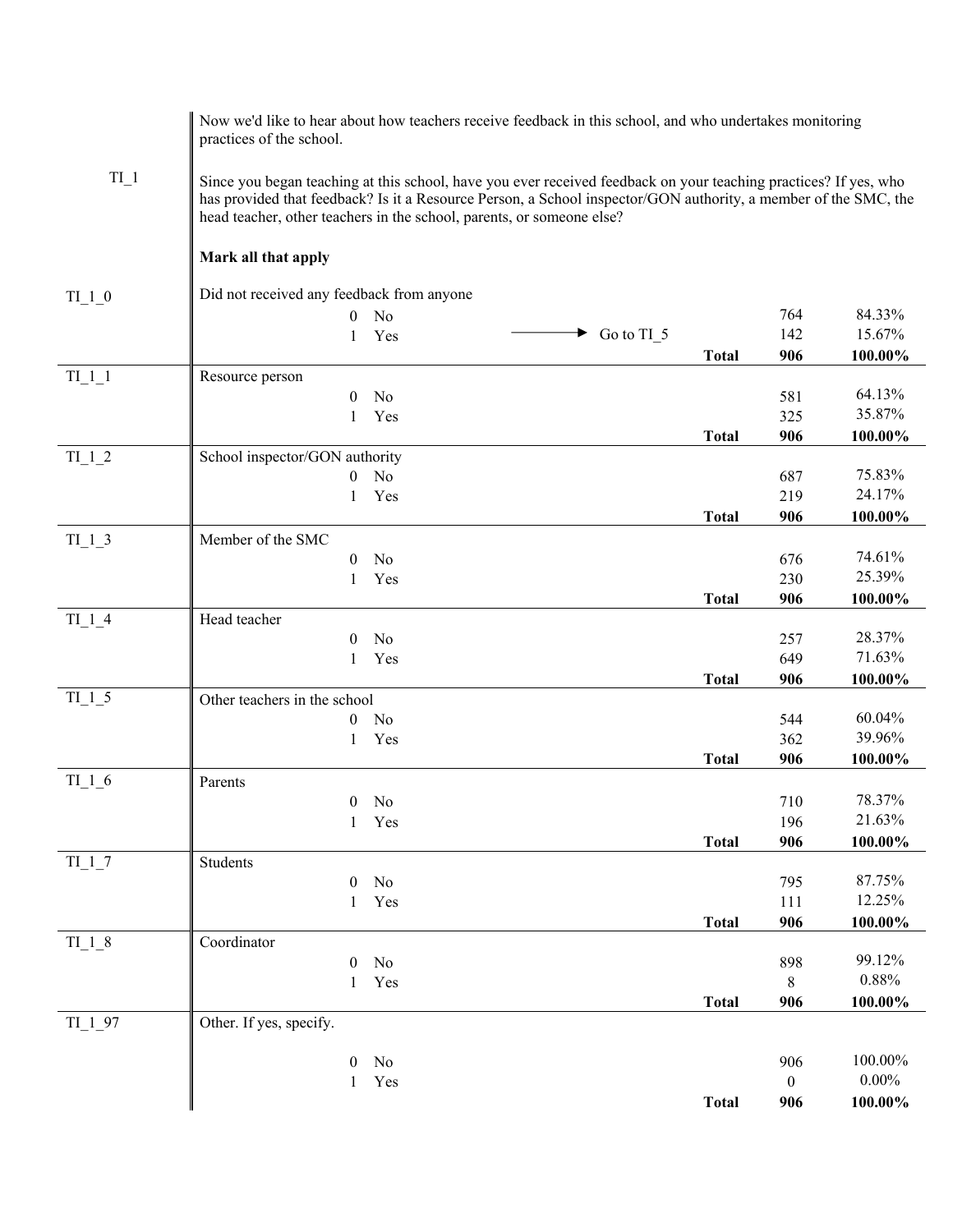| $TI_1_97_1$       | Other individual.                               |                                                                                                              |              |                  |          |
|-------------------|-------------------------------------------------|--------------------------------------------------------------------------------------------------------------|--------------|------------------|----------|
|                   | $-1$                                            | Inappropriate                                                                                                |              | 906              | 100.00%  |
|                   |                                                 |                                                                                                              | <b>Total</b> | 906              | 100.00%  |
| $TI_198$          | Don't know                                      |                                                                                                              |              |                  |          |
|                   |                                                 |                                                                                                              |              |                  |          |
|                   | $\bf{0}$                                        | No                                                                                                           |              | 906              | 100.00%  |
|                   | 1                                               | Yes                                                                                                          |              | $\boldsymbol{0}$ | $0.00\%$ |
| TI <sub>199</sub> | Refused                                         |                                                                                                              | <b>Total</b> | 906              | 100.00%  |
|                   |                                                 |                                                                                                              |              |                  |          |
|                   | $\theta$                                        | No                                                                                                           |              | 906              | 100.00%  |
|                   | 1                                               | Yes                                                                                                          |              | $\theta$         | $0.00\%$ |
|                   |                                                 |                                                                                                              | <b>Total</b> | 906              | 100.00%  |
| $TI_2$            |                                                 | Have you received feedback for teaching during last 12 months (this school year)? If yes, how many times?    |              |                  |          |
|                   |                                                 |                                                                                                              |              |                  |          |
|                   | $-1$                                            | Inappropriate                                                                                                |              | 142              | 15.67%   |
|                   | $\boldsymbol{0}$                                | Never<br>Go to TI_4                                                                                          |              | 160              | 17.66%   |
|                   | $1 - 22$                                        | Times                                                                                                        |              | 604              | 66.67%   |
|                   | 98                                              | Don't know                                                                                                   |              | $\boldsymbol{0}$ | $0.00\%$ |
|                   | 99                                              | Refused                                                                                                      |              | $\mathbf{0}$     | $0.00\%$ |
|                   |                                                 |                                                                                                              | <b>Total</b> | 906              | 100.00%  |
| $TI_3$            |                                                 | How useful were these feedbacks that you received during last 12 months? Would you say very useful? Somewhat |              |                  |          |
|                   | useful or not useful at all.                    |                                                                                                              |              |                  |          |
|                   |                                                 |                                                                                                              |              |                  |          |
|                   | -1                                              | Inappropriate                                                                                                |              | 302              | 33.33%   |
|                   | 1                                               | Very useful                                                                                                  |              | 233              | 25.72%   |
|                   | 2                                               | Somewhat useful                                                                                              |              | 370              | 40.84%   |
|                   | 3                                               | Not useful at all                                                                                            |              | 1                | 0.11%    |
|                   | 98                                              | Don't know                                                                                                   |              | $\boldsymbol{0}$ | $0.00\%$ |
|                   | 99                                              | Refused                                                                                                      |              | $\boldsymbol{0}$ | $0.00\%$ |
|                   |                                                 |                                                                                                              | <b>Total</b> | 906              | 100.00%  |
| $TI$ $3$ $97$     | Others, specified.                              |                                                                                                              |              |                  |          |
|                   | -1                                              | Inappropriate                                                                                                |              | 906              | 100.00%  |
|                   |                                                 |                                                                                                              | <b>Total</b> | 906              | 100.00%  |
| $T I_4$           | feedback, what sorts of things were emphasized? | Think about the last time you received feedback about your teaching practices. The last time you received    |              |                  |          |
|                   |                                                 |                                                                                                              |              |                  |          |
|                   | Mark all that apply                             |                                                                                                              |              |                  |          |
|                   |                                                 |                                                                                                              |              |                  |          |
| $TI_4_0$          | Never received feedback                         |                                                                                                              |              |                  |          |
|                   | - 1                                             | Inappropriate                                                                                                |              | 142              | 15.67%   |
|                   | $\boldsymbol{0}$                                | No                                                                                                           |              | 755              | 83.33%   |
|                   | 1                                               | Yes                                                                                                          |              | 9                | 0.99%    |
|                   |                                                 |                                                                                                              | <b>Total</b> | 906              | 100.00%  |
| $TI_4_1$          | Student performance                             |                                                                                                              |              |                  |          |
|                   | -1                                              | Inappropriate                                                                                                |              | 142              | 15.67%   |
|                   | $\boldsymbol{0}$                                | No                                                                                                           |              | 299              | 33.00%   |
|                   | 1                                               | Yes                                                                                                          |              | 465              | 51.32%   |
|                   |                                                 |                                                                                                              | <b>Total</b> | 906              | 100.00%  |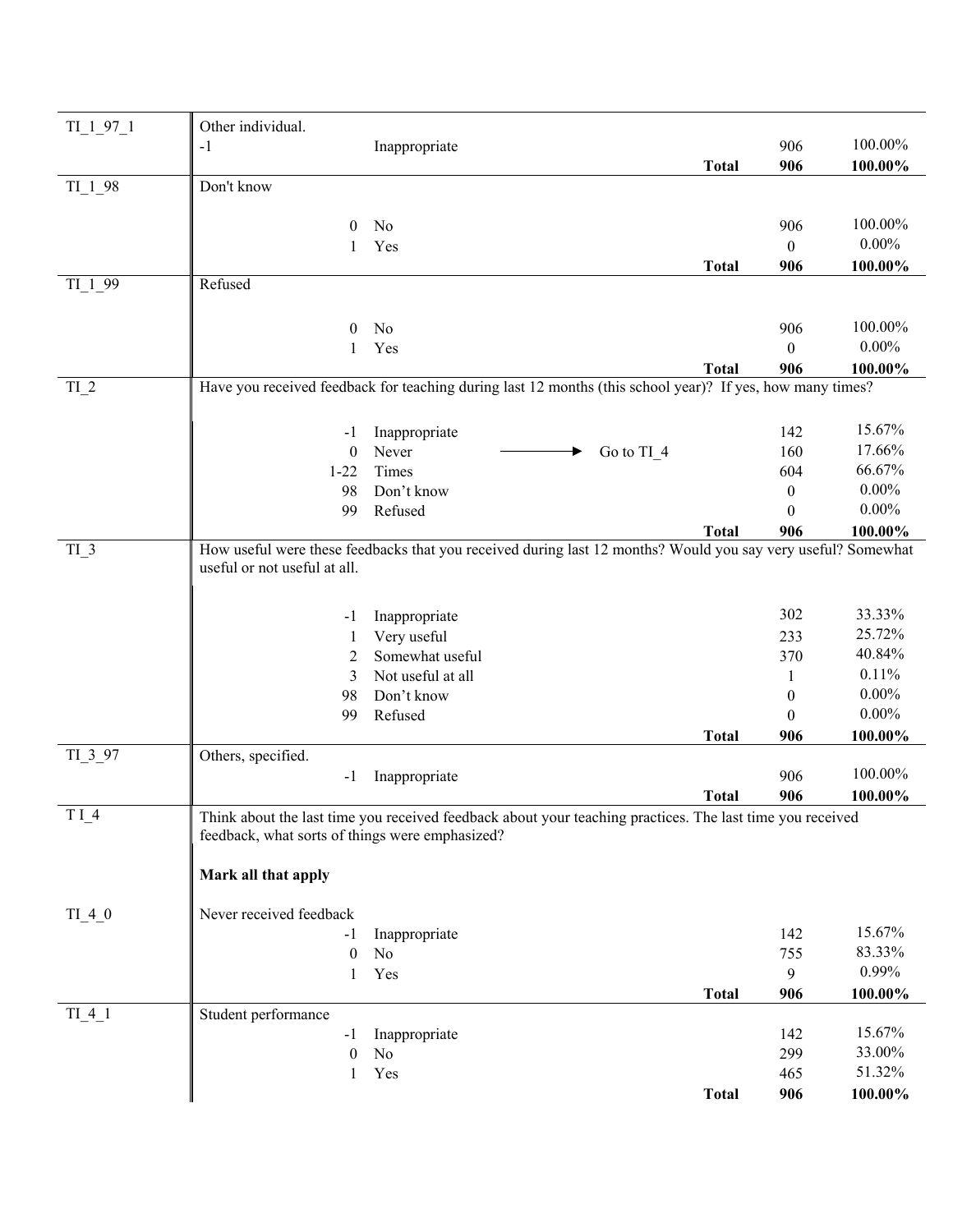| $TI_4_2$  | Knowledge and understanding of my subject field               |              |            |         |
|-----------|---------------------------------------------------------------|--------------|------------|---------|
|           | Inappropriate<br>$-1$                                         |              | 142        | 15.67%  |
|           | No<br>$\theta$                                                |              | 426        | 47.02%  |
|           | Yes<br>1                                                      |              | 338        | 37.31%  |
|           |                                                               | <b>Total</b> | 906        | 100.00% |
| $TI_4_3$  | Pedagogical competencies in teaching my subject field         |              |            |         |
|           | Inappropriate<br>$-1$                                         |              | 142        | 15.67%  |
|           | No<br>$\mathbf{0}$                                            |              | 499        | 55.08%  |
|           | Yes<br>1                                                      |              | 265        | 29.25%  |
|           |                                                               | <b>Total</b> | 906        | 100.00% |
| $TI_4_4$  | Student assessment practices                                  |              |            |         |
|           | Inappropriate<br>$-1$                                         |              | 142        | 15.67%  |
|           | N <sub>o</sub><br>$\theta$                                    |              | 285        | 31.46%  |
|           | Yes<br>1                                                      |              | 479        | 52.87%  |
|           |                                                               | <b>Total</b> | 906        | 100.00% |
| $TI_4_5$  | Student behavior and classroom management                     |              |            |         |
|           | Inappropriate<br>$-1$                                         |              | 142        | 15.67%  |
|           | No<br>$\mathbf{0}$                                            |              | 312        | 34.44%  |
|           | Yes<br>1                                                      |              | 452        | 49.89%  |
|           |                                                               | <b>Total</b> | 906        | 100.00% |
| $TI_4_6$  | Teaching of students with special needs                       |              |            |         |
|           | Inappropriate<br>-1                                           |              | 142        | 15.67%  |
|           | No<br>$\theta$                                                |              | 546        | 60.26%  |
|           | Yes<br>$\mathbf{1}$                                           |              | 218        | 24.06%  |
|           |                                                               | <b>Total</b> | 906        | 100.00% |
| $TI_4_7$  | Inclusive teaching in a multicultural or multilingual setting |              |            |         |
|           | Inappropriate<br>$-1$                                         |              | 142        | 15.67%  |
|           | N <sub>o</sub><br>$\mathbf{0}$                                |              | 673        | 74.28%  |
|           | Yes<br>1                                                      |              | 91         | 10.04%  |
|           |                                                               | <b>Total</b> | 906        | 100.00% |
| TI 4 8    | Feedback from parents or guardians                            |              |            | 15.67%  |
|           | Inappropriate<br>$-1$<br>$\rm No$                             |              | 142<br>566 | 62.47%  |
|           | $\boldsymbol{0}$<br>Yes<br>1                                  |              | 198        | 21.85%  |
|           |                                                               |              |            |         |
|           | Feedback from students                                        | <b>Total</b> | 906        | 100.00% |
| $TI_4_9$  | Inappropriate<br>$-1$                                         |              | 142        | 15.67%  |
|           | $\boldsymbol{0}$<br>No                                        |              | 621        | 68.54%  |
|           | Yes<br>$\mathbf{1}$                                           |              | 143        | 15.78%  |
|           |                                                               | <b>Total</b> | 906        | 100.00% |
| $TI_4_10$ | Collaboration or working with other teachers.                 |              |            |         |
|           | Inappropriate<br>-1                                           |              | 142        | 15.67%  |
|           | No<br>$\mathbf{0}$                                            |              | 487        | 53.75%  |
|           | Yes<br>$\mathbf{1}$                                           |              | 277        | 30.57%  |
|           |                                                               | <b>Total</b> | 906        | 100.00% |
| $TI$ 4 11 | Possibilities for career advancement (e.g. a promotion)       |              |            |         |
|           | Inappropriate                                                 |              | 142        | 15.67%  |
|           | -1<br>$\rm No$<br>$\theta$                                    |              | 718        | 79.25%  |
|           | Yes<br>1                                                      |              | 46         | 5.08%   |
|           |                                                               | <b>Total</b> | 906        | 100.00% |
|           |                                                               |              |            |         |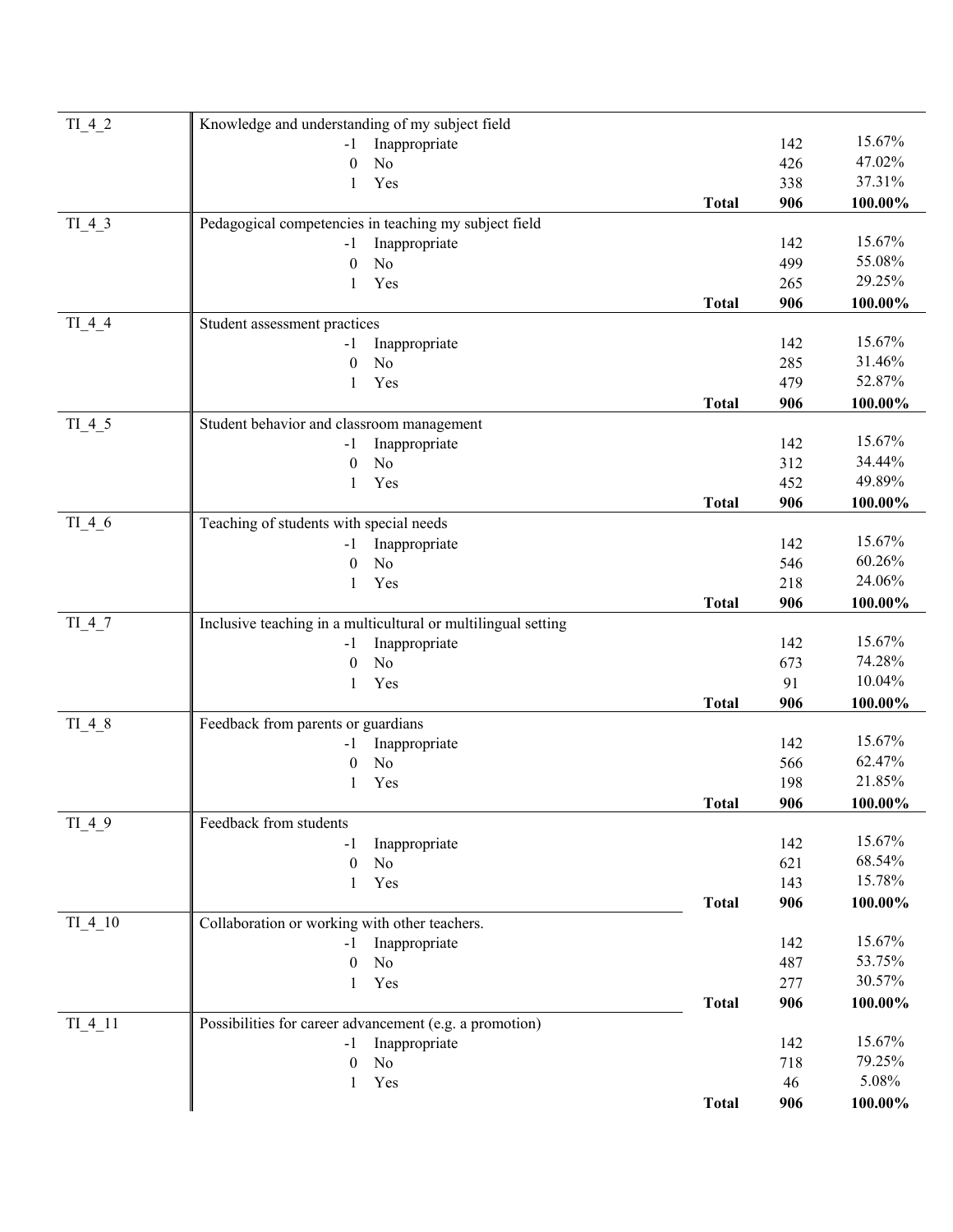| TI 4 12                 | Absenteeism in school   |                                                                                                                         |              |                |           |
|-------------------------|-------------------------|-------------------------------------------------------------------------------------------------------------------------|--------------|----------------|-----------|
|                         | -1                      | Inappropriate                                                                                                           |              | 142            | 15.67%    |
|                         | $\mathbf{0}$            | N <sub>o</sub>                                                                                                          |              | 725            | 80.02%    |
|                         |                         |                                                                                                                         |              | 39             | 4.30%     |
|                         | $\mathbf{1}$            | Yes                                                                                                                     |              |                |           |
|                         |                         |                                                                                                                         | <b>Total</b> | 906            | 100.00%   |
| $TI$ <sub>-4</sub> $13$ |                         | Time management - Timing of on and off from school and class                                                            |              |                | 15.67%    |
|                         | $-1$                    | Inappropriate                                                                                                           |              | 142            | 76.38%    |
|                         | $\mathbf{0}$            | No                                                                                                                      |              | 692            | 7.95%     |
|                         | 1                       | Yes                                                                                                                     |              | 72             |           |
|                         |                         |                                                                                                                         | <b>Total</b> | 906            | 100.00%   |
| TI 4 97                 | Other. If yes, specify. |                                                                                                                         |              |                |           |
|                         |                         |                                                                                                                         |              | 142            | 15.67%    |
|                         | -1                      | Inappropriate                                                                                                           |              |                | 84.33%    |
|                         | $\mathbf{0}$            | N <sub>o</sub>                                                                                                          |              | 764            | $0.00\%$  |
|                         | 1                       | Yes                                                                                                                     |              | $\overline{0}$ |           |
|                         | Other feedback.         |                                                                                                                         | <b>Total</b> | 906            | 100.00%   |
| TI 4 97 1               |                         |                                                                                                                         |              |                | 100.00%   |
|                         | $-1$                    | Inappropriate                                                                                                           |              | 906            |           |
|                         |                         |                                                                                                                         | <b>Total</b> | 906            | 100.00%   |
| TI_4_98                 | Don't know              |                                                                                                                         |              |                |           |
|                         |                         |                                                                                                                         |              |                | 15.67%    |
|                         | -1                      | Inappropriate                                                                                                           |              | 142            | 84.33%    |
|                         | $\mathbf{0}$            | N <sub>o</sub>                                                                                                          |              | 764            | $0.00\%$  |
|                         | $\mathbf{1}$            | Yes                                                                                                                     |              | $\overline{0}$ |           |
|                         |                         |                                                                                                                         | <b>Total</b> | 906            | 100.00%   |
| $TI$ <sub>-4</sub> _99  | Refused                 |                                                                                                                         |              |                |           |
|                         |                         |                                                                                                                         |              | 142            | 15.67%    |
|                         | -1                      | Inappropriate<br>No                                                                                                     |              |                | 84.33%    |
|                         | $\mathbf{0}$            |                                                                                                                         |              | 764            | $0.00\%$  |
|                         | 1                       | Yes                                                                                                                     |              | $\Omega$       |           |
|                         |                         |                                                                                                                         | <b>Total</b> | 906            | 100.00%   |
|                         |                         | For the following statements, please tell me if you strongly agree, agree, are neutral, disagree, or strongly disagree. |              |                |           |
|                         |                         |                                                                                                                         |              |                |           |
|                         |                         |                                                                                                                         |              |                |           |
| $TI_{-}5$               | promotions.             | The best performing teachers in this school receive the greatest recognition, such as rewards, additional training, or  |              |                |           |
|                         |                         |                                                                                                                         |              |                |           |
|                         |                         |                                                                                                                         |              | 140            | 15.45%    |
|                         | 1                       | <b>Strongly Agree</b>                                                                                                   |              | 453            | $50.00\%$ |
|                         | 2                       | Agree                                                                                                                   |              |                | 15.23%    |
|                         | 3                       | Neutral                                                                                                                 |              | 138            | 16.56%    |
|                         | 4                       | Disagree                                                                                                                |              | 150            | 2.76%     |
|                         | 5                       | <b>Strongly Disagree</b>                                                                                                |              | 25             | $0.00\%$  |
|                         | 98                      | Don't know                                                                                                              |              | $\mathbf{0}$   | $0.00\%$  |
|                         | 99                      | Refused                                                                                                                 |              | $\theta$       |           |
|                         |                         |                                                                                                                         | <b>Total</b> | 906            | 100.00%   |
| $TI_6$                  |                         | Teacher feedback is largely done to fulfill administrative requirements.                                                |              |                |           |
|                         |                         |                                                                                                                         |              |                | 6.84%     |
|                         |                         | <b>Strongly Agree</b>                                                                                                   |              | 62             | 44.04%    |
|                         | 2                       | Agree                                                                                                                   |              | 399            | 13.58%    |
|                         | 3                       | Neutral                                                                                                                 |              | 123            |           |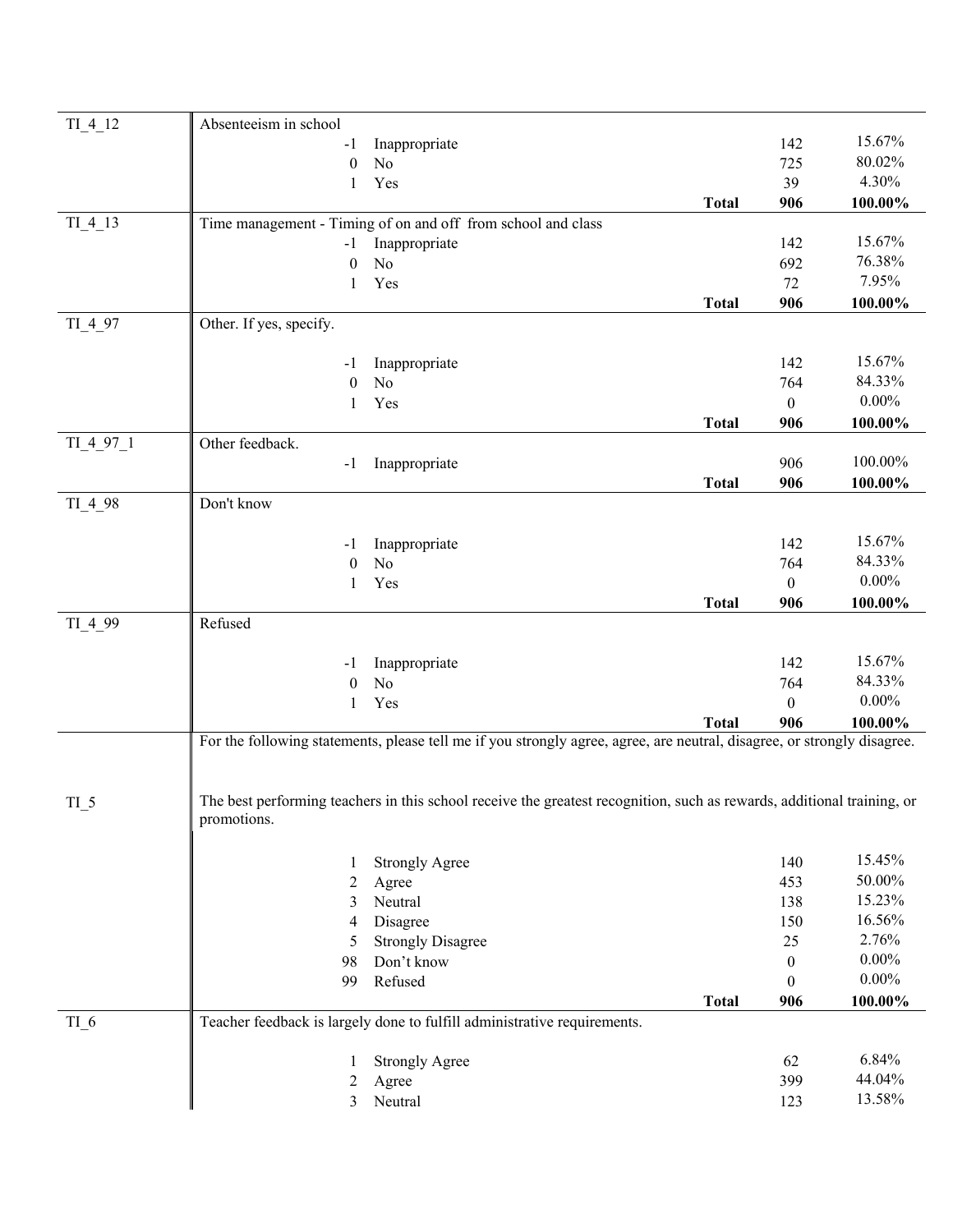|                                 | 4                                                | Disagree                                                                                                    |              | 315                   | 34.77%              |
|---------------------------------|--------------------------------------------------|-------------------------------------------------------------------------------------------------------------|--------------|-----------------------|---------------------|
|                                 | 5                                                | <b>Strongly Disagree</b>                                                                                    |              | 7                     | 0.77%               |
|                                 | 98                                               | Don't know                                                                                                  |              | $\boldsymbol{0}$      | $0.00\%$            |
|                                 | 99                                               | Refused                                                                                                     |              | $\mathbf{0}$          | $0.00\%$            |
|                                 |                                                  |                                                                                                             | <b>Total</b> | 906                   | 100.00%             |
| $TI_7$                          |                                                  | This school would dismiss a teacher if the teacher was consistently underperforming.                        |              |                       |                     |
|                                 |                                                  |                                                                                                             |              |                       |                     |
|                                 | 1                                                | <b>Strongly Agree</b>                                                                                       |              | 75                    | 8.28%               |
|                                 | 2                                                | Agree                                                                                                       |              | 388                   | 42.83%              |
|                                 | 3                                                | Neutral                                                                                                     |              | 90                    | 9.93%               |
|                                 | 4                                                | Disagree                                                                                                    |              | 332                   | 36.64%              |
|                                 | 5                                                | <b>Strongly Disagree</b>                                                                                    |              | 21                    | 2.32%               |
|                                 | 98                                               | Don't know                                                                                                  |              | $\boldsymbol{0}$      | $0.00\%$            |
|                                 | 99                                               | Refused                                                                                                     |              | $\mathbf{0}$          | $0.00\%$            |
|                                 |                                                  |                                                                                                             | <b>Total</b> | 906                   | 100.00%             |
| $TI_8$                          |                                                  | Measures to remedy any weaknesses in teaching are discussed with the teacher.                               |              |                       |                     |
|                                 |                                                  |                                                                                                             |              |                       |                     |
|                                 |                                                  |                                                                                                             |              |                       |                     |
|                                 | 1                                                | <b>Strongly Agree</b>                                                                                       |              | 324                   | 35.76%              |
|                                 | 2                                                | Agree                                                                                                       |              | 555                   | 61.26%              |
|                                 | 3                                                | Neutral                                                                                                     |              | $8\,$                 | 0.88%               |
|                                 | 4                                                | Disagree                                                                                                    |              | 18                    | 1.99%               |
|                                 | 5                                                | <b>Strongly Disagree</b>                                                                                    |              | 1                     | 0.11%               |
|                                 | 98                                               | Don't know                                                                                                  |              | $\theta$              | $0.00\%$            |
|                                 |                                                  | Refused                                                                                                     |              |                       | $0.00\%$            |
|                                 | 99                                               |                                                                                                             |              | $\theta$<br>906       |                     |
|                                 |                                                  |                                                                                                             | <b>Total</b> |                       | 100.00%             |
| $TI_9$                          | training plan to improve your work as a teacher? | Since you began working at this school, has anyone in the school worked with you to create a development or |              |                       |                     |
|                                 |                                                  |                                                                                                             |              |                       |                     |
|                                 | 0                                                | No                                                                                                          |              | 626                   | 69.09%              |
|                                 |                                                  |                                                                                                             |              |                       |                     |
|                                 |                                                  |                                                                                                             |              |                       |                     |
|                                 | 1                                                | Yes                                                                                                         |              | 280                   | 30.91%              |
|                                 | 98                                               | Don't know                                                                                                  |              | $\boldsymbol{0}$      | $0.00\%$            |
|                                 | 99                                               | Refused                                                                                                     |              | $\theta$              | $0.00\%$            |
|                                 |                                                  |                                                                                                             | <b>Total</b> | 906                   | 100.00%             |
| TI 10                           |                                                  | To your knowledge, how many teachers in the past 3 years has this school dismissed because they were        |              |                       |                     |
|                                 | consistently underperforming?                    |                                                                                                             |              |                       |                     |
|                                 |                                                  |                                                                                                             |              |                       |                     |
|                                 | $\theta$                                         | Never                                                                                                       |              | 708                   | 78.15%              |
|                                 | $1 - 13$                                         | Number of teachers                                                                                          |              | 198                   | 21.85%              |
|                                 | 98                                               | Don't know                                                                                                  |              | $\boldsymbol{0}$      | $0.00\%$            |
|                                 | 99                                               | Refused                                                                                                     |              | $\theta$              | $0.00\%$            |
|                                 |                                                  |                                                                                                             | <b>Total</b> | 906                   | 100.00%             |
| TI 11                           |                                                  | What roles and functions does the SMC play at school?                                                       |              |                       |                     |
|                                 |                                                  |                                                                                                             |              |                       |                     |
|                                 |                                                  | Multiple answers is possible but do not lead the answer                                                     |              |                       |                     |
|                                 |                                                  |                                                                                                             |              |                       |                     |
| $TI$ <sup>11</sup> <sup>0</sup> | None                                             |                                                                                                             |              |                       |                     |
|                                 | 0                                                | No                                                                                                          |              | 903                   | 99.67%              |
|                                 | 1                                                | Yes                                                                                                         | <b>Total</b> | $\overline{3}$<br>906 | 0.33%<br>$100.00\%$ |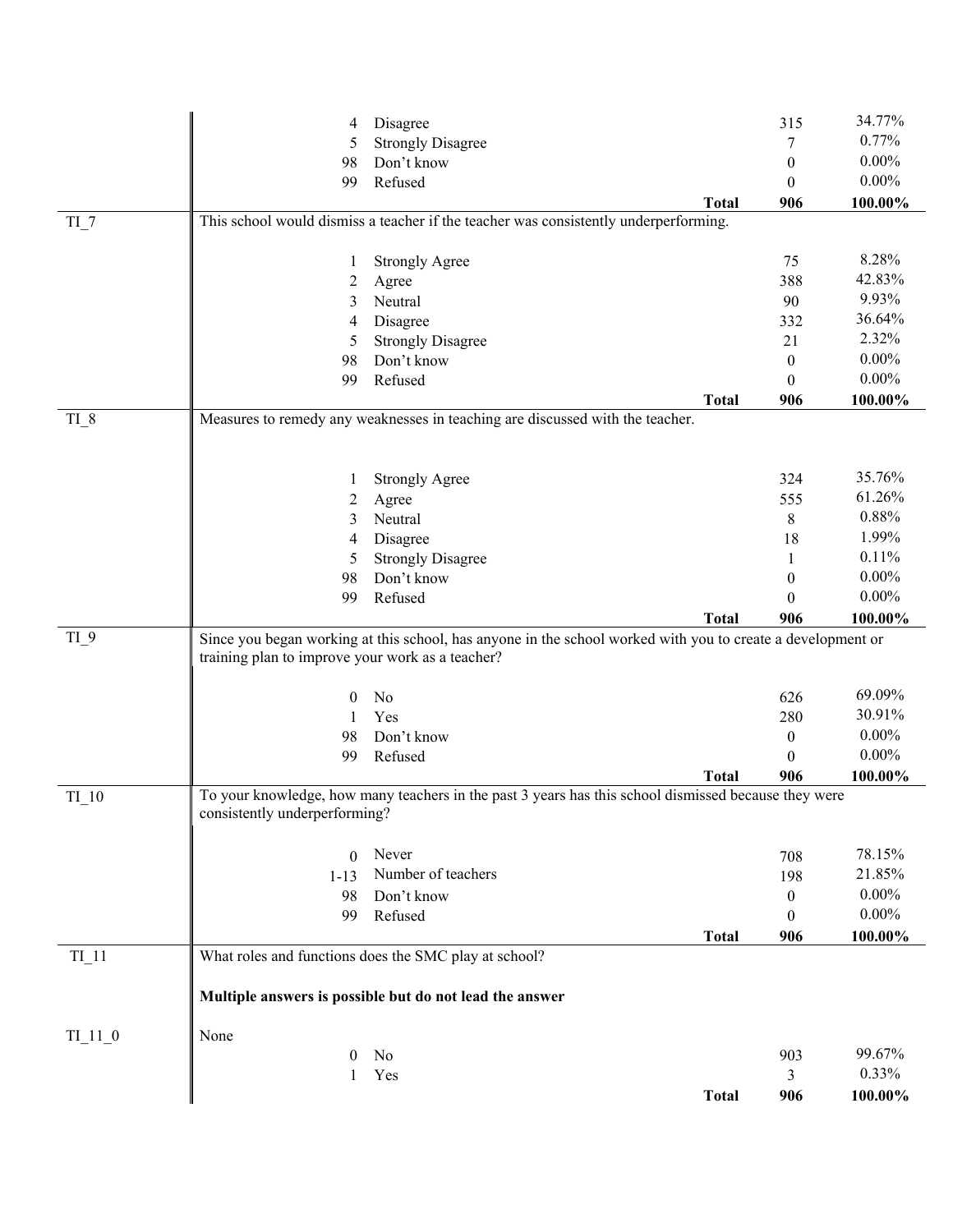| $TI$ <sup><math>11</math><math>1</math></sup> | Overall management of school                                                                                     |              |                  |            |
|-----------------------------------------------|------------------------------------------------------------------------------------------------------------------|--------------|------------------|------------|
|                                               | $\mathbf{0}$<br>No                                                                                               |              | 69               | 7.62%      |
|                                               | Yes<br>1                                                                                                         |              | 837              | 92.38%     |
|                                               |                                                                                                                  | <b>Total</b> | 906              | 100.00%    |
| $TI$ <sup>11<sup>2</sup></sup>                | Hiring and firing of school teachers and other support staff                                                     |              |                  |            |
|                                               | No<br>$\boldsymbol{0}$                                                                                           |              | 212              | 23.40%     |
|                                               | Yes<br>1                                                                                                         |              | 694              | 76.60%     |
|                                               |                                                                                                                  | <b>Total</b> | 906              | 100.00%    |
| $TI$ <sup>11</sup> <sup>3</sup>               | Monitor school finance                                                                                           |              |                  |            |
|                                               | No<br>$\theta$                                                                                                   |              | 170              | 18.76%     |
|                                               | Yes<br>1                                                                                                         |              | 736              | 81.24%     |
|                                               |                                                                                                                  | <b>Total</b> | 906              | 100.00%    |
| $TI$ <sup>11</sup> <sup>4</sup>               | Improve quality of school                                                                                        |              |                  |            |
|                                               | No<br>$\overline{0}$                                                                                             |              | 106              | 11.70%     |
|                                               | Yes<br>1                                                                                                         |              | 800              | 88.30%     |
|                                               |                                                                                                                  | <b>Total</b> | 906              | 100.00%    |
| $TI$ <sup><math>11</math><math>5</math></sup> | Mobilize resources for school                                                                                    |              |                  | 19.54%     |
|                                               | No<br>$\mathbf{0}$                                                                                               |              | 177              | 80.46%     |
|                                               | Yes<br>1                                                                                                         |              | 729              |            |
| $TI$ <sup><math>11</math><math>6</math></sup> | Monitor construction work in the school                                                                          | <b>Total</b> | 906              | 100.00%    |
|                                               | No<br>$\boldsymbol{0}$                                                                                           |              | 125              | 13.80%     |
|                                               | Yes<br>1                                                                                                         |              | 781              | 86.20%     |
|                                               |                                                                                                                  | <b>Total</b> | 906              | 100.00%    |
| $TI$ <sup>11</sup> _97                        | Others. If yes, specify.                                                                                         |              |                  |            |
|                                               |                                                                                                                  |              |                  |            |
|                                               | $\theta$<br>No                                                                                                   |              | 906              | 100.00%    |
|                                               | Yes<br>1                                                                                                         |              | $\mathbf{0}$     | $0.00\%$   |
|                                               |                                                                                                                  | <b>Total</b> | 906              | 100.00%    |
| TI_11_97_1                                    | Other functions.                                                                                                 |              |                  |            |
|                                               | Inappropriate<br>$-1$                                                                                            |              | 906              | $100.00\%$ |
|                                               |                                                                                                                  | <b>Total</b> | 906              | 100.00%    |
| TI_11_98                                      | Don't know                                                                                                       |              |                  |            |
|                                               |                                                                                                                  |              |                  |            |
|                                               | $0$ No                                                                                                           |              | 906              | 100.00%    |
|                                               | Yes<br>1                                                                                                         |              | $\boldsymbol{0}$ | $0.00\%$   |
|                                               |                                                                                                                  | <b>Total</b> | 906              | 100.00%    |
| TI_11_99                                      | Refused                                                                                                          |              |                  |            |
|                                               |                                                                                                                  |              |                  |            |
|                                               | No<br>0                                                                                                          |              | 906              | 100.00%    |
|                                               | Yes<br>1                                                                                                         |              | $\mathbf{0}$     | $0.00\%$   |
|                                               | To your knowledge, how many times did the following officials visit/supervise this school in the last 12 months? | <b>Total</b> | 906              | 100.00%    |
|                                               |                                                                                                                  |              |                  |            |
| $TI$ <sup>12</sup>                            | Officials of the Department of Education or Education Development & Human Resource Development Center            |              |                  |            |
|                                               | Never<br>$\boldsymbol{0}$                                                                                        |              | 626              | 69.09%     |
|                                               | $1 - 8$<br>Times                                                                                                 |              | 280              | 30.91%     |
|                                               | Don't know<br>98                                                                                                 |              | $\boldsymbol{0}$ | $0.00\%$   |
|                                               | Refused<br>99                                                                                                    |              | $\boldsymbol{0}$ | $0.00\%$   |
|                                               |                                                                                                                  |              |                  |            |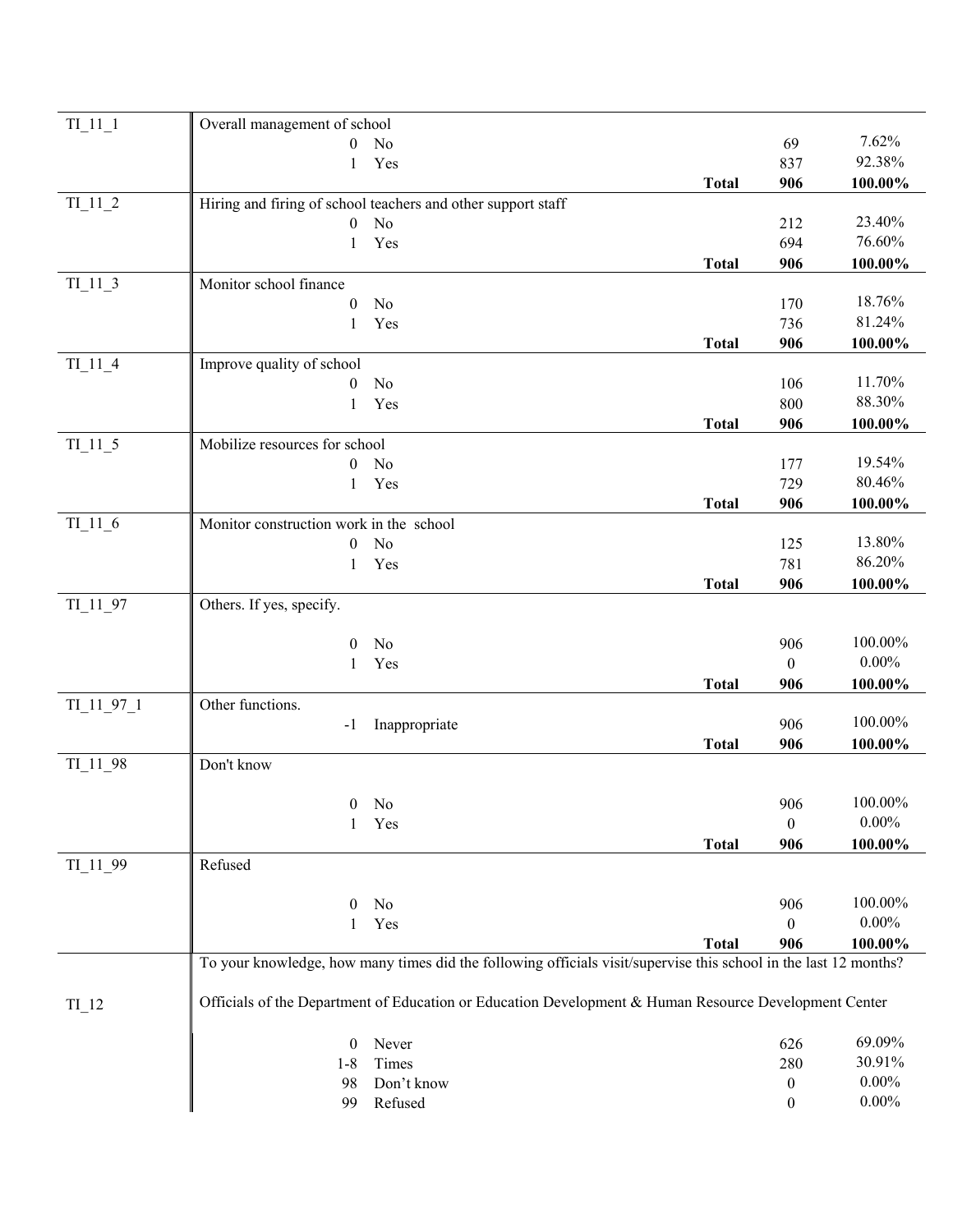|                    |                                                                         | <b>Total</b> | 906              | 100.00%    |
|--------------------|-------------------------------------------------------------------------|--------------|------------------|------------|
| $TI$ <sup>13</sup> | Officials from the Regional Education Directorate                       |              |                  |            |
|                    |                                                                         |              |                  |            |
|                    | Never<br>$\mathbf{0}$                                                   |              | 730              | 80.57%     |
|                    | Times<br>$1-6$                                                          |              | 176              | 19.43%     |
|                    | Don't know<br>98                                                        |              | $\boldsymbol{0}$ | $0.00\%$   |
|                    | Refused<br>99                                                           |              | $\boldsymbol{0}$ | $0.00\%$   |
|                    |                                                                         | <b>Total</b> | 906              | 100.00%    |
| $TI_14$            | District Education or Education Development and Coordination Unit       |              |                  |            |
|                    |                                                                         |              |                  | 26.38%     |
|                    | $\boldsymbol{0}$<br>Never                                               |              | 239              | 73.62%     |
|                    | Times<br>$1 - 12$                                                       |              | 667              | $0.00\%$   |
|                    | Don't know<br>98                                                        |              | $\boldsymbol{0}$ | $0.00\%$   |
|                    | Refused<br>99                                                           |              | $\boldsymbol{0}$ |            |
| $TI$ <sup>15</sup> | Municipality Education Section Office                                   | <b>Total</b> | 906              | 100.00%    |
|                    |                                                                         |              |                  |            |
|                    | $\mathbf{0}$<br>Never                                                   |              | 391              | 43.16%     |
|                    | Times<br>$1 - 10$                                                       |              | 515              | 56.84%     |
|                    | Don't know<br>98                                                        |              | $\boldsymbol{0}$ | $0.00\%$   |
|                    | Refused<br>99                                                           |              | $\mathbf{0}$     | $0.00\%$   |
|                    |                                                                         | <b>Total</b> | 906              | $100.00\%$ |
| $TI_16$            | School inspectors                                                       |              |                  |            |
|                    |                                                                         |              |                  |            |
|                    | Never<br>$\boldsymbol{0}$                                               |              | 303              | 33.44%     |
|                    | Times<br>$1 - 12$                                                       |              | 603              | 66.56%     |
|                    | Don't know<br>98                                                        |              | $\boldsymbol{0}$ | $0.00\%$   |
|                    | Refused<br>99                                                           |              | $\mathbf{0}$     | $0.00\%$   |
|                    |                                                                         | <b>Total</b> | 906              | 100.00%    |
| $TI$ <sup>17</sup> | Resource person                                                         |              |                  |            |
|                    |                                                                         |              | 325              | 35.87%     |
|                    | $\boldsymbol{0}$<br>Never                                               |              |                  | 64.13%     |
|                    | Times<br>$1 - 15$                                                       |              | 581              | $0.00\%$   |
|                    | Don't know<br>98                                                        |              | $\boldsymbol{0}$ | $0.00\%$   |
|                    | 99 Refused                                                              |              | $\overline{0}$   |            |
|                    |                                                                         | <b>Total</b> | 906              | 100.00%    |
|                    | Beside those mentioned above, have any others visited? (please specify) |              |                  |            |
|                    |                                                                         |              |                  |            |
| $TI_18a$           | Ward Chairperson and other member                                       |              |                  |            |
|                    | $\mathbf{0}$<br>Never                                                   |              | 869              | 95.92%     |
|                    | $1-48$<br>Times                                                         |              | 37               | 4.08%      |
|                    | Don't know<br>98                                                        |              | $\mathbf{0}$     | $0.00\%$   |
|                    |                                                                         |              |                  | $0.00\%$   |
|                    | Refused<br>99                                                           |              | $\mathbf{0}$     |            |
| $TI_18b$           | School management committee member                                      | <b>Total</b> | 906              | 100.00%    |
|                    |                                                                         |              |                  |            |
|                    | Never<br>$\mathbf{0}$                                                   |              | 881              | 97.24%     |
|                    | Times<br>$1-36$                                                         |              | 25               | 2.76%      |
|                    |                                                                         |              |                  |            |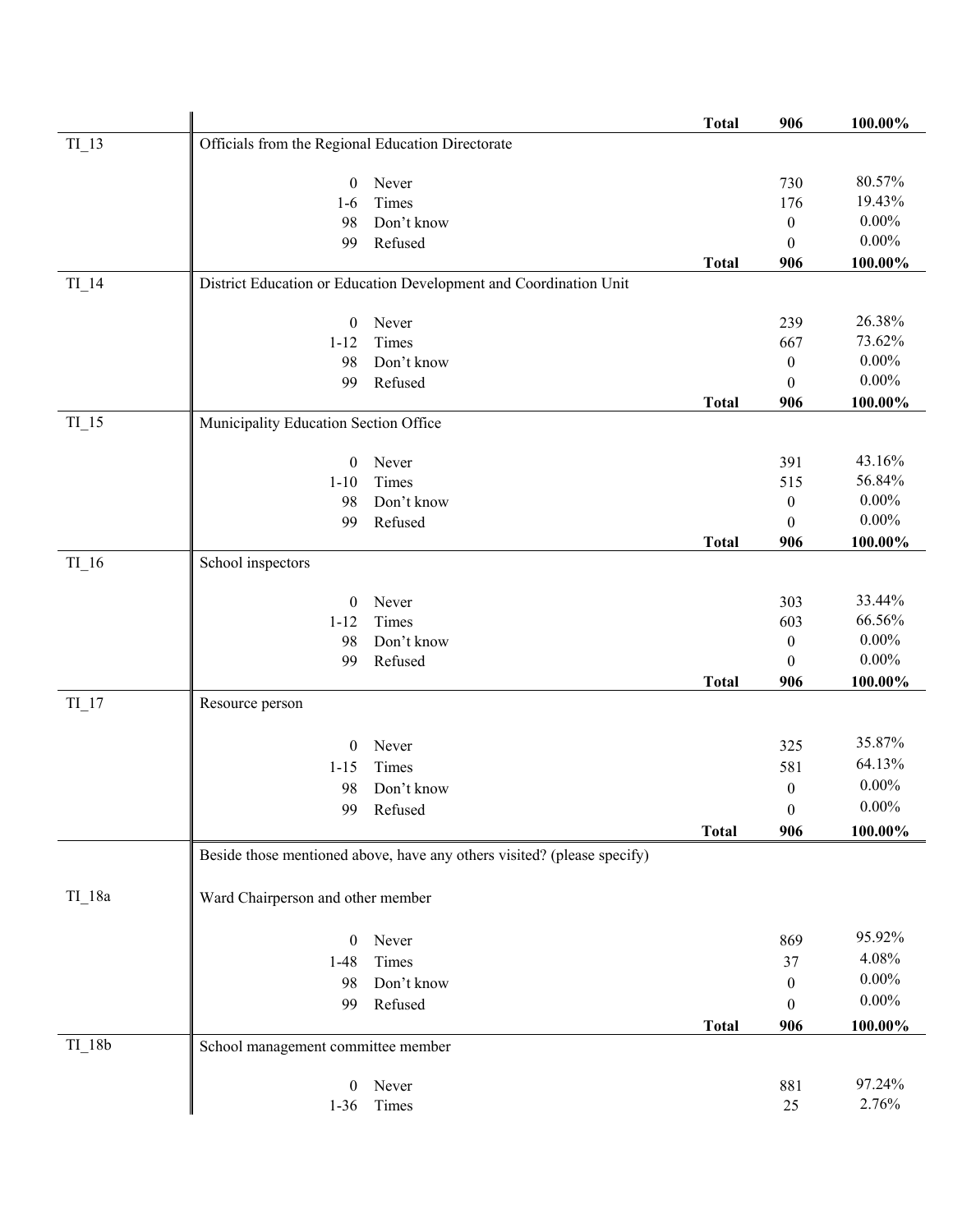|                     | 98                                                                                                        | Don't know    |   |             |              | $\boldsymbol{0}$ | $0.00\%$ |
|---------------------|-----------------------------------------------------------------------------------------------------------|---------------|---|-------------|--------------|------------------|----------|
|                     | 99                                                                                                        | Refused       |   |             |              | $\theta$         | $0.00\%$ |
|                     |                                                                                                           |               |   |             | <b>Total</b> | 906              | 100.00%  |
| $TI$ 18c            | Representative of ward education Committee                                                                |               |   |             |              |                  |          |
|                     |                                                                                                           |               |   |             |              |                  |          |
|                     | $\boldsymbol{0}$                                                                                          | Never         |   |             |              | 901              | 99.45%   |
|                     | $1 - 16$                                                                                                  | Times         |   |             |              | 5                | 0.55%    |
|                     | 98                                                                                                        | Don't know    |   |             |              | $\mathbf{0}$     | $0.00\%$ |
|                     | 99                                                                                                        | Refused       |   |             |              | $\theta$         | $0.00\%$ |
|                     |                                                                                                           |               |   |             | <b>Total</b> | 906              | 100.00%  |
| $TI_18d$            | Representative of private school association                                                              |               |   |             |              |                  |          |
|                     | $\mathbf{0}$                                                                                              | Never         |   |             |              | 893              | 98.57%   |
|                     | $1 - 4$                                                                                                   | Times         |   |             |              | 13               | 1.43%    |
|                     | 98                                                                                                        | Don't know    |   |             |              | $\mathbf{0}$     | $0.00\%$ |
|                     | 99                                                                                                        | Refused       |   |             |              | $\theta$         | $0.00\%$ |
|                     |                                                                                                           |               |   |             | <b>Total</b> | 906              | 100.00%  |
| $TI_18e$            | Parents Teacher Association                                                                               |               |   |             |              |                  |          |
|                     |                                                                                                           |               |   |             |              |                  |          |
|                     | $\mathbf{0}$                                                                                              | Never         |   |             |              | 901              | 99.45%   |
|                     | $1 - 35$                                                                                                  | Times         |   |             |              | 5                | 0.55%    |
|                     | 98                                                                                                        | Don't know    |   |             |              | $\mathbf{0}$     | $0.00\%$ |
|                     | 99                                                                                                        | Refused       |   |             |              | $\theta$         | $0.00\%$ |
| $TI$ <sup>18f</sup> | Women and Child development office                                                                        |               |   |             | <b>Total</b> | 906              | 100.00%  |
|                     |                                                                                                           |               |   |             |              |                  |          |
|                     | $\overline{0}$                                                                                            | Never         |   |             |              | 904              | 99.78%   |
|                     | $2 - 3$                                                                                                   | Times         |   |             |              | 2                | 0.22%    |
|                     | 98                                                                                                        | Don't know    |   |             |              | $\mathbf{0}$     | $0.00\%$ |
|                     | 99                                                                                                        | Refused       |   |             |              | $\theta$         | $0.00\%$ |
|                     |                                                                                                           |               |   |             | <b>Total</b> | 906              | 100.00%  |
| $TI_19$             | Have any of the officials who visited school in last 12 months observed any classes that you taught?      |               |   |             |              |                  |          |
|                     | $\mathbf{0}$                                                                                              | No            | ▶ | Go to TI_23 |              | 647              | 71.41%   |
|                     | 1                                                                                                         | Yes           |   |             |              | 259              | 28.59%   |
|                     | 98                                                                                                        | Don't know    |   |             |              | $\boldsymbol{0}$ | $0.00\%$ |
|                     | 99                                                                                                        | Refused       |   |             |              | $\boldsymbol{0}$ | $0.00\%$ |
|                     |                                                                                                           |               |   |             | <b>Total</b> | 906              | 100.00%  |
| TI 20               | Did any of them who observed classes that you taught give you feed back?                                  |               |   |             |              |                  |          |
|                     |                                                                                                           |               |   |             |              |                  |          |
|                     | $-1$                                                                                                      | Inappropriate |   |             |              | 647              | 71.41%   |
|                     | $\bf{0}$                                                                                                  | No            |   | Go to TI 23 |              | 149              | 16.45%   |
|                     |                                                                                                           | Yes           |   |             |              | 110              | 12.14%   |
|                     | 98                                                                                                        | Don't know    |   |             |              | $\overline{0}$   | $0.00\%$ |
|                     | 99                                                                                                        | Refused       |   |             |              | $\theta$         | $0.00\%$ |
|                     |                                                                                                           |               |   |             | <b>Total</b> | 906              | 100.00%  |
| $TI_21$             | How useful were the feedback that you received during last 12 months? Would you say very useful? Somewhat |               |   |             |              |                  |          |
|                     | useful or not useful at all.                                                                              |               |   |             |              |                  |          |
|                     |                                                                                                           |               |   |             |              |                  |          |
|                     | $-1$                                                                                                      | Inappropriate |   |             |              | 796              | 87.86%   |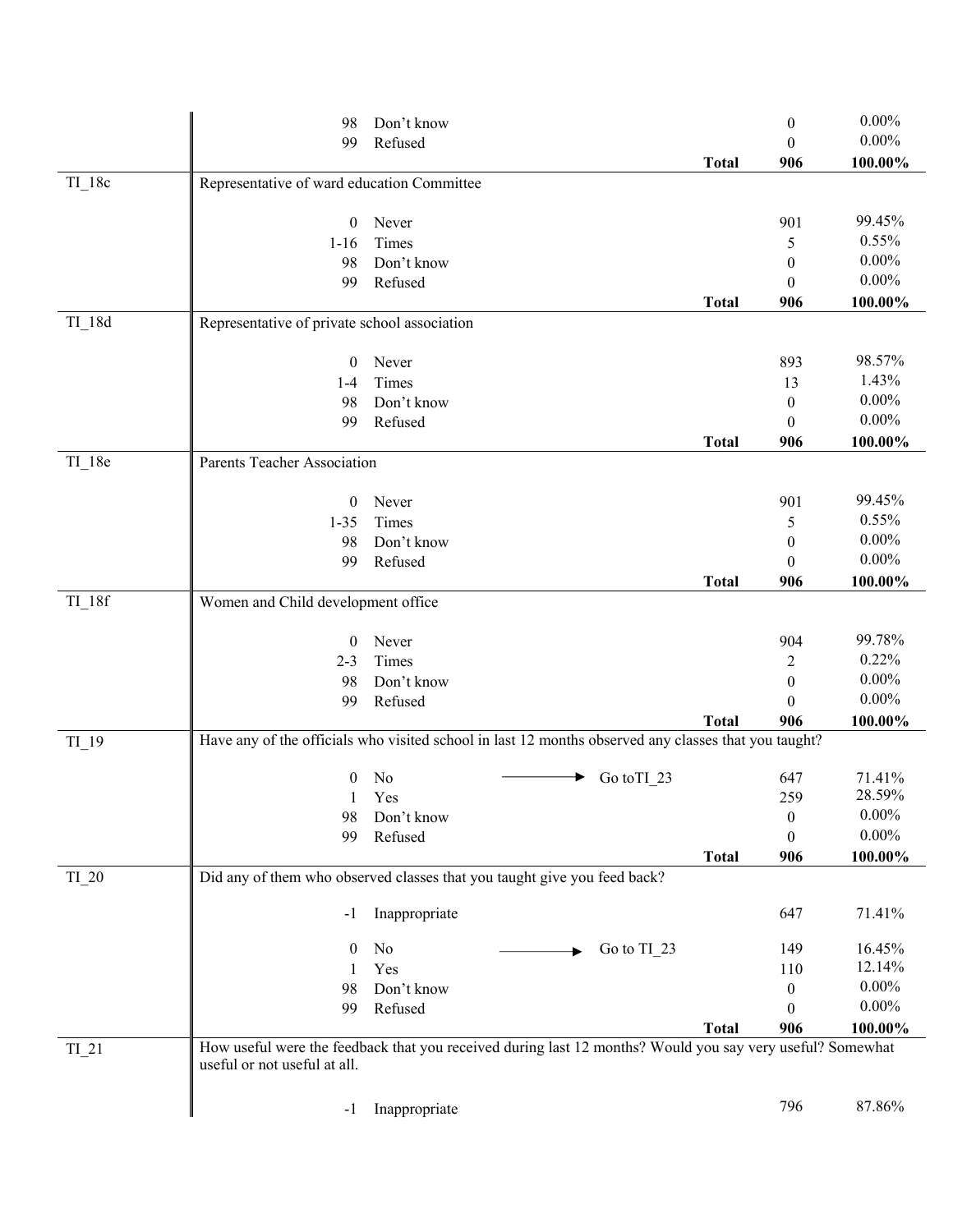|            | Very useful<br>1                                                                                                                                                             |              | 50               | 5.52%      |
|------------|------------------------------------------------------------------------------------------------------------------------------------------------------------------------------|--------------|------------------|------------|
|            | Somewhat useful<br>2                                                                                                                                                         |              | 60               | 6.62%      |
|            | Not useful at all<br>3                                                                                                                                                       |              | $\mathbf{0}$     | $0.00\%$   |
|            | Don't know<br>98                                                                                                                                                             |              | $\theta$         | $0.00\%$   |
|            | Refused<br>99                                                                                                                                                                |              | $\theta$         | $0.00\%$   |
|            |                                                                                                                                                                              | <b>Total</b> | 906              | 100.00%    |
| $TI_21_97$ | Other specify                                                                                                                                                                |              |                  |            |
|            | Inappropriate<br>$-1$                                                                                                                                                        |              | 906              | 100.00%    |
|            |                                                                                                                                                                              | <b>Total</b> | 906              | 100.00%    |
| $TI_22$    | Did any of them who observed your classes demonstrate a model class for you?                                                                                                 |              |                  |            |
|            |                                                                                                                                                                              |              |                  |            |
|            | Inappropriate<br>$-1$                                                                                                                                                        |              | 796              | 87.86%     |
|            | No<br>$\theta$                                                                                                                                                               |              | 96               | 10.60%     |
|            | Yes<br>1                                                                                                                                                                     |              | 14               | 1.55%      |
|            | Don't know<br>98                                                                                                                                                             |              | $\theta$         | $0.00\%$   |
|            | Refused<br>99                                                                                                                                                                |              | 0                | $0.00\%$   |
|            |                                                                                                                                                                              | <b>Total</b> | 906              | 100.00%    |
| TI_23      | To your knowledge, is the School Management Committee or other kind of management committee taking any<br>action to address teacher absenteeism at this school? If yes, how? |              |                  |            |
|            | Mark all that apply                                                                                                                                                          |              |                  |            |
| $TI_23_0$  | No action                                                                                                                                                                    |              |                  |            |
|            | $\theta$<br>No                                                                                                                                                               |              | 641              | 70.75%     |
|            | Yes<br>1                                                                                                                                                                     |              | 265              | 29.25%     |
|            |                                                                                                                                                                              | <b>Total</b> | 906              | 100.00%    |
| $TI_23_1$  | Strengthening monitoring system                                                                                                                                              |              |                  |            |
|            | N <sub>o</sub><br>$\overline{0}$                                                                                                                                             |              | 543              | 59.93%     |
|            | Yes<br>1                                                                                                                                                                     |              | 363              | 40.07%     |
|            |                                                                                                                                                                              | <b>Total</b> | 906              | 100.00%    |
| $TI_23_2$  | Taking action against absent teacher                                                                                                                                         |              |                  |            |
|            | N <sub>o</sub><br>$\overline{0}$                                                                                                                                             |              | 755              | 83.33%     |
|            | Yes<br>$\mathbf{1}$                                                                                                                                                          |              | 151              | 16.67%     |
|            |                                                                                                                                                                              | <b>Total</b> | 906              | 100.00%    |
| TI 23 3    | Asking DEO to transfer absent teacher                                                                                                                                        |              |                  |            |
|            | No<br>$\boldsymbol{0}$                                                                                                                                                       |              | 900              | 99.34%     |
|            | Yes<br>$\mathbf{1}$                                                                                                                                                          |              | 6                | 0.66%      |
|            |                                                                                                                                                                              | <b>Total</b> | 906              | 100.00%    |
| $TI_23_4$  | E-attendance                                                                                                                                                                 |              |                  |            |
|            | No<br>$\mathbf{0}$                                                                                                                                                           |              | 504              | 55.63%     |
|            | Yes<br>$\mathbf{1}$                                                                                                                                                          |              | 402              | 44.37%     |
|            |                                                                                                                                                                              | <b>Total</b> | 906              | $100.00\%$ |
| $TI_23_5$  | Provide extra salary                                                                                                                                                         |              |                  |            |
|            | No<br>$\boldsymbol{0}$                                                                                                                                                       |              | 898              | 99.12%     |
|            | Yes<br>1                                                                                                                                                                     |              | $8\,$            | 0.88%      |
|            |                                                                                                                                                                              | <b>Total</b> | 906              | 100.00%    |
| TI_23_97   | Other. If yes, specify.                                                                                                                                                      |              |                  |            |
|            |                                                                                                                                                                              |              |                  |            |
|            | $\boldsymbol{0}$<br>No                                                                                                                                                       |              | 906              | 100.00%    |
|            | 1                                                                                                                                                                            |              | $\boldsymbol{0}$ | $0.00\%$   |
|            | Yes                                                                                                                                                                          |              |                  |            |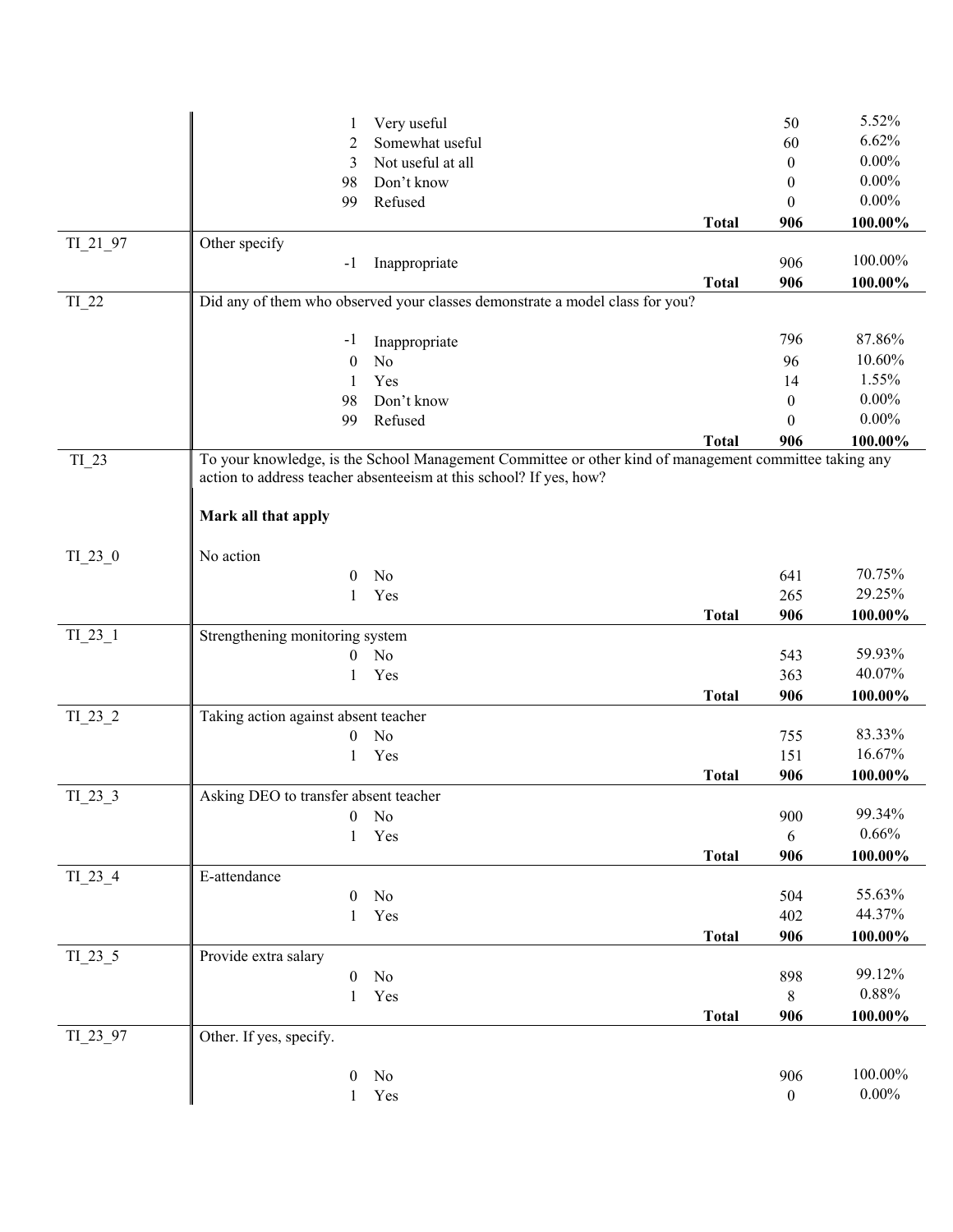|            |                                                                                                        | <b>Total</b> | 906              | 100.00%    |
|------------|--------------------------------------------------------------------------------------------------------|--------------|------------------|------------|
| TI_23_97_1 | Other actions.                                                                                         |              |                  |            |
|            | Inappropriate<br>$-1$                                                                                  |              | 906              | 100.00%    |
|            |                                                                                                        | <b>Total</b> | 906              | $100.00\%$ |
| TI_23_98   | Do not know                                                                                            |              |                  |            |
|            |                                                                                                        |              |                  |            |
|            | $\theta$<br>No                                                                                         |              | 906              | 100.00%    |
|            | Yes<br>1                                                                                               |              | $\mathbf{0}$     | $0.00\%$   |
|            |                                                                                                        | <b>Total</b> | 906              | 100.00%    |
| TI_23_99   | Refused                                                                                                |              |                  |            |
|            |                                                                                                        |              |                  |            |
|            | No<br>$\overline{0}$                                                                                   |              | 906              | 100.00%    |
|            | Yes<br>1                                                                                               |              | $\boldsymbol{0}$ | $0.00\%$   |
|            |                                                                                                        | <b>Total</b> | 906              | 100.00%    |
| $TI_24$    | To the best of your knowledge, which of the following happened at your school over the past 12 months? |              |                  |            |
|            | Mark all that apply                                                                                    |              |                  |            |
|            |                                                                                                        |              |                  |            |
| $TI_24_0$  | Nothing has happened in the past 12 months at the school                                               |              |                  |            |
|            | $\mathbf{0}$<br>No                                                                                     |              | 730              | 80.57%     |
|            | Yes<br>1                                                                                               |              | 176              | 19.43%     |
|            |                                                                                                        | <b>Total</b> | 906              | 100.00%    |
| $TI_24_1$  | An event sponsored or organized by a political party or political organization                         |              |                  |            |
|            |                                                                                                        |              |                  |            |
|            | $\mathbf{0}$<br>No                                                                                     |              | 825              | 91.06%     |
|            | Yes<br>$\mathbf{1}$                                                                                    |              | 81               | 8.94%      |
|            |                                                                                                        | <b>Total</b> | 906              | 100.00%    |
| $TI_24_2$  | School shutdown due to lack of teachers                                                                |              |                  |            |
|            | Removed from public dataset                                                                            |              |                  |            |
|            |                                                                                                        |              |                  |            |
|            |                                                                                                        |              |                  |            |
| $TI_24_3$  | School shutdown due to lack of students                                                                |              |                  |            |
|            | Removed from public dataset                                                                            |              |                  |            |
|            |                                                                                                        |              |                  |            |
| $TI_24_4$  | Teacher or other school staff strike                                                                   |              |                  |            |
|            | No<br>$\theta$                                                                                         |              | 750              | 82.78%     |
|            | Yes<br>1                                                                                               |              | 156              | 17.22%     |
|            |                                                                                                        | <b>Total</b> | 906              | 100.00%    |
| TI_24_5    | School shut down due to weather                                                                        |              |                  |            |
|            | No<br>$\mathbf{0}$                                                                                     |              | 197              | 21.74%     |
|            | Yes<br>1                                                                                               |              | 709              | 78.26%     |
|            |                                                                                                        | <b>Total</b> | 906              | 100.00%    |
| TI 24 97   | Other. If yes, specify.                                                                                |              |                  |            |
|            |                                                                                                        |              |                  |            |
|            | $\boldsymbol{0}$<br>No                                                                                 |              | 906              | 100.00%    |
|            | Yes<br>$\mathbf{1}$                                                                                    |              | $\mathbf{0}$     | $0.00\%$   |
|            |                                                                                                        | <b>Total</b> | 906              | 100.00%    |
| TI_24_97_1 | Other event.                                                                                           |              |                  |            |
|            | Inappropriate<br>$-1$                                                                                  |              | 906              | 100.00%    |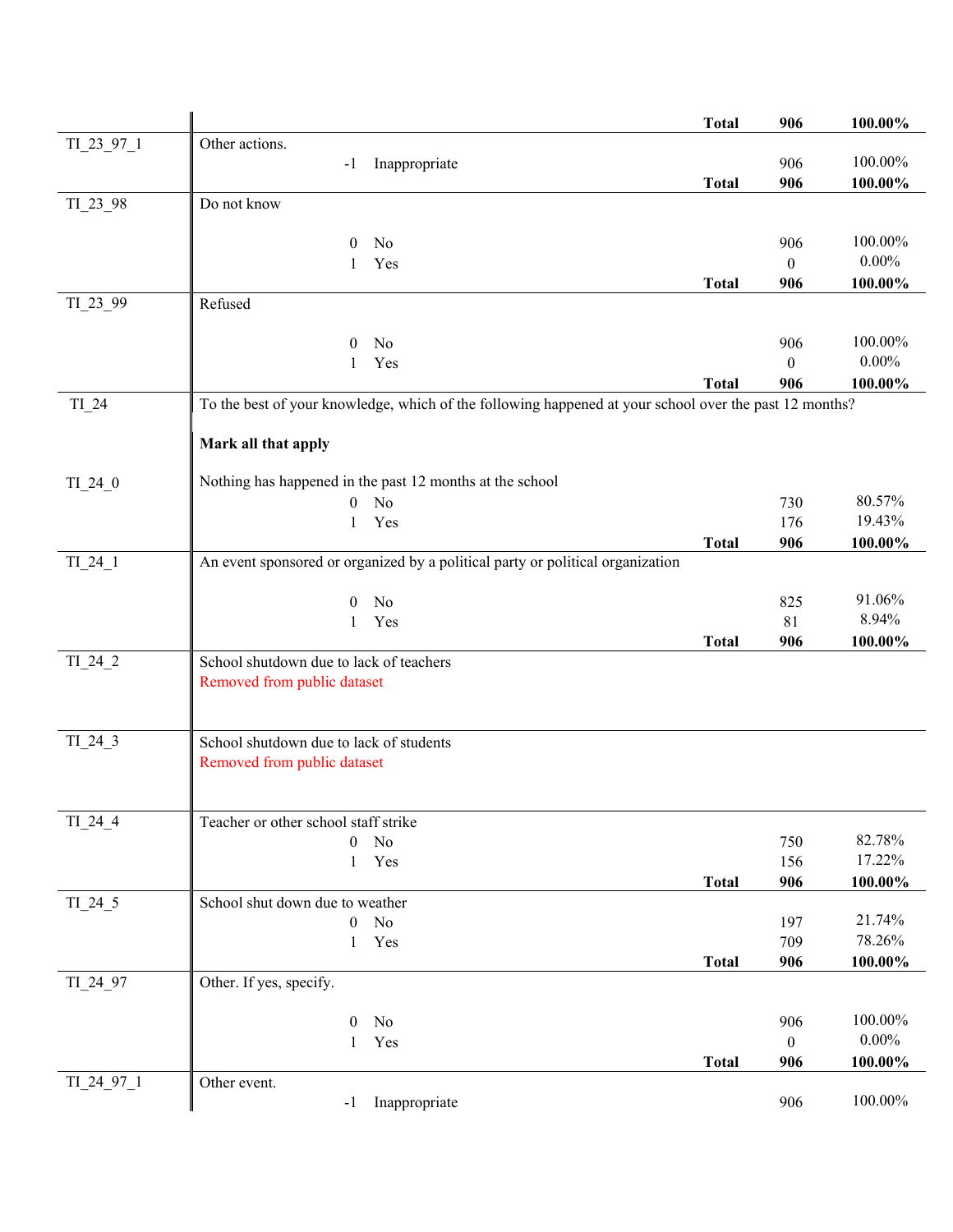|           |                                                                                 | <b>Total</b> | 906            | 100.00%          |
|-----------|---------------------------------------------------------------------------------|--------------|----------------|------------------|
| TI_24_98  | Do not know                                                                     |              |                |                  |
|           |                                                                                 |              |                |                  |
|           | No<br>$\overline{0}$                                                            |              | 906            | 100.00%          |
|           | Yes<br>1                                                                        |              | $\mathbf{0}$   | $0.00\%$         |
|           |                                                                                 | <b>Total</b> | 906            | 100.00%          |
| TI_24_99  | Refused                                                                         |              |                |                  |
|           | No<br>$\theta$                                                                  |              | 906            | 100.00%          |
|           | $\mathbf{1}$<br>Yes                                                             |              | $\theta$       | $0.00\%$         |
|           |                                                                                 | <b>Total</b> | 906            | 100.00%          |
| $TI_25$   | What are the major areas where political parties have influence in this school? |              |                |                  |
|           | Mark all that apply                                                             |              |                |                  |
|           |                                                                                 |              |                |                  |
| $TI_25_0$ | None                                                                            |              |                |                  |
|           | $\mathbf{0}$<br>No                                                              |              | 393            | 43.38%<br>56.62% |
|           | Yes<br>1                                                                        |              | 513<br>906     |                  |
| $TI_25_1$ | Election of SMC                                                                 | <b>Total</b> |                | $100.00\%$       |
|           | No<br>$\boldsymbol{0}$                                                          |              | 556            | 61.37%           |
|           | Yes<br>1                                                                        |              | 350            | 38.63%           |
|           |                                                                                 | <b>Total</b> | 906            | 100.00%          |
| $TI_25_2$ | Election/formation of parent teacher association                                |              |                |                  |
|           | No<br>$\mathbf{0}$                                                              |              | 655            | 72.30%           |
|           | Yes<br>1                                                                        |              | 251            | 27.70%           |
|           |                                                                                 | <b>Total</b> | 906            | 100.00%          |
| $TI_25_3$ | Formation and mobilization of child/student club                                |              |                |                  |
|           | No<br>$\boldsymbol{0}$                                                          |              | 893            | 98.57%           |
|           | Yes<br>$\mathbf{1}$                                                             |              | 13             | 1.43%            |
|           |                                                                                 | <b>Total</b> | 906            | 100.00%          |
| $TI_25_4$ | Teacher selection and recruitment/transfer                                      |              | 695            | 76.71%           |
|           | No<br>$\boldsymbol{0}$<br>Yes<br>1                                              |              | 211            | 23.29%           |
|           |                                                                                 | <b>Total</b> | 906            | 100.00%          |
| $TI_25_5$ | Budget allocation of school                                                     |              |                |                  |
|           | No<br>$\boldsymbol{0}$                                                          |              | 806            | 88.96%           |
|           | Yes<br>1                                                                        |              | 100            | 11.04%           |
|           |                                                                                 | <b>Total</b> | 906            | 100.00%          |
| $TI_25_6$ | Scholarship recommendation and selection.                                       |              |                |                  |
|           | $\boldsymbol{0}$<br>No                                                          |              | 849            | 93.71%           |
|           | Yes<br>1                                                                        |              | 57             | 6.29%            |
|           |                                                                                 | <b>Total</b> | 906            | $100.00\%$       |
| $TI_25_7$ | Asking for donations                                                            |              |                |                  |
|           | $\boldsymbol{0}$<br>No                                                          |              | 904            | 99.78%           |
|           | Yes<br>$\mathbf{1}$                                                             |              | $\overline{c}$ | 0.22%            |
| $TI_25_8$ | Admission                                                                       | <b>Total</b> | 906            | 100.00%          |
|           | No<br>$\boldsymbol{0}$                                                          |              | 905            | 99.89%           |
|           | Yes<br>$\mathbf{1}$                                                             |              | $\mathbf{1}$   | 0.11%            |
|           |                                                                                 |              |                |                  |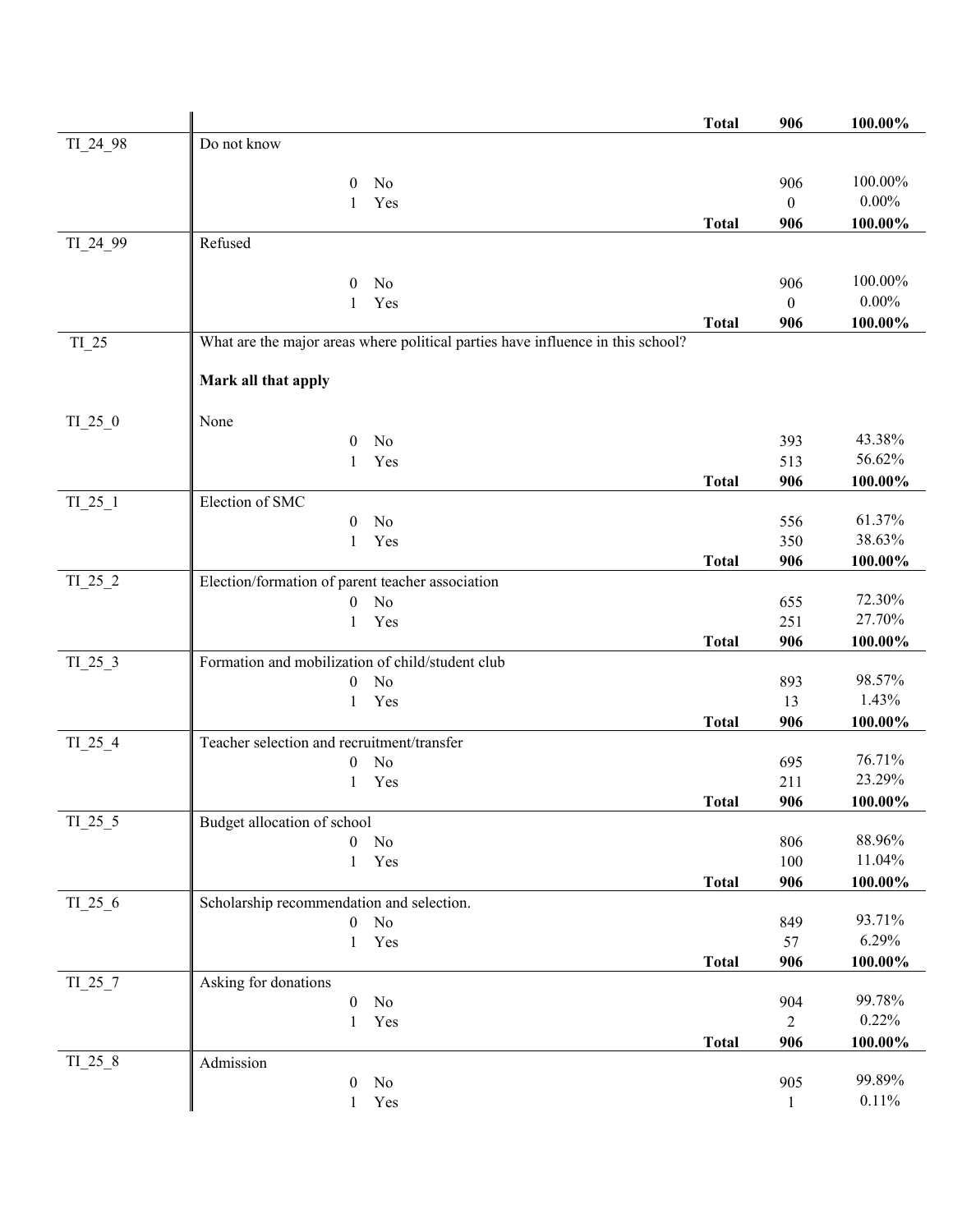|            |                                                                                                                       | <b>Total</b> | 906              | 100.00%        |
|------------|-----------------------------------------------------------------------------------------------------------------------|--------------|------------------|----------------|
| $TI_25_97$ | Other. If yes, specify.                                                                                               |              |                  |                |
|            | No<br>$\overline{0}$                                                                                                  |              | 906              | 100.00%        |
|            | Yes<br>1                                                                                                              |              | $\theta$         | $0.00\%$       |
|            |                                                                                                                       | <b>Total</b> | 906              | 100.00%        |
| TI_25_97_1 | Other area of influence.                                                                                              |              |                  |                |
|            | $-1$<br>Inappropriate                                                                                                 |              | 906              | 100.00%        |
|            |                                                                                                                       | <b>Total</b> | 906              | $100.00\%$     |
| TI_25_98   | Don't know                                                                                                            |              |                  |                |
|            | No<br>$\bf{0}$                                                                                                        |              | 906              | 100.00%        |
|            | Yes<br>1                                                                                                              |              | $\overline{0}$   | $0.00\%$       |
|            |                                                                                                                       | <b>Total</b> | 906              | 100.00%        |
|            |                                                                                                                       |              |                  |                |
| TI_25_99   | Refused<br>0                                                                                                          |              | 906              | 100.00%        |
|            | No<br>Yes                                                                                                             |              | $\theta$         | $0.00\%$       |
|            | 1                                                                                                                     |              | 906              |                |
| TI_26      | How frequently do teachers participate in local political activities instead of teaching their lesson? Rate your      | <b>Total</b> |                  | 100.00%        |
|            | response in a scale of 0-10.                                                                                          |              |                  |                |
|            |                                                                                                                       |              |                  |                |
|            | (Choose no. 10 if the teachers participate in political activities frequently, no.5 if participate sometimes and no 0 |              |                  |                |
|            | for none. Circle appropriate number as per response, you can choose appropriate number from 0 to 10)                  |              |                  |                |
|            |                                                                                                                       |              |                  |                |
|            |                                                                                                                       |              |                  |                |
|            | Number<br>$0 - 10$                                                                                                    |              | 906              | 100.00%        |
|            | Don't know<br>98                                                                                                      |              | $\boldsymbol{0}$ | $0.00\%$       |
|            | 99<br>Refused                                                                                                         |              | 0                | $0.00\%$       |
|            |                                                                                                                       | <b>Total</b> | 906              | 100.00%        |
| $TI_27$    | Who took the lead in forming that school improvement plan? Was it the SMC or other management committee,              |              |                  |                |
|            | school administrators, teachers, a PTA, a school inspector or other GON authority, or someone else?                   |              |                  |                |
|            |                                                                                                                       |              |                  |                |
|            |                                                                                                                       |              |                  |                |
|            | SMC or other management committee<br>$\mathbf{I}$                                                                     |              | 220              | 24.28%         |
|            | School administrators<br>2                                                                                            |              | 645              | 71.19%         |
|            | 3<br>Teachers                                                                                                         |              | 13               | 1.43%          |
|            | <b>PTA</b><br>4                                                                                                       |              | 27               | 2.98%<br>0.11% |
|            | Parents<br>5                                                                                                          |              |                  | $0.00\%$       |
|            | Students<br>6                                                                                                         |              | $\boldsymbol{0}$ | $0.00\%$       |
|            | Other (specify)<br>97                                                                                                 |              | $\bf{0}$         | $0.00\%$       |
|            | Don't know<br>98<br>Refused                                                                                           |              | $\theta$         | $0.00\%$       |
|            | 99                                                                                                                    |              | $\theta$         |                |
| TI 27 97   |                                                                                                                       | <b>Total</b> | 906              | 100.00%        |
|            | Other group or person.<br>Inappropriate<br>$-1$                                                                       |              | 906              | 100.00%        |
|            |                                                                                                                       | <b>Total</b> | 906              | 100.00%        |
| $TI_28$    | Did you participate in developing the school improvement plan?                                                        |              |                  |                |
|            |                                                                                                                       |              |                  |                |
|            | $\boldsymbol{0}$<br>No                                                                                                |              | 539              | 59.49%         |
|            | Yes<br>1                                                                                                              |              | 367              | 40.51%         |
|            | 98<br>Don't know                                                                                                      |              | $\boldsymbol{0}$ | $0.00\%$       |
|            |                                                                                                                       |              |                  |                |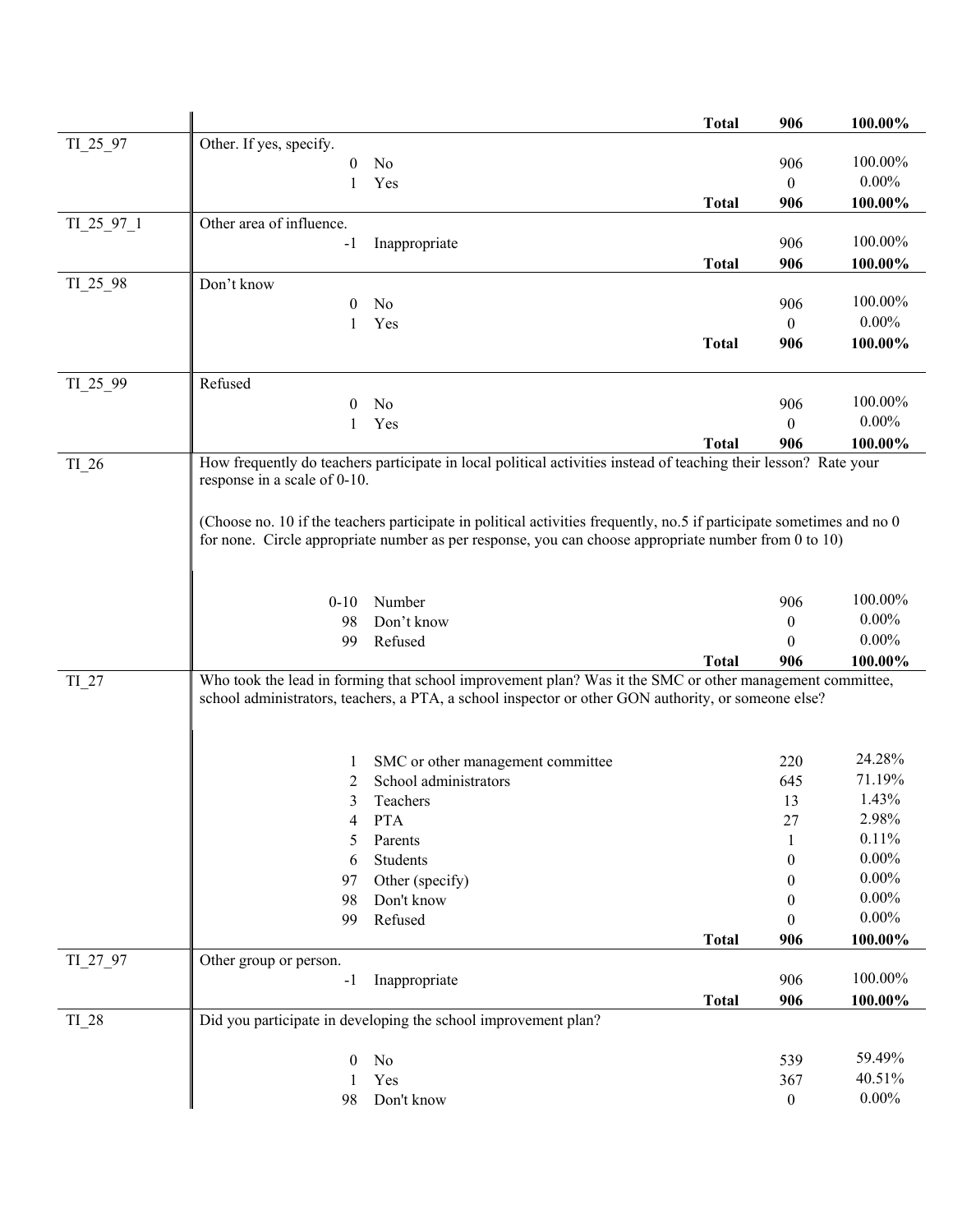|       | 99 | Refused                                                                                                               |              | $\Omega$ | $0.00\%$ |
|-------|----|-----------------------------------------------------------------------------------------------------------------------|--------------|----------|----------|
|       |    |                                                                                                                       | <b>Total</b> | 906      | 100.00%  |
| TI 29 |    | For the following statement, please tell me if you strongly agree, agree, are neutral, disagree or strongly disagree: |              |          |          |
|       |    |                                                                                                                       |              |          |          |
|       |    | There is clear guidance about how the school improvement plan will be implemented.                                    |              |          |          |
|       |    | Strongly agree                                                                                                        |              | 97       | 10.71%   |
|       |    | Agree                                                                                                                 |              | 553      | 61.04%   |
|       | 3  | Neutral                                                                                                               |              | 146      | 16.11%   |
|       | 4  | Disagree                                                                                                              |              | 103      | 11.37%   |
|       |    | Strongly disagree                                                                                                     |              | 7        | $0.77\%$ |
|       | 98 | Don't know                                                                                                            |              | $\Omega$ | $0.00\%$ |
|       | 99 | Refused                                                                                                               |              | $\theta$ | $0.00\%$ |
|       |    |                                                                                                                       | <b>Total</b> | 906      | 100.00%  |

## **Section J: Finance: Budget allocation, disbursement, leakage**

| $TJ_1$   | Who is responsible for monitoring and oversight of the school's budget and finances? |              |                |         |
|----------|--------------------------------------------------------------------------------------|--------------|----------------|---------|
|          | Mark all that apply                                                                  |              |                |         |
| $TJ_1_0$ | No one                                                                               |              |                |         |
|          | No<br>$\theta$                                                                       |              | 904            | 99.78%  |
|          | Yes<br>$\mathbf{1}$                                                                  |              | $\overline{2}$ | 0.22%   |
|          |                                                                                      | <b>Total</b> | 906            | 100.00% |
| $TJ_1_1$ | Resource Person                                                                      |              |                |         |
|          | No<br>$\theta$                                                                       |              | 884            | 97.57%  |
|          | Yes<br>1                                                                             |              | 22             | 2.43%   |
|          |                                                                                      | <b>Total</b> | 906            | 100.00% |
| $TJ_12$  | School Inspector/GON Authority                                                       |              |                |         |
|          | No<br>$\overline{0}$                                                                 |              | 844            | 93.16%  |
|          | Yes<br>$\mathbf{1}$                                                                  |              | 62             | 6.84%   |
|          |                                                                                      | <b>Total</b> | 906            | 100.00% |
| $TJ_13$  | SMC/Other management committee                                                       |              |                | 7.28%   |
|          | N <sub>o</sub><br>$\boldsymbol{0}$                                                   |              | 66             | 92.72%  |
|          | Yes<br>1                                                                             |              | 840            |         |
|          | Parents                                                                              | <b>Total</b> | 906            | 100.00% |
| $TJ_14$  | No<br>$\boldsymbol{0}$                                                               |              | 854            | 94.26%  |
|          | Yes<br>$\mathbf{1}$                                                                  |              | 52             | 5.74%   |
|          |                                                                                      | <b>Total</b> | 906            | 100.00% |
| $TJ_15$  | Social Audit Committee                                                               |              |                |         |
|          | No<br>$\boldsymbol{0}$                                                               |              | 664            | 73.29%  |
|          | Yes<br>1                                                                             |              | 242            | 26.71%  |
|          |                                                                                      | <b>Total</b> | 906            | 100.00% |
| $TJ_1_6$ | Shareholder                                                                          |              |                |         |
|          | No<br>$\theta$                                                                       |              | 880            | 97.13%  |
|          | Yes<br>1                                                                             |              | 26             | 2.87%   |
|          |                                                                                      | <b>Total</b> | 906            | 100.00% |
| TJ 17    | Registered Auditor                                                                   |              |                |         |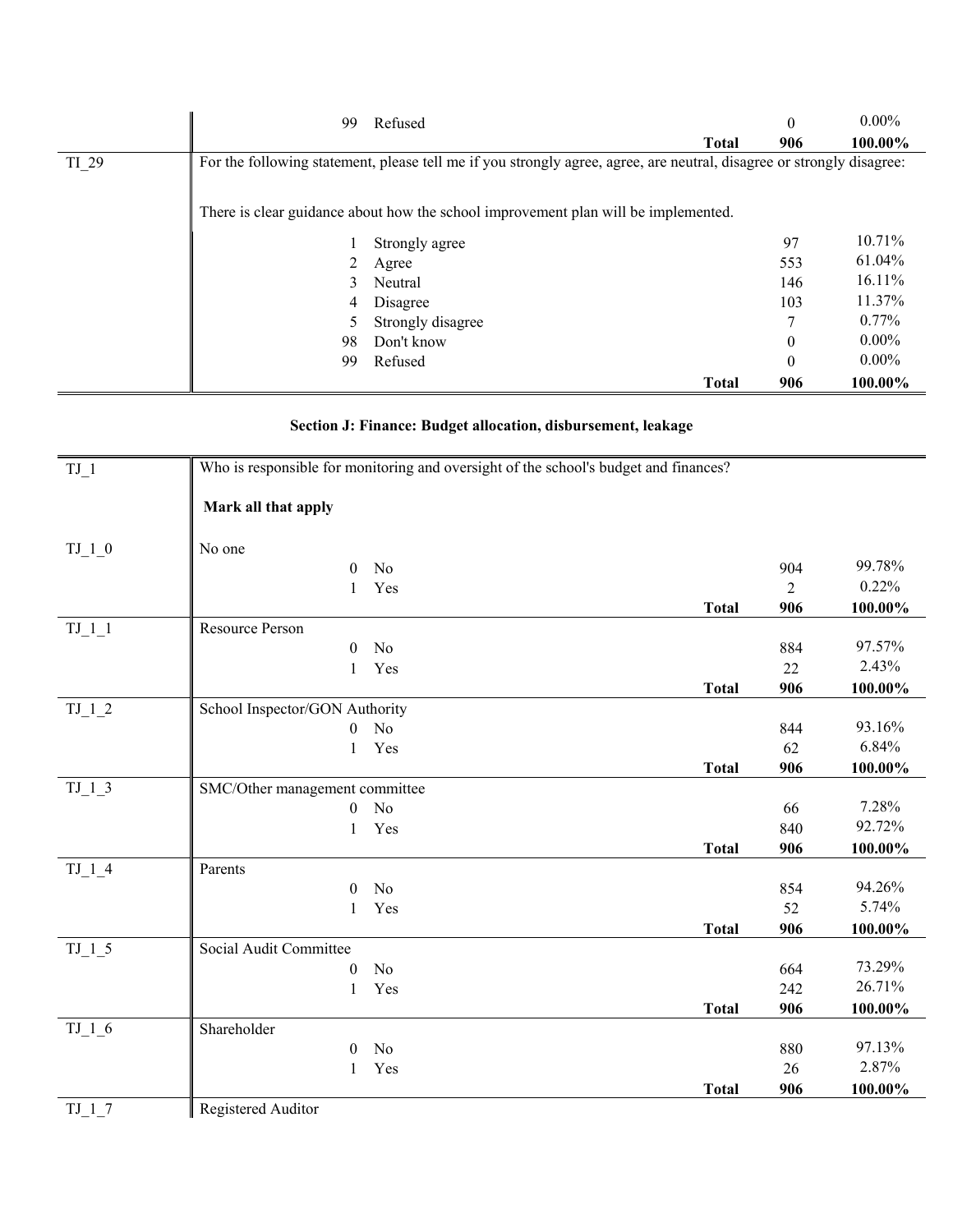|            | $\mathbf{0}$<br>No                                       |              | 901              | 99.45%     |
|------------|----------------------------------------------------------|--------------|------------------|------------|
|            | Yes<br>1                                                 |              | 5                | 0.55%      |
|            |                                                          | <b>Total</b> | 906              | 100.00%    |
| $TJ_{197}$ | Others. If yes, specify.                                 |              |                  |            |
|            |                                                          |              |                  |            |
|            | $\boldsymbol{0}$<br>No                                   |              | 906              | 100.00%    |
|            | Yes<br>1                                                 |              | $\boldsymbol{0}$ | $0.00\%$   |
|            |                                                          | <b>Total</b> | 906              | 100.00%    |
| $TJ_197_1$ | Other group or individual.                               |              |                  |            |
|            | Inappropriate<br>$-1$                                    |              | 906              | 100.00%    |
|            |                                                          | <b>Total</b> | 906              | 100.00%    |
| $TJ_2$     | Is the school's budget made public every year?           |              |                  |            |
|            |                                                          |              | 581              | 64.13%     |
|            | Yes, every year<br>1<br>Some years<br>$\overline{c}$     |              | 44               | 4.86%      |
|            | Seldom<br>3                                              |              | 24               | 2.65%      |
|            | Never<br>4                                               |              | 257              | 28.37%     |
|            | Don't know<br>98                                         |              | $\boldsymbol{0}$ | $0.00\%$   |
|            | Refused<br>99                                            |              | $\boldsymbol{0}$ | $0.00\%$   |
|            |                                                          | <b>Total</b> | 906              | 100.00%    |
| $TJ_3$     | Who prepared the most recent financial and social audit? |              |                  |            |
|            |                                                          |              |                  |            |
|            | Mark all that apply                                      |              |                  |            |
|            | No one                                                   |              |                  |            |
| $TJ_3_0$   | No<br>$\mathbf{0}$                                       |              | 900              | 99.34%     |
|            | Yes<br>1                                                 |              | 6                | 0.66%      |
|            |                                                          | <b>Total</b> | 906              | 100.00%    |
| $TJ_3_1$   | Resource Person                                          |              |                  |            |
|            | No<br>$\mathbf{0}$                                       |              | 895              | 98.79%     |
|            | $\mathbf{1}$<br>Yes                                      |              | 11               | 1.21%      |
|            |                                                          | <b>Total</b> | 906              | 100.00%    |
| $TJ_3_2$   | School Inspector/GON Authority                           |              |                  |            |
|            | No<br>$\boldsymbol{0}$                                   |              | 859              | 94.81%     |
|            | 1 Yes                                                    |              | 47               | 5.19%      |
|            |                                                          | <b>Total</b> | 906              | 100.00%    |
| $TJ_3_3$   | SMC/Other management committee                           |              |                  |            |
|            | $\mathbf{0}$<br>No                                       |              | 153              | 16.89%     |
|            | Yes<br>$\mathbf{1}$                                      |              | 753              | 83.11%     |
|            |                                                          | <b>Total</b> | 906              | $100.00\%$ |
| $TJ_3_4$   | Teachers                                                 |              |                  |            |
|            | No<br>$\boldsymbol{0}$                                   |              | 740              | 81.68%     |
|            | Yes<br>1                                                 |              | 166              | 18.32%     |
|            |                                                          | <b>Total</b> | 906              | 100.00%    |
| $TJ_35$    | School Administrators/ Account Staffs                    |              |                  |            |
|            | No<br>$\boldsymbol{0}$                                   |              | 154              | 17.00%     |
|            | Yes<br>1                                                 |              | 752              | 83.00%     |
|            |                                                          | <b>Total</b> | 906              | 100.00%    |
| $TJ_3_6$   | Social Audit Committee                                   |              |                  | 98.23%     |
|            | $\boldsymbol{0}$<br>No                                   |              | 890              |            |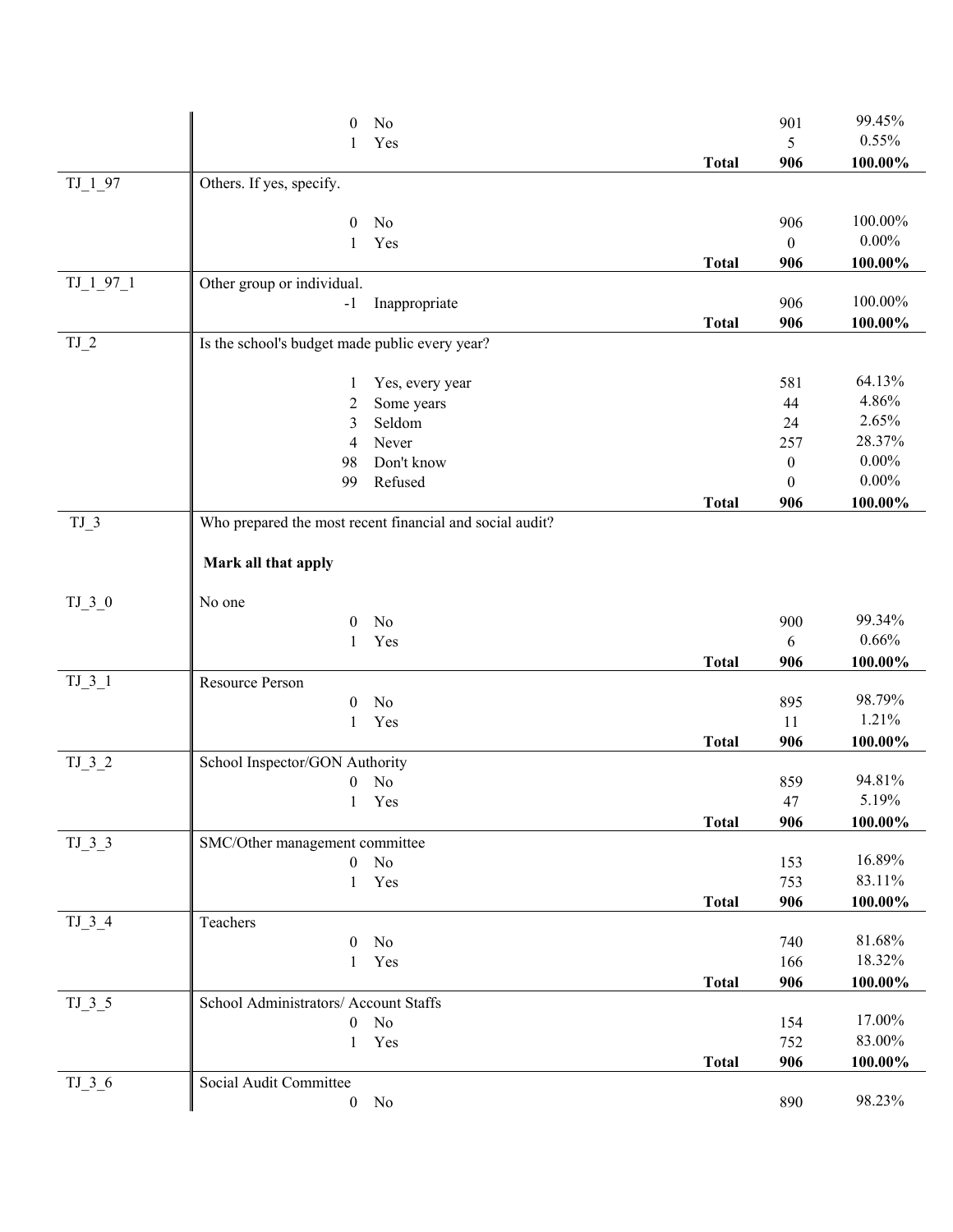|            | 1 Yes                                                                                                                 |              | 16               | 1.77%      |
|------------|-----------------------------------------------------------------------------------------------------------------------|--------------|------------------|------------|
|            |                                                                                                                       | <b>Total</b> | 906              | 100.00%    |
| $TJ_37$    | Parent teacher association                                                                                            |              |                  |            |
|            | No<br>$\theta$                                                                                                        |              | 885              | 97.68%     |
|            | Yes<br>1                                                                                                              |              | 21               | 2.32%      |
|            |                                                                                                                       | <b>Total</b> | 906              | 100.00%    |
| $TJ_3_8$   | Auditor                                                                                                               |              |                  |            |
|            | $\boldsymbol{0}$<br>No                                                                                                |              | 901              | 99.45%     |
|            | Yes<br>1                                                                                                              |              | 5                | 0.55%      |
|            |                                                                                                                       | <b>Total</b> | 906              | 100.00%    |
| $TJ_39$    | Shareholders                                                                                                          |              |                  |            |
|            | No<br>$\theta$                                                                                                        |              | 896              | 98.90%     |
|            | Yes<br>1                                                                                                              |              | $10\,$           | 1.10%      |
|            |                                                                                                                       | <b>Total</b> | 906              | 100.00%    |
| $TJ_3_10$  | Students representatives<br>No                                                                                        |              |                  | 99.12%     |
|            | $\boldsymbol{0}$<br>Yes<br>1                                                                                          |              | 898<br>8         | 0.88%      |
|            |                                                                                                                       | <b>Total</b> | 906              | 100.00%    |
| TJ 3 97    | Others. If yes, specify.                                                                                              |              |                  |            |
|            | No<br>$\boldsymbol{0}$                                                                                                |              | 906              | 100.00%    |
|            | Yes<br>1                                                                                                              |              | $\boldsymbol{0}$ | $0.00\%$   |
|            |                                                                                                                       | <b>Total</b> | 906              | $100.00\%$ |
| $TJ_397_1$ | Other group or individual.                                                                                            |              |                  |            |
|            | Inappropriate<br>$-1$                                                                                                 |              | 906              | 100.00%    |
|            |                                                                                                                       | <b>Total</b> | 906              | 100.00%    |
| $TJ_4$     | Were teachers invited to participate in preparing that financial and social audit of the school?                      |              |                  |            |
|            |                                                                                                                       |              |                  |            |
|            |                                                                                                                       |              |                  |            |
|            | No<br>$\theta$<br>▸                                                                                                   | Go to TJ_6   | 680              | 75.06%     |
|            | Yes<br>1                                                                                                              |              | 226              | 24.94%     |
|            | Don't know<br>98                                                                                                      |              | $\boldsymbol{0}$ | $0.00\%$   |
|            | Refused<br>99                                                                                                         |              | $\theta$         | $0.00\%$   |
|            |                                                                                                                       | <b>Total</b> | 906              | 100.00%    |
| $TJ_5$     | Did you participate in preparing that financial audit of the school?                                                  |              |                  |            |
|            | Inappropriate<br>$-1$                                                                                                 |              | 680              | 75.06%     |
|            | No<br>$\theta$                                                                                                        |              | 163              | 17.99%     |
|            | Yes<br>1                                                                                                              |              | 63               | 6.95%      |
|            | Don't know<br>98                                                                                                      |              | $\theta$         | $0.00\%$   |
|            | 99<br>Refused                                                                                                         |              | 0                | $0.00\%$   |
|            |                                                                                                                       | <b>Total</b> | 906              | 100.00%    |
|            | For the following statement, please tell me if you strongly agree, agree, are neutral, disagree or strongly disagree: |              |                  |            |
|            |                                                                                                                       |              |                  |            |
|            |                                                                                                                       |              |                  |            |
| $TJ_6$     | The financial business activities at this school are handled properly.                                                |              |                  |            |
|            |                                                                                                                       |              |                  |            |
|            | <b>Strongly Agree</b><br>1                                                                                            |              | 139              | 15.34%     |
|            | 2<br>Agree                                                                                                            |              | 566              | 62.47%     |
|            | Neutral<br>3                                                                                                          |              | 129              | 14.24%     |
|            | Disagree<br>4                                                                                                         |              | 64               | 7.06%      |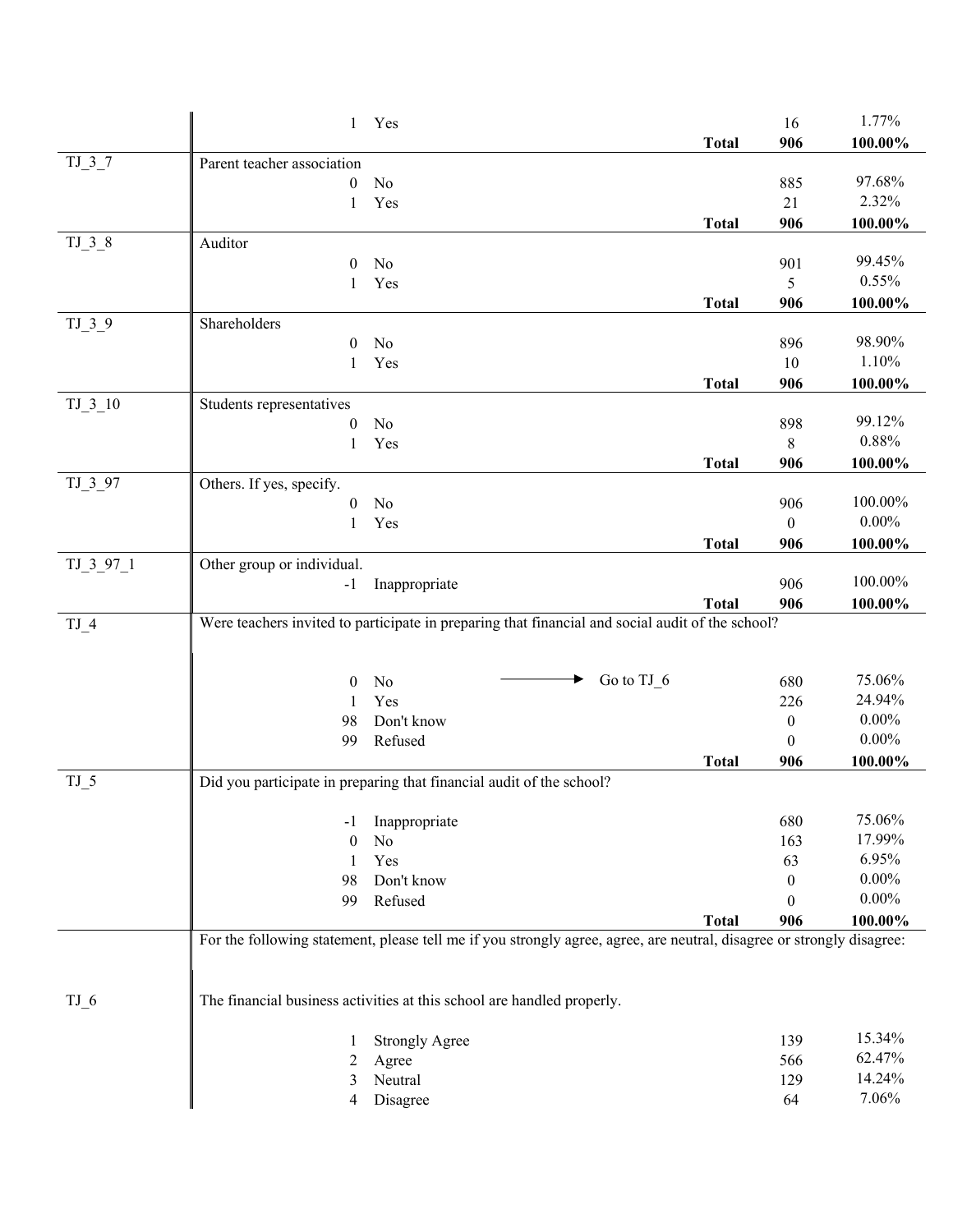|         | 5                                            | <b>Strongly Disagree</b>                                                                                          | 8                | 0.88%      |
|---------|----------------------------------------------|-------------------------------------------------------------------------------------------------------------------|------------------|------------|
|         | 98                                           | Don't know                                                                                                        | $\boldsymbol{0}$ | $0.00\%$   |
|         | 99                                           | Refused                                                                                                           | $\theta$         | $0.00\%$   |
|         |                                              | <b>Total</b>                                                                                                      | 906              | 100.00%    |
| $TJ_7$  |                                              | Has there been any new construction work in this school the last three years?                                     |                  |            |
|         |                                              |                                                                                                                   |                  |            |
|         | $\boldsymbol{0}$                             | Go to TJ_10<br>No<br>▸                                                                                            | 90               | 9.93%      |
|         | 1                                            | Yes                                                                                                               | 816              | 90.07%     |
|         | 98                                           | Don't know                                                                                                        | $\boldsymbol{0}$ | $0.00\%$   |
|         | 99                                           | Refused                                                                                                           | $\theta$         | $0.00\%$   |
| $TJ_8$  |                                              | <b>Total</b>                                                                                                      | 906              | 100.00%    |
|         | If yes, how do you rate the quality of work? |                                                                                                                   |                  |            |
|         | -1                                           | Inappropriate                                                                                                     | 90               | 9.93%      |
|         | 1                                            | Very good                                                                                                         | 184              | 20.31%     |
|         | 2                                            | Good                                                                                                              | 625              | 68.98%     |
|         | 3                                            | Poor                                                                                                              | 7                | 0.77%      |
|         | 98                                           | Don't know                                                                                                        | $\boldsymbol{0}$ | $0.00\%$   |
|         | 99                                           | Refused                                                                                                           | $\boldsymbol{0}$ | $0.00\%$   |
|         |                                              | <b>Total</b>                                                                                                      | 906              | 100.00%    |
| $TJ_9$  |                                              | Was the fund available for construction properly utilized?                                                        |                  |            |
|         |                                              |                                                                                                                   | 90               | 9.93%      |
|         | -1                                           | Inappropriate                                                                                                     | 776              | 85.65%     |
|         | 1<br>2                                       | Yes, properly<br>Not properly                                                                                     | 40               | 4.42%      |
|         | 98                                           | Don't know                                                                                                        | $\boldsymbol{0}$ | $0.00\%$   |
|         | 99                                           | Refused                                                                                                           | $\boldsymbol{0}$ | $0.00\%$   |
|         |                                              | <b>Total</b>                                                                                                      | 906              | 100.00%    |
| $TJ_10$ |                                              | Are the teachers at this school paid on time? Would you say they are paid on time all the time, most of the time, |                  |            |
|         | sometimes, or never?                         |                                                                                                                   |                  |            |
|         |                                              |                                                                                                                   |                  |            |
|         | $\theta$                                     | No                                                                                                                | 19               | 2.10%      |
|         |                                              | Go to Section K<br>Yes, all the time                                                                              | 596              | 65.78%     |
|         | 2                                            | Yes, most of the time                                                                                             | 196              | 21.63%     |
|         | 3                                            | Sometimes                                                                                                         | 95               | 10.49%     |
|         | 98                                           | Don't know                                                                                                        | $\boldsymbol{0}$ | $0.00\%$   |
|         | 99                                           | Refused                                                                                                           | $\theta$         | $0.00\%$   |
|         |                                              | <b>Total</b>                                                                                                      | 906              | 100.00%    |
| $TJ_11$ |                                              | How many times in the past 12 months did you receive a late paycheck?                                             |                  |            |
|         | $-1$                                         | Inappropriate                                                                                                     | 596              | 65.78%     |
|         | $1 - 12$                                     | Times                                                                                                             | 310              | 34.22%     |
|         | 98                                           | Don't know                                                                                                        | $\overline{0}$   | $0.00\%$   |
|         | 99                                           | Refused                                                                                                           | $\theta$         | $0.00\%$   |
|         |                                              | <b>Total</b>                                                                                                      | 906              | $100.00\%$ |
| $TJ_12$ | Did you receive your last paycheck on time?  |                                                                                                                   |                  |            |
|         |                                              |                                                                                                                   |                  | 65.78%     |
|         | -1                                           | Inappropriate                                                                                                     | 596              |            |
|         | $\boldsymbol{0}$                             | No                                                                                                                | 96               | $10.60\%$  |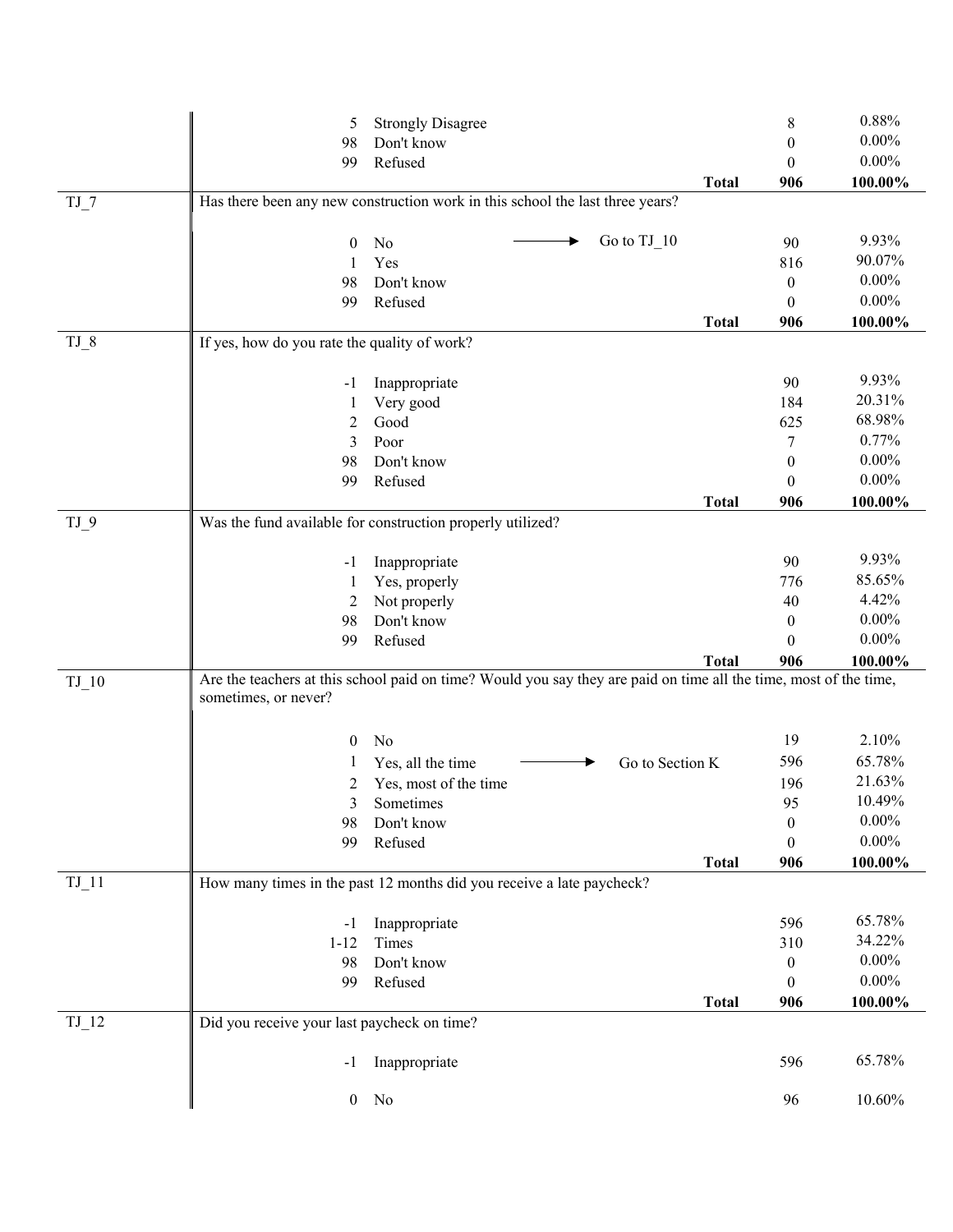|                    | 99                                    | Refused                                                                                                     |              | $\Omega$ | $0.00\%$ |
|--------------------|---------------------------------------|-------------------------------------------------------------------------------------------------------------|--------------|----------|----------|
|                    |                                       |                                                                                                             | <b>Total</b> | 906      | 100.00%  |
| $TJ$ <sup>13</sup> |                                       | How long did you have to wait after the scheduled pay day to receive your paycheck? A few days, a week, two |              |          |          |
|                    | weeks, a month, or more than a month? |                                                                                                             |              |          |          |
|                    |                                       |                                                                                                             |              |          |          |
|                    | $-1$                                  | Inappropriate                                                                                               |              | 810      | 89.40%   |
|                    |                                       | A few days                                                                                                  |              | 9        | $0.99\%$ |
|                    | 2                                     | A week                                                                                                      |              | 13       | 1.43%    |
|                    | 3                                     | Two weeks                                                                                                   |              | 17       | 1.88%    |
|                    | 4                                     | A month                                                                                                     |              | 22       | 2.43%    |
|                    | 5                                     | More than a month                                                                                           |              | 35       | 3.86%    |
|                    | 97                                    | Others                                                                                                      |              | 0        | $0.00\%$ |
|                    | 98                                    | Don't know                                                                                                  |              | 0        | $0.00\%$ |
|                    | 99                                    | Refused                                                                                                     |              | $\theta$ | $0.00\%$ |
|                    |                                       |                                                                                                             | <b>Total</b> | 906      | 100.00%  |
| TJ 13 97           | Other delay                           |                                                                                                             |              |          |          |
|                    | $-1$                                  | Inappropriate                                                                                               |              | 906      | 100.00%  |
|                    |                                       |                                                                                                             | <b>Total</b> | 906      | 100.00%  |

## **Section K: Household and Livelihood**

| TK 1     | People earn and manage their livelihood in different ways. In some households all family members work in farm,<br>in other household some family member work in farm, some have their own business, other work as in salary job<br>within Nepal and some even go to foreign countries to work. Similarly other work as wage laborer, some has<br>earned pension, some has get elderly allowance, some get interest from loan or investment, sold their property or<br>even take loans. |     |         |  |
|----------|----------------------------------------------------------------------------------------------------------------------------------------------------------------------------------------------------------------------------------------------------------------------------------------------------------------------------------------------------------------------------------------------------------------------------------------------------------------------------------------|-----|---------|--|
|          | For Interviewer: Please the show list of options and explain to the respondent to choose options from the card.                                                                                                                                                                                                                                                                                                                                                                        |     |         |  |
|          | Besides the teaching you are doing, to manage household livelihood what other activities you and your household<br>members are involved in?                                                                                                                                                                                                                                                                                                                                            |     |         |  |
|          | Mark all that apply                                                                                                                                                                                                                                                                                                                                                                                                                                                                    |     |         |  |
| $TK_1_0$ | No other profession beside the teaching                                                                                                                                                                                                                                                                                                                                                                                                                                                |     |         |  |
|          | N <sub>o</sub><br>0                                                                                                                                                                                                                                                                                                                                                                                                                                                                    | 893 | 98.57%  |  |
|          | Yes                                                                                                                                                                                                                                                                                                                                                                                                                                                                                    | 13  | 1.43%   |  |
|          | <b>Total</b>                                                                                                                                                                                                                                                                                                                                                                                                                                                                           | 906 | 100.00% |  |
| TK 1 1   | Farming                                                                                                                                                                                                                                                                                                                                                                                                                                                                                |     |         |  |
|          | N <sub>o</sub><br>$\theta$                                                                                                                                                                                                                                                                                                                                                                                                                                                             | 348 | 38.41%  |  |
|          | Yes                                                                                                                                                                                                                                                                                                                                                                                                                                                                                    | 558 | 61.59%  |  |
|          | <b>Total</b>                                                                                                                                                                                                                                                                                                                                                                                                                                                                           | 906 | 100.00% |  |
| TK 1 2   | <b>Business</b>                                                                                                                                                                                                                                                                                                                                                                                                                                                                        |     |         |  |
|          | N <sub>0</sub><br>0                                                                                                                                                                                                                                                                                                                                                                                                                                                                    | 665 | 73.40%  |  |
|          | Yes                                                                                                                                                                                                                                                                                                                                                                                                                                                                                    | 241 | 26.60%  |  |
|          | <b>Total</b>                                                                                                                                                                                                                                                                                                                                                                                                                                                                           | 906 | 100.00% |  |
| TK 13    | Salary Jobs                                                                                                                                                                                                                                                                                                                                                                                                                                                                            |     |         |  |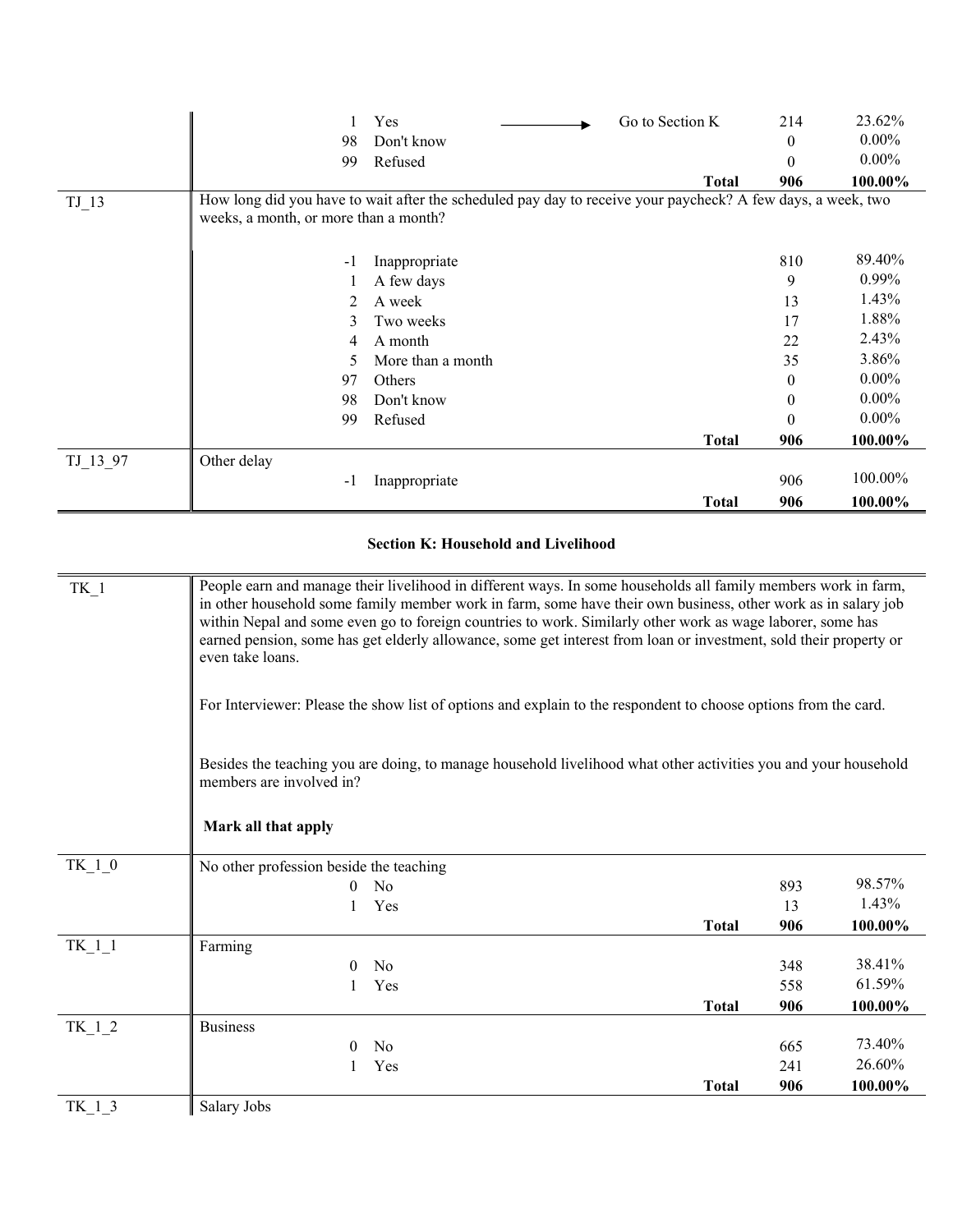|             | $\theta$<br>No                   |              | 597              | 65.89%     |
|-------------|----------------------------------|--------------|------------------|------------|
|             | Yes<br>1                         |              | 309              | 34.11%     |
|             |                                  | <b>Total</b> | 906              | 100.00%    |
| $TK_1_4$    | Teaching (other than respondent) |              |                  |            |
|             | No<br>0                          |              | 685              | 75.61%     |
|             | Yes<br>1                         |              | 221              | 24.39%     |
|             |                                  | <b>Total</b> | 906              | 100.00%    |
| $TK_1_5$    | Wage Labor                       |              |                  |            |
|             | No<br>$\boldsymbol{0}$           |              | 897              | 99.01%     |
|             | Yes<br>1                         |              | 9                | 0.99%      |
|             |                                  | <b>Total</b> | 906              | 100.00%    |
| $TK_1_6$    | Pension/Allowance/Interest       |              |                  |            |
|             | No<br>$\boldsymbol{0}$           |              | 651              | 71.85%     |
|             | Yes<br>1                         |              | 255              | 28.15%     |
|             |                                  | <b>Total</b> | 906              | 100.00%    |
| $TK_1_7$    | Go to Foreign Country for Work   |              |                  |            |
|             | No<br>0                          |              | 773              | 85.32%     |
|             | Yes<br>1                         |              | 133              | 14.68%     |
|             |                                  | <b>Total</b> | 906              | 100.00%    |
| $TK_18$     | Sold Property                    |              |                  |            |
|             | No<br>$\boldsymbol{0}$           |              | 880              | 97.13%     |
|             | Yes<br>1                         |              | 26               | 2.87%      |
|             |                                  | <b>Total</b> | 906              | 100.00%    |
| $TK_1_9$    | <b>Borrow Loans</b>              |              |                  |            |
|             | 0<br>No                          |              | 584              | 64.46%     |
|             | Yes<br>1                         |              | 322              | 35.54%     |
|             |                                  | <b>Total</b> | 906              | 100.00%    |
| TK_1_10     | Land/House rented out            |              |                  |            |
|             | $\rm No$<br>$\boldsymbol{0}$     |              | 863              | 95.25%     |
|             | Yes<br>1                         |              | 43               | 4.75%      |
|             |                                  | <b>Total</b> | 906              | 100.00%    |
| $TK\_1\_11$ | Teaching tuition                 |              |                  |            |
|             | No<br>$\boldsymbol{0}$           |              | 900              | 99.34%     |
|             | Yes<br>1                         |              | 6                | 0.66%      |
|             |                                  | <b>Total</b> | 906              | 100.00%    |
| TK_1_97     | Others. If yes, specify.         |              |                  |            |
|             | No<br>$\boldsymbol{0}$           |              | 906              | 100.00%    |
|             | Yes<br>1                         |              | $\boldsymbol{0}$ | $0.00\%$   |
|             |                                  | <b>Total</b> | 906              | 100.00%    |
| TK_1_97_1   | Other sources of income.         |              |                  |            |
|             | Inappropriate<br>$-1$            |              | 906              | 100.00%    |
|             |                                  | <b>Total</b> | 906              | 100.00%    |
| TK_1_98     | Don't know                       |              |                  | 100.00%    |
|             | No<br>$\boldsymbol{0}$           |              | 906              |            |
|             | Yes<br>1                         |              | $\boldsymbol{0}$ | $0.00\%$   |
|             |                                  | <b>Total</b> | 906              | 100.00%    |
| TK_1_99     | Refused                          |              |                  |            |
|             | No<br>$\overline{0}$             |              | 906              | 100.00%    |
|             | Yes<br>1                         |              | $\boldsymbol{0}$ | $0.00\%$   |
|             |                                  | <b>Total</b> | 906              | $100.00\%$ |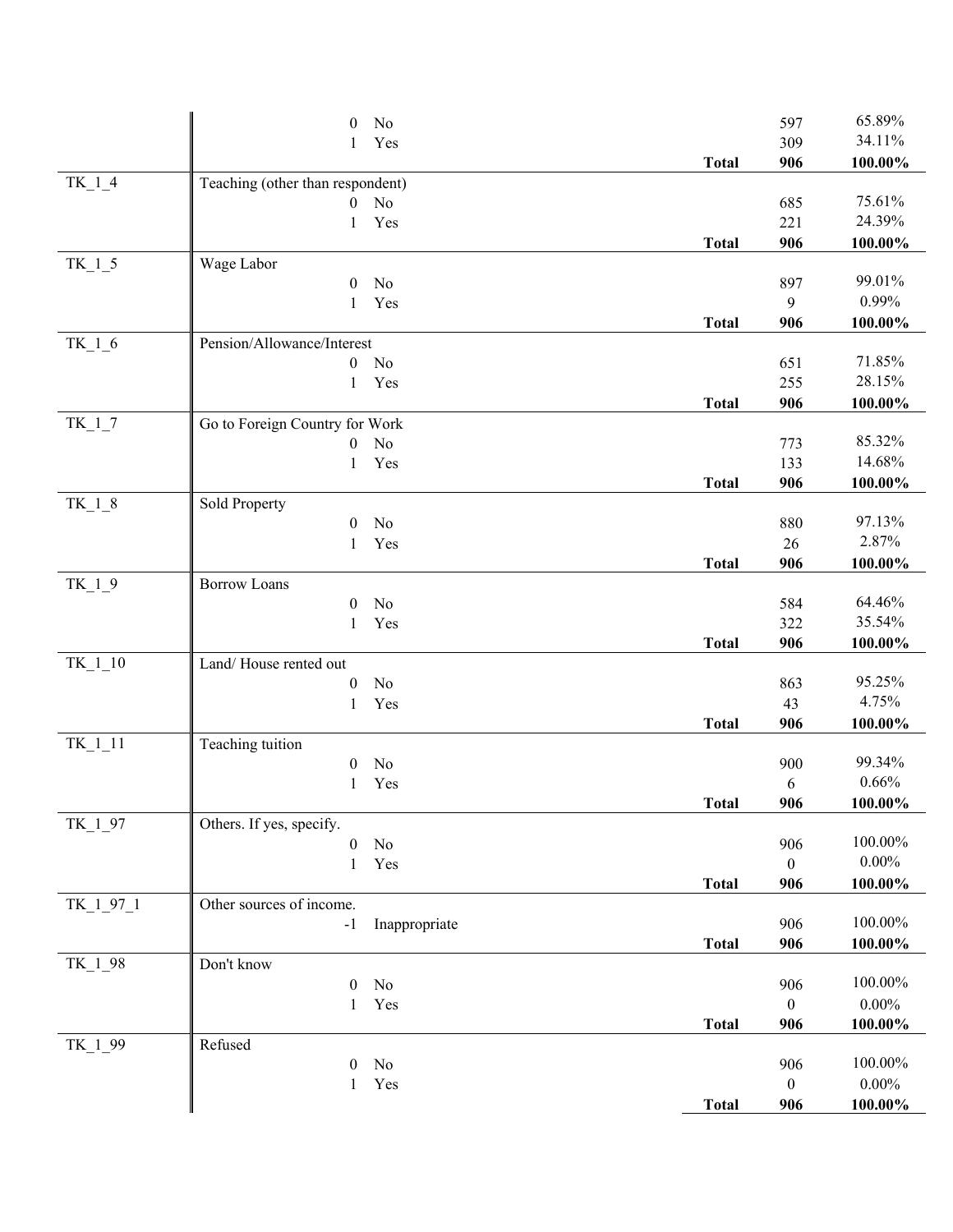| $TK_2$          | For Interviewer: Check K. 1                          |                                                                                                                                                                                                       |              |                  |                  |
|-----------------|------------------------------------------------------|-------------------------------------------------------------------------------------------------------------------------------------------------------------------------------------------------------|--------------|------------------|------------------|
|                 | $\boldsymbol{0}$<br>1                                | Respondent is not farming $-$<br>Go to TK 4<br>▸.<br>Respondent is farming                                                                                                                            |              | 348<br>558       | 38.41%<br>61.59% |
|                 |                                                      |                                                                                                                                                                                                       | <b>Total</b> | 906              | 100.00%          |
| $TK_3$          |                                                      | How much land do you farm? (Please do not include land used for other purpose such as an orchard/tree<br>plantation, a fish pond, poultry farm, a grass plantation, or other business or enterprises) |              |                  |                  |
|                 | Recoded in public dataset                            |                                                                                                                                                                                                       |              |                  |                  |
|                 | $-1$                                                 | Inappropriate                                                                                                                                                                                         |              | 348              | 38.41%           |
|                 | $0 - 19$                                             | Kattha                                                                                                                                                                                                |              | 426              | 47.02%           |
|                 | 20                                                   | 20 or more                                                                                                                                                                                            |              | 132              | 14.57%           |
|                 | 98                                                   | Don't know                                                                                                                                                                                            |              | $\mathbf{0}$     | $0.00\%$         |
|                 | 99                                                   | Refused                                                                                                                                                                                               |              | $\theta$         | $0.00\%$         |
|                 |                                                      |                                                                                                                                                                                                       | <b>Total</b> | 906              | 100.00%          |
| TK_4            |                                                      | Now we would like to ask you a few questions about your land. Does your household own this house plot?                                                                                                |              |                  |                  |
|                 | 0                                                    | No                                                                                                                                                                                                    |              | 115              | 12.69%           |
|                 | 1                                                    | Yes                                                                                                                                                                                                   |              | 791              | 87.31%           |
|                 | 98                                                   | Don't know                                                                                                                                                                                            |              | $\boldsymbol{0}$ | $0.00\%$         |
|                 | 99                                                   | Refused                                                                                                                                                                                               |              | $\mathbf{0}$     | $0.00\%$         |
|                 |                                                      |                                                                                                                                                                                                       | <b>Total</b> | 906              | 100.00%          |
| $TK_5$          | Are you currently renting out your land for farming? |                                                                                                                                                                                                       |              |                  |                  |
|                 |                                                      | No                                                                                                                                                                                                    |              | 617              | 68.10%           |
|                 | 0<br>1                                               | Yes                                                                                                                                                                                                   |              | 289              | 31.90%           |
|                 | 98                                                   | Don't know                                                                                                                                                                                            |              | $\mathbf{0}$     | $0.00\%$         |
|                 | 99                                                   | Refused                                                                                                                                                                                               |              | $\theta$         | $0.00\%$         |
|                 |                                                      |                                                                                                                                                                                                       | <b>Total</b> | 906              | 100.00%          |
| TK <sub>6</sub> | land.                                                | Thank a lot for the information about land you are cultivating. Now I am going to ask another question about the                                                                                      |              |                  |                  |
|                 | How much total land do you own?                      |                                                                                                                                                                                                       |              |                  |                  |
|                 | Recoded in public dataset                            |                                                                                                                                                                                                       |              |                  |                  |
|                 | 0                                                    | None                                                                                                                                                                                                  |              | 51               | 5.63%            |
|                 | $1 - 19$                                             | Kattha                                                                                                                                                                                                |              | 570              | 62.91%           |
|                 | 20                                                   | 20 or more                                                                                                                                                                                            |              | 285              | 31.45%           |
|                 | 98                                                   | Don't know                                                                                                                                                                                            |              | $\boldsymbol{0}$ | $0.00\%$         |
|                 | 99                                                   | Refused                                                                                                                                                                                               |              | $\theta$         | $0.00\%$         |
|                 |                                                      |                                                                                                                                                                                                       | <b>Total</b> | 906              | 100.00%          |
| $TK_7$          |                                                      | Let us talk about animals. Does this household own any livestock, herds, other farm animals, or poultry?                                                                                              |              |                  |                  |
|                 | 0                                                    | No<br>Go to TK 9                                                                                                                                                                                      |              | 429              | 47.35%           |
|                 | 1                                                    | Yes                                                                                                                                                                                                   |              | 477              | 52.65%           |
|                 | 98                                                   | Don't know                                                                                                                                                                                            |              | $\boldsymbol{0}$ | $0.00\%$         |
|                 | 99                                                   | Refused                                                                                                                                                                                               |              | $\mathbf{0}$     | $0.00\%$         |
|                 |                                                      |                                                                                                                                                                                                       | <b>Total</b> | 906              | 100.00%          |
|                 |                                                      | How many of the following animals do this household own?                                                                                                                                              |              |                  |                  |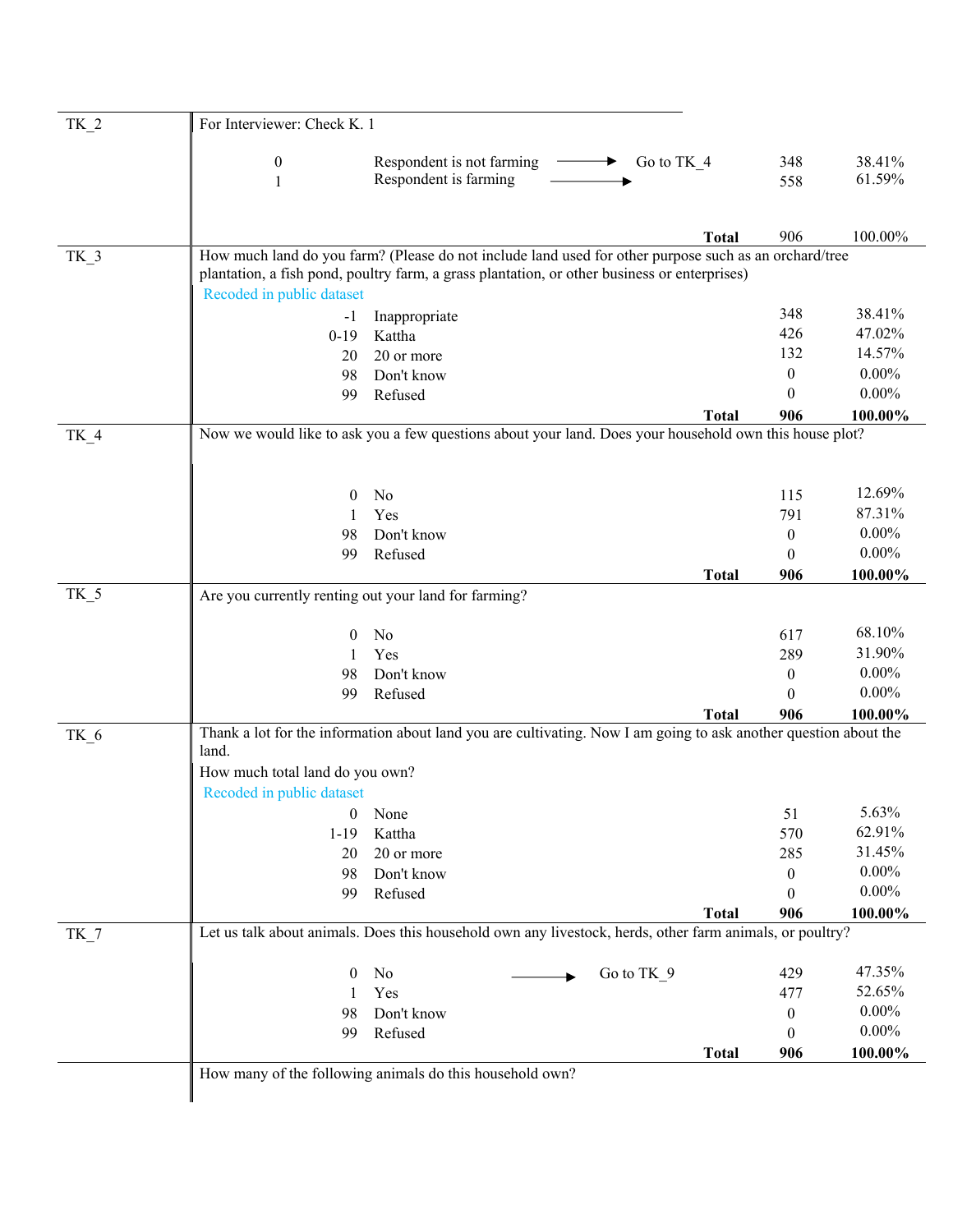| $TK_8_1a$ | Milk cows or bulls          |                              |              |                  |          |
|-----------|-----------------------------|------------------------------|--------------|------------------|----------|
|           | Recoded in public dataset   |                              |              |                  |          |
|           | $-1$                        | Inappropriate                |              | 429              | 47.35%   |
|           | $\boldsymbol{0}$            | None                         |              | 264              | 29.14%   |
|           | $1 - 2$                     | Number of Milk cows or bulls |              | 166              | 18.32%   |
|           | 3                           | 3 or more                    |              | 47               | 5.19%    |
|           | 98                          | Don't know                   |              | $\boldsymbol{0}$ | $0.00\%$ |
|           | 99                          | Refused                      |              | $\boldsymbol{0}$ | $0.00\%$ |
|           |                             |                              | <b>Total</b> | 906              | 100.00%  |
| TK_8_2a   | <b>Buffalos</b>             |                              |              |                  |          |
|           | Recoded in public dataset   |                              |              |                  |          |
|           | $-1$                        | Inappropriate                |              | 429              | 47.35%   |
|           | $\boldsymbol{0}$            | None                         |              | 272              | 30.02%   |
|           | $1 - 2$                     | Number of Buffalos           |              | 174              | 19.21%   |
|           | 3                           | 3 or more                    |              | 31               | 3.42%    |
|           | 98                          | Don't know                   |              | $\boldsymbol{0}$ | $0.00\%$ |
|           | 99                          | Refused                      |              | $\mathbf{0}$     | $0.00\%$ |
|           |                             |                              | <b>Total</b> | 906              | 100.00%  |
| TK_8_3a   | Horses, donkeys, or mules   |                              |              |                  |          |
|           | $-1$                        | Inappropriate                |              | 429              | 47.35%   |
|           | $\boldsymbol{0}$            | None                         |              | 477              | 52.65%   |
|           | 98                          | Don't know                   |              | $\boldsymbol{0}$ | $0.00\%$ |
|           | 99                          | Refused                      |              | $\boldsymbol{0}$ | $0.00\%$ |
|           |                             |                              | <b>Total</b> | 906              | 100.00%  |
| TK_8_4a   | Goats                       |                              |              |                  |          |
|           | Recoded in public dataset   |                              |              |                  |          |
|           | $-1$                        | Inappropriate                |              | 429              | 47.35%   |
|           | $\boldsymbol{0}$            | None                         |              | 282              | 31.13%   |
|           | $1 - 4$                     | Number of Goats              |              | 139              | 15.34%   |
|           | 5                           | 5 or more                    |              | 56               | 6.18%    |
|           | 98                          | Don't know                   |              | $\boldsymbol{0}$ | $0.00\%$ |
|           | 99                          | Refused                      |              | $\boldsymbol{0}$ | $0.00\%$ |
|           |                             |                              | <b>Total</b> | 906              | 100.00%  |
| TK_8_5a   | Sheep                       |                              |              |                  |          |
|           | Removed from public dataset |                              |              |                  |          |
|           |                             |                              |              |                  |          |
|           |                             |                              |              |                  |          |
|           |                             |                              |              |                  |          |
| TK 8 6a   | Pigs                        |                              |              |                  |          |
|           | Removed from public dataset |                              |              |                  |          |
|           |                             |                              |              |                  |          |
|           |                             |                              |              |                  |          |
|           |                             |                              |              |                  |          |
| TK_8_7a   | Ducks or Chickens           |                              |              |                  |          |
|           | Recoded in public dataset   |                              |              |                  |          |
|           |                             |                              |              | 429              | 47.35%   |
|           | -1<br>$\mathbf{0}$          | Inappropriate<br>None        |              | 327              | 36.09%   |
|           |                             | Number of Ducks or Chickens  |              | 95               | 10.49%   |
|           | $1 - 11$                    |                              |              |                  | 6.07%    |
|           | 12                          | 12 or more                   |              | 55               | $0.00\%$ |
|           | 98                          | Don't know                   |              | $\theta$         |          |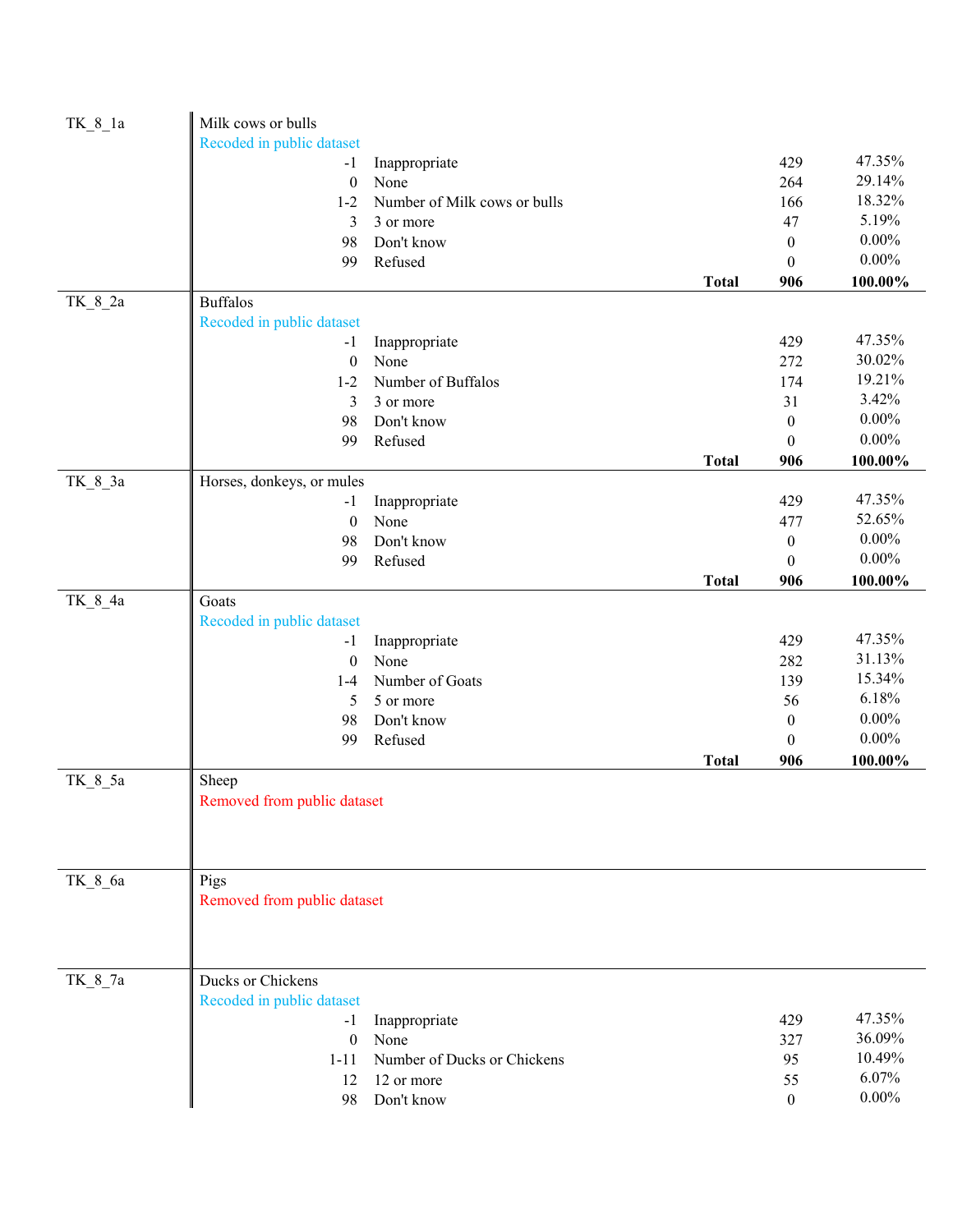|           | Refused<br>99                                                  | <b>Total</b> | $\mathbf{0}$<br>906              | $0.00\%$<br>100.00% |
|-----------|----------------------------------------------------------------|--------------|----------------------------------|---------------------|
| TK_8_8a   | <b>Poultry Farming</b>                                         |              |                                  |                     |
|           | Removed from public dataset                                    |              |                                  |                     |
|           |                                                                |              |                                  |                     |
|           |                                                                |              |                                  |                     |
| $TK_8_9a$ | Fish Farming                                                   |              |                                  |                     |
|           | Removed from public dataset                                    |              |                                  |                     |
|           |                                                                |              |                                  |                     |
|           |                                                                |              |                                  |                     |
| TK 8 10a  | Turkey                                                         |              |                                  |                     |
|           | Removed from public dataset                                    |              |                                  |                     |
|           |                                                                |              |                                  |                     |
|           |                                                                |              |                                  |                     |
|           | Now I'm going to ask you some questions about household items. |              |                                  |                     |
| $TK_9$    | Do you have a television (TV) in your house?                   |              |                                  |                     |
|           |                                                                |              |                                  |                     |
|           | No<br>$\overline{0}$                                           |              | 83                               | 9.16%               |
|           | Yes<br>1                                                       |              | 823                              | 90.84%<br>$0.00\%$  |
|           | Don't know<br>98<br>Refused<br>99                              |              | $\boldsymbol{0}$<br>$\mathbf{0}$ | $0.00\%$            |
|           |                                                                | <b>Total</b> | 906                              | 100.00%             |
| $TK_10$   | Do you have a cable line in your house?                        |              |                                  |                     |
|           |                                                                |              |                                  |                     |
|           | $\overline{0}$<br>No                                           |              | 129                              | 14.24%              |
|           | Yes<br>1                                                       |              | 777                              | 85.76%<br>$0.00\%$  |
|           | Don't know<br>98<br>Refused<br>99                              |              | $\boldsymbol{0}$<br>$\mathbf{0}$ | $0.00\%$            |
|           |                                                                | <b>Total</b> | 906                              | 100.00%             |
| $TK_11$   | How many mobile phone does your household have?                |              |                                  |                     |
|           |                                                                |              |                                  |                     |
|           | None<br>$\boldsymbol{0}$                                       |              | $\boldsymbol{0}$                 | $0.00\%$<br>100.00% |
|           | Number<br>$1 - 12$<br>Don't know<br>98                         |              | 906<br>$\boldsymbol{0}$          | $0.00\%$            |
|           | Refused<br>99                                                  |              | $\boldsymbol{0}$                 | $0.00\%$            |
|           |                                                                | <b>Total</b> | 906                              | $100.00\%$          |
| $TK_12$   | Does your household have a computer/laptop?                    |              |                                  |                     |
|           |                                                                |              |                                  | 21.19%              |
|           | $\rm No$<br>$\mathbf{0}$<br>Yes<br>1                           |              | 192<br>714                       | 78.81%              |
|           | Don't know<br>98                                               |              | $\boldsymbol{0}$                 | $0.00\%$            |
|           | Refused<br>99                                                  |              | $\boldsymbol{0}$                 | $0.00\%$            |
|           |                                                                | <b>Total</b> | 906                              | $100.00\%$          |
| $TK_13$   | Does your household have internet service?                     |              |                                  |                     |
|           | $0$ No                                                         |              | 236                              | 26.05%              |
|           |                                                                |              |                                  |                     |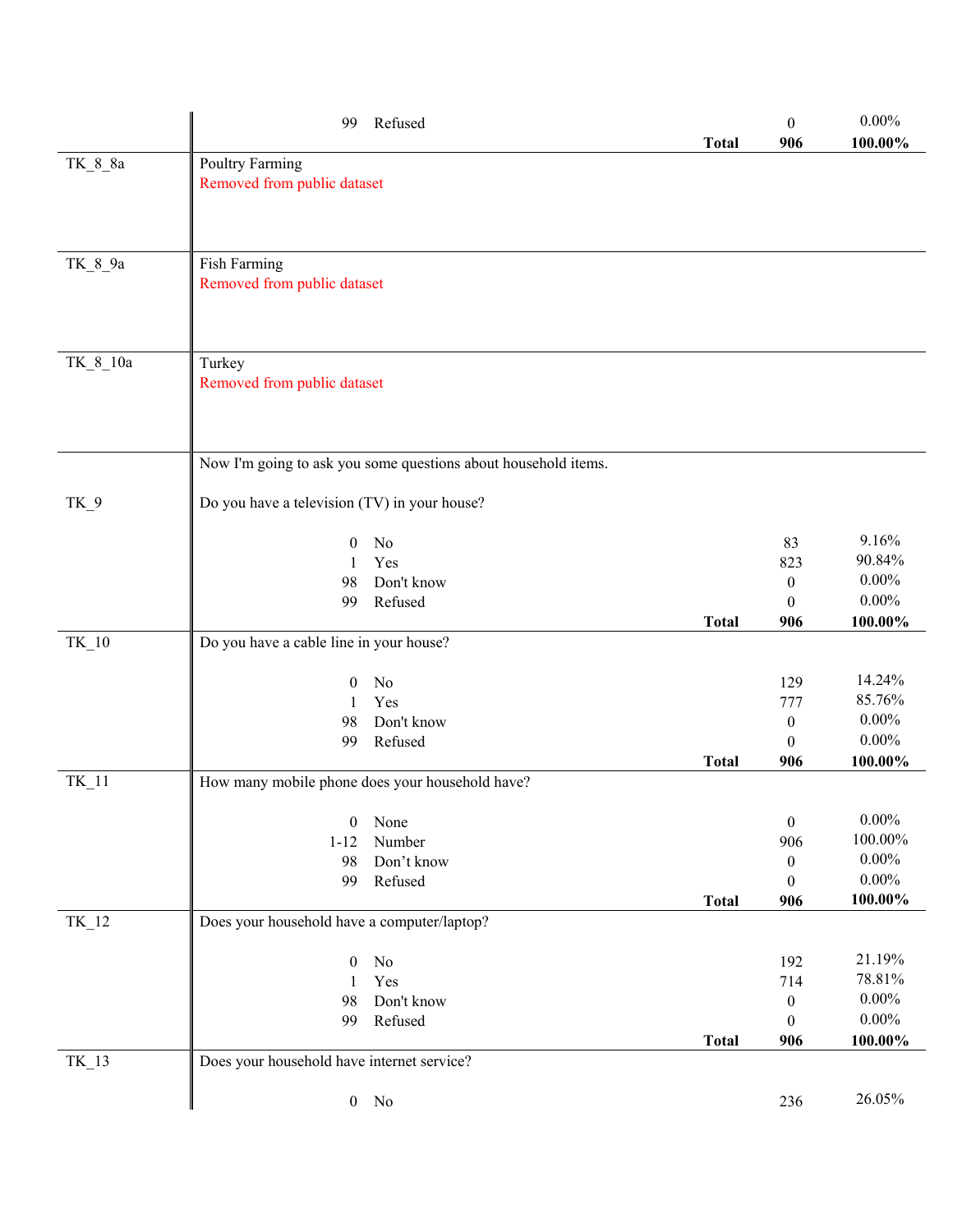|         | Yes<br>1                                                           |              | 670              | 73.95%     |
|---------|--------------------------------------------------------------------|--------------|------------------|------------|
|         | Don't know<br>98                                                   |              | 0                | $0.00\%$   |
|         | Refused<br>99                                                      |              | $\theta$         | $0.00\%$   |
|         |                                                                    | <b>Total</b> | 906              | 100.00%    |
| TK_14   | Do your households have a refrigerator?                            |              |                  |            |
|         |                                                                    |              |                  |            |
|         | No<br>$\boldsymbol{0}$                                             |              | 120              | 13.25%     |
|         | Yes<br>1                                                           |              | 786              | 86.75%     |
|         | Don't know<br>98                                                   |              | $\boldsymbol{0}$ | $0.00\%$   |
|         | Refused<br>99                                                      |              | $\theta$         | $0.00\%$   |
|         |                                                                    | <b>Total</b> | 906              | 100.00%    |
| TK_15   | Does your household have a motorcycle/scooter?                     |              |                  |            |
|         | No<br>$\boldsymbol{0}$                                             |              | 71               | 7.84%      |
|         | Yes<br>1                                                           |              | 835              | 92.16%     |
|         | Don't know<br>98                                                   |              | $\boldsymbol{0}$ | $0.00\%$   |
|         | Refused<br>99                                                      |              | $\Omega$         | $0.00\%$   |
|         |                                                                    | <b>Total</b> | 906              | $100.00\%$ |
| TK_16   | Does your household have a car, taxi, truck, bus?                  |              |                  |            |
|         |                                                                    |              |                  |            |
|         | No<br>$\boldsymbol{0}$                                             |              | 834              | 92.05%     |
|         | Yes<br>1                                                           |              | 72               | 7.95%      |
|         | Don't know<br>98                                                   |              | $\mathbf{0}$     | $0.00\%$   |
|         | Refused<br>99                                                      |              | $\theta$         | $0.00\%$   |
|         |                                                                    | <b>Total</b> | 906              | 100.00%    |
| $TK_17$ | Do you have your own drinking water source, such as a tap or well? |              |                  |            |
|         | No<br>$\theta$                                                     |              | 30               | 3.31%      |
|         | Yes<br>1                                                           |              | 876              | 96.69%     |
|         | Don't know<br>98                                                   |              | $\boldsymbol{0}$ | $0.00\%$   |
|         | Refused<br>99                                                      |              | $\theta$         | $0.00\%$   |
|         |                                                                    | <b>Total</b> | 906              | $100.00\%$ |
| $TK_18$ | Is the toilet inside or outside your house?                        |              |                  |            |
|         | Don't have toilet<br>$\mathbf{0}$                                  |              | $\boldsymbol{0}$ | $0.00\%$   |
|         | Inside<br>1                                                        |              | 226              | 24.94%     |
|         | Outside<br>2                                                       |              | 369              | 40.73%     |
|         | 3<br>Both                                                          |              | 311              | 34.33%     |
|         | 98<br>Don't know                                                   |              | $\boldsymbol{0}$ | $0.00\%$   |
|         | Refused<br>99                                                      |              | $\boldsymbol{0}$ | $0.00\%$   |
|         |                                                                    | <b>Total</b> | 906              | 100.00%    |
| TK_19   | What is the main source of lighting for your household?            |              |                  |            |
|         |                                                                    |              |                  | 97.02%     |
|         | Electricity<br>1                                                   |              | 879              | 2.98%      |
|         | Solar<br>2                                                         |              | 27               | $0.00\%$   |
|         | Bio Gas<br>3                                                       |              | $\mathbf{0}$     | $0.00\%$   |
|         | L P Gas<br>4                                                       |              | 0                | $0.00\%$   |
|         | Kerosene<br>5                                                      |              | 0                | $0.00\%$   |
|         | Oil<br>6                                                           |              | $\bf{0}$         | $0.00\%$   |
|         | Others<br>97                                                       |              | 0                |            |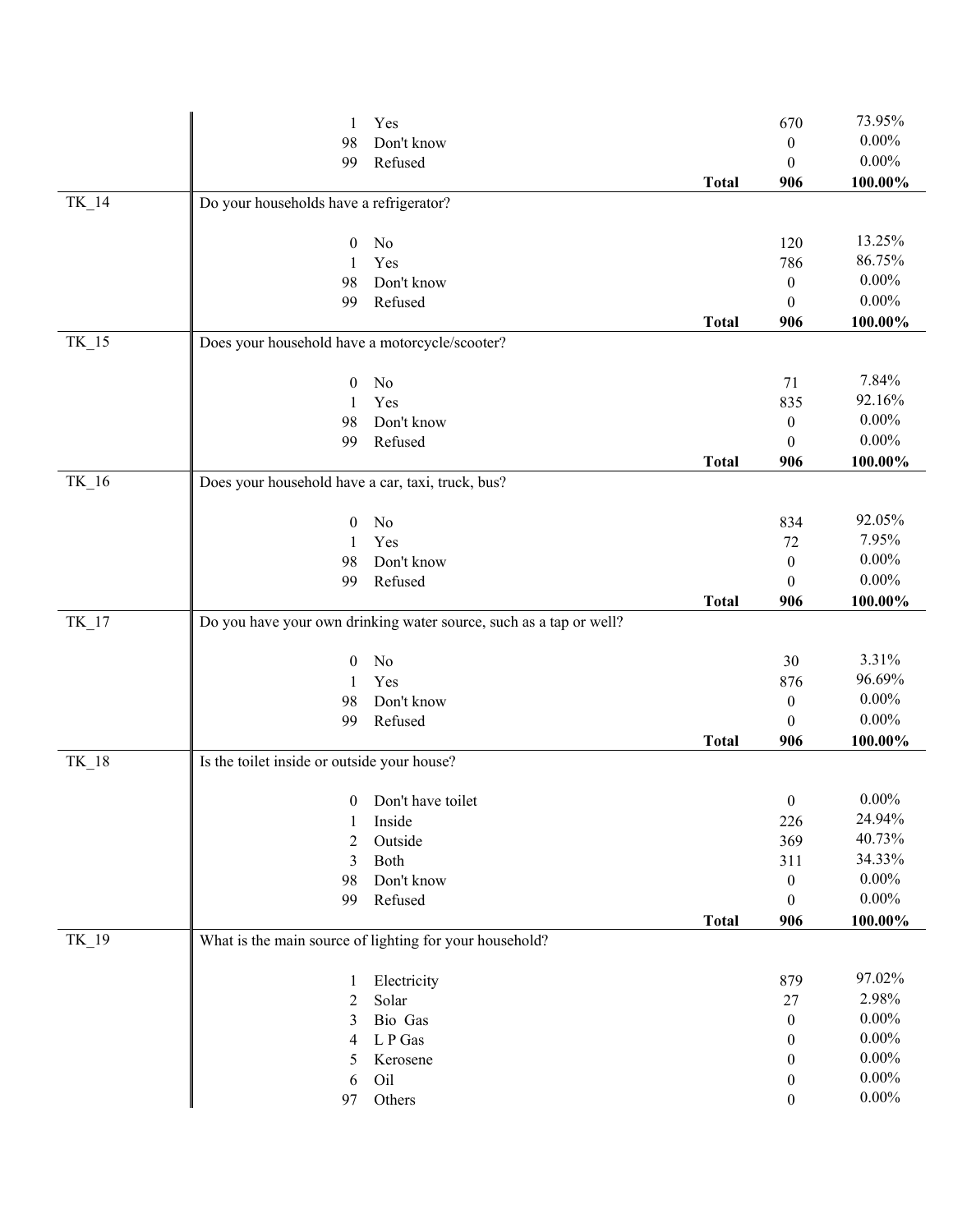|          | 98                                             | Don't know                                                                                                         |              | $\boldsymbol{0}$ | $0.00\%$          |
|----------|------------------------------------------------|--------------------------------------------------------------------------------------------------------------------|--------------|------------------|-------------------|
|          | 99                                             | Refused                                                                                                            |              | $\theta$         | $0.00\%$          |
|          |                                                |                                                                                                                    | <b>Total</b> | 906              | 100.00%           |
| TK_19_97 | Other lighting.                                |                                                                                                                    |              |                  |                   |
|          | $-1$                                           | Inappropriate                                                                                                      |              | 906              | 100.00%           |
|          |                                                |                                                                                                                    | <b>Total</b> | 906              | 100.00%           |
| TK_20    | What is the main source of energy for cooking? |                                                                                                                    |              |                  |                   |
|          |                                                |                                                                                                                    |              |                  |                   |
|          | 1                                              | Electricity                                                                                                        |              | 6                | 0.66%             |
|          | 2                                              | Solar                                                                                                              |              | $\boldsymbol{0}$ | $0.00\%$<br>2.10% |
|          | 3                                              | Wood                                                                                                               |              | 19               | 0.33%             |
|          | 4                                              | Animal dung                                                                                                        |              | 3                | 88.96%            |
|          | 5                                              | L.P Gas                                                                                                            |              | 806              | $0.00\%$          |
|          | 6                                              | Coal                                                                                                               |              | $\mathbf{0}$     | $0.00\%$          |
|          | 7                                              | Kerosene                                                                                                           |              | $\boldsymbol{0}$ | 7.95%             |
|          | 8                                              | Bio-gas                                                                                                            |              | 72               | $0.00\%$          |
|          | 97                                             | Others                                                                                                             |              | $\boldsymbol{0}$ | $0.00\%$          |
|          | 98                                             | Don't know                                                                                                         |              | $\boldsymbol{0}$ | $0.00\%$          |
|          | 99                                             | Refused                                                                                                            |              | $\boldsymbol{0}$ |                   |
| TK_20_97 |                                                |                                                                                                                    | <b>Total</b> | 906              | 100.00%           |
|          | Others source of energy.<br>$-1$               | Inappropriate                                                                                                      |              | 906              | 100.00%           |
|          |                                                |                                                                                                                    | <b>Total</b> | 906              | 100.00%           |
| $TK_21$  |                                                | How long does it take to reach the nearest bus-stop/road?                                                          |              |                  |                   |
|          |                                                |                                                                                                                    |              |                  |                   |
|          | 1                                              | Near to road within 15 minutes' walk                                                                               |              | 883              | 97.46%            |
|          | 2                                              | Within half an hour walk                                                                                           |              | 21               | 2.32%             |
|          | 3                                              | Within one hour walk                                                                                               |              | $\mathbf{1}$     | 0.11%             |
|          | 4                                              | More than one hour                                                                                                 |              |                  | 0.11%             |
|          | 5                                              | More than one day of walk                                                                                          |              | 0                | $0.00\%$          |
|          | 98                                             | Don't know                                                                                                         |              | $\Omega$         | $0.00\%$          |
|          | 99                                             | Refused                                                                                                            |              | 0                | $0.00\%$          |
|          |                                                |                                                                                                                    | <b>Total</b> | 906              | 100.00%           |
| TK_22    |                                                | In your opinion, compared to the living conditions of the majority of households in this community, are the living |              |                  |                   |
|          |                                                | conditions in your household better, worse, or about the same?                                                     |              |                  |                   |
|          |                                                |                                                                                                                    |              |                  |                   |
|          | 1                                              | Better                                                                                                             |              | 178              | 19.65%            |
|          | $\overline{2}$                                 | Worse                                                                                                              |              | 54               | 5.96%             |
|          | 3                                              | About the same                                                                                                     |              | 674              | 74.39%            |
|          | 98                                             | Don't Know                                                                                                         |              | $\mathbf{0}$     | $0.00\%$          |
|          | 99                                             | Refused                                                                                                            |              | $\boldsymbol{0}$ | $0.00\%$          |
|          |                                                |                                                                                                                    | <b>Total</b> | 906              | 100.00%           |
| TK_23    |                                                | In last I would like to ask one more question. What is your father's cast?                                         |              |                  |                   |
|          | Father Cast name:                              |                                                                                                                    |              |                  |                   |
|          | Recoded in public dataset                      |                                                                                                                    |              |                  | 81.79%            |
|          | 1                                              | Brahman / Chhetri                                                                                                  |              | 741              | 7.40%             |
|          | 2<br>5                                         | Hill Janajati                                                                                                      |              | 67<br>47         | 5.19%             |
|          |                                                | Terai Janajati<br>Others                                                                                           |              | 51               | 5.62%             |
|          | 6<br>98                                        | Don't know                                                                                                         |              | $\boldsymbol{0}$ | $0.00\%$          |
|          |                                                |                                                                                                                    |              |                  |                   |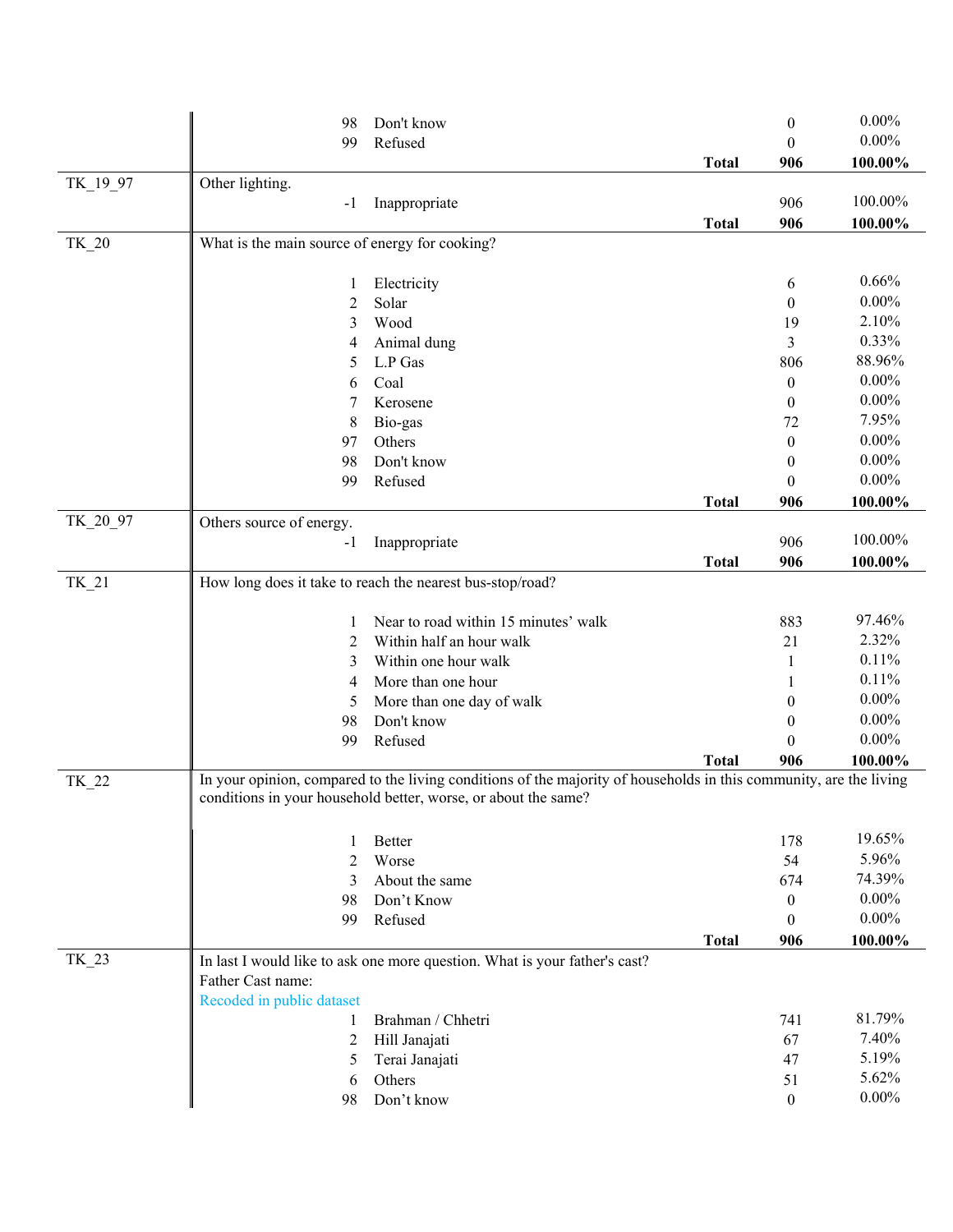|        | Refused<br>99                                                          |              | $\mathbf{0}$ | $0.00\%$         |
|--------|------------------------------------------------------------------------|--------------|--------------|------------------|
|        |                                                                        | <b>Total</b> | 906          | 100.00%          |
|        | <b>Section L: Interviewer's Observation</b>                            |              |              |                  |
| $TL_1$ | In what kind of house does the respondent live?                        |              |              |                  |
|        | Single-family house<br>1                                               |              | 436          | 48.12%           |
|        | Multi-family house<br>2                                                |              | 99           | 10.93%           |
|        | Not observed<br>9                                                      |              | 371          | 40.95%           |
|        |                                                                        | <b>Total</b> | 906          | 100.00%          |
| $TL_2$ | How many stories are there in the house in which the respondent lives? |              |              |                  |
|        | Recoded in public dataset                                              |              |              |                  |
|        | One story<br>1                                                         |              | 269          | 29.69%<br>25.50% |
|        | Two stories<br>2                                                       |              | 231          | 3.86%            |
|        | Three or more stories<br>3<br>Not observed<br>9                        |              | 35<br>371    | 40.95%           |
|        |                                                                        | <b>Total</b> | 906          | 100.00%          |
| TL 3   | Of what materials are the walls of the respondent's house made?        |              |              |                  |
|        | Recoded in public dataset                                              |              |              |                  |
|        | Cement/concrete<br>2                                                   |              | 491          | 54.19%           |
|        | Not observed<br>9                                                      |              | 371          | 40.95%           |
|        | Others<br>97                                                           |              | 44           | 4.86%            |
|        |                                                                        | <b>Total</b> | 906          | 100.00%          |
| TL_4   | Of what materials is the roof of the respondent's house made?          |              |              |                  |
|        | Recoded in public dataset                                              |              |              |                  |
|        | Tin<br>1                                                               |              | 294          | 32.45%           |
|        | Concrete<br>7                                                          |              | 234          | 25.83%           |
|        | Not observed<br>9                                                      |              | 371          | 40.95%           |
|        | Others<br>97                                                           |              | 7            | 0.77%            |
|        |                                                                        | <b>Total</b> | 906          | 100.00%          |
| $TL_5$ | Of what materials is the floor of the respondent's house made?         |              |              |                  |
|        | Recoded in public dataset<br>3<br>Concrete/cement                      |              | 524          | 57.84%           |
|        | Not observed<br>9                                                      |              | 371          | 40.95%           |
|        | Others<br>97                                                           |              | 11           | 1.21%            |
|        |                                                                        | <b>Total</b> | 906          | $100.00\%$       |
| $TL_6$ | Respondent's understanding of the questions was:                       |              |              |                  |
|        | Poor<br>1                                                              |              | 4            | 0.44%            |
|        | 2<br>Acceptable                                                        |              | 67           | 7.40%            |
|        | Good<br>3                                                              |              | 537          | 59.27%           |
|        | Excellent<br>4                                                         |              | 298          | 32.89%           |
|        |                                                                        | <b>Total</b> | 906          | 100.00%          |
| $TL_7$ | Respondent's ability to articulate answers was:                        |              |              |                  |
|        | Poor<br>1                                                              |              | 40           | 4.42%            |
|        | Acceptable<br>2                                                        |              | 55           | 6.07%            |
|        | Good<br>3                                                              |              | 518          | 57.17%           |
|        | Excellent<br>4                                                         |              | 293          | 32.34%           |
|        |                                                                        |              |              |                  |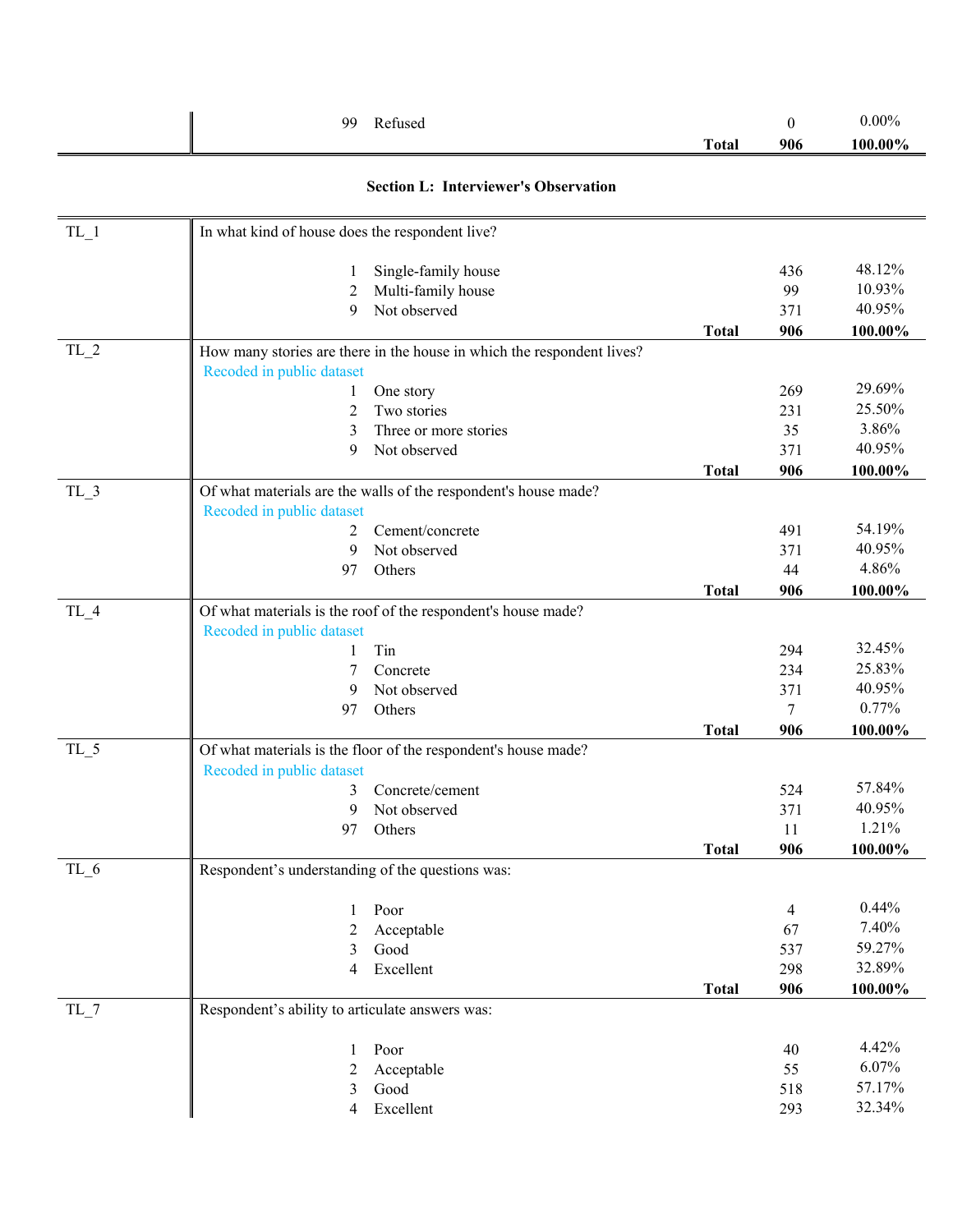|           |                                                                                                                    | <b>Total</b> | 906 | 100.00% |
|-----------|--------------------------------------------------------------------------------------------------------------------|--------------|-----|---------|
| TL_8      | How would you describe the respondent's vocabulary (the variety of words the respondent used to describe her       |              |     |         |
|           | thoughts)?                                                                                                         |              |     |         |
|           | Below average                                                                                                      |              | 65  | 7.17%   |
|           | 2<br>Average                                                                                                       |              | 417 | 46.03%  |
|           | Above average<br>3                                                                                                 |              | 424 | 46.80%  |
|           |                                                                                                                    | <b>Total</b> | 906 | 100.00% |
| $TL_9$    | Did the respondent have any other visible disabilities?                                                            |              |     |         |
|           | Removed from public dataset                                                                                        |              |     |         |
|           |                                                                                                                    |              |     |         |
|           |                                                                                                                    |              |     |         |
| $TL_10$   | Was a third person present during any portion of the interview—not just walking through the area where the         |              |     |         |
|           | interview was being administered, but listening to or taking part in the interview process?                        |              |     |         |
|           | $\theta$<br>No                                                                                                     |              | 877 | 96.80%  |
|           | Yes                                                                                                                |              | 29  | 3.20%   |
|           |                                                                                                                    | <b>Total</b> | 906 | 100.00% |
| $TL_11$   | Where was the interview conducted?                                                                                 |              |     |         |
|           | Inside respondent's house<br>1                                                                                     |              | 317 | 34.99%  |
|           | Immediately outside respondent's house<br>2                                                                        |              | 218 | 24.06%  |
|           | At another location<br>3                                                                                           |              | 371 | 40.95%  |
|           |                                                                                                                    | <b>Total</b> | 906 | 100.00% |
| $TL_{12}$ | Were all visible rooms of the house/apartment dirty or not reasonably clean? (Examples: trash strewn around, dirty |              |     |         |
|           | dishes in kitchen, floor and furniture have not been cleaned or dusted fairly recently)                            |              |     |         |
|           | N <sub>0</sub><br>$\theta$                                                                                         |              | 445 | 49.12%  |
|           | Yes<br>1                                                                                                           |              | 20  | 2.21%   |
|           | 9<br>Not observed                                                                                                  |              | 441 | 48.68%  |
|           |                                                                                                                    | <b>Total</b> | 906 | 100.00% |
| $TL_13$   | Were all visible rooms of the house/apartment noticeably cluttered? (Examples: visible rooms are messy or are      |              |     |         |
|           | cluttered with clothes, vacuum cleaner, children's schoolwork, shoes and socks, other objects)                     |              |     |         |
|           | No<br>$\theta$                                                                                                     |              | 436 | 48.12%  |
|           | Yes                                                                                                                |              | 26  | 2.87%   |
|           | 9<br>Not observed                                                                                                  |              | 444 | 49.01%  |
|           |                                                                                                                    | <b>Total</b> | 906 | 100.00% |
| $TL_14$   | Was inside of home crowded? (Examples: Many people living in a very small house or apartment, difficult to find    |              |     |         |
|           | a private place to interview respondent, frequent interruptions and people bumping into each other)                |              |     |         |
|           |                                                                                                                    |              |     |         |
|           | No<br>$\theta$                                                                                                     |              | 486 | 53.64%  |
|           | Yes<br>1                                                                                                           |              | 4   | 0.44%   |
|           | Not observed<br>9                                                                                                  |              | 416 | 45.92%  |
|           |                                                                                                                    | <b>Total</b> | 906 | 100.00% |
| $TL_{15}$ | Did you see a television inside the home?                                                                          |              |     |         |
|           | $0$ No                                                                                                             |              | 162 | 17.88%  |
|           |                                                                                                                    |              |     |         |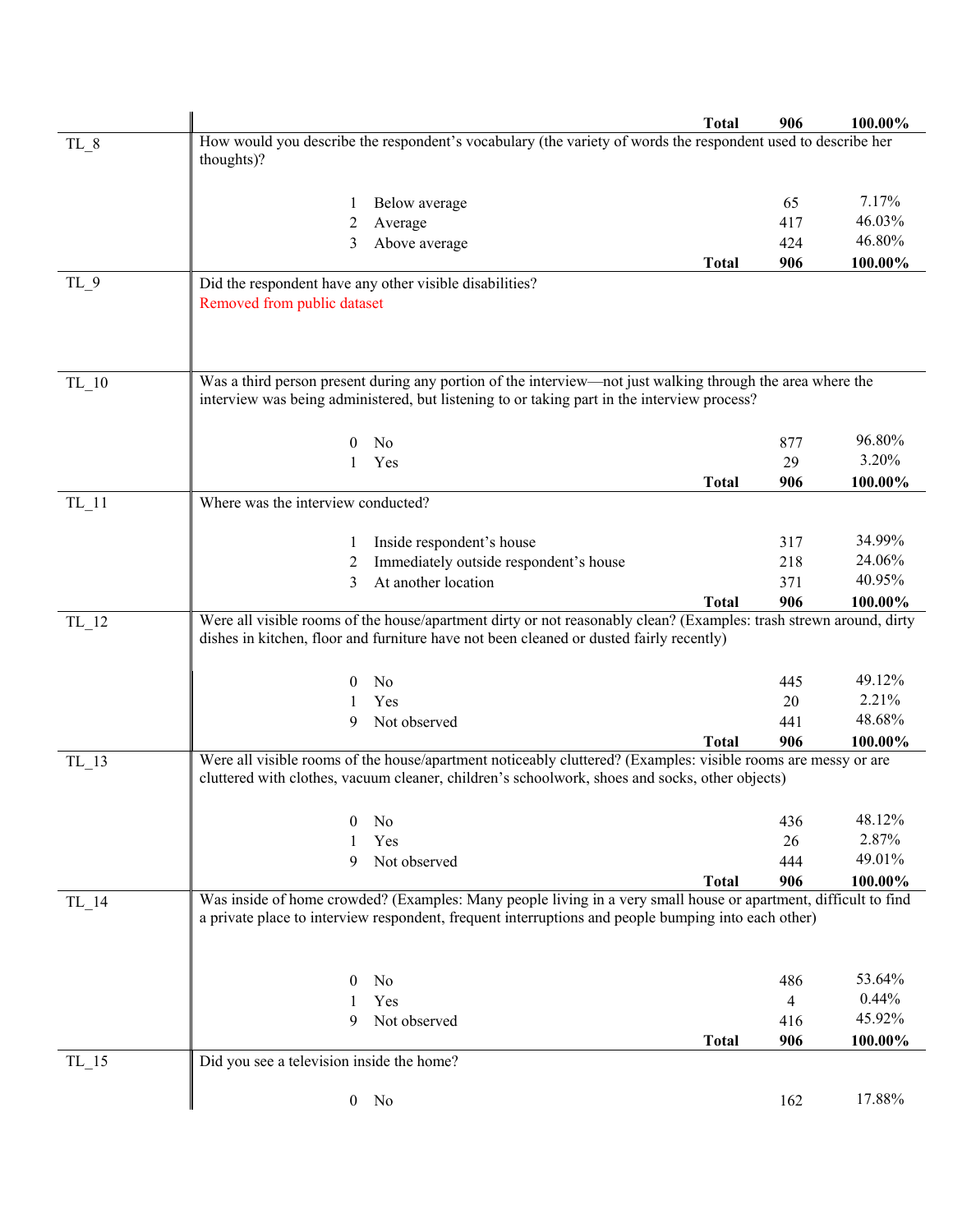|           | Yes<br>1                                                    |                                                                                                              | 264     | 29.14%     |  |
|-----------|-------------------------------------------------------------|--------------------------------------------------------------------------------------------------------------|---------|------------|--|
|           | 9                                                           | Not observed                                                                                                 | 480     | 52.98%     |  |
|           |                                                             | <b>Total</b>                                                                                                 | 906     | $100.00\%$ |  |
| $TL_16$   | Did you see a computer/laptop inside the home?              |                                                                                                              |         |            |  |
|           |                                                             |                                                                                                              |         |            |  |
|           | $\boldsymbol{0}$<br>No                                      |                                                                                                              | 291     | 32.12%     |  |
|           | Yes<br>1                                                    |                                                                                                              | 108     | 11.92%     |  |
|           | 9                                                           | Not observed                                                                                                 | 507     | 55.96%     |  |
|           |                                                             | <b>Total</b>                                                                                                 | 906     | 100.00%    |  |
| $TL_{17}$ | Did you see a motorcycle?                                   |                                                                                                              |         |            |  |
|           | No<br>$\mathbf{0}$                                          |                                                                                                              | 97      | 10.71%     |  |
|           | Yes<br>1                                                    |                                                                                                              | 421     | 46.47%     |  |
|           | 9                                                           | Not observed                                                                                                 | 388     | 42.83%     |  |
|           |                                                             | <b>Total</b>                                                                                                 | 906     | $100.00\%$ |  |
| $TL_18$   | Did you see a car?                                          |                                                                                                              |         |            |  |
|           |                                                             |                                                                                                              |         |            |  |
|           | No<br>$\mathbf{0}$                                          |                                                                                                              | 488     | 53.86%     |  |
|           | Yes<br>1                                                    |                                                                                                              | 29      | 3.20%      |  |
|           | 9                                                           | Not observed                                                                                                 | 389     | 42.94%     |  |
|           |                                                             | <b>Total</b>                                                                                                 | 906     | 100.00%    |  |
| $TL_19$   | Did you see a tractor?                                      |                                                                                                              |         |            |  |
|           | No<br>$\mathbf{0}$                                          |                                                                                                              | 508     | 56.07%     |  |
|           | Yes<br>1                                                    |                                                                                                              | $\,8\,$ | 0.88%      |  |
|           | 9                                                           | Not observed                                                                                                 | 390     | 43.05%     |  |
|           |                                                             | <b>Total</b>                                                                                                 | 906     | 100.00%    |  |
| $TL_20$   | Did you see a pump set for irrigation?                      |                                                                                                              |         |            |  |
|           |                                                             |                                                                                                              |         |            |  |
|           | $\mathbf{0}$<br>No                                          |                                                                                                              | 468     | 51.66%     |  |
|           | Yes<br>1                                                    |                                                                                                              | 16      | 1.77%      |  |
|           | 9                                                           | Not observed                                                                                                 | 422     | 46.58%     |  |
|           |                                                             | <b>Total</b>                                                                                                 | 906     | $100.00\%$ |  |
| $TL_21$   | Did you see a gobar gas plant?                              |                                                                                                              |         |            |  |
|           | No<br>$\mathbf{0}$                                          |                                                                                                              | 422     | 46.58%     |  |
|           | Yes<br>1                                                    |                                                                                                              | 51      | 5.63%      |  |
|           | 9                                                           | Not observed                                                                                                 | 433     | 47.79%     |  |
|           |                                                             |                                                                                                              |         |            |  |
| $TL_22$   |                                                             | <b>Total</b><br>Did you see a thresher, chaff cutter, sprayer, corn sheller, or any other kind of farm tool? | 906     | 100.00%    |  |
|           |                                                             |                                                                                                              |         |            |  |
|           | No<br>$\mathbf{0}$                                          |                                                                                                              | 426     | 47.02%     |  |
|           | Yes<br>1                                                    |                                                                                                              | 67      | 7.40%      |  |
|           | 9                                                           | Not observed                                                                                                 | 413     | 45.58%     |  |
|           |                                                             | <b>Total</b>                                                                                                 | 906     | 100.00%    |  |
| $TL_23$   | Did you see a drinking water source, such as a tap or well? |                                                                                                              |         |            |  |
|           |                                                             |                                                                                                              |         | 9.93%      |  |
|           | No<br>$\overline{0}$<br>Yes                                 |                                                                                                              | 90      | 43.71%     |  |
|           | 1                                                           |                                                                                                              | 396     | 46.36%     |  |
|           | 9                                                           | Not observed                                                                                                 | 420     |            |  |